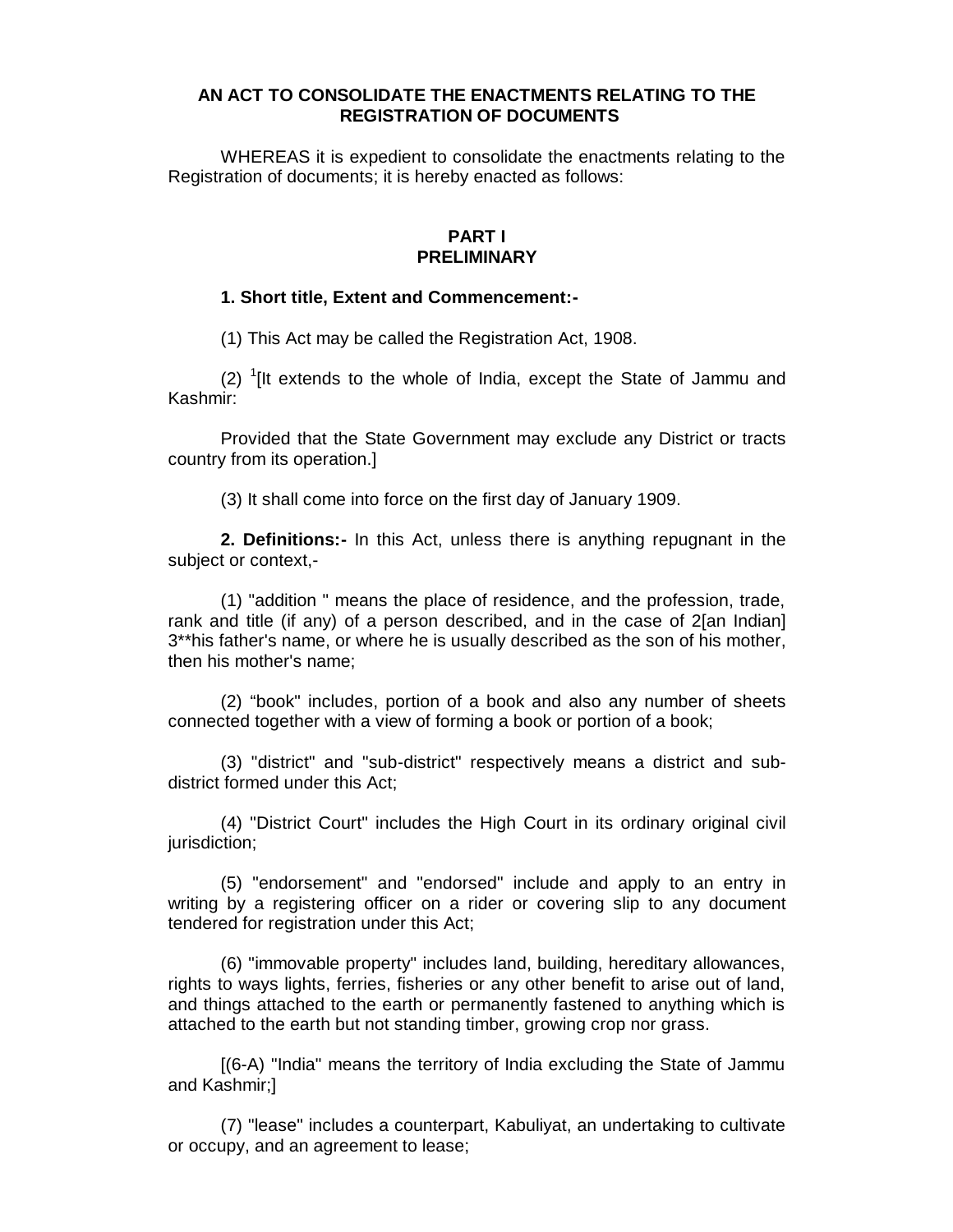(8) "minor" means a person who, according to the personal law to which he is subject, has not attained majority;

(9) " movable property" includes standing timber, growing crops and grass, fruit upon and juice in trees, and property of every other description, except immovable property; and

(10) "representative" includes the guardian of a minor and the committee or other legal curator of a lunatic or idiot;

 $(11)$ <sup>2</sup>[Omitted].

#### **PART II**

#### **OF THE REGISTRATION ESTABLISHMENT**

#### **3. Inspector- General of Registration:-**

(1) The [State] Govt.] shall appoint an officer to be the Inspector-General of Registration for the territories subject to such Government:

Provided that the [State] Government] may, instead of making such appointment, direct that all or any of the powers and duties hereinafter conferred and imposed upon the Inspector - General shall be exercised and performed by such officer or officers, and within such local limits, as the [State] Government] appoints in this behalf.

(2) Any Inspector- General may hold simultaneously any other office [(under) the Government] .

**4. [Branch Inspector- General of Sindh]**:- Repealed by the Adaptation of Indian Laws Order in Council.

#### **5. Districts and Sub-Districts:-**

(1) For the purposes of this Act, the (State) Government] shall form districts and sub - districts, and shall prescribe, and may alter, the limits of such districts and sub - districts.

(2) The districts and sub-districts formed under this section, together with the limits thereof, and every alternation of such limits, shall be notified in the [Official Gazette].

(3) Every such alteration shall take effect on such day after the date of the notification as is therein mentioned.

**6. Registrars and Sub –Registrars:-** The (State) Government] may appoint such persons, whether public officers or not, as it thinks proper, to be Registrars of the several districts, and to be Sub-Registrars of the several sub districts formed as aforesaid, respectively.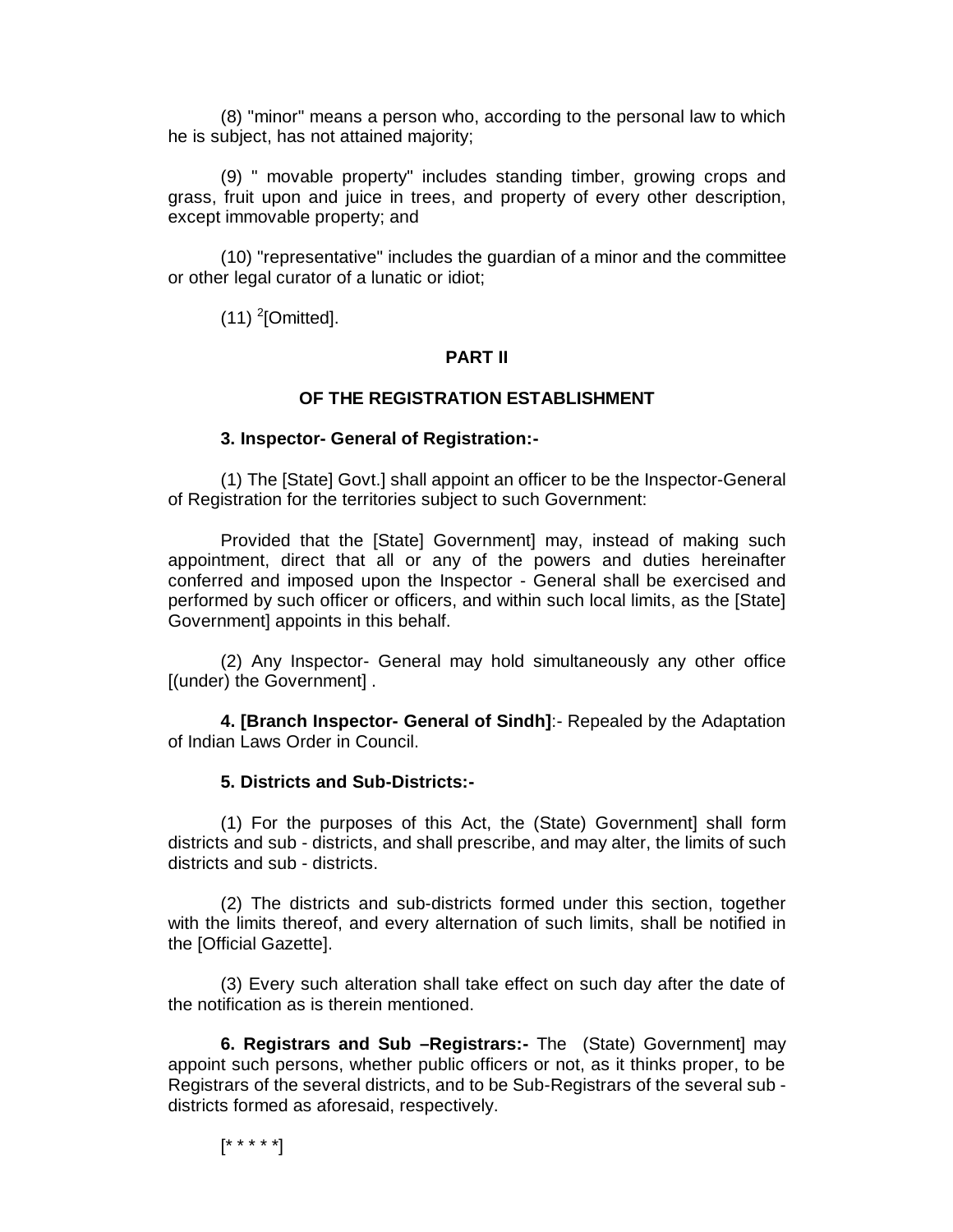**[6 - A Joint District Registrar:-** The (State) Government may by order also appoint a Joint District Registrar to assist the District Registrar, or any two or more District Registrars specified in the order and may authorise such -Joint District Registrars to exercise and perform all or any of the powers and duties of the District Registrar under this Act.

# **7. Offices of Registrar and Sub-Registrar:-**

(1) The (State) Government] shall establish every district an office to be styled the office of the Registrar and in every sub - district an office or offices to be styled the office of the Sub Registrar or the offices of the Joint Sub - Registrars.

(2) The (State) Government] may amalgamate with any office of a Registrar any office of a Sub - Registrar subordinate to such Registrar, and may authorize any Sub - Registrar whose office has been so amalgamated to exercise and perform, in addition to his own powers and duties all or any of the powers and duties of the Registrar to whom he is subordinate:

Provided that no such authorization shall enable a Sub-Registrar to hear an appeal against an order passed by himself under this Act.

# **8. Inspectors of Registration offices:–**

(1) The (State) Government] may also appoint officers, to be called Inspectors of Registration offices, and may prescribe the duties of' such officers.

 $[*****]$ 

(2) Every such Inspector shall be subordinate to the Inspector - General.

# **9. [Military cantonments may be declared sub–districts or districts.]**

# **10. Absence of Registrar or Vacancy in his Office:-**

(1) When any Registrar, other than the Registrar of a District including a Presidency town is absent otherwise than on duty in his district, or when his office is temporarily vacant, any person whom the Inspector - General appoints in this behalf, or, in default of such appointment the Judge of the District Court within the local limits of whose jurisdiction the Registrar's office is situate shall be the Registrar during such absence or until the (State) Government] fills up the vacancy.

(2) When the Registrar of a district including a Presidency - town is absent otherwise than on duty in his district, or when his office is temporarily vacant, any person whom the Inspector -General appoints in this behalf shall be the Registrar during such absence, or until the (State) Government] fills up the vacancy.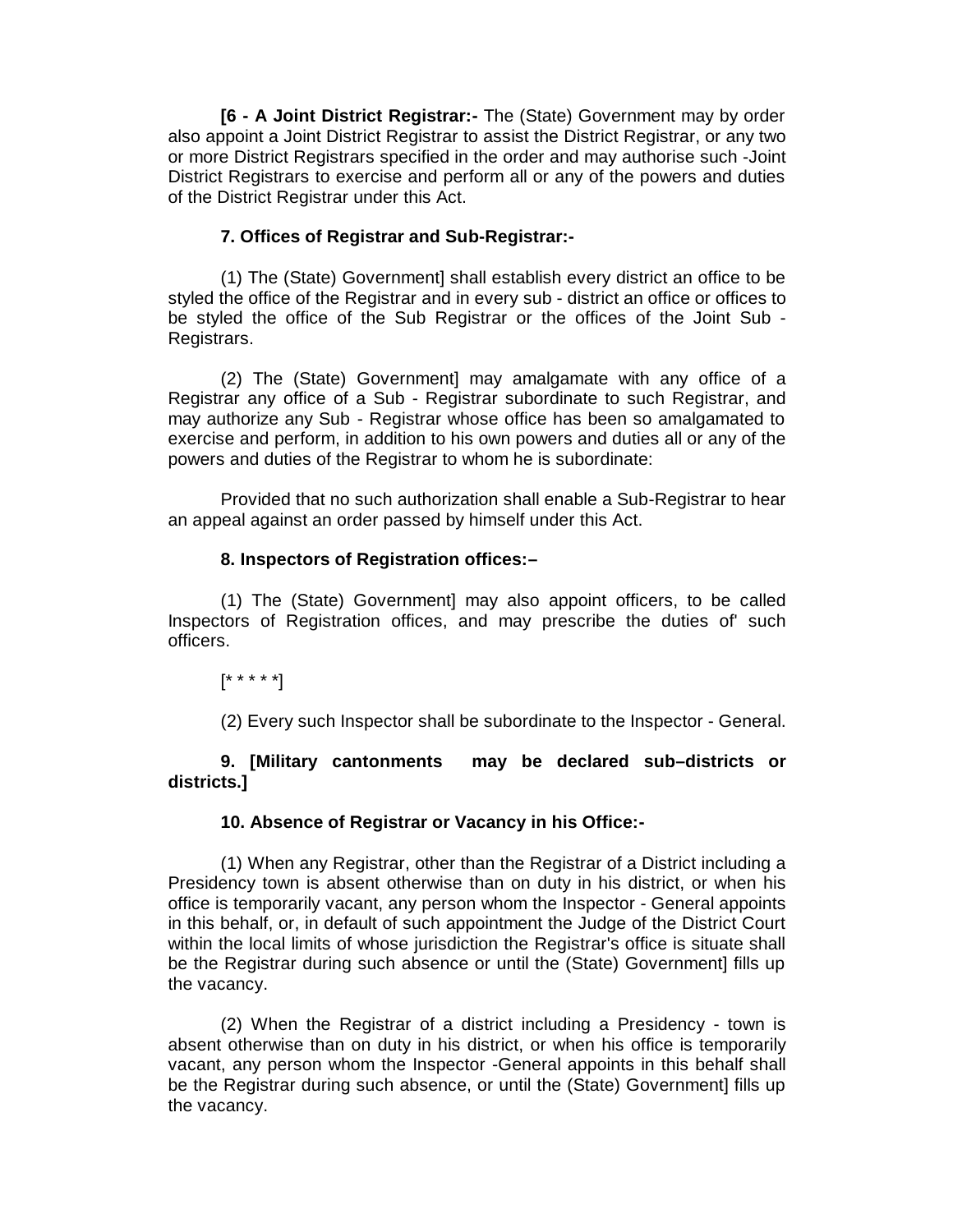**11. Absence of Registrar on duty in his district:-** When any Registrar is absent from his office on duty in his district, he may appoint any Sub - Registrar or other person in his district to perform, during such absence, all the duties of a Registrar except those mentioned in sections 68 and 72.

**12. Absence of Sub-Registrar or vacancy in his office:-** When any Sub-Registrar is absent, or when his office is temporarily vacant, any person whom the Registrar of his district appoints in this behalf shall be sub-Registrar during such absence, or until [the vacancy is filled up.]

**13.** (1) and (2) [Report to Provincial Government of appointments under sections 10, 11 and 12] . Repealed by Bom. V of 1929.

# **14. Establishments of registering officers:-**

 $(1)$  [\* \* \*]

(2) The (State) Government] may allow proper establishments for several offices under this Act.

**15. Seal of Registering Officer:–** The several Registrars and Sub-Registrars shall use a seal bearing the following inscription in English and in such other language as the (State) Government] directs:- " The seal of the Registrar (or of the Sub - Registrar) of ".

# **16. Register- books and fire-proof boxes:-**

(1) The (State) Government] shall provide for the office of every registering officer books necessary for the purpose of this Act.

(2) The books so provided shall contain the forms, from time to time prescribed by the Inspector - General, with the sanction of the (State) Government] and the pages of such books shall be consecutively numbered in print, and the number of pages in each book shall be certified on the title-page by the officer by whom such books are issued.

(3) The (State) Government] shall supply the office of every Registrar with a fire - proof box, and shall in each district make suitable provision for the safe custody of the records connected with the registration of documents in such district.

# **16-A. Keeping of books in computer floppies and diskettes, etc.-**

(1) Notwithstanding anything contained in section 16, the books provided under sub-section (1) of that section may also be kept in computers floppies or diskettes or in any other electronic form in the manner and subject to the safeguards as may be prescribed by the Inspector General with the sanction of the State Government.

(2) Notwithstanding, anything contained in this Act or in any other law for the time being in force, a copy or extracts from the books kept under subsection (1) given by the registering officer under his hand and seal shall be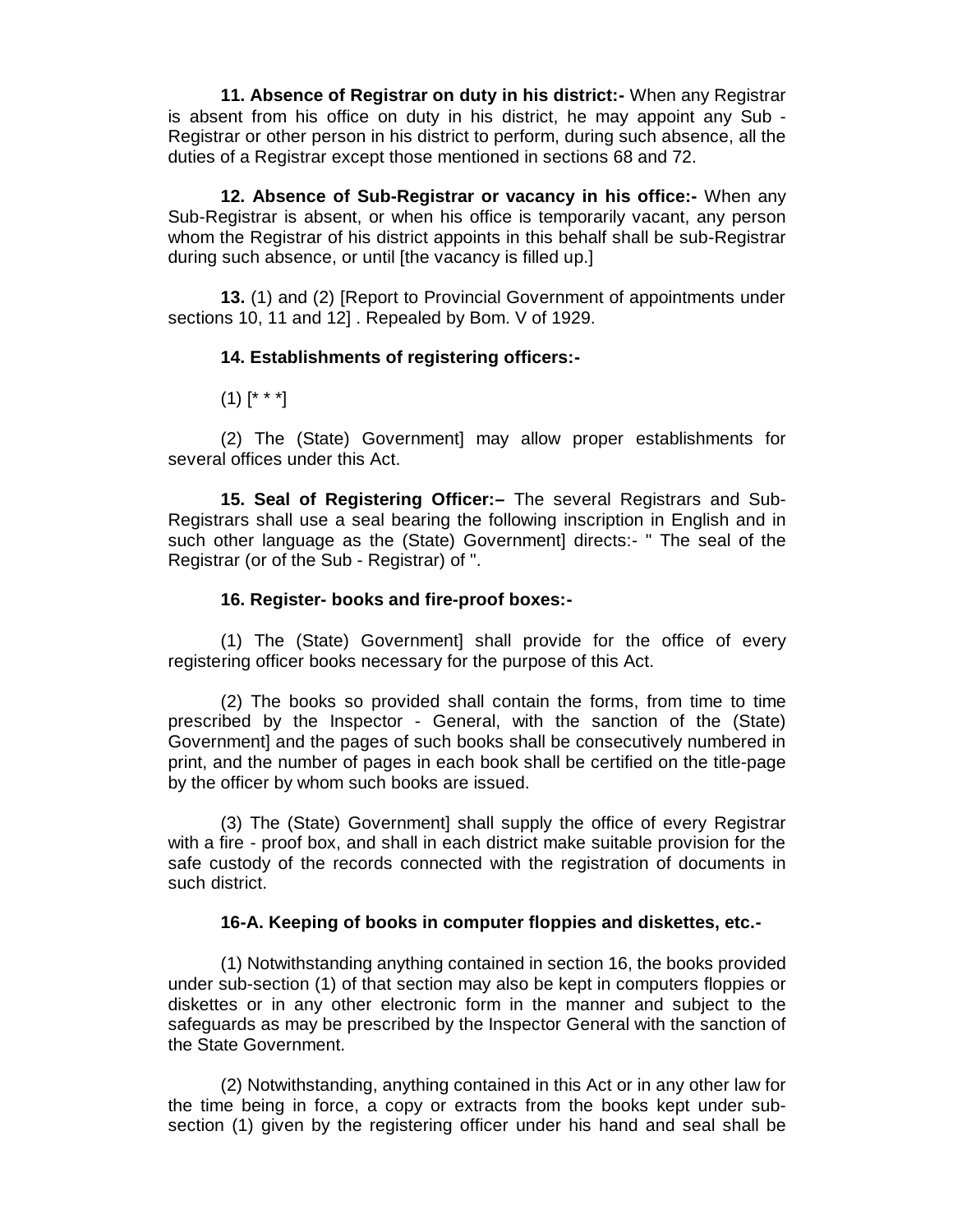deemed to be copy given under section 57 for the purposes of sub-section (5) of that section.]

### **PART III OF REGISTRABLE DOUCMENTS**

### **17. Documents of which registration is compulsory:-**

(1) The following documents shall be registered. if the property to which they relate is situate in a district in which, and if they have been executed on or after the date on which, Act No. XVI of 1864, or the Indian Registration Act, 1866 (XX of 1866) or the Registration Act, 1871 (VIII of 1871) or the Indian Registration Act, 1877 (III of 1877) or this Act came or comes into force, namely:-

(a) instruments of gift of immoveable property;

(IA) The documents containing contracts to transfer for consideration, any immovable property for the purpose of section 53A of the Transfer of property Act, 1882 shall be registered if they have been executed on or after the commencement of the Registration and other related laws (Amendment) Act, 2001 and is such documents are not registered on or after such commencement, then, they shall have no effect for the purposes of the said section 53A."

(b) other non-testamentary instruments which purport or operate, create, declare, assign, limit or extinguish, whether in present or in future any right, title or interest, whether vested or contingent, of the value of one hundred rupees and upwards, to or in immovable property;

(c) non-testamentary instruments which acknowledge the receipt or payment of any consideration on account of the creation, declaration, assignment, limitation or extinction of any such right, title or interest; and

(d) leases of immovable property from year to year, or for any term exceeding one year, or reserving a yearly rent;

(e) non -testamentary instruments transferring or assigning any decree or order of a Court or any award when such decree or order or award purports or operates to create, declare, assign, limit or extinguish, whether in present or in future, any right, title or interest, whether vested or contingent, of the value of one hundred rupees and upwards, to or in immovable property:]

Provided that the (State) Government] may, by order published in the [Official Gazette], exempt from the operation of this sub - section any lease executed in any district, or part of a district, the terms granted by which do not exceed five years and the annual rent reserved by which do not exceed fifty rupees.

(2) Nothing in clauses (b) and (c) of sub - section (1) applies to  $-$  :

(i) any composition - deed; or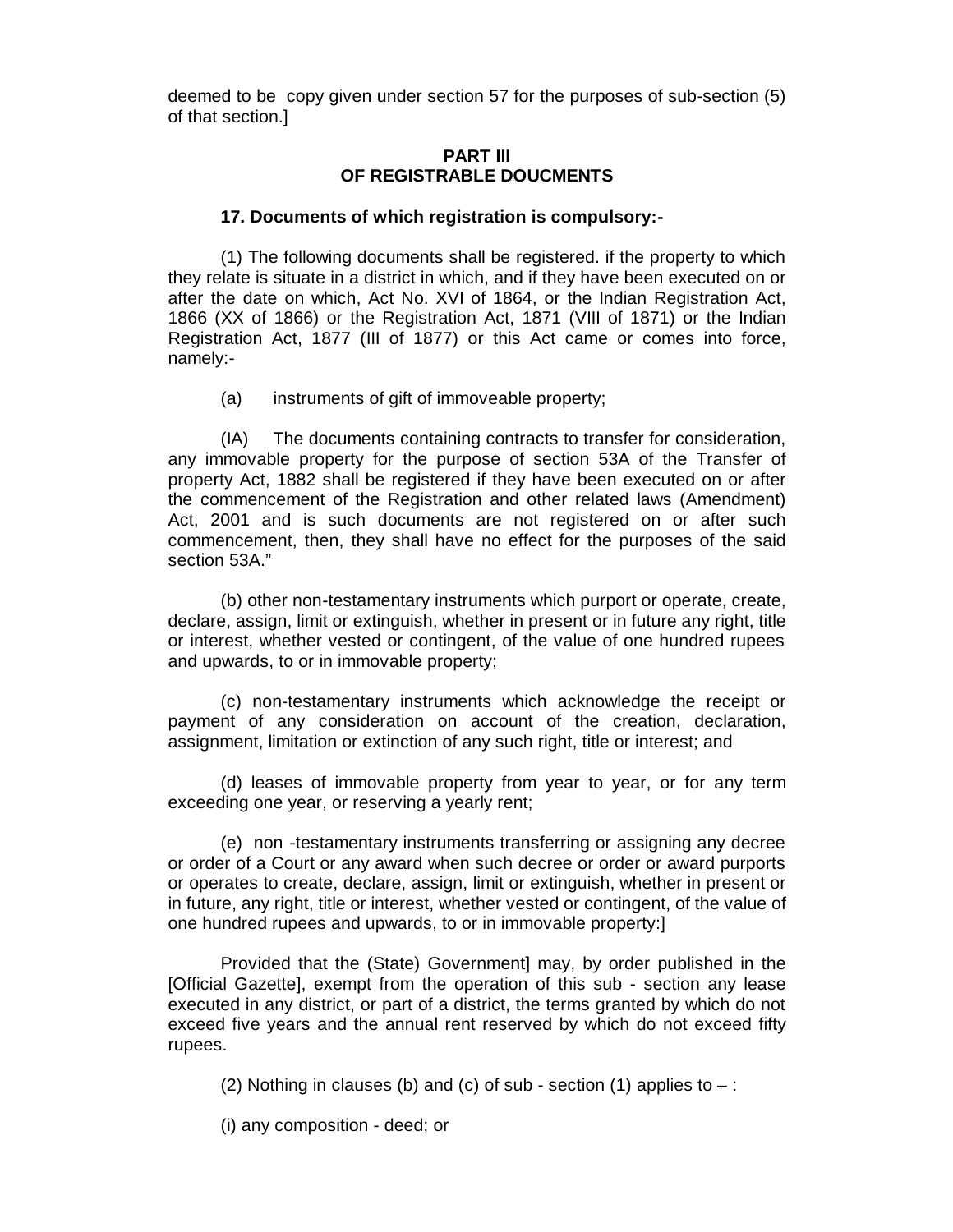(ii) any instrument relating to shares in a Joint Stock Company, not withstanding that the assets of such Company consists in whole or in part of immovable property; or

(iii) any debenture issued by any such Company, and not creating, declaring, assigning, limiting or extinguishing any right, title or interest, to or in immovable property except in so far as it entitles the holder of the security afforded by a registered instrument whereby the Company has mortgaged, conveyed or otherwise transferred the whole or part of its immovable property, or any interest therein to trustees upon trust for the benefit of the holders of such debentures; or

(iv) any endorsement upon or transfer of any debenture issued by any such Company; or

(v) any document "any document other than the documents specified in sub-section (1A)" not itself creating, declaring, assigning, limiting or extinguishing any right, title or interest of the value of one hundred rupees and upwards, to or in immovable property, but merely creating a right to obtain another document which will, when executed, create, declare, assign, limit or extinguish any such right, title or interest; or

(vi) any decree or order of a Court [except a decree or order expressed to be made on a compromise and comprising immovable property other than that which is the subject-matter of the suit or proceeding] ; or

(vii) any grant of immovable property by the (State) Government] ;or

(viii) any instrument of partition made by a Revenue - officer; or

(ix) any order granting a loan or Instrument of collateral security granted under the Land Improvement Act, 1871, (XXV of 1871) or the Land Improvement Loans Act, 1883 (XIX of 1883); or

(x) any order granting a loan under the Agriculturists Loan Act, 1884 (XII of 1884) [for or under the Bombay Non –Agriculturists Loans Act 1928,] or instrument for securing the repayment of a loan made [under either of those Acts]; or

(xa) any order made under the Charitable Endowments Act, 1890 (VI of 1890), vesting any property in a Treasurer of Charitable Endowments or divesting such Treasurer of any property; or]

(xi) any endorsement on a mortgage - deed acknowledging the payment of the whole or any part of the mortgage - money, and any other receipt for payment of money due under a mortgage when the receipt does not purport to extinguish the mortgage; or

(xii) any certificate of sale granted to the purchaser of any property sold by public auction by a Civil or Revenue officer.

[Explanation:- A document purporting or operating to effect a contract for the sale of immovable property shall not be deemed to require or ever to have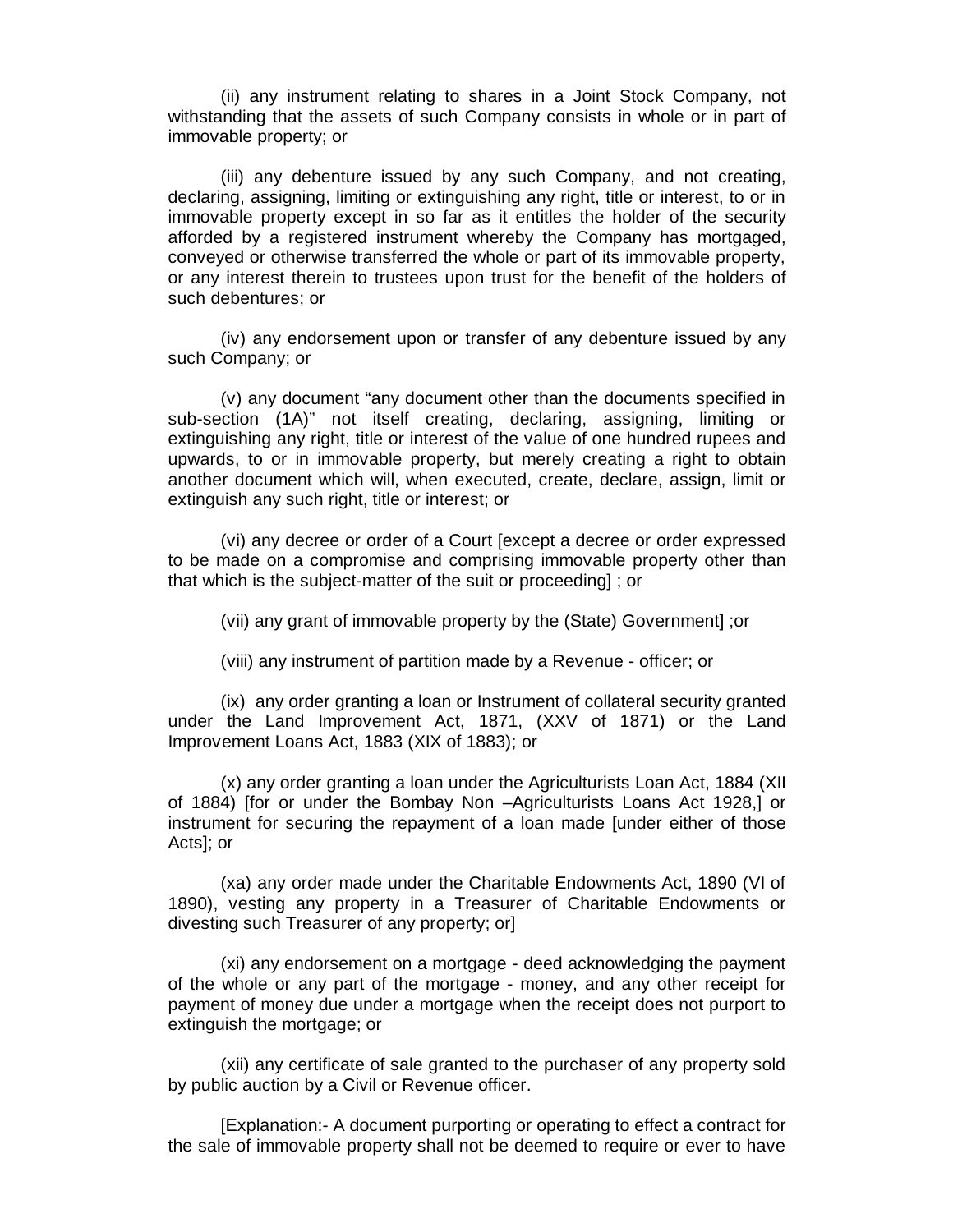required registration by reason only of the fact that such document contains a recital of the payment of any earnest - money or of the whole or any part of the purchase money.]

(3) Authorities to adopt a son, executed after the first day of January 1872 and not conferred by a will shall be registered.

**18. Documents of which registration is optional:-** Any of the following documents may be registered under this Act, namely:-

(a) instruments (other than instruments of gift and wills) which purport or operate to create, declare, assign, limit or extinguish, whether in present or in future, any right, title or interest, whether vested or contingent, of a value less than one hundred rupees; to or in immovable property;

(b) instruments acknowledging the receipt or payment of any consideration on account of the creation, declaration, assignment, limitation or extinction of any such right, title or interest;

(c) leases of immovable property for any term not exceeding one year, and leases exempted under section 17;

[(cc) instruments transferring or assigning any decree or order of a Court or any award when such decree or order or award purports or operates to create, declare, assign, limit or extinguish, whether in present or in future, any right, title or interest, whether vested or contingent, of a value less than one hundred rupees to or in immovable property;]

(d) instruments (other than wills) which purport or operate to create, declare, assign, limit or extinguish any right, title or interest to or in movable property;

(e) Wills; \*

(ee) notice of pending suits or proceedings referred to in section 52 of the Transfer of Property Act, 1882 (1V of 1882) and;

(f) all other documents not required by section 17 to be registered.

**19. Documents in language not understood by registering officer:-** If any document duly presented for registration be in a language which the registering officer does not understand, and which is not commonly used in the district, he shall refuse to register the document, unless it be accompanied by a true translation into a language commonly used in the district and also by a true copy.

## **20. Documents containing interlineations, blanks, erasures or alternations:-**

(1) The registering officer may in his discretion refuse to accept for registration any documents in which any interlineations, blank, erasure or alternation appears, unless the person executing the documents attest with their signatures or initials such interlineations, blank, erasure or alternation.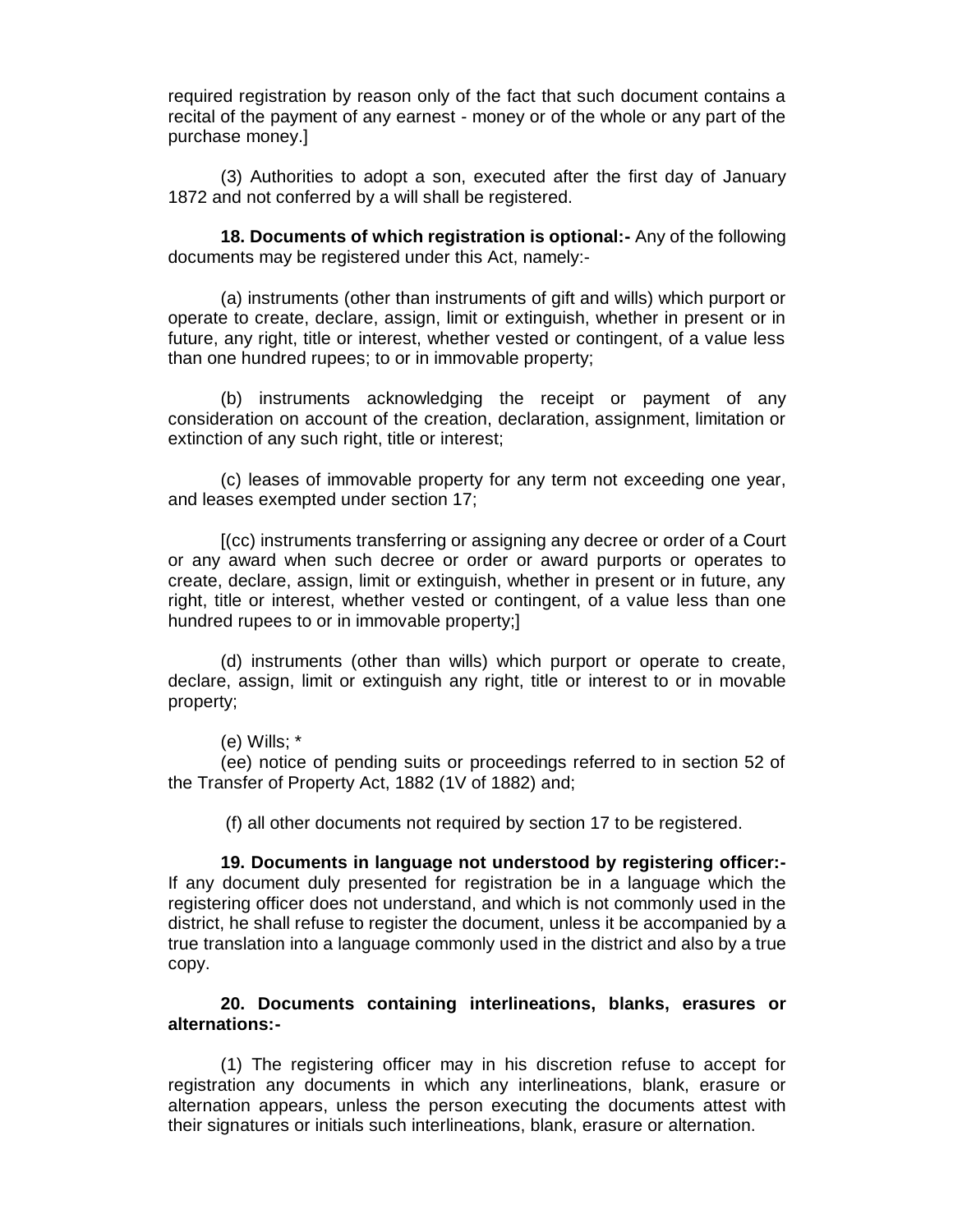(2) If the registering officer registers any such document, he shall, at the time of registering the same , make a note in the register of such interlineations, blank, erasure or alternation.

## **21. Description of property and maps or plans:-**

(1) No non-testamentary document relating to immovable property shall be accepted for registration unless it contains a description of such property sufficient to identify the same.

(2) Houses in towns shall be described as situate on the north or other sides of the street or road (which should be specified) to which they front and by their existing and former occupancies, and by their numbers if the houses in such street or road are numbered. In all city surveyed areas, houses and lands shall also be described by their cadastral survey numbers as in the city survey maps and records].

(3) Other houses and lands shall be described by their name, if any, and as being in the territorial division in which they are situate, and by their superficial contents, the roads and other properties on which they about , and their existing occupancies, and also, whenever it is practicable, by reference to a Government map or survey.

(4) No non-testamentary documents containing a map or plan of property comprised therein shall be accepted for registration unless it is accompanied by a true copy of the map or plan or in case such property is situate in several districts, by such number of true copies of the amp or plan as are equal to the number of such districts.

# **22. Description of houses and land by reference to Government maps or surveys:-**

(1) Where it is, in the opinion of the (State) Government] practicable to describe houses, not being houses in towns, and lands by reference to a Government map or survey, the (State) Government] may, by rule made under this Act, require that such houses and lands as aforesaid shall, for the purpose of section 21, be so described.

(2) Except in the case of city surveyed areas and except as otherwise provided by any rule made under sub - section (1), failure to comply with the provisions of section 21, sub - section (2) or sub-section (3) shall not disentitle a document to be registered if the description of the property to which it relates is sufficient to identify that property.]

# **22A. Documents registration of which is opposed to public policy:-**

(1) The (State) Government may, by notification in the- official Gazette, declare that the registration of any documents or class of documents is opposed to public policy.

(2) Notwithstanding anything contained in this Act, the registering officer shall refuse to register any document to which a notification issued under sub section (1) is applicable.]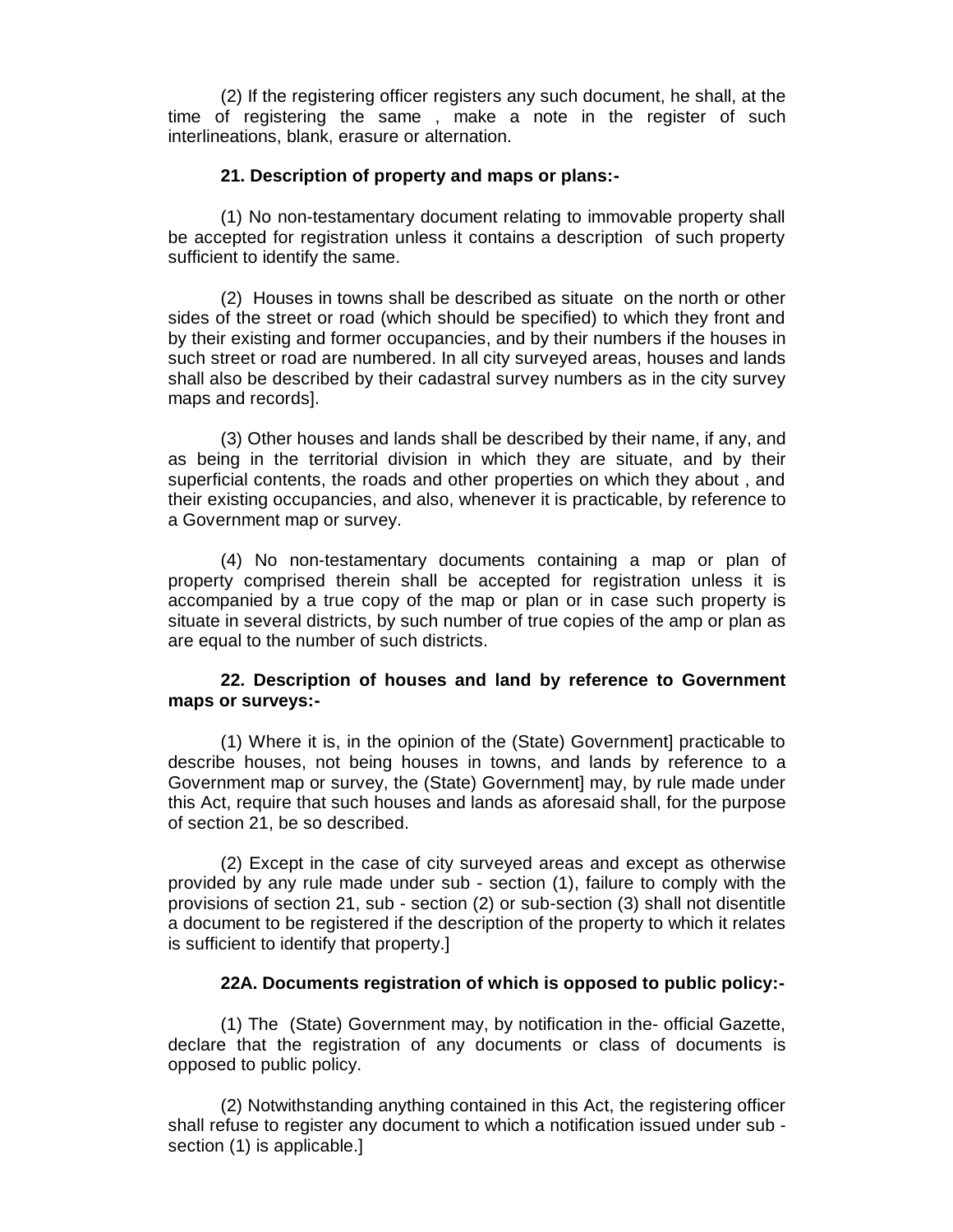#### **PART IV OF THE TIME OF PRESENTATION**

**23. Time for presenting documents:-** Subject to the provisions contained in section 24, 25 and 26, no document other than a will shall be accepted for registration unless presented for that purpose to the proper officer within four months from the date of its execution:

Provided that a copy of a decree or order may be presented within four months from the day on which the decree or order was made, or, where it is applicable within four months from the day on which it becomes final.

**23A. Re-registration of certain documents:-** Notwithstanding anything to the contrary contained in this Act, if in any case a document requiring registration has been accepted for registration by a Registrar or Sub-Registrar from a person not duly empowered to present the same, and has been registered, any person claiming under such document may, within four months from his first becoming aware that the registration of such document is invalid, present such document or cause the same to be presented, in accordance with the provisions of Part VI for re -registration in the office of the Registrar of the District in which the document was originally registered; and upon the Registrar being satisfied that the document was so accepted for registration from a person not duly empowered to present the same, he shall proceed to the re registration of the document as if it had not been previously registered, and as if such presentation for re - registration was a presentation for registration made within the time allowed therefore under Part IV, and all the provisions of this Act, as to registration of documents, shall apply to such re - registration; and such document, if duly re-registered in accordance with the provisions of this section, shall be deemed to have been duly registered for all purposes from the date of its original registration:

Provided that, within three months from the twelfth day of September 1917, any person claiming under a document to which this section applies may present the same or cause the same to be presented for re - registration in accordance with this section, whatever may have been the time when he first became aware that the registration of the document was invalid.]

**24. Documents executed by several persons at different times:-** Where there are several persons executing a document at different times, such document may be presented for registration and re - registration within four months from the date of each execution.

#### **25. Provision where delay in presentation is unavoidable:-**

(1) If, owing to urgent necessity or unavoidable accident, any document executed, or copy of a decree or order made, in India is not presented for registration till after the expiration of the time hereinbefore prescribed in that behalf, the Registrar in cases where the delay in presentation does not exceed four months, may direct that, on payment of a fine not exceeding ten times the amount of the proper registration – fee, such document shall be accepted for registration.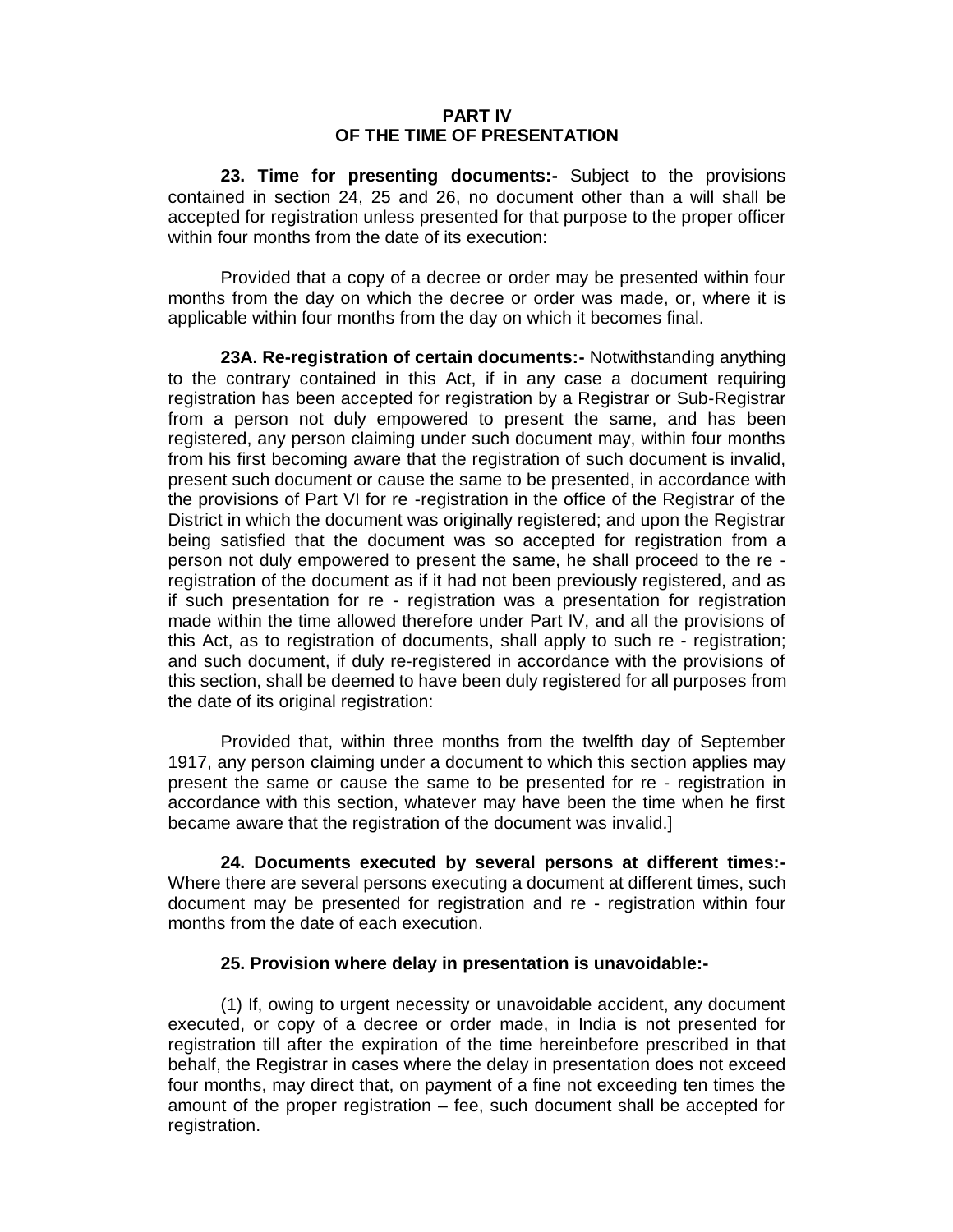(2) Any application for such direction may be lodged with a Sub-Registrar, who shall forthwith forward it to the Registrar to whom he is subordinate.

**26. Documents executed out of India:-** When a document purporting to have been executed by all or any of the parties out of [India] is not presented for registration till after the expiration of the time hereinbefore prescribed in that behalf, the registering officer, if satisfied -

(a) that the instrument was so executed, and

(b) that it has been presented for registration within four months after its arrival in [India] may, on payment of the proper registration - fee, accept such document for registration.

**27. Wills may be presented or deposited at any time:-** A will may at any time be presented for registration or deposited in manner hereinafter provided.

# **PART V OF THE PLACE OF REGISTRATION**

**28. Place for registering documents relating to land:-** Save as in this Part otherwise provided every document mentioned in section 17, sub - section  $(1)$  clauses  $(a)$ ,  $(b)$ ,  $(c)$ , and  $(d)$ , and  $(e)$  section 17, sub -section  $(2)$  in so far as such document affects immoveable property] and section 18, clauses (a), [(b), (c)] [(c) (cc), (e)] [(ee) (eel)] shall be presented for registration in the office of a Sub-Registrar within whose sub-district the whole or some portion of the property to which such document relates is situate.

# **29. Place for registering other documents:-**

(I) Every document [not being a document referred to in section 28 or a copy of a decree or order] may be presented for registration either in the office of the Sub - Registrar in whose sub - district the document was executed, or in the office of any other Sub - Registrar under (State) Government] at which all the persons executing and claiming under the document desire the same to be registered.

(2) A copy of a decree or order may be presented for registration in the office of the Sub - Registrar in whose sub - district the original decree or order was made, or, where the decree or order does not affect immovable property, in the office of any other Sub-Registrar under the (State) Government] at which all the persons claiming under the decree or order desire the copy to be registered.

**30. Registration by, Registrar in certain cases:-** (1) Any Registrar may in his discretion receive and register any document which might be registered by any Sub-Registrar subordinate to him.

(2) [Deleted].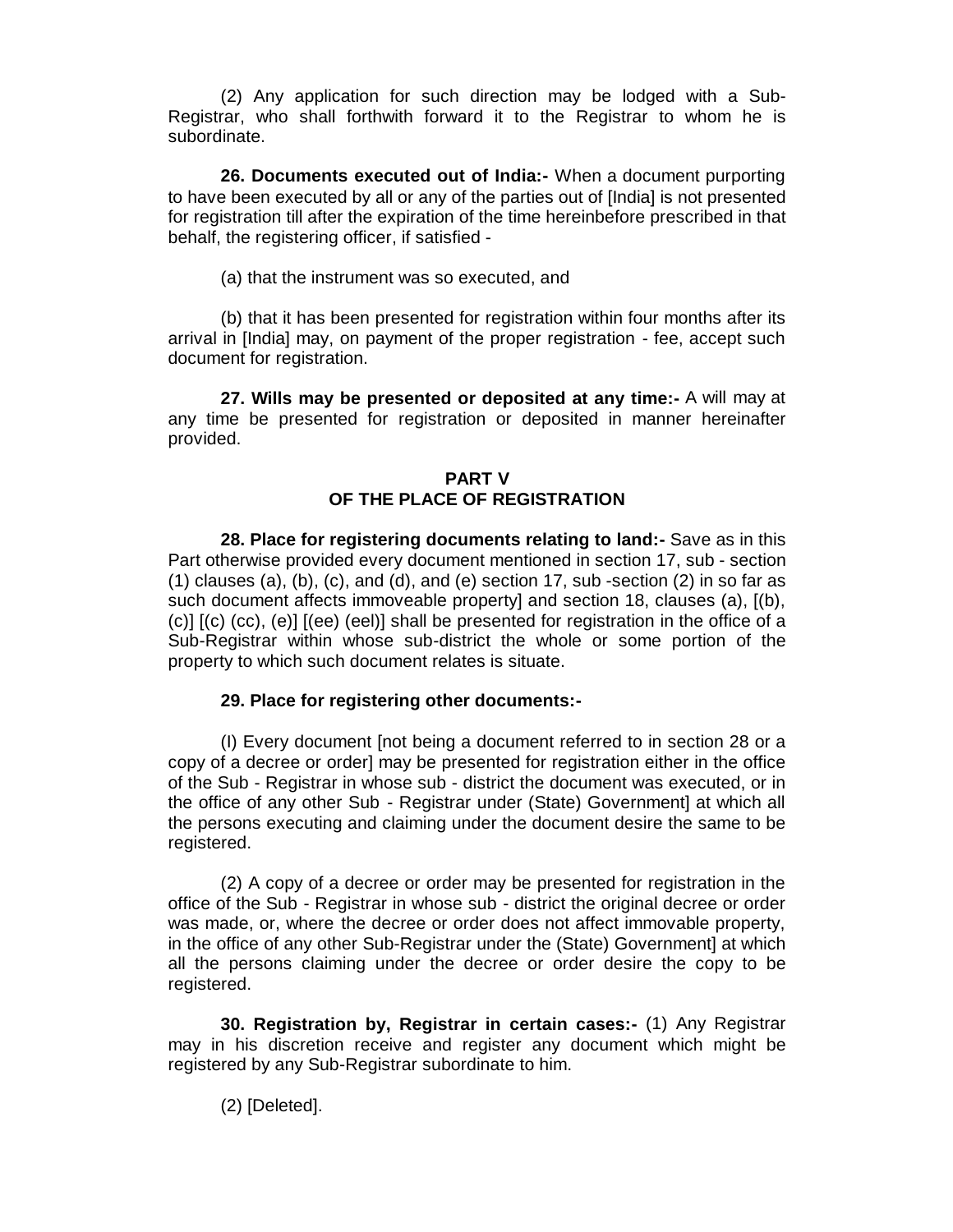**31. Registration or acceptance for deposit at private residence:-** In ordinary cases the registration or deposit of documents under this Act shall be made only at the office of the officer authorised to accept the same for registration or deposit.

Provided that such officer may on special cause being shown attend at the residence of any person desiring to present a document for registration or to deposit a will, and accept for registration or deposit such document or will.

## **PART VI OF PRESENTING DOCUMENT FOR REGISTRATION**

**32. Persons to present documents for registration:-** Except in the cases mentioned in [sections 31, 88 and 89] every document to be registered under this Act, whether such registration be compulsory or optional, shall be presented at the proper registration office,-

(a) by same person executing, or claiming under the same, or in the case of a copy of a decree or order, claiming under the decree or order, or

(b) by the representative or assign of such person, or

(c) by the agent of such person, representative or assign, duly authorised by power-of-attorney executed and authenticated in manner hereinafter mentioned.

**32-A. Compulsory affixing of photograph, etc:-** Every person presenting any document at the proper registration office under section 32 shall affix his passport size photograph and finger-prints to the document:

Provided that where such document relates to the transfer of ownership of immovable property, the passport size photograph and the finger-prints of each buyer and seller of such property mentioned in the document shall also be affixed to the document.]

#### **33. Power-of-attorney recognizable for purposes of section 32:–**

(1) For the purpose of section 32, the following Powers - of - attorney shall alone be recognized, namely.

(a) If the principal at the time of executing the power of attorney resides in any part of [India] in which this Act is for the time being in force, a power-ofattorney executed before and authenticated by the Registrar or Sub Registrar within whose district or sub - district the principal resides:

(b) if the principal at the time aforesaid [resides in any part of India in which this Act is not in force] a power - of - attorney executed before and authenticated by any Magistrate;

(c) if the principal at the time aforesaid does not reside in [India] a power-of-attorney executed before and authenticated by a Notary Public, or any Court, Judge, Magistrate [Indian] Consul or Vice Consul, or representative of the [Central Government]: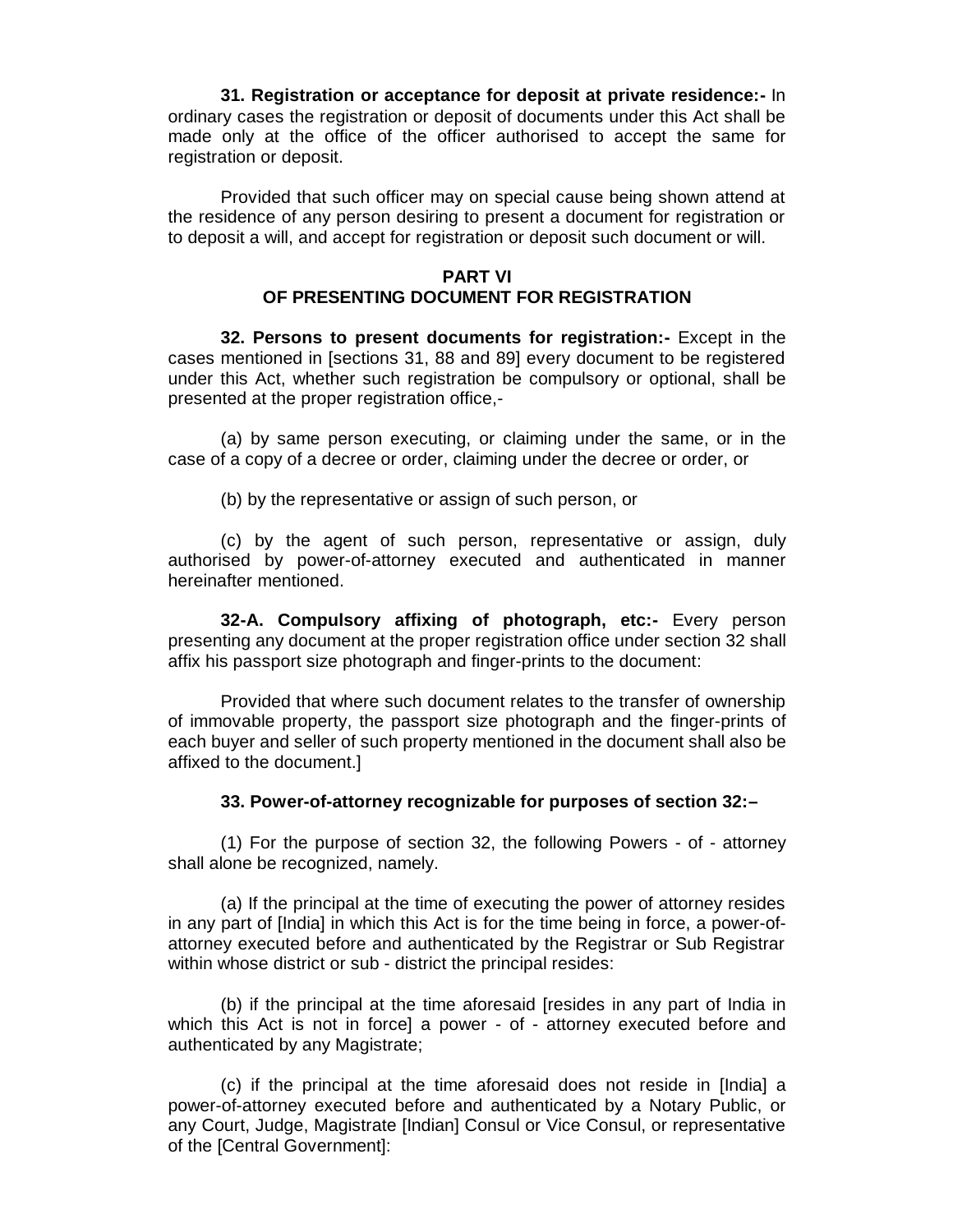Provided that the following persons shall not be required to attend at any registration - office or Court for the purpose of executing any such power-ofattorney as is mentioned in clauses (a) and (b) of this section, namely -

(i) persons who by reason of bodily infirmity are unable without risk or serious inconvenience so to attend;

(ii) Persons who are in jail under civil or criminal process; and

(iii) persons exempt by law from personal appearance in Court.

Explanation:- In this sub-section "India" means India, as defined in clause (28) of section 3 of the General Clauses Act, 1897 (X of 1897).

(2) In the case of every such person the Registrar or Sub-Registrar or Magistrate, as the case may be, if satisfied that the power - of - attorney has been voluntarily executed by the person purporting to be the principal may attest the same without requiring his personal attendance at the office or Court aforesaid.

(3) To obtain evidence as to the voluntary nature of the execution, the Registrar, Sub -Registrar or Magistrate may either himself go to the house of the person purporting to be the principal, or to jail in which he is confined and examine him, or issue a commission for his examination.

(4) Any power -of- attorney mentioned in this section may be proved by the production of it without further proof when it purports on the face of it to have been executed before and authenticated by the person or Court hereinbefore mentioned in that behalf.

#### **34. Enquiry before registration b) registering officer:-**

(1) Subject to the provisions contained in this part and in section 41, 43, 4.5, 69, 75, 77, 88 and 89, no document shall be registered under this Act, unless the persons executing such document, or their representatives, assigns or agents authorised as aforesaid, appear before the registering officer within the time allowed for presentation under section 23, 24, 25, and 26:

Provided that, if owing to urgent necessity or unavoidable accident all such persons do not so appear, the Registrar, in cases where the delay in appearing does not exceed four months, may direct that on payment of a fine not exceeding ten times the amount of the proper registration fee, in addition to the fine if any, payable under section 25, the document may be registered.

(2) Appearance under sub-section (1) may be simultaneous or at different times.

(3) The registering officer shall thereupon -

(a) enquire whether or not such document was executed by the persons by whom it purports to have been executed;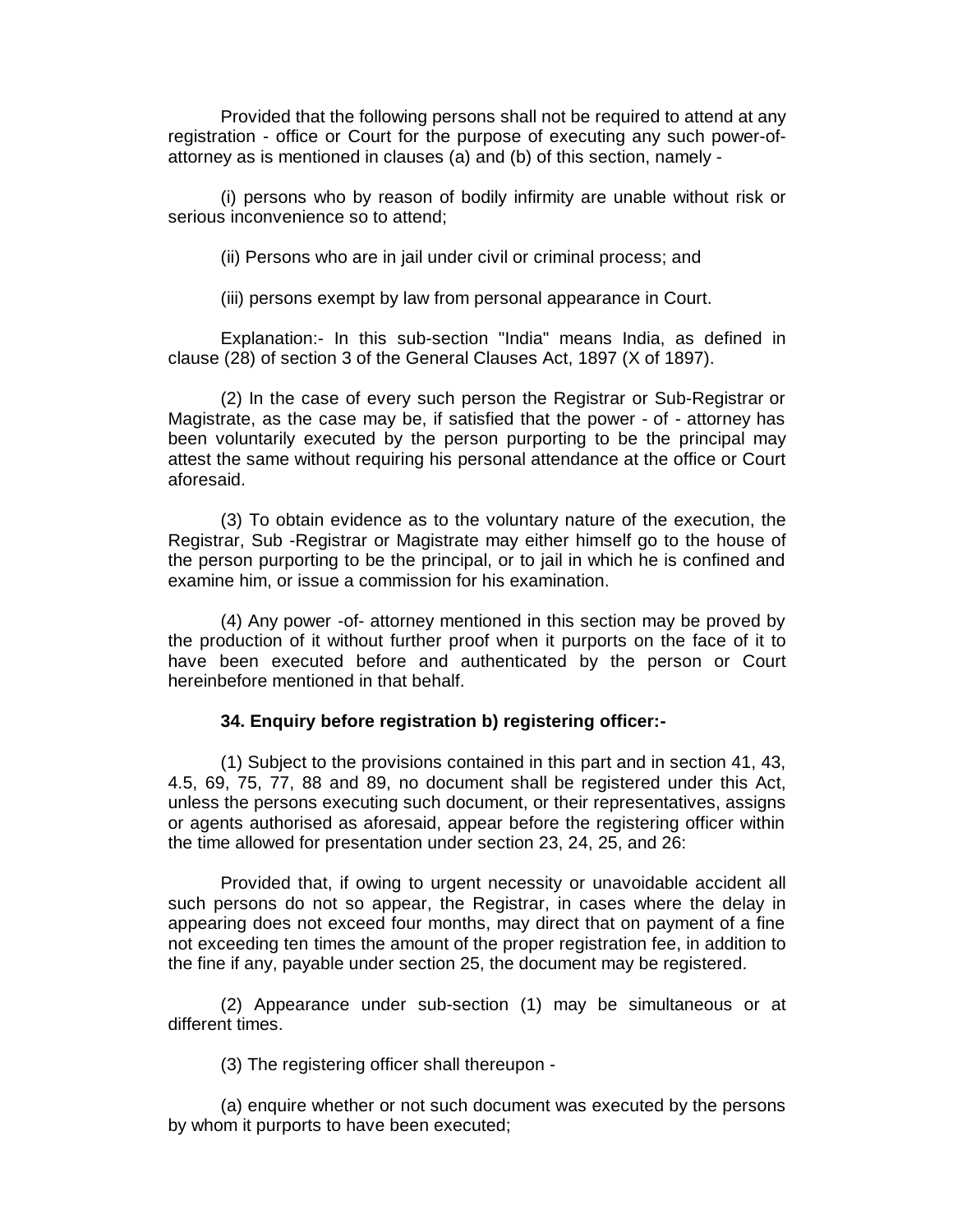(b) satisfy himself as to the identity of the persons appearing before him and alleging that they have executed the document; and,

(c) in the case of any person appearing as a representative, assign or agent satisfy himself of the right of such person so to appear.

(4) Any application for a direction under the proviso to sub -section (1) may be lodged with a Sub - Registrar, who shall forthwith forward it to the Registrar to whom he is subordinate. ,

(5) Nothing in this section applies to copies of decrees or orders.

#### **35. Procedure on admission and denial of execution respectively:-**

(1)(a) If all the persons executing the document appear personally before the registering officer and are personally known to him, or if he be otherwise satisfied that they are the persons they represent themselves to be and if they all admit execution of the document, or

(b) If in the case of any person appearing by a representative, assign or agent, such representative, assign or agent admits the execution, or

(c) If the person executing the document is dead, and his representative or assign appears before the registering officer and admits the execution, the registering officer shall register the document as directed in sections 58 to 61 inclusive.

(2) The registering officer may, in order to satisfy himself that the persons appearing before him are the persons they represent themselves to be or for any other purpose contemplated by this Act, examine any one person in his office.

(3) (a) If any person by whom the document purports to be executed denies its execution, or

(b) If any such person appears to the registering officer to be a minor, an idiot or a lunatic, or

(c) If any person by whom the document purports to be executed is dead, and his representative or assign denies its execution, the registering officer shall refuse to register the document as to the person so denying, appearing or dead:

Provided that, where such officer is a Registrar, he shall follow the procedure prescribed in part XII:

[Provided further that the (State) Government] may, by notification in the [Official Gazette], declare that any Sub - Registrar named in the notification shall, in respect of documents the execution of which is denied be deemed to be a Registrar for the purposes of this sub - section and of Part XII.]

#### **PART VII**

#### **OF ENFORCING THE APPEARANCE OF EXECUTANTS AND WITNESSES**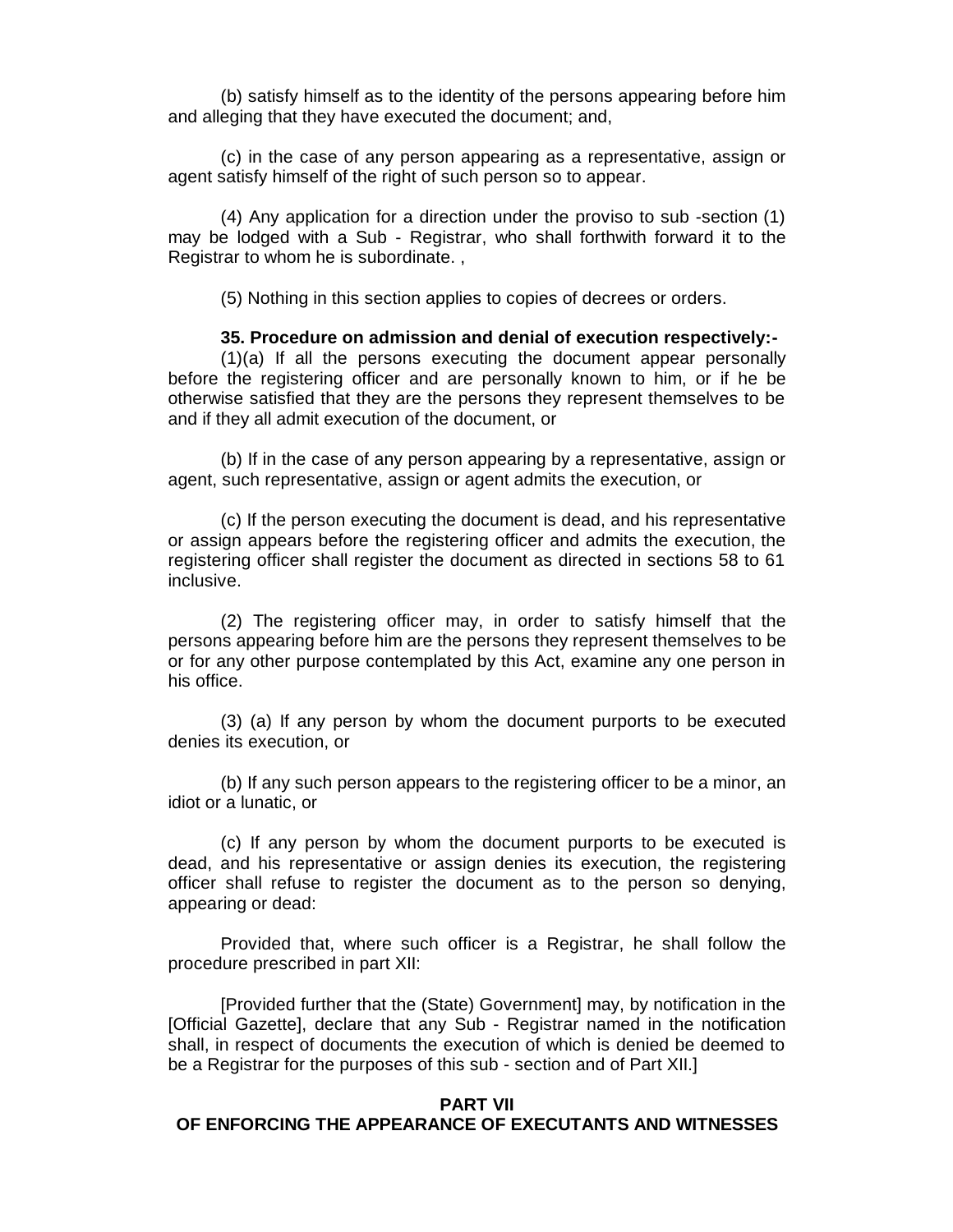**36. Procedure where appearance of executant or witness is desired:-** If any person presenting any document for registration or claiming under any document which is capable of being so presented desires the appearance of any person whose presence or testimony is necessary for the registration of such document, the registering officer [in his discretion, may, upon receipt of the prescribed fee issue, or may] call upon such officer or Courts as the (State) Government] directs in this behalf to issue, a summons requiring him to appear at the registration office, either in person or by duly authorised agent, as in the summons may be mentioned, and at a time named therein.

**37. Officer or Court to issue and cause service of summons:-** The officer or Court upon receipt of the peon's fee payable in such cases, shall issue the summons accordingly, and cause it to be served upon the person whose appearance is so required.

## **38. Persons exempt from appearance at registration office:–**

(1)(a) A person who by reason of bodily infirmity is unable without risk or serious inconvenience to appear at the registration office, or

(b) a person in jail under civil or criminal process, or

(c) persons exempt by law from personal appearance in Court and who would but for the provision next hereinafter contained be required to appear in person at the registration office, shall not be required so to appear.

(2) In case of every such person the registering officer shall, either himself go to the house of such person, or to the jail in which he is confined, and examine him or issue a commission for his examination.

**39. Law as to summonses, commissions and witnesses:-** The law in force for the time being as to summonses, commissions and compelling the attendance of witnesses and for their remuneration in suit before civil courts, shall, save as aforesaid and mutatis mutandis apply to any summons or commission issued and any person summoned to appear under the provisions of this Act.

#### **PART VIII**

# **OF PRESENTING WILLS AND AUTHORITIES TO ADOPT**

# **40. Persons entitled to present wills and authorities to adopt:-**

(1) The testator or after his death any person claiming as executor or otherwise under a will, may present it to any Registrar or Sub -Registrar for registration.

(2) The donor, or after his death the donee, of any authority to adopt, or the adoptive son, may present it to any Registrar or Sub - Registrar for registration.

# **41. Registration of wills and authorities to adopt:-**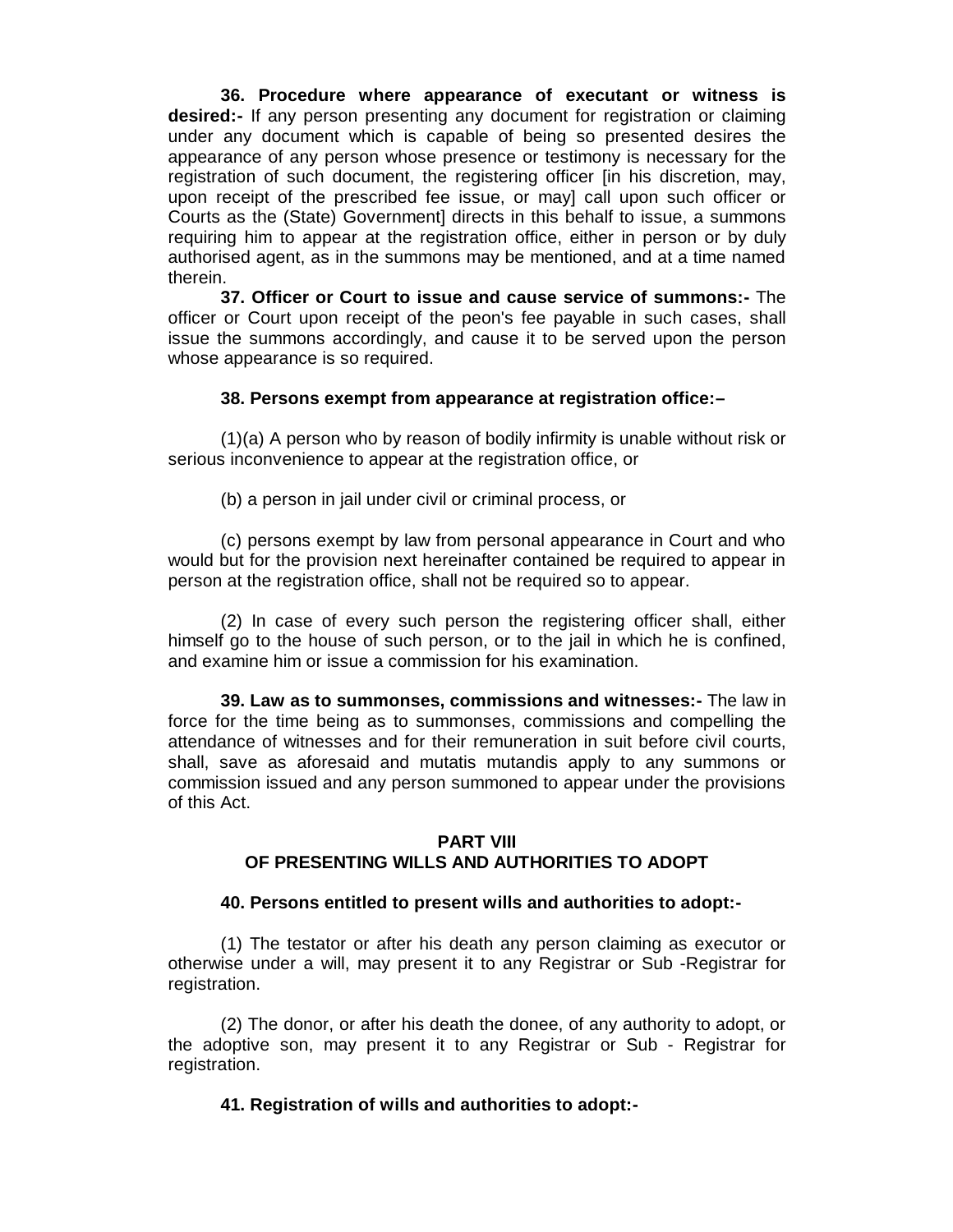(1) A will or an authority to adopt, presented for registration, by the testator or donor, may be registered in the same manner as any other document.

(2) A will or authority to adopt presented for registration by any other person entitled to present it shall be registered if the registering officer is satisfied -

(a) that the will or authority was executed by the testator or donor, as the case may be;

(b) that the testator or donor is dead; and

(c) that the person presenting the will or authority is, under section 40, entitled to present the same.

## **PART IX OF THE DEPOSIT OF WILLS**

**42. Deposit of wills:-** Any testator may either personally or by duly authorised agent deposit with any Registrar his will in a sealed cover superscribed with the name of the testator and that of his agent (if any) and with a statement of the nature of the document.

## **43. Procedure on deposit of wills:-**

(1) On receiving such cover the Registrar if satisfied that the person presenting the same for deposit is the testator or his agent shall transcribe in his Register - Book No. 5 the superscription aforesaid and shall note in the same book and on the said cover the year month day and hour of such presentation and receipt and the names of any persons who may testify to the identity of the testator or his agent, and any legible inscription which may be on the seal of the cover.

(2) The Registrar shall then place and retain the sealed cover in his fireproof box.

**44. Withdrawal of sealed cover deposited under section 42:-** If the testator who has deposited such cover wishes to withdraw it, he may apply, either personally or by duly authorised agent, to the Registrar who holds it in deposit, and such Registrar if satisfied that the applicant is actually the testator or his agent, shall deliver the cover accordingly.

#### **45. Proceeding on death of depositor:-**

(1) If, on the death of a testator who has deposited a sealed cover under section 42, application be made to the Registrar who holds it in deposit to open the same, and if the Registrar is satisfied that the testator is dead, he shall, in the applicant's presence, open the cover, and, at the applicant's expense, cause the contents thereof to be copied into his Book No. 3.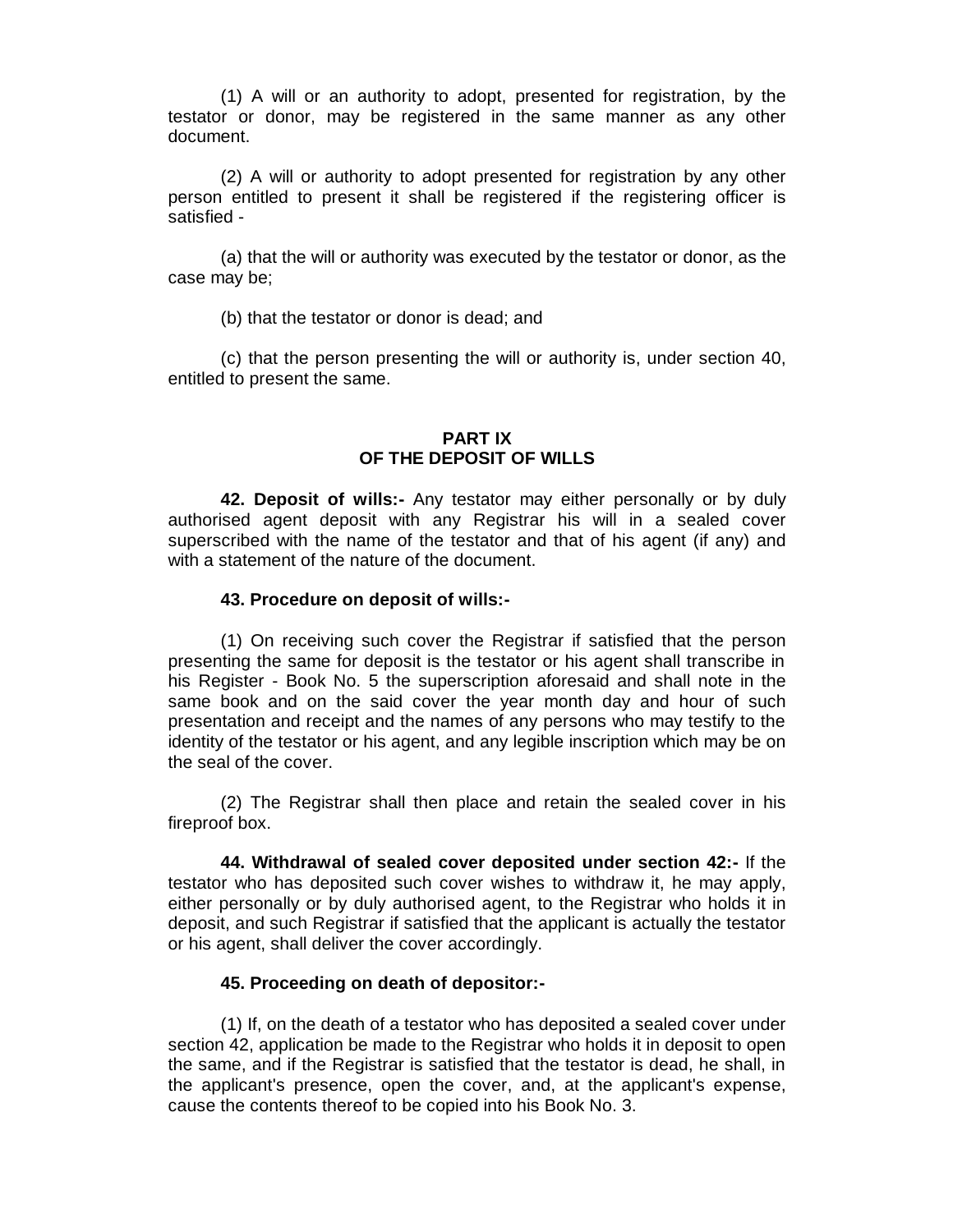(2) When such copy has been made, the Registrar shall re-deposit the original will.

#### **46. Saving of certain enactments and powers of Courts:-**

(1) Nothing hereinbefore contained shall affect the provisions of Section 259 of the Indian Succession Act, 1865 (X of 1865) or of section 81 of the Probate and Administration Act, 1881 (V of 1881), or the power of any court by order to compel the production of any will.

(2) When any such order is made, the Registrar shall, unless the will has been already copied under section 45, open the cover and cause the will to be copied into his Book No. 3 and make a note on such copy that the original has been removed into Court in pursuance of the order aforesaid.

#### **PART X OF THE EFFECTS OF REGISTRATION AND NON-REGISTRATION**

**47. Time from which registered document operates:-** A registered document shall operate from time from which it would have commenced to operate if no registration thereof has been required or made, and not from the time of its registration.

**48. Registered document relating to property when to take effect against oral agreements:-** All non - testamentary documents duly registered under this Act and relating to any property, whether movable or immovable shall take effect against any oral agreement or declaration relating to such property, unless where the agreement or declaration has been accompanied or followed by delivery of possession [and the same constitutes a valid transfer under any law for the time being in force:

Provided that a mortgage by deposit of title - deeds as defined in section 58 of the Transfer of Property Act, 1882 (IV of 1882) shall take effect against any mortgage - deed subsequently executed and registered which relates to the same property.]

**49. Effect of non -registration of documents required to be registered:-** No document required by section 172 [or by any provision of the Transfer of Property Act, 1882 (IV of 1882)] to be registered shall -

(a) affect any immovable property comprised therein, or

(b) confer any power to adopt, or

(c) be received as evidence of any transaction affecting such property or conferring such power, unless it has been registered;

[Provided that an unregistered document affecting immovable property and required by this Act or the Transfer of Property Act, 1882 (IV of 1882) to be registered may be received as evidence of a contract in a suit for specific performance under Chapter II of the Specific Relief Act, 1887 (I of 1887), or as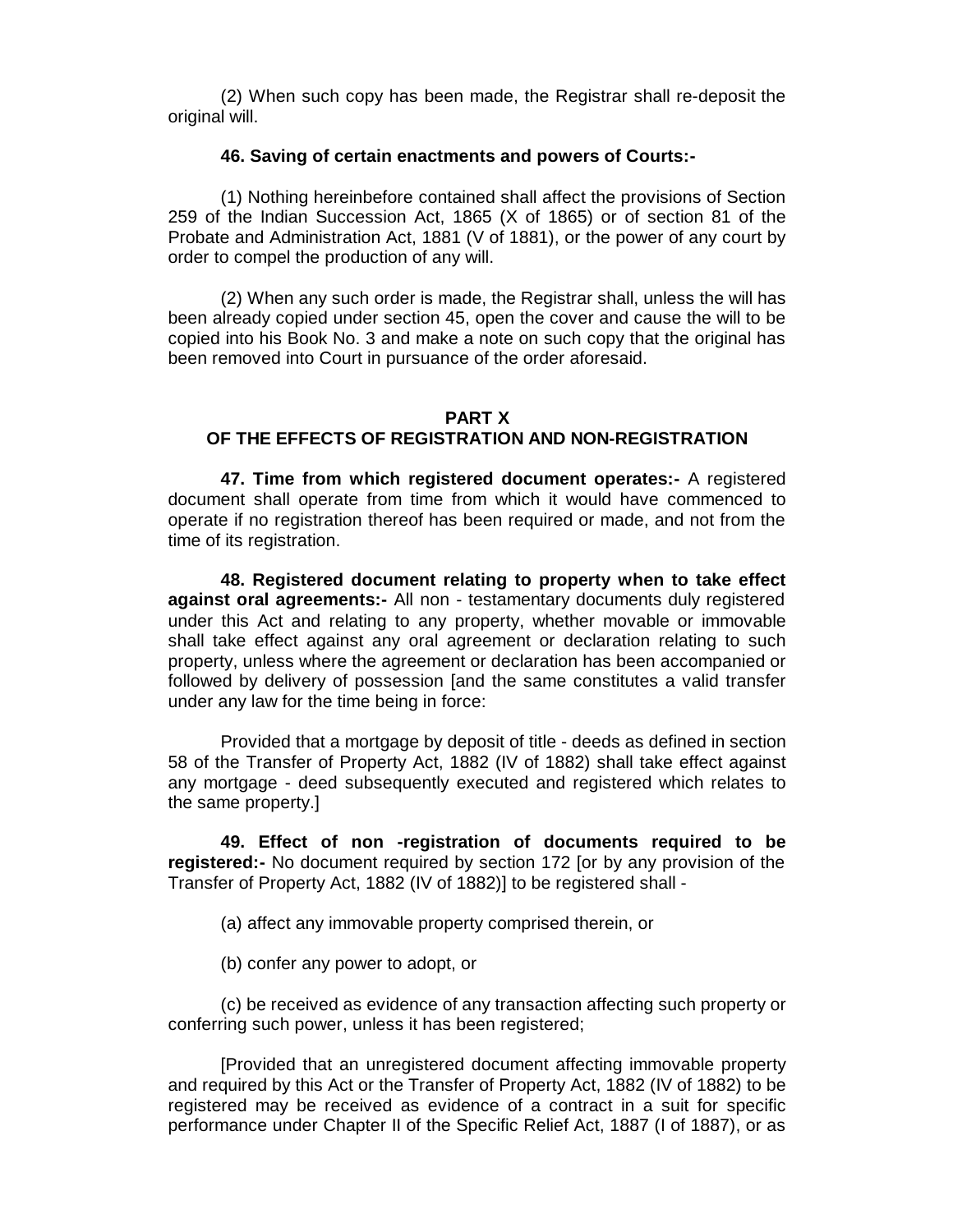evidence of any collateral transaction not required to be effected by a registered instrument.]

#### **50. Certain registered documents relating to land to take effect against unregistered documents:-**

(1) Every document of the kinds mentioned in clauses (a), (b), (c) and (d) of section 17, subsection (1) and clauses (a) and (b) of section 18, shall, if duly registered, take effect as regards the property comprised therein, against every unregistered document relating to the same property, and not being a decree or order, whether such unregistered document be of the same nature as the registered document or not.

(2) Nothing in subsection (1) applies to leases exempted under the proviso to sub-section (1) of section 17 or to any document mentioned in subsection (2) of the same section or to any registered document which had not priority under the law in force at the commencement of this Act.

Explanation:- In cases where Act No. XVI of 1864 or the Indian Registration Act, 1866 (XX of 186b), was in force in the place and at the time in and at which such unregistered document was executed" unregistered " means not registered according to such Act, and, where the document is executed after the first day of July 1871, not registered under the Indian Registration Act, 1871. (VIII of 1871), or the Indian Registration Act, 1877 (III of 1877), or this Act.

#### **PART XI OF THE DUTIES AND POWERS OF REGISTERING OFFICERS**

#### **(A) As to the Register - books and Indexes**

#### **51. Register - books to be kept in the several offices:-**

(1) The following books shall be kept in the several offices hereinafter named, namely:-

A - In all registration offices -

Book 1 "Register of non - testamentary documents relating to immovable property;"

Book 2 " Record of reasons for refusal to register,"

Book 3 "Register of wills and authorities to adopt;" and

Book 4 "Miscellaneous Register:-

B - In the offices of Registrars -

Book 5 "Register of deposits of wills."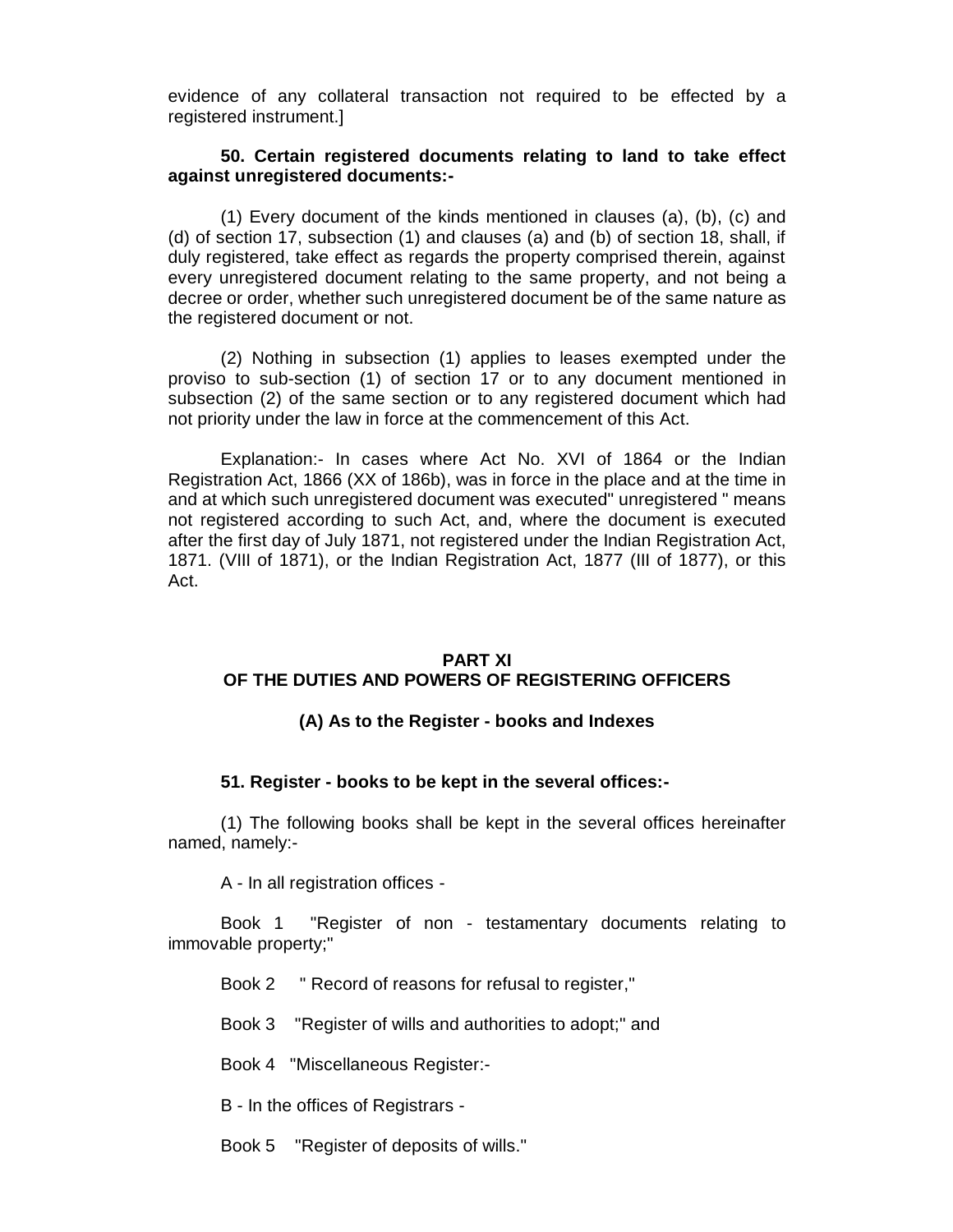(2) In Book 1 shall be entered or filed all documents or memoranda registered under section 17 [and 18 and section 89 except sub clauses (1) and (3) thereof (1) which relate to immoveable property, and are not wills.

(3) In Book 4 shall be entered all documents registered under clauses (d) and (1) of section 18 which do not relate to immovable property.

(4) Nothing in this section shall be deemed to require more than one set of books where the office of the Registrar has been amalgamated with the office of a Sub-Registrar.

(5) If, in the opinion of the Registrar, any of the books mentioned in sub section (1) is in danger of being destroyed or becoming illegible wholly or partially, the Registrar may by a written order direct such book or such portion thereof as he thinks fit to be recopied and authenticated in such manner as may be prescribed under section 69, and the copy prepared and authenticated under such direction shall for the purposes of this Act be deemed to have taken the place of and to be the original book or portion and all references in this Act to the original book or portion shall be deemed to be references to the book or portion so recopied and authenticated.]

#### **52. Duties of registering officers when document presented:-**

(1) (a) The day, hour and place of presentation the photographs and finger prints affixed under section 32A, and the signature of every person presenting a document for registration shall be endorsed on every such document at the time of presenting it;

(b) a receipt for such document shall be given by the registering officer to the person presenting the same; and

(c) subject to the provisions contained in section 62, every document admitted to registration shall without unnecessary delay be copied in the book appropriated therefore according to the order of its admission.

(2) All such books shall be authenticated at such intervals and in such manner as is from time to time prescribed by the Inspector - General.

**53. Entries to be numbered consecutively:-** All entries in each book shall be numbered in a consecutive series, which shall commence and terminate with year, a fresh series being commenced at the beginning of each year.

**54. Current indexes and entries therein:-** In every office in which any of the books hereinbefore mentioned are kept, there shall be prepared current indexes of the contents of such books [and there shall also be prepared current indexes of the contents of the copies filed under sub-sections (1) and (3) of section 89]; and every entry in such indexes shall be made, so far as practicable, immediately after the registering officer has copied, or filed a memorandum of the document to which it relates.

**55. Indexes to be made by registering officers, and their contents:-**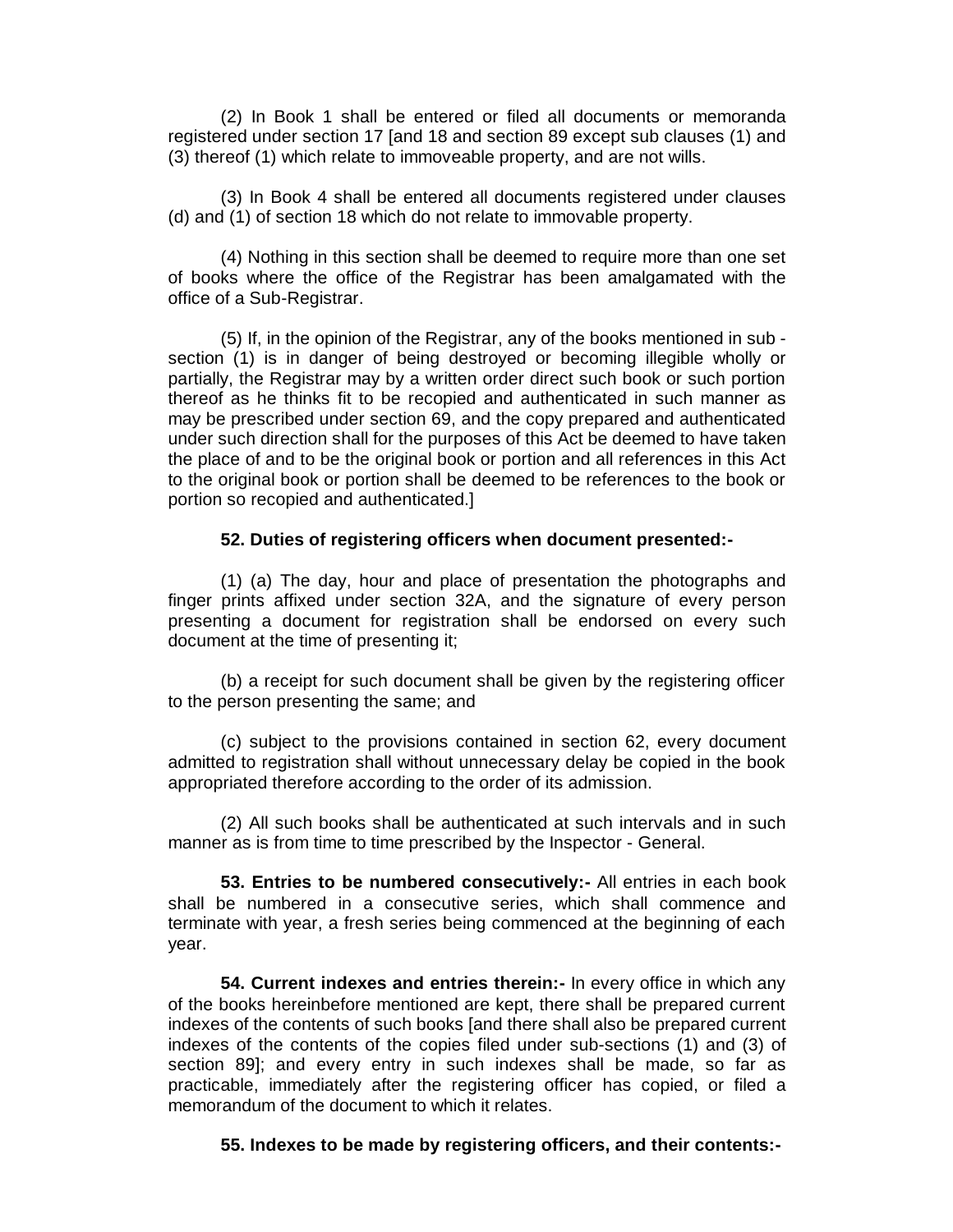(1) Six such indexes shall be made in all registration offices, and shall be named, respectively, Index No. I, Index No. l - A, Index No. II, Index No-11 - A,. Index No-III and Index No. IV].

(2) Index No. I shall contain the names [including the father's name, or in the case of persons usually described by their mother's name, the mother's name, and the places of residence] of all persons executing and of all persons claiming under every document entered or memorandum filed in Book No. 1.

[2-A] Index No. I - A shall contain the names including the father's name, or, in the case of persons usually described by their mother's name, the mother's name, and the places of residence of all persons executing, and of all persons claiming under the documents of which copies are filed under sub section (1) or (3) of section 89.

(3) Index No. II shall contain such particulars mentioned in section 21 relating to every such document and memorandum as the Inspector - General from time to time directs in that behalf.

[3-A] Index No. II - A shall contain such particulars mentioned in section 21 as the Inspector - General may, from time to time, prescribe in this behalf in regard to every copy filed under sub -section (1) or (3))of section 89].

(4) Index No. III shall contain the names [including the father's name, or, in the case of persons usually described by their mother's name, the mother's name, and the places of residence] of all persons executing every will and authority entered in Book No. 3, and of the executors and person respectively appointed thereunder, and after the death of the testator or the donor (but not before) the names 3 [including the father's name, or, in the case of persons usually described by their mother's name, the mother's name, and the places of residence] of all persons claiming under the same.

(5) Index No. IV shall contain the names [including the father's name, or, in the case of persons usually described by their mother's name, the mother's name, and the places of residence] of all persons executing and of all persons claiming under every document entered in Book No. 4.

(6) Each Index shall contain such other particulars, and shall be prepared in such form, as the Inspector-General from time to time directs.

**56.** [Copy of entries in Index Nos. I, II and III to be sent by Sub - Registrar to Registrar and filed.] Repealed by Act XV of 1929.

### **57. Registering officers to allow inspection of certain books and indexes and to give certified copies of entries:-**

(1) Subject to the previous payment of the fees payable in that behalf, the Books Nos. 1 and 2 and the Indexes relating to Book No. 1 [and, so long as they are preserved, the copies filed under sub - sections (1) and (3) of section 89 and the indexes relating to such copies] shall be at all time open to inspection by any person applying to inspect the same; and, subject to the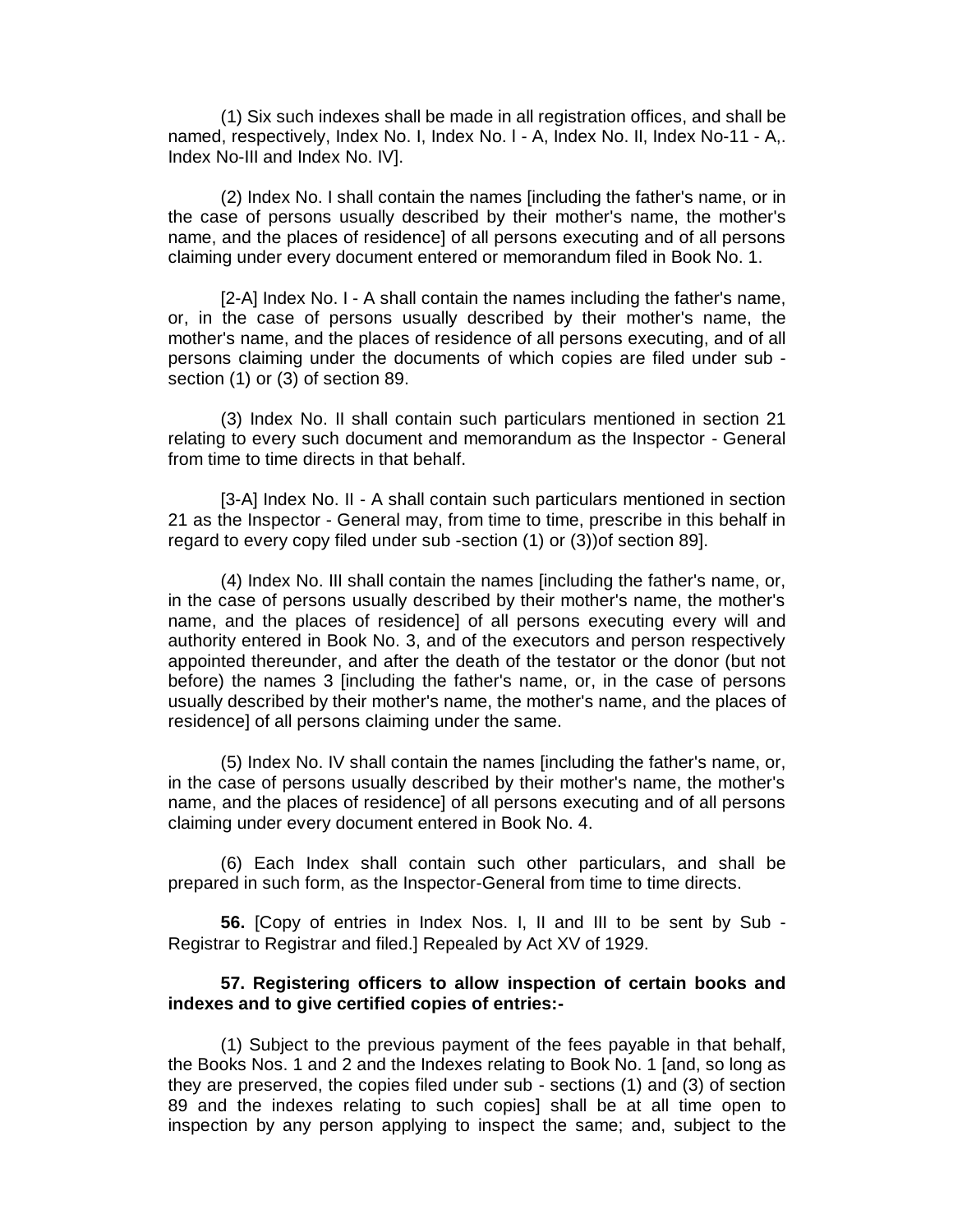provisions of section 62, copies of entries in such books shall be given to all persons applying for such copies.]

(2) Subject to the same provisions, copies of entries in Book No. 3 and in the Index relating thereto shall be given to the persons executing the documents to which such entries relate, or to their agents, and after the death of the executants (but not before) to any person applying for such copies.

(3) Subject to the same provisions, copies of entries in Book No. 4 and in the Index relating thereto shall be given to any person executing or claiming under the documents to which such entries respectively refer, or to his agent or representative.

(4) The requisite search under this section for entries in Books Nos. 3 and 4 shall be made only by the registering officer.

(5) All copies given under this section shall be signed and sealed by the registering officer, and shall be admissible for the purpose of proving the contents of the original documents.

(B) As to the Procedure on admitting to Registration.

## **58. Particulars to be endorsed on documents admitted to registration:-**

(1) On every document admitted to registration, other than copy of a decree or order, or a copy sent to a registering officer under section 89, there shall be endorsed from time to time the following particulars, namely:-

(a) the signature and addition of every person admitting the execution of the document, and, if such execution has been admitted by the representative, assign or agent of any person, the signature and addition of such representative, assign or agent;

(b) the signature and addition of every person examined in reference to such document under any of the provisions of this Act; and

(c) any payment of money or delivery of goods made in the presence of the registering officer in reference to the execution of the document, and any admission of receipt of consideration, in whole or in part, made in his presence in reference to such execution.

(2) If any person admitting the execution of a document refuses to endorse the same, the registering officer shall nevertheless register it, but shall at the same time endorse a note of such refusal.

**59. Endorsements to be dated and signed by registering officer:-** The registering officer shall affix the date and his signature to all endorsements made under sections 52 and 58 relating to the same document and made in his presence on the same day.

## **60. Certificate of registration:-**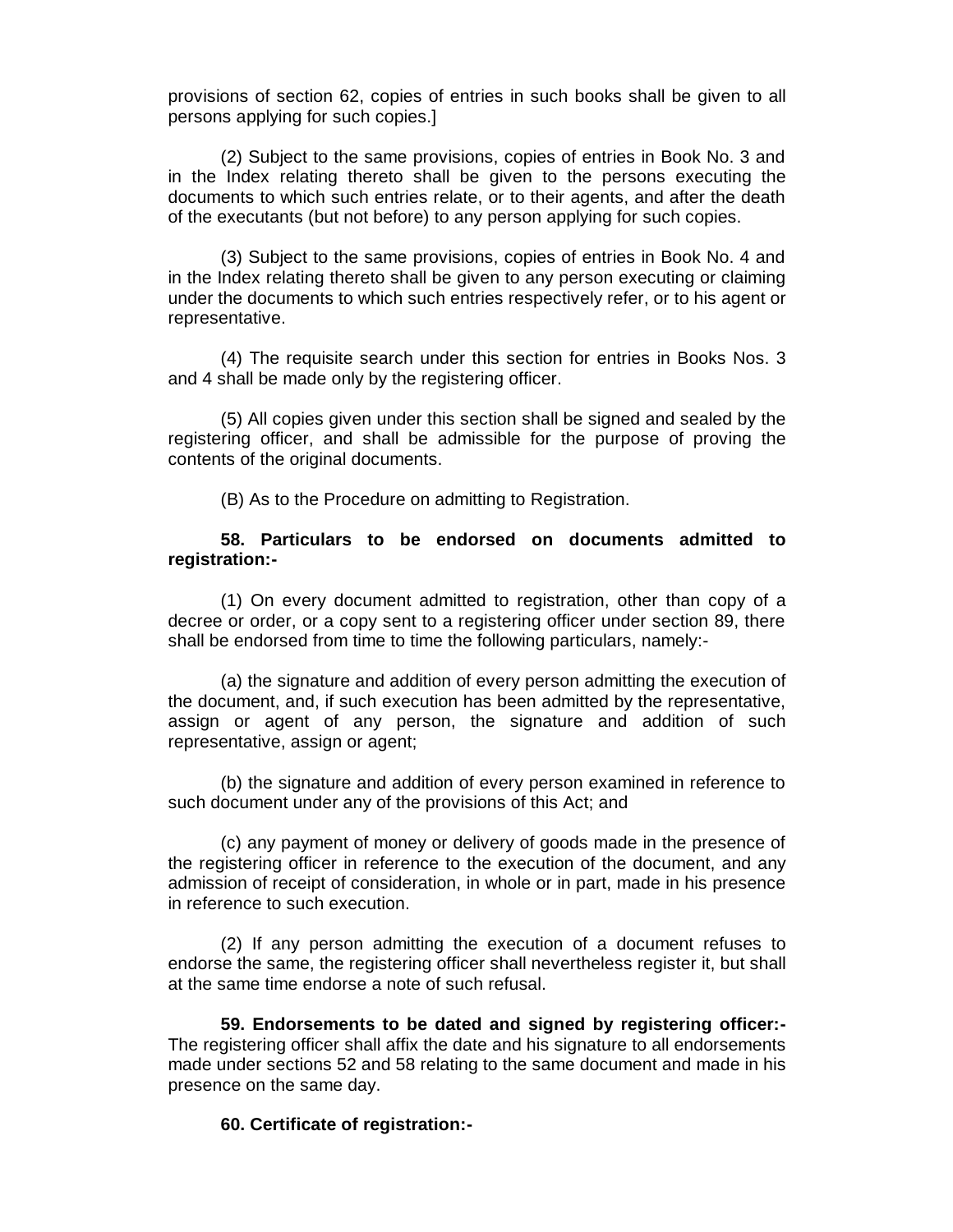(1) After such of the provisions of sections 34, 35, 58 and 59 as apply to any document presented for registration have been complied with, the registering officers shall endorse thereon a certificate containing the word "registered", together with the number and page of the book in which the document has been copied.

(2) Such certificate shall be signed, sealed and dated by the registering officer and shall then be admissible for the purpose of proving that the document has been duly registered in manner provided by this Act, and that the facts mentioned in the endorsements referred to in section 59 have occurred as therein mentioned.

### **61. Endorsement and certificate to be copied and document returned:-**

(1) The endorsements and certificate referred to and mentioned in sections 59 and 60 shall thereupon be copied into the margin of the Register book, and the copy of the map or plan (if any) mentioned in section 21 shall be filed in Book No. 1 .

(2) The registration of the document shall thereupon be deemed complete, and the document shall then be returned to the person who presented the same for registration, or to such other person (if any) as he nominated in writing in that behalf on the receipt mentioned in section 52.

## **62. Procedure on presenting documents in language unknown to registering officer:-**

(I) When a document is presented for registration under section 19, the translation shall be transcribed in the register of documents of the nature of the original, and, together with the copy referred to in section 19, shall be filed in the registration office;

(2) The endorsements and certificate respectively mentioned in sections 59 and 60 shall be made on the original, and, for the purpose of making the copies and memoranda required by sections 57, 64, 65 and 66, the translation shall be treated as if it were the original.

## **63. Power to administer oaths and record of substance of statements:-**

(1) Every registering officer may at his discretion administer an oath to any person examined by him under the provisions of this Act.

(2) Every such officer may also at his discretion record a note of the substance of the statement made by each such person, and such statement shall be read over, or (if made in a language with which such person is not acquainted) interpreted to. him in a language with which he is acquainted, and if he admits the correctness of such note, it shall be signed by the registering officer.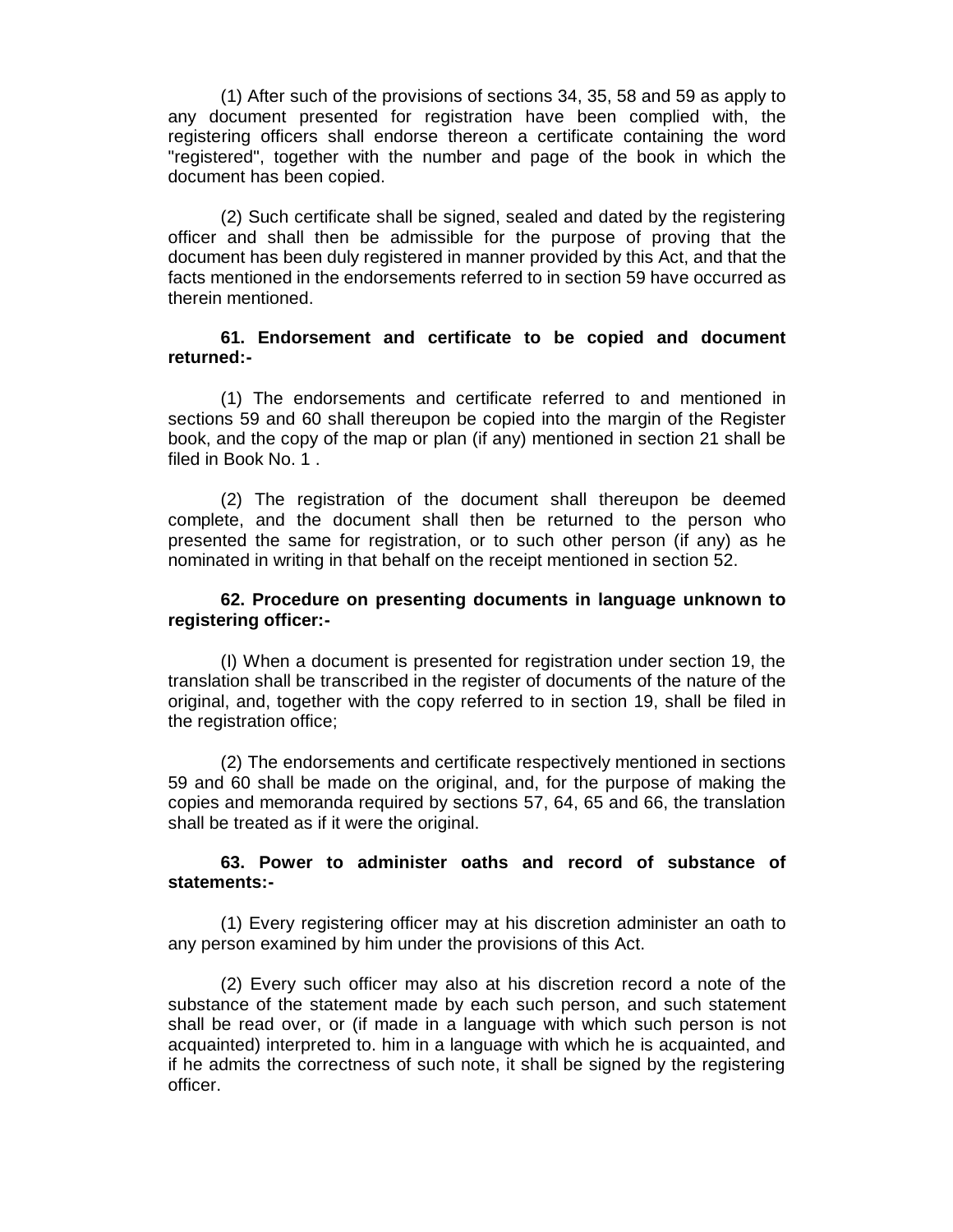(3) Every such note so signed shall be admissible for the purpose of proving that the statements therein recorded were made by the persons and under the circumstances therein stated.

(C) Special Duties of Sub-Registrar,

**64. Procedure where document relates to land in several sub – districts:-** Every Sub - Registrar on registering a non - testamentary document relating to immovable property not wholly situate in his own sub - district shall make a memorandum thereof and of the endorsement and certificate (if any) thereon, and send the same to every other Sub-Registrar subordinate to the same Registrar as himself in whose sub-district any part of such property is situate, and such Sub - Registrar shall file the memorandum in his Book No. 1.

**65. Procedure where document relates to land in several districts:-** (1) Every Sub - Registrar on registering a non - testamentary document relating to immoveable property situate in more districts than one shall also forward a copy thereof and of the endorsement and certificate (if any) thereon, together with a copy of the map or plan (if any) mentioned in section 21, to the Registrar of every district in which any part of such property is situate other than the district in which his own sub -district is situate.

(2) The Registrar on receiving the same shall file in his Book N0.1 the copy of the document and the copy of the map or plan (if any), and shall forward a memorandum of the document to each of the Sub-Registrars subordinate to him within whose sub-district any part of such property is situate; and every Sub-Registrar receiving such memorandum shall file it in his Book No. 1.

(D) Special Duties of Registrar

#### **66. Procedure after registration of documents relating to land:-**

(1) On registering any non - testamentary document relating to immovable property the Registrar shall forward a memorandum of such document to each Sub Registrar subordinate to himself in whose sub - district any part of the property is situate.

(2) The Registrar shall also forward a copy of such document, together with a copy of the map or plan (if any) mentioned in section. 21, to every other Registrar in whose district any part of such property is situate.

(3) Such Registrar on receiving any such copy shall file it in his Book No. 1, and shall also send a memorandum of the copy to each of the Sub - Registrars subordinate to him within whose sub - district any part of the property is situate. .

(4) Every Sub-Registrar receiving any memorandum under this' section shall file it in his Book No. 1.

# **67. [Deleted]**

(E) Of the Controlling Powers of Registrars and Inspector-General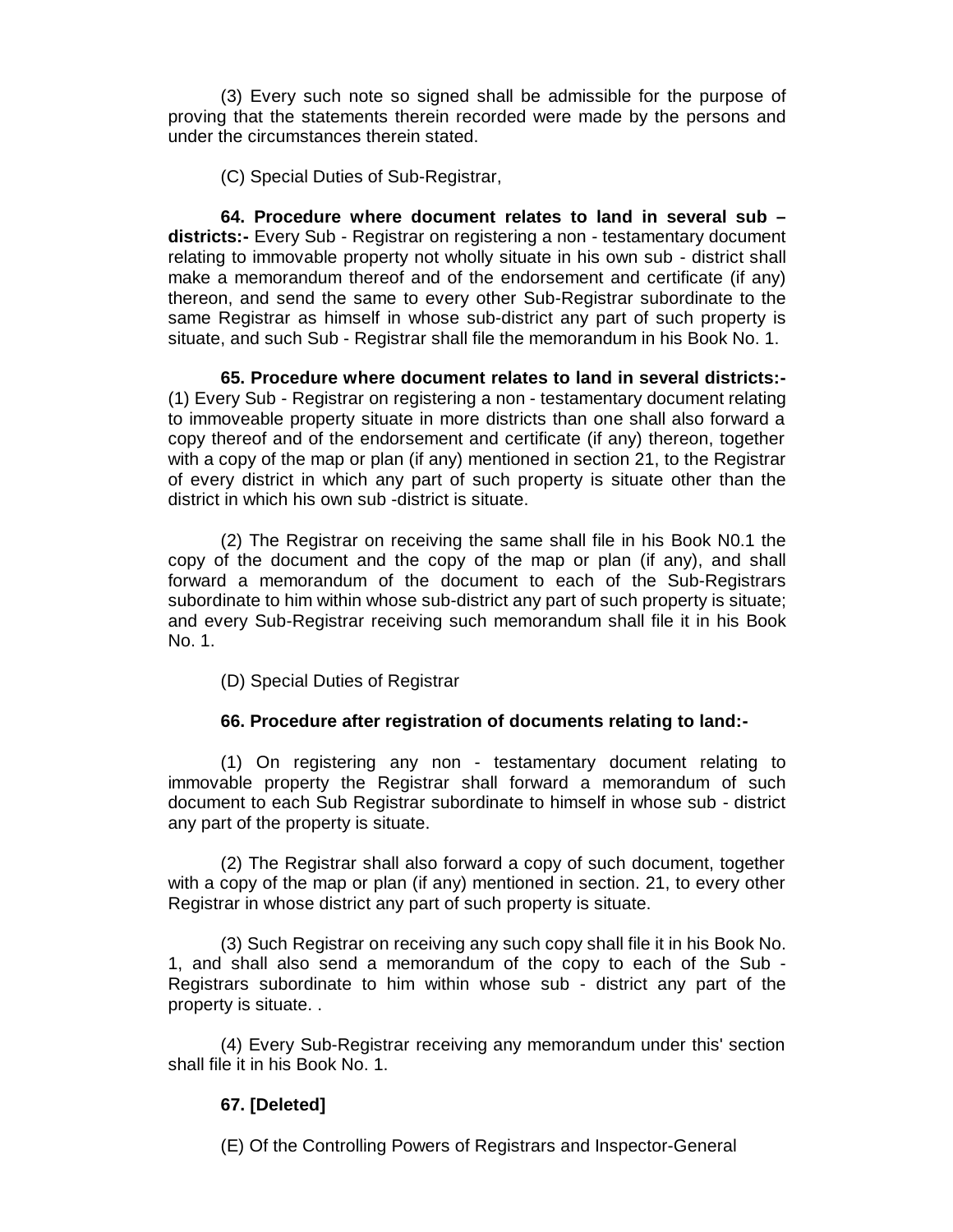## **68. Power of Registrar to superintend and control Sub – Registrars:-**

(1) Every Sub Registrar shall perform the duties of his office under the superintendent and control of the Registrar in whose district the office of such Sub - Registrar is situate.

(2) Every Registrar shall have authority to issue (whether on complaint or otherwise) any order consistent with this Act which he considers necessary in respect of any act or omission of any Sub - Registrar subordinate to him or in respect of the rectification of any error regarding the book or the off-ice in which any document has been registered.

## **69. Powers of Inspector-General to superintend registration offices and make rules:-**

(1) The Inspector - General shall exercise a general superintendent over all the registration offices in the territories under the (State) Government], and shall have power from time to time to make [rules] consistent with this Act -

(a) providing for the safe custody of books, papers and documents.

(aa) providing the manner in which and the safeguards subject to which the books may be kept in computer floppies or diskettes or in any other electronic form under sub-section (1) of section 16A."

(b) declaring what languages shall be deemed to be commonly used in each district;

(c) declaring what territorial divisions shall be recognized under section 21;

(d) regulating the amount of fines imposed under sections 25 and 34, respectively;

(e) regulating the exercise of the discretion reposed in the registering officer by section 63;

(f) regulating the form in which registering officers are to make memoranda of documents;

(g) regulating the authentication by Registrars and Sub-Registrars of the books kept in their respective offices under section 51 [and the manner of recopying such books or portions thereof];

(gg) regulating the manner in which the instruments referred to in subsection (2) of section 88 may be presented for registration.

(ggg) regulating the procedure for transmitting documents for being photographed and the serial numbering, binding and preservation of the photographic prints and negatives, the manner of fixing the signature and seal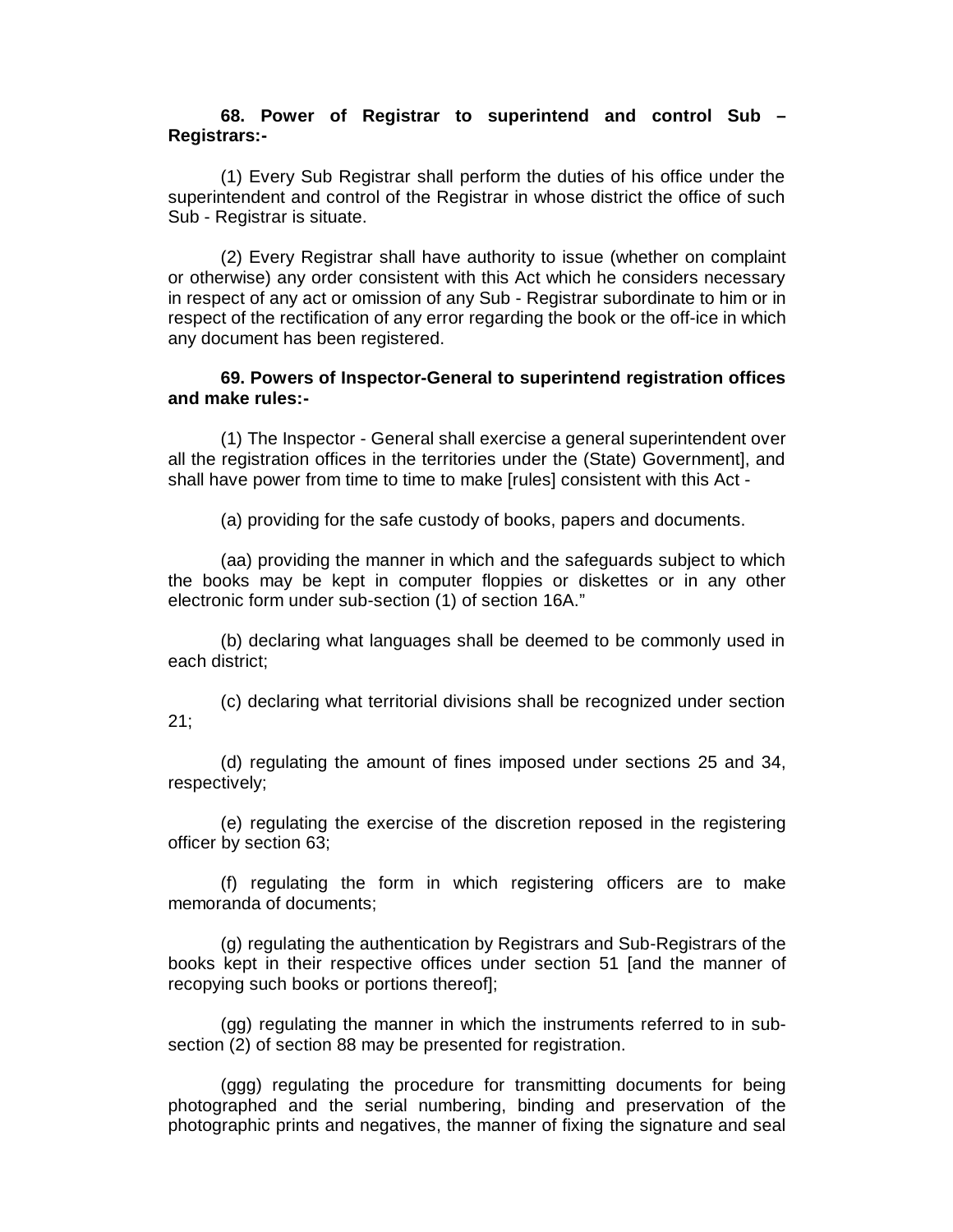of the Photo-Registrar at the end of length of film, and the procedure generally in the Government Photo Registry,"]

(h) declaring the particulars to be contained in Index Nos. I,

[I - A], II, [II - A], III and IV, respectively;

(i) declaring the holidays that shall be observed in the registrationoffices; and

(j) generally, regulating the proceedings of the Registrars and Sub-Registrars.

(2) The rules so made shall be submitted to the (State) Government], for approval, and, after they have been approved, they shall be published in the Official Gazette, and on publication shall have effect as if enacted in this Act.

**70. Power of Inspector:-** General to remit fines - The Inspector - General may also, in the exercise of his discretion, remit wholly or in part the difference between any fine levied under section 25 or section 34, and the amount of the proper registration fee.

## **PART XI-A OF THE COPYING OF DOCUMENTS BY MEANS OF PHOTOGRAPHY**

**70-A. Application of this Part:-** This Part shall apply to the areas only in respect of which a notification is issued by the (State) Governmentl under section 70C.

#### **70-B. Definitions - In this part:-**

(1) " Government Photo Registry " means the office where documents are photographed under the provision of this Part.

(2) "Manager, Government Photo Registry" means the person in charge of the Government Photo Registry.

(3) "Photo Registrar" means any person appointed by the (State) Government to perform the duties of Photo Registrar under this part].

#### **70-C. Documents may be photographed in areas notified by (State) Government]:-**

(1) The (State) Government] may, by notification in the [Official Gazette], direct that in any district or sub - district specified in the notification copies of documents admitted to registration under this Act shall be made by means of photography.

(2) On the issue of such notification it shall be translated into the vernacular of the district and shall be posted in a conspicuous place at the Registration offices affected by the notification.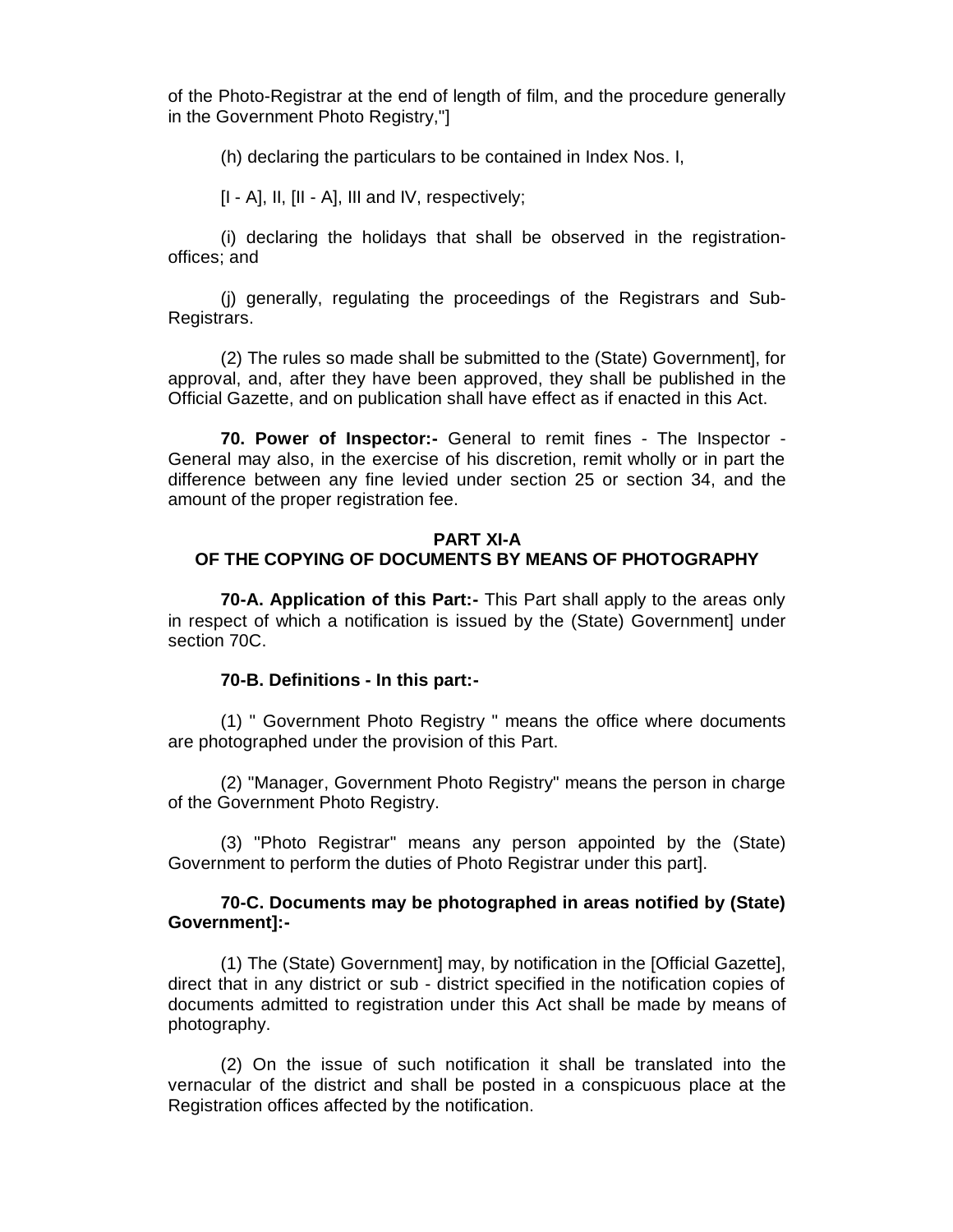**70-D. Application of Act to areas notified under section 70-C:-** In any district or sub - district in respect of which a notification has been issued under section 70-C the provisions of this Act shall, for the purposes of this Part, be subject to the following modifications, namely:

(1) (a) Every documents admitted to registration under section 35 or section 41 shall be carefully marked with an identification stamp and the serial number of the document on every page.

(b) It shall then be transmitted by the registering officer to the [Manager, Government Photo Registry], who shall cause, each side of each page of such document together with all stamps endorsements, seals, signatures, thumbimpressions and certificates, appearing thereon to be photographed without subtraction or alteration. He may for this purpose cut or untie, without breaking any seals, the thread or ribbon wherewith the pages of the documents are sewn together in order to separate the pages of the documents, and, as soon as the document has been photographed, he shall rebind the document,[\* \*] as before and if he has cut the thread or ribbon shall seal it over the joint with his seal:

Provided that before transmission of the document to the [Manager, Government Photo Registry], the party presenting the document may require the registering officer to have it copied by hand under section 52 on payment of an additional copying fee.

(c) There shall then be prepared and preserved the negative and at least one photographic print and to each such negative and print the Photo-Registrar shall fix his signature and seal in token of the exact correspondence of the copy to the original document, as admitted for registration:

[Provided that when more than one such negative is recorded on one length of film and the Photo -Registrar has affixed his signature and seal at the end of such length of film certifying in the manner prescribed by rules made in this behalf, the exact correspondence of all., copies on such length of film with the original documents, the Photo-Registrar shall be deemed to have affixed his signature and seal to each such negative on such length of film.]

[Provided further that in case of documents containing plans or maps the negatives of such plans and maps may be prepared on paper instead of on films and where the negatives are so prepared, the Photo Registrar shall fix his signature and seal separately to each such negative and print of such plan or map in token of the exact correspondence of the copy to the original map or plan contained in the document as admitted for registration.]

(d) One set of such prints arranged in the order of their serial number shall be made up into books and sewn or bound together. To each such book the Registrar or Sub-Registrar shall affix a certificate of the serial numbers it contains, and the book shall then be preserved in the records of the Sub-Registrar. The negatives shall be preserved in such suitable place as the Inspector - General may prescribe:

[Provided that prints of plans or maps contained in documents may either be bound with the prints of such documents or filed separately in such manner as the Inspector - General may direct.]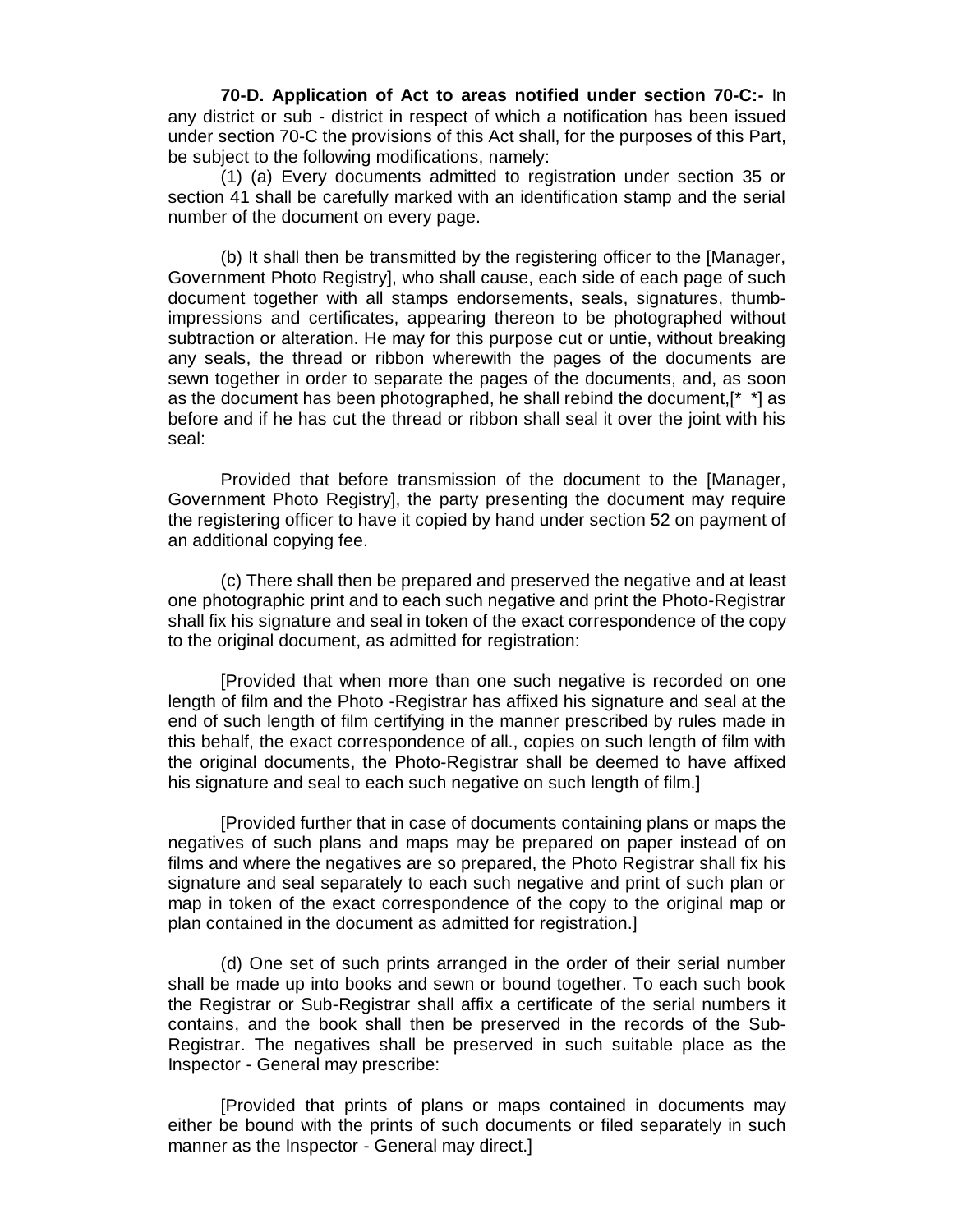(2) All words and expression used in the Act with reference to the making of copies of documents by hand or the entering or filing of documents or memorandum in books provided under section 16 shall, so far as may be necessary, be construed as referring to the making of such copies by means of photography or the entering or filing of documents or memoranda in books made up of copies prepared by means of photography.

(3) Where this Part applies the sections mentioned below shall deemed to be modified as follows:

(a) In section 19 the words 'and also by a true copy' shall be omitted;

(aa) sub - section (2) of section 20 shall be omitted

(b) sub – section  $(4)$  of section 21 shall be omitted ;

(c) the words 'according to the order of its admission occurring in clause (c) of sub-section (1) of section 52 shall be omitted;

(d) section 53 shall be omitted;

(e) in sub-section (1) of section 60 the words 'and page' shall be omitted;

(f) sub - section (1) of section 61 shall be omitted;

(g) in sub – section  $(1)$  of section 62. -;

(i) for the word 'transcribed' the word 'copied' shall be substituted; and

(ii) for the words and figures 'copy referred to in section 19' the words 'photograph of the original' shall be substituted.

#### **70. E Savings:-**

(1) Nothing in this part shall apply to any document , which is prepared on a printed or lithographed form or which in the opinion of the registering officer is not in a fit condition to be photographed.

(2) Notwithstanding anything contained in this Part, in the case of any document containing a map, plan, or trademark label, if the party presenting the document so desires, the registering officer may accept true copies of such map, plan, or trademark label and where such true copies are accepted, the map, plan or trademark label shall not be photographed and such copies thereof shall be filed in the appropriate book.]

## **PART XII OF REFUSAL TO REGISTER**

# **71. Reasons for refusal to register to be recorded:-**

(1) Every Sub - Registrar refusing to register a document, except on the ground that the property to which it relates is not situate within his sub - district,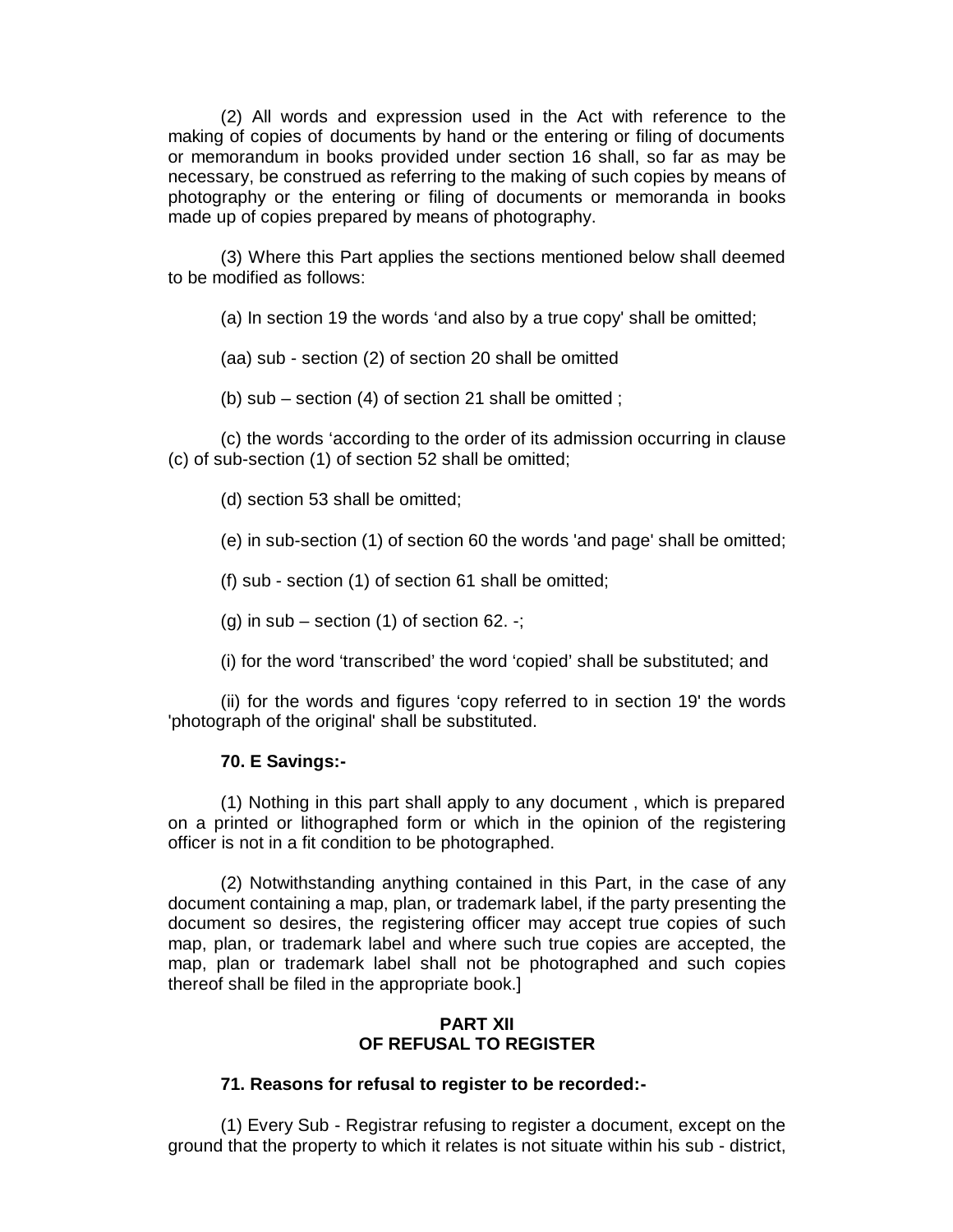shall make an order of refusal and record his reasons for such order in his book No. 2, and endorse the words " registration refused " on the document; and, on application made by any person executing or claiming under the document, shall, without payment and unnecessary delay, give him a copy of the reasons so recorded.

(2) No registering officer shall accept for registration a document so endorsed unless and until, under the provisions hereinafter contained, the document is directed to be registered.

### **72. Appeal to Registrar from orders of Sub-Registrar refusing registration on ground other than denial of execution:-**

(1) Except where the refusal is made on the ground of denial of execution, and appeal shall lie against an order of a Sub - Registrar refusing to admit a document to registration (whether the registration of such document is compulsory or optional) to the Registrar to whom such Sub – Registrar is subordinate, if presented to such Registrar within thirty days from the date of the order; and the Registrar may reverse or alter such order.

(2) If the order of the Registrar directs the document to be registered and the document is duly presented for registration within thirty days after the making of such order, the Sub-Registrar shall obey the same, and thereupon shall, so far as may be practicable, follow the procedure prescribed in section 58, 59 and 60; and such registration shall take effect as if the document had been registered when it was first duly presented for registration.

## **73. Application to Registrar where Sub -Registrar refuses to register on ground of denial of execution:-**

(1) When a Sub-Registrar has refused to register a document on the ground that any person by whom it purports to be executed, or his representative or assign, denies its execution, any person claiming under such document, or his representative, assign or agent authorised as aforesaid, may, within thirty days after the making of the order of refusal, apply to the Registrar to whom such Sub - Registrar is subordinate in order to establish his right to have the document registered.

(2) Such application shall be in writing and shall be accompanied by a copy of the reasons recorded under section 71, and the statements in the application shall be verified by the applicant in manner required by law for the verification of plaints.

**74. Procedure of Registrar on such application:-** An such case, and also where such denial as aforesaid is made before a Registrar in respect of a document presented for registration to him, the Registrar shall, as soon as convenient may enquire:-

(a) whether the document has been executed;

(b) whether the requirements of the law for the time being in force have been complied with on the part of the applicant or person presenting the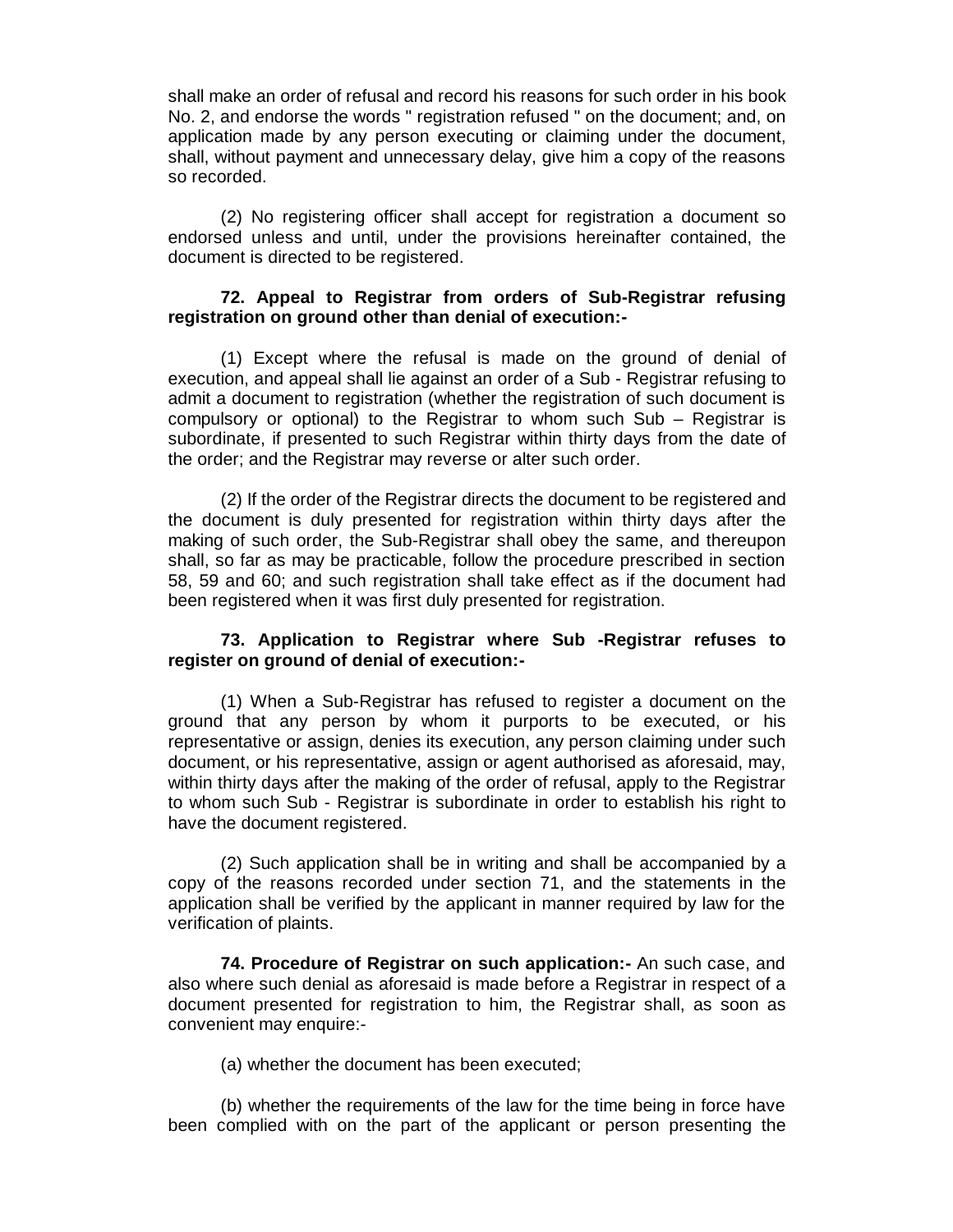document for registration, as the case may be, so as to entitle the document to registration.

#### **75. Order by Registrar to register and procedure thereon:-**

(1) If the Registrar finds that the document has been executed and that the said requirements have been complied with, he shall order the document to be registered.

(2) If the document is duly presented for registration within thirty days after the making of such order, the registering officer shall obey the same and thereupon shall, so far as may be practicable, follow the procedure prescribed in section 58, 59 and 60.

(3) Such registration shall take effect as if the document had been registered when it was first duly presented for registration.

(4) The Registrar may, for the purpose of any enquiry under section 74, summon and enforce the attendance of witnesses, and compel them to give evidence, as if he were a Civil Court, and he may also direct by whom the whole or any part of the costs of any such enquiry shall be paid, and such costs shall be recoverable as if they had been awarded in a suit under the Code of Civil Procedure, 1908 (V of 1908)

## **76. Order of refusal by Registrar:-**

(1) Every Registrar refusing - (a) to register a document except on the ground that the property to which it relates is not situate within his district or that the document ought to be registered in the office of a Sub -Registrar, or

(b) to direct the registration of a document under section 72 or section 75 shall make an order of refusal and record the reasons for such order in his Book No. 2, and on application made by any person executing or claiming under the document, shall, without unnecessary delay, give him a copy of the reasons so recorded.

(2) No appeal lies from any order by a Registrar under this section or section 72.

#### **77. Suit in case of order on refusal by Registrar.-**

(1) Where the Registrar refuses to order the document to be registered, under section 72 or section 76, any person claiming under such document, or his representative, assign or agent, may, within thirty days after the making of the order of refusal, institute in the Civil Court, within the local limits of whose original jurisdiction is situate the office in which the document is sought to be registered, a suit for a decree directing the document to be registered in such office if it be duly presented for registration within thirty days after the passing of such decree.

(2) The provisions contained in sub-sections (2) and (3) of section 75 shall, mutatis mutandis, apply to all documents presented for registration in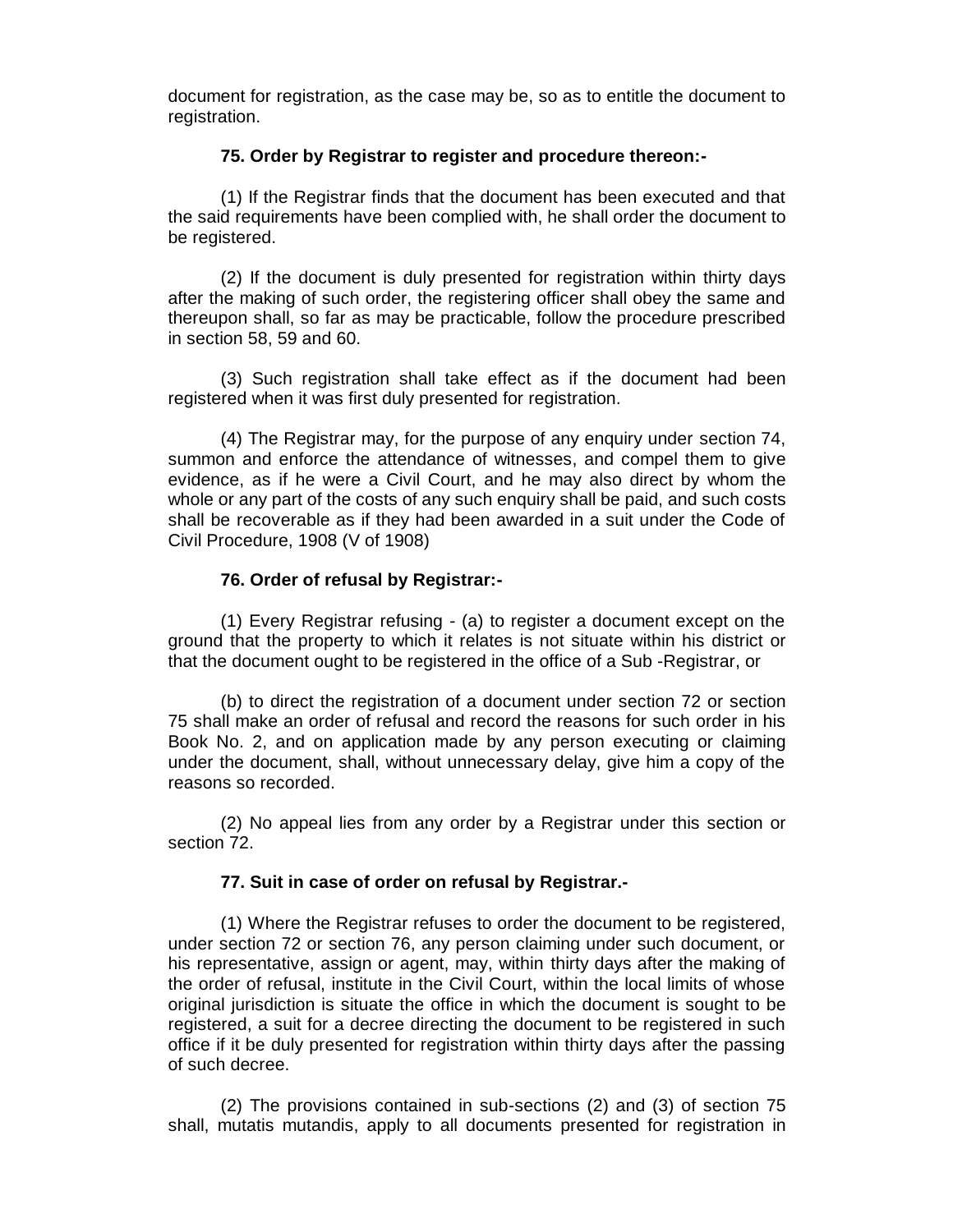accordance with any such decree, and, notwithstanding anything contained in this Act, the document shall he receivable in evidence in such suit.

#### **PART XIII**

#### **OF THE FEES FOR REGISTRATION, SEARCHES AND COPIES**

**78. Fees to be fixed by [State] Government:-** [\* \* \* \*] The [(State) Government] shall prepare a [table] of fees payable

(a) for the registration of documents;

(b) for searching the registers;

(c) for making or granting copies of reasons, entries or documents, before, on or after registration; of extra or additional fees payable

- (d) for every registration under section 30;
- (e) for the issue of commissions;
- (f) for filling translation;
- (g) for attending at private residences ;
- (h) for the safe custody and return of documents; and

(i) for such other matters as appear to the [State] Government] necessary to effect the purposes of this Act.

**79. Publication of fees:-** A table of the fees so payable shall be published in the Official Gazette, and a copy thereof in English and the vernacular language of the district shall be exposed to public view in every Registration office.

#### **80. Fees payable on presentation:-**

All fees for the registration of documents under this Act shall be payable on the presentation of such documents.

#### **80-A. Recovery of excess registration fee as arrear of land revenue and provision for refund:-**

(1) If on inspection or otherwise it is found that any fee payable under this Act has not been paid or has been paid insufficiently, such fee may (after failure to pay the same on demand within the period specified therein), on a certificate of the Inspector- General of Registration, be recovered as an arrear of land revenue from the person from whom such demand is made. The certificate of the Inspector -General shall be final and shall not be called in question in any Court or before any authority:

Provided that, no such certificate shall granted unless due inquiry is made and such person is given an opportunity of being heard.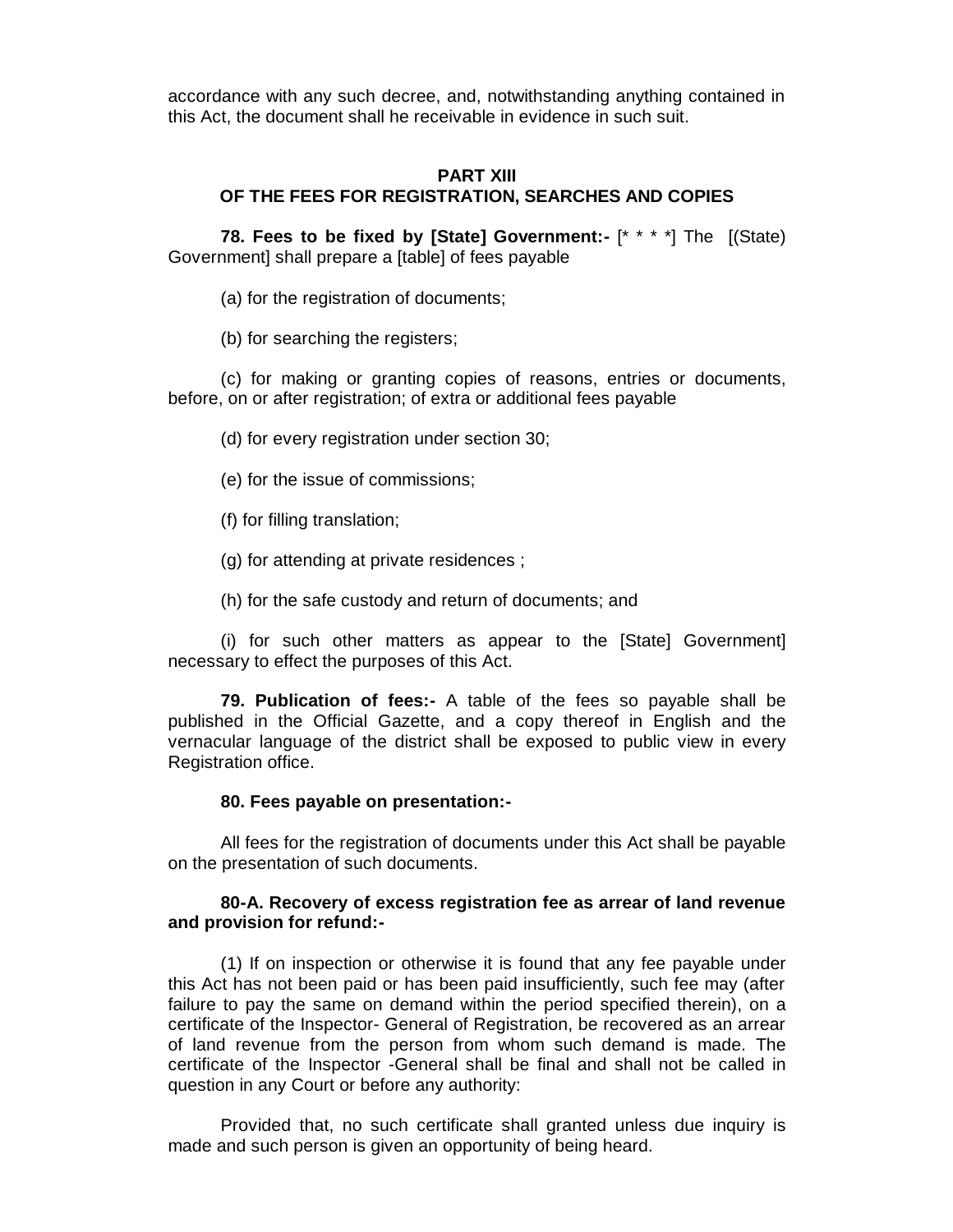(2) Where the Inspector General of Registration finds the amount of fee in excess of that which is legally chargeable has been charged and paid under the provisions of this Act, he may, upon an application in writing or otherwise, refund the excess.]

#### **PART XIV OF PENALTIES**

**81. Penalty for incorrectly endorsing, copying, translating or registering documents with intent to injure:-** Every registering officer appointed under this Act and every person employed in his office for the purposes of this Act, who, being charged with the endorsing, copying, translating or registering of any document presented or deposited under its provisions, endorses, copies, translates or registers such document in a manner which he knows or believes to be incorrect intending thereby to cause or knowing it to be likely that he may thereby cause injury, as defined in the Indian Penal Code, 1860 (XLV of 1860), to any person shall be punishable with imprisonment for term which may extend to seven years, or with fine, or with both.

**82. Penalty for making false statements, delivering false copies or translations, Use personation and abetment:-** Whoever -

(a) intentionally makes any false statement, whether on oath or not, and whether it has been recorded or not, before any officer acting, in execution of this Act, in any proceeding or enquiry under this Act; or

(b) intentionally delivers to a registering officer in any proceeding under section 19 or section 21, a false copy or translation of a document, or a false copy of a map or plan; or

(c) falsely personates another, and in such assumed character presents any document, or makes any admission or statement, or causes any summons or commission to be issued, or does any other act in any proceeding or enquiry under this Act; or

(d) abets anything made punishable by this Act; shall be punishable with imprisonment for a term which may extend to seven years, or with fine, or with both.

### **83. Registering officers may, commence prosecutions:-**

(1) A prosecution for any offence under this Act coming to the knowledge of a registering officer in his official capacity may be commenced by or with the permission of the Inspector –General [\*\*\*] the Registrar or the Sub-Registrar, in whose territories, district or sub-district as the case may be, the offence has been committed.

(2) Offences punishable under this Act shall be trialed by any Court or officer exercising powers not less than those of a Magistrate of the second class.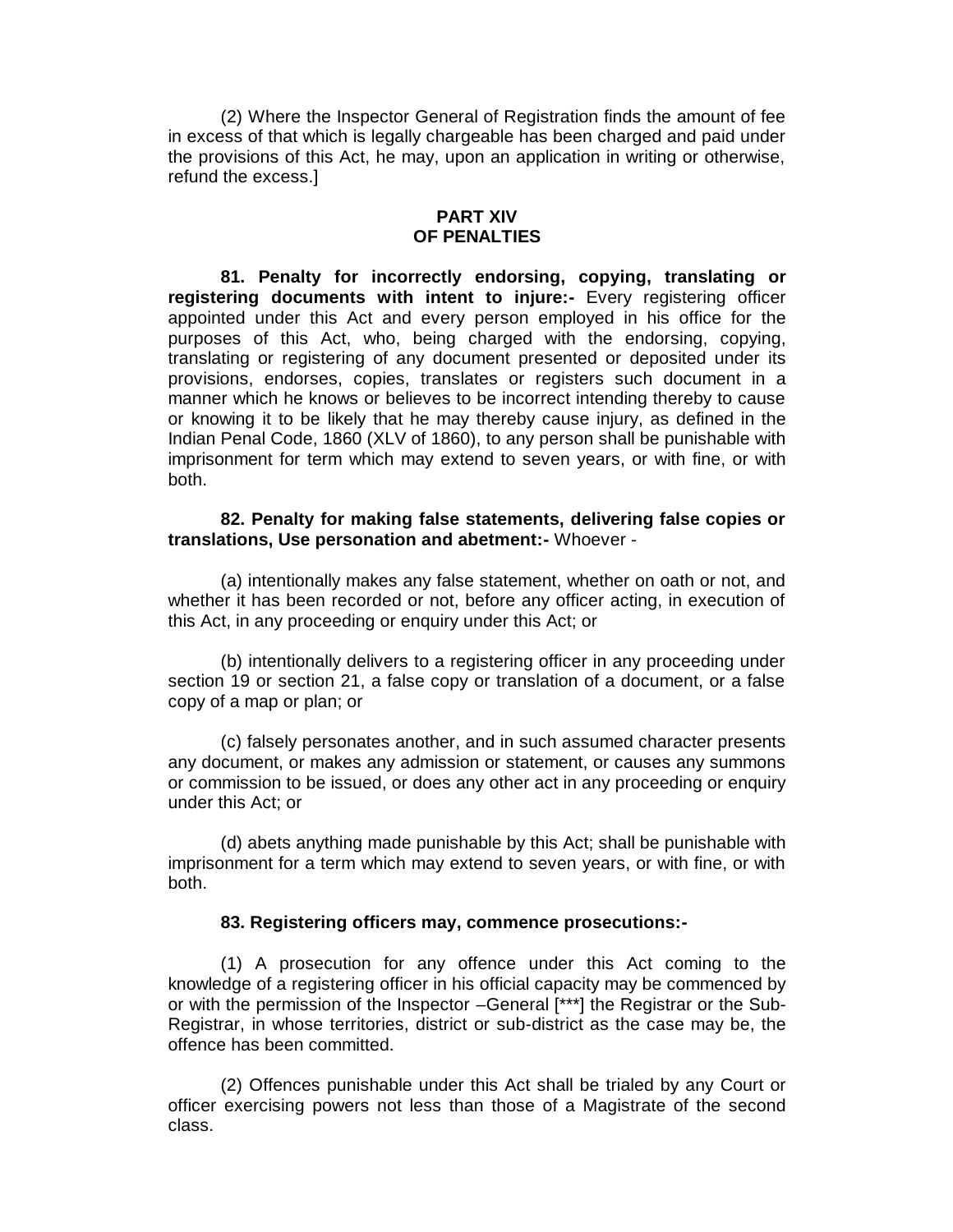### **84. Registering officers to be deemed public servants:-**

(1) Every registering officer appointed under this Act shall be deemed to be a public servant within the meaning of the Indian Penal Code, 1860 (XLV of 1860)

(2) Every person shall be legally bound to furnish information to such registering officer when required by him to do so.

(3) In section 228 of the Indian Penal Code, 1860 (XLV of 1860), the words "judicial proceeding" shall be deemed to include any proceeding under this Act. ,

### **PART XV MISCELLANEOUS**

**85. Destruction of unclaimed documents:-** Documents (other than wills) remaining unclaimed in any registration office for a period exceeding two years may be destroyed.

**86. Registering officer not liable for thing bonafide done or refused in his official capacity:-** No registering officer shall be liable to any suit, claim or demand by reason of anything in good faith done or refused in his official capacity.

**87. Nothing so done invalidated by detect in appointment or procedure:-** Nothing done in good faith pursuant to this Act or any Act hereby repealed, by any registering officer, shall be deemed invalid merely by reason of any defect in his appointment or procedure.

**88. Registration of documents executed by Government officers or certain public functionaries:-**

(1) Notwithstanding anything contained in this Act, it shall not be necessary for -

(a) any officer of Government, or

(b) any Administrator General, Official Trustee or Official Assignee, or

(c) The Sheriff, Receiver or Registrar of a High Court, or

(d) the holder for the time being such other public office as may be specified in a notification in the Official Gazette issued in that behalf by the [State] Government] to appear in person or by agent at any registration office in any proceeding connected with the registration of any instrument executed by him or in his favour in his official capacity, or to sign as provided in section 58.

(2) Any instrument executed by or in favour of an officer of Government or any other person referred to in sub-section (1) may be presented for registration in such manner as may be prescribed by rules under section 69.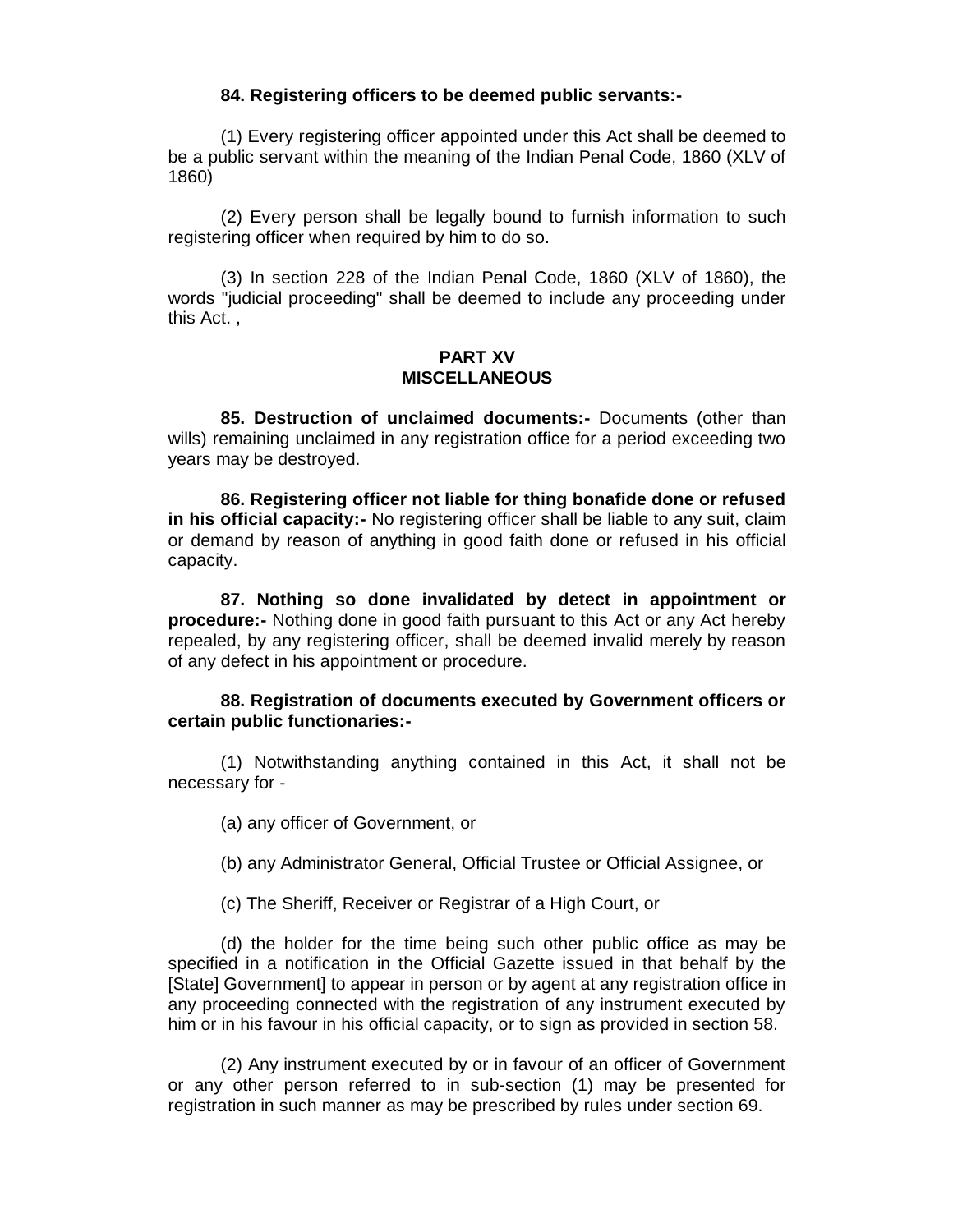(3) The registering officer to whom any instrument is presented for registration under this section may, if he thinks fit, refer to any Secretary to Government or to such officer of Government or other person referred to in sub-section (1) for information respecting the same and, on being satisfied of the execution thereof, shall register the instrument.

## **89. Copies of certain orders, certificates and instruments to be sent to registering officers and filed:-**

(1) Every officer granting a loan under the Land Improvement Loans Act, 1883 (XIX of 1883), shall send a copy of his order to the registering officer within the local limits of whose jurisdiction the whole or any part of the land to be improved or of the land to be granted as collateral security, is situate, and such registering officer shall file the copy in his [office].

(2) Every Court granting a certificate of sale of immovable property under the Code of Civil Procedure, 1908 (V of 1908), shall send a copy of such certificate to the registering officer within the local limits of whose jurisdiction the whole or any part of the immovable property comprised in such certificate is situate, and such officer shall file the copy in his Book No. 1.

(3) Every officer granting a loan under the Agriculturist's Loans Act, 1884 (XII of 1884), shall send a copy of any instrument whereby immovable property is mortgaged for the purpose of securing the repayment of the loan, and if any such property is mortgaged for the same purpose in the order granting the loan, a copy also of that order, to the registering officer within the local limits of whose jurisdiction the whole or any part of the property so mortgaged is situate, and such registering officer shall file the copy or copies, as the case may be, in his [office].

(4) Every Revenue-officer granting a certificate of sale to the purchaser of immovable property sold by public auction shall send a copy of the certificate to the registering officer within the local limits of whose jurisdiction the whole or any part of the property comprised in the certificate is situate, and such officer shall file the copy in his Book No. 1.

#### **(5) Every Consolidation Officer passing an order:-**

(i) under sub - section (1) of section 29 or sub - section (2) of section 29- A of the Bombay Prevention of Fragmentation and Consolidation of Holdings Act, 1947, or

(ii) under sub - section (1) of section 203 of the Madhya Pradesh Land Revenue Code, 1954, or

(iii) under sub-section (1) of section 31 of the Hyderabad Prevention of Fragmentation and Consolidation of Holdings Act, 1956, shall send a copy of such order to the registering officer within the local limits of whose jurisdiction the whole or any part of the immovable property referred to in such order is situate, and such registering officer shall file the copy in his Book No. 1.

(6) Every sale officer granting a certificate of sale under section 20 of the Central Provinces and Berar Co - operative Land Mortgage Banks Act, 1937,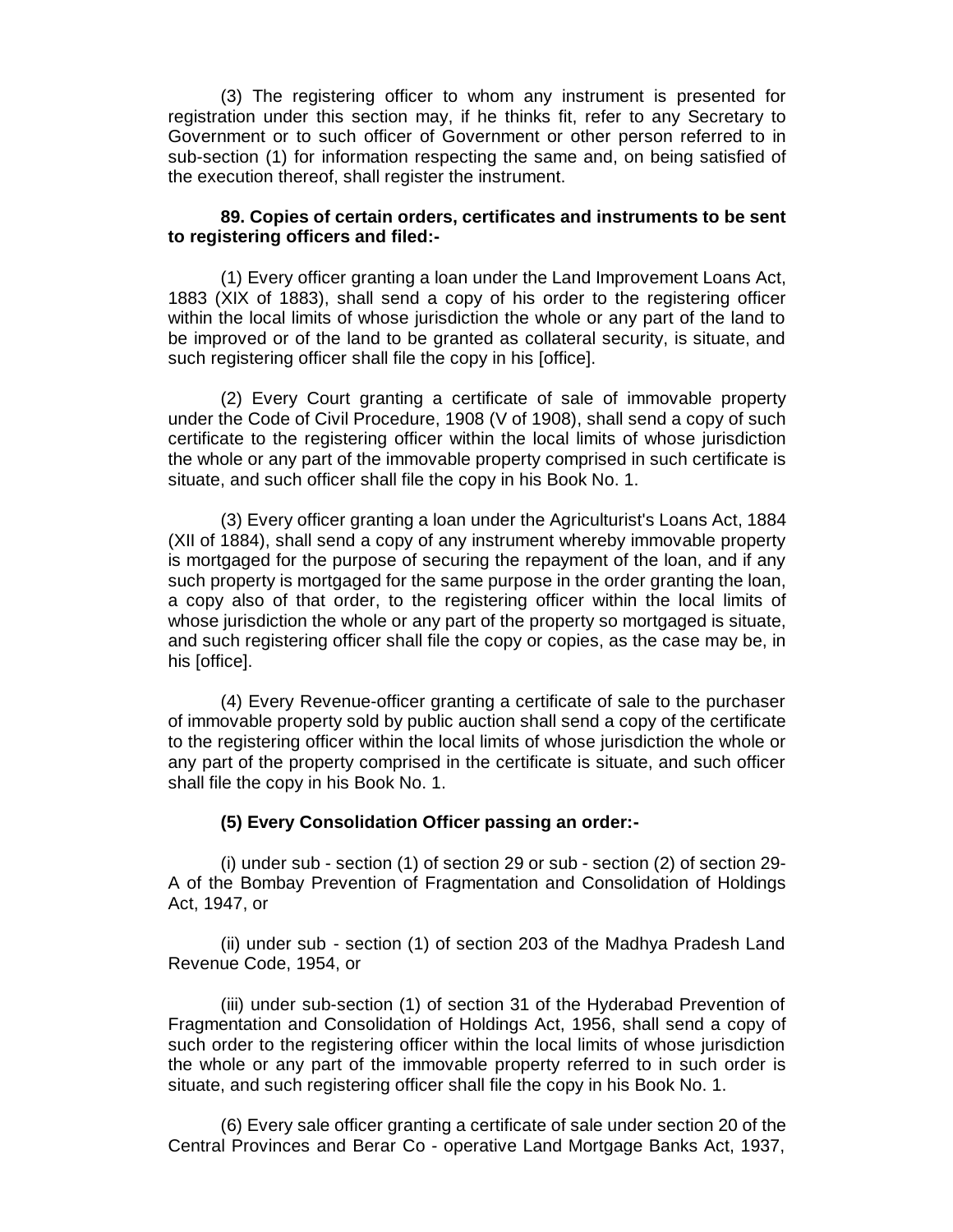shall send a copy of such certificate to the registering officer within the local limits of whose jurisdiction the whole or any part of the immovable property comprised in such certificate is situate, and such registering officer shall file the copy in his Book No. 1.]

(7) The Registering Officer to whom a memorandum under sub - sec. (7) of Section 18 sub - section (1 - A) and (4) of section 22-C and section 28-A of Bombay Public Trust Act, 1950 or a copy of entry under S. 23 of that Act is sent shall file the same in his Book No. 1]

Exemptions from Act

#### **90. Exemption of certain documents executed by or in favour of Government:-**

(1) Nothing contained in this Act or in the Indian Registration Act, 1877 (III of 1877), or in the Indian Registration Act, 1877 (VIII of 1877), or in any Act thereby repealed, shall be deemed to require, or to have at any time required, the registration of any of the following documents or maps, namely:-

(a) documents issued, received or attested by any officer engaged in making a settlement or revision of settlement of land -revenue, and which form part of the records of such settlement; or

(b) documents and maps issued, received or authenticated by any officer engaged on behalf of Government in making or revising the survey of any land, and which form part of the record of such survey; or

(c) documents which, under any law for the time being in force, are filed periodically in any revenue-office by patwaris or other officers charged with the preparation of village -records; or

(d) sanads, inam, title deeds and other documents purporting to be or to evidence grants or assignments by Government of land or of any interest in land; or

(e) notices given under section 74 or section 76 of the Bombay Land Revenue Code, 1879 (Bombay 5 of 1879), of relinquishment of occupancy by occupants or alienated land by holders of such land.

(2) All such documents and maps shall, for the purposes of sections 48 and 49, be deemed to have been and to be registered in accordance with the provisions of this Act.

**91. Inspection and copies of such documents:-** Subject to such rules and the previous payment of such fees as the (State) Government] prescribes in this behalf, all documents and maps mentioned in section 90, clauses (a), (b), (c) and (e), and all registers of the documents mentioned in clause (d), shall be open to the inspection of any person applying to inspect the same, and, subject as aforesaid, copies of such documents shall be given to all persons applying for such copies.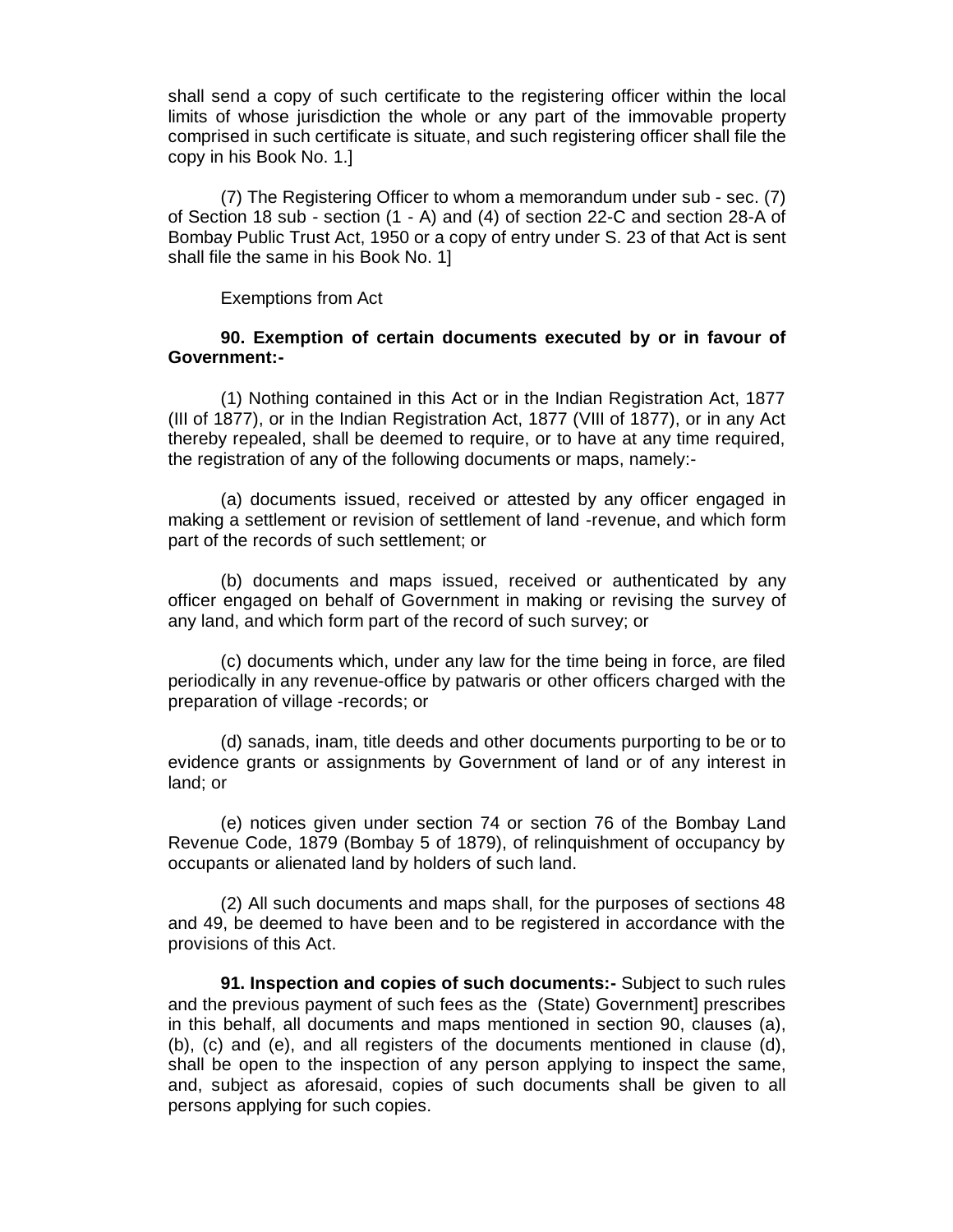**92.** (Burmese registration rules confirmed) Repealed by the Adaptation of Indian Laws Order in Council.

### Repeals

**93.** (Repeals) Repealed by the Repealing Act, 1938 (I of 1938), section 2 and schedule.

The Schedule – (Repeal of Enactments) Repealed by the Repealing Act, 1938 (I of 1938), section 2 and schedule.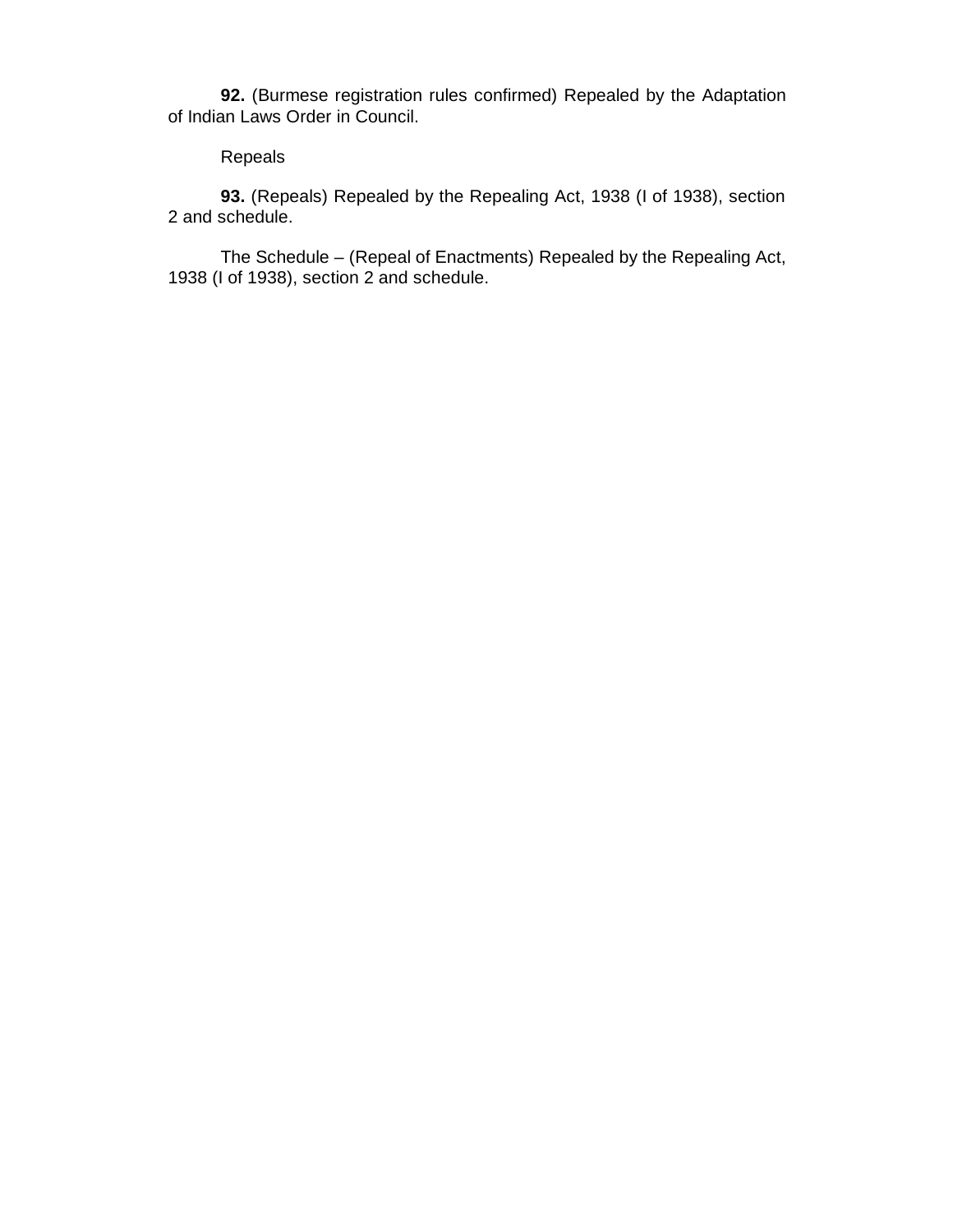# **CHAPTER-VI TABLE OF FEES**

## **REVENUE DEPARTMENT MANTRALAYA, BOMBAY 17TH JULY 196**

#### REGISTRATION ACT, 1908

No. RGN-1558-67731-N (as amended from time to time).

The following table of fees prepared by the Government of Maharashtra is exercise of the powers conferred by Section 78 of the Registration Act, 1908 (XVI 1908) in its application to the State of Maharashtra and in super session of notifications issued in that behalf is hereby published as required by Section 79 of t11 said Act. (Amended on 28/12/2001, 26/03/2003, 29/12/2003)

## **TABLE OF FEES.**

I. (I) This Article shall apply to those documents on which registration fee is leviable on an ad-valorem scale on the amount or value of the consideration or of the property to which the document relates.

(2) The registration fee on the following documents shall be levied on an ad-valorem scale on the amount or value of the consideration Acknowledgment (not being of the nature described in Article III), Agreement for consideration (See Note 6), Annuity Bonds (See Note 5), Award, Bond, Bill of Exchange, Bill of Sale, Lease (See Notes 5 and 7), Instrument of Assignment, Mortgage (See Notes 1 and 2), Release kit consideration (not being of the nature described in Article III), Transfer, any certified copy of a decree or order of Court.

(3) The registration fee on the following documents shall be levied on an a valorem scale on the amount or value of the property.

Composition-Deed, Partnership-Deed, Declaration of Trust, Release other than one falling under (2) above or Article III,

(3-A) The Registration fee on the following documents shall be leviable on an a valorem scale on the market value of the property on which stamp duty is charged unless the subject matter of the document is money only in which case, the registration fee shall be leviable on the amount of money.

Conveyance, Certificate of Scale, Exchange, Gift, Partition, Power of Attorney given for consideration and authorizing the attorney to sell the property, Sale Settlement and Transfer of lease by way of assignment.

- (4) The ad-valorem scale shall be -
- (a) If the amount or value of the consideration or of the property to which such instrument relates is wholly expressed therein.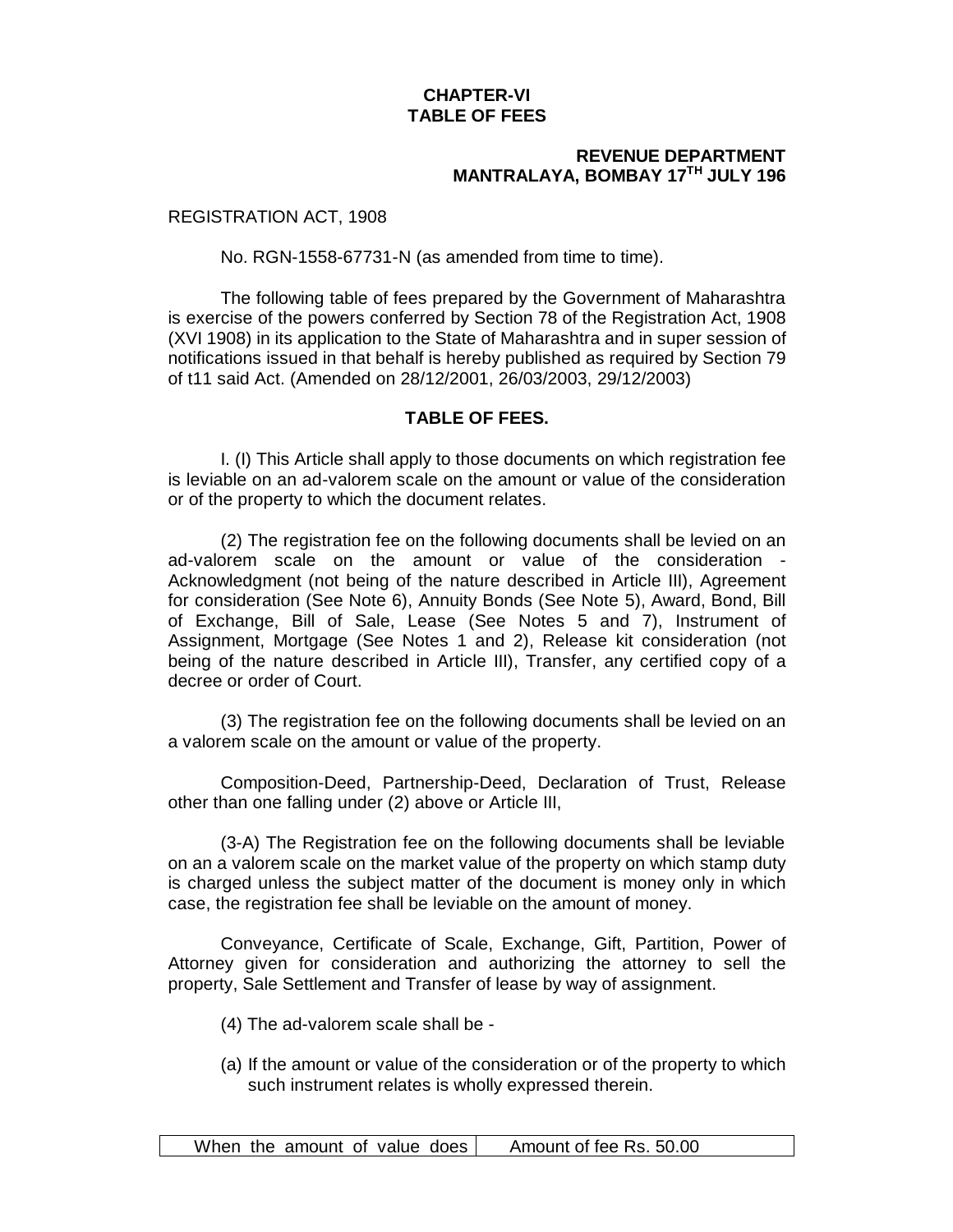| not exceed Rs. 5,000/-           |                                         |  |
|----------------------------------|-----------------------------------------|--|
| When the amount of value does of | Rs. 50.00 plus Rs. 10.00 for every      |  |
| $Rs. 5,000-.$                    | Rs.1,000/- or part there of the amount  |  |
|                                  | or value in excess subject to the total |  |
|                                  | fee being limited to the maximum of     |  |
|                                  | Rs.30,000/-                             |  |

(Note:- This article is introduced under Government - Notification R. & F.D.No. RGN 2002/775/C.R.165/M-1. dated 01/04/2003 and is in force with effect from 1<sup>st</sup> day of January 1984).

(b) If such amount or value is only partly expressed, the same advalorem fee as above on the amount or value which is expressed and an additional fee of Rs. 25.00.

c) If such amount or value is not expressed at all a fixed fee as under ;

| Sr.<br>No. |                                                                                                                                                                                                                                                                                                                                                           | Rs.  |
|------------|-----------------------------------------------------------------------------------------------------------------------------------------------------------------------------------------------------------------------------------------------------------------------------------------------------------------------------------------------------------|------|
| (1)        | In respect of immovable properties situated in Greater   1,000<br>Bombay, Thane, including that part of Thane Taluka<br>adjoining Greater Bombay which is encircled by Thane<br>Bassein Creek and Navi Mumbai Corporation area,<br>including Hill Station areas, Municipal Corporation of cities<br>of Pune including the Cantonments of Pune and Kirkee. |      |
| (2)        | Municipal Corporations, other than those mentioned in 750<br>clause (1) above, and Cantonments of Deolali, Dehu Road-<br>and Aurangabad.                                                                                                                                                                                                                  |      |
| (3)        | In respect of the immoveable properties situated at any $ 500\rangle$<br>place other than those mentioned in clauses 1 and 2<br>above.                                                                                                                                                                                                                    |      |
| (4)        | In respect of the deed of partnership                                                                                                                                                                                                                                                                                                                     | 1000 |
| (5)        | In respect of moveable property                                                                                                                                                                                                                                                                                                                           | 500  |

**Note 1:** Where property subject to a mortgage is sold to the mortgagee the Difference between the purchase money and the amount of the mortgage in respect of Such fee has already been paid, shall be considered as the amount of consideration for the deed of sale provided the, mortgage deed is proved to the satisfaction of the registering officer to have been duly registered and the fact of such registration is noted in the deed of sale. When there is no difference between the purchase money and the ' amount of mortgage the fee leviable shall be Rs.100/-.

**Note 2:** The fee leviable upon a document purporting to give collateral. auxilliary or additional or substituted security or security by way of further assurance, where the principal or primary mortgage is proved to the satisfaction of the registering officer to ' have been duly registered shall be same as for the principal or primary mortgage if the same does not exceed Rs.100/- otherwise it shall be Rs.100.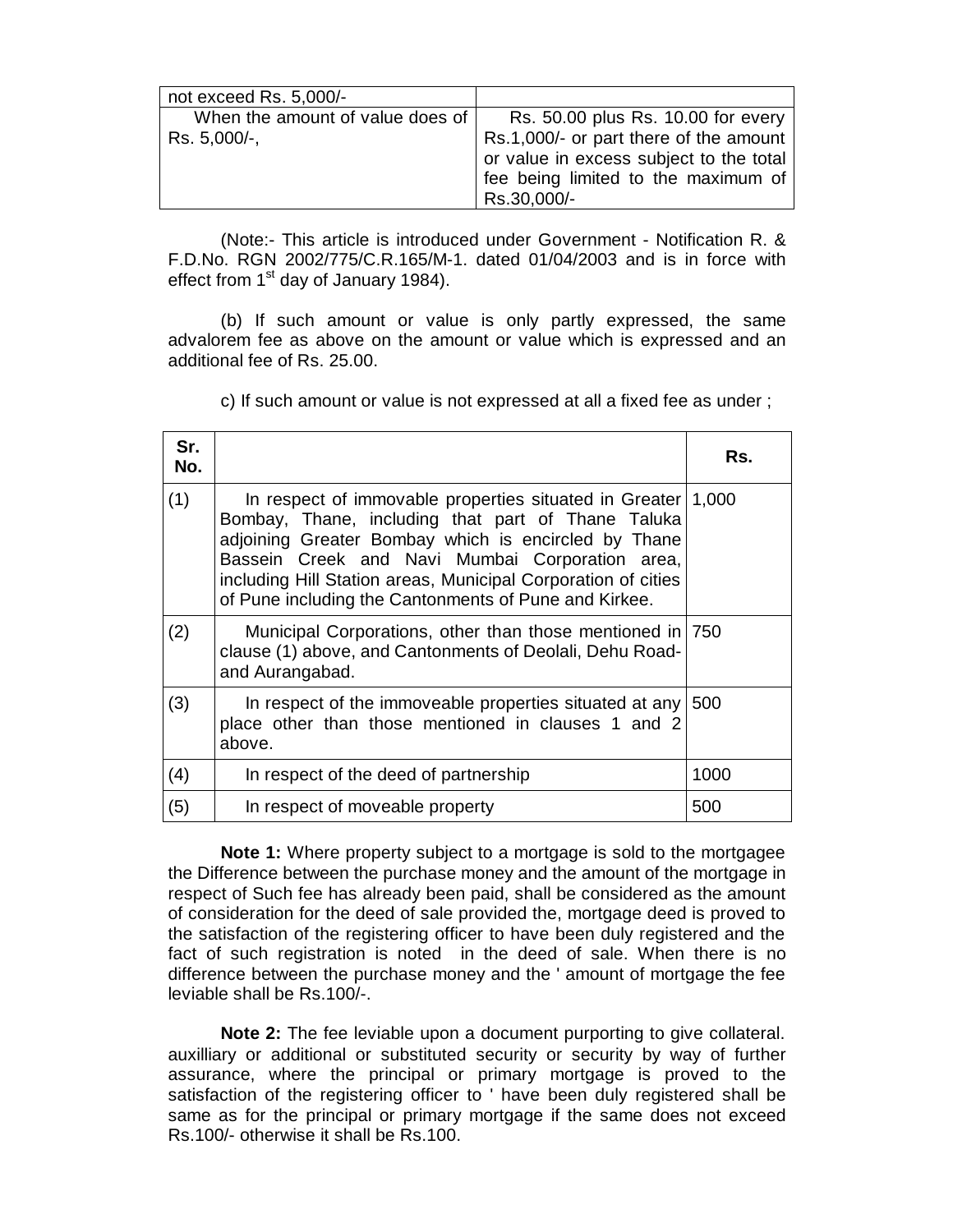**Note 3:** In the case of an instrument of Partition the value of the separated share or shares on which stamp duty is leviable shall be deemed to be the amount or market value of the property to which such instrument relates.

**Note 4:** In the case of leases, the amount or value of consideration on which the ad-valorem fee is to he assessed shall he ac follows:-

| (1) Where the rent is fixed and no<br>fine or premium is paid or money<br>advanced, then, if the<br>lease<br>is.<br>granted,-                                                                                                                            | The fee will be assessed-                                                                                                                                                                             |
|----------------------------------------------------------------------------------------------------------------------------------------------------------------------------------------------------------------------------------------------------------|-------------------------------------------------------------------------------------------------------------------------------------------------------------------------------------------------------|
| (a) where the lease purports to be<br>for a term not exceeding three years.                                                                                                                                                                              | For the whole amount of rent or<br>the amount of average. annual rent,<br>whichever is lower.                                                                                                         |
| (b) where the tease purports to be<br>for a period in excess of three years<br>but not more than ten years.                                                                                                                                              | On thrice the amount of average<br>annual rent.                                                                                                                                                       |
| (c) where the lease purports to be<br>for a period in excess of ten years but<br>not more than twenty nine years,<br>without renewal clause, contingent or<br>otherwise.                                                                                 | On five times the<br>amount of<br>average annual rent.                                                                                                                                                |
| (d) where the lease purports to be<br>for a period in excess of twenty nine<br>years or in<br>purpetuity or does not purport to be<br>for any definite period or for lease for a<br>period of ten years with renewal<br>clause, contingent or otherwise. | Ten times of the amount average<br>annual rent.                                                                                                                                                       |
| (2) where the lease is granted for<br>fine or premium or money advanced or<br>to be advanced and where no rent is<br>fixed                                                                                                                               | The amount of such a fine or<br>premium or money advanced or to be<br>advanced.                                                                                                                       |
| (3) Where the lease is granted for<br>a fine or premium or money advanced<br>or to be advanced in addition to rent<br>fixed.                                                                                                                             | The amount of fine or premium or<br>money advanced or to be advanced,<br>in addition to the fee which would<br>have been payable on such lease, if<br>no fine or premium or advance had<br>been paid. |

"Explanation 1.- Rent paid in advance shall be deemed to be premium or money advanced within the meaning of this Article, even if there is a provision to set it off towards any installment or installments of rent.";

Explanation II:- When a lessee undertakes to pay any recurring charges such as Government Revenue, Landlord's share of cesses or the owner's share of municipal rates or taxes, which is by law recoverable from the lessor,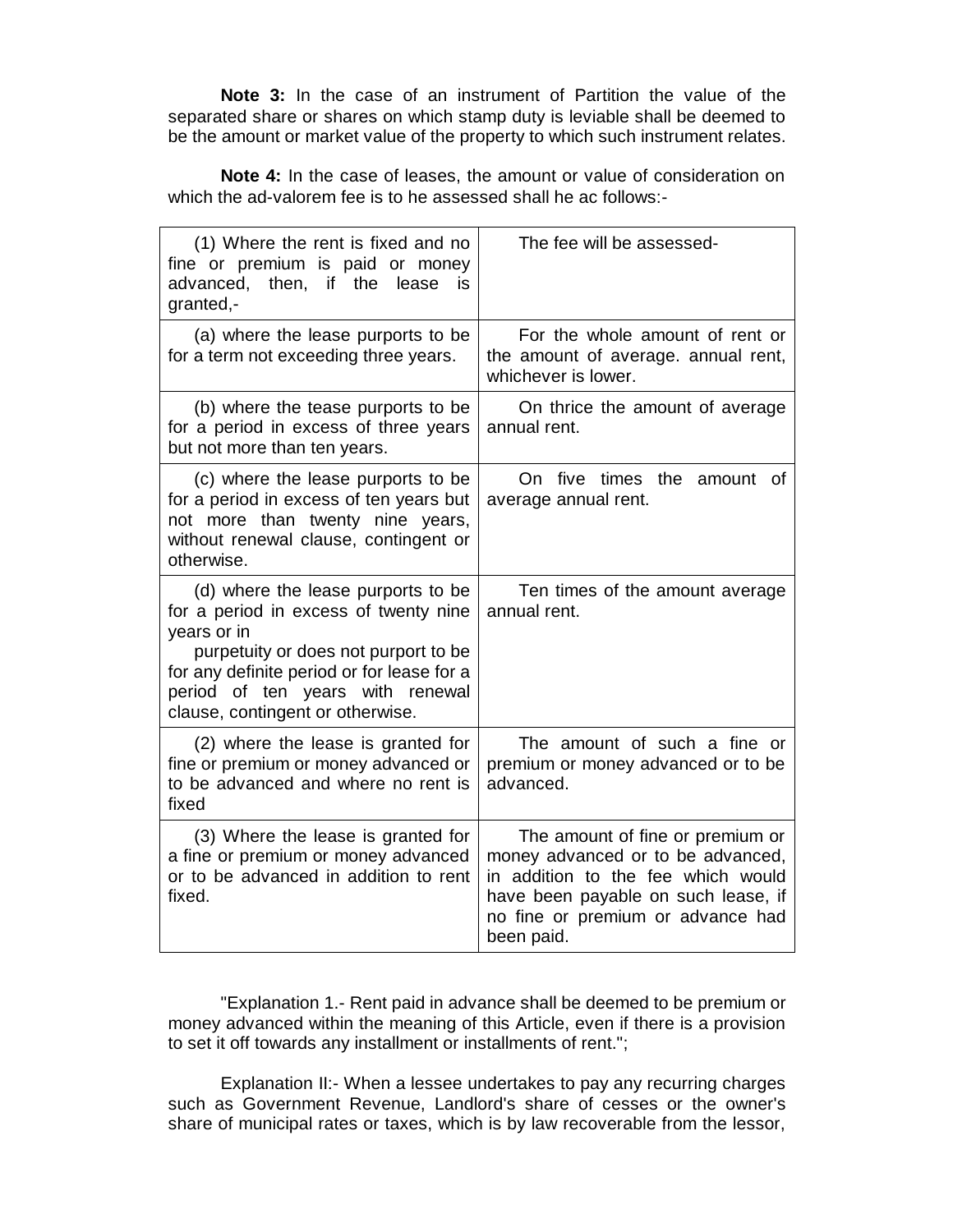the amount so agreed to be paid by the lessee shall be deemed to be part of the rent.

N. B. :- If a patta or lease be given to a cultivator and the kabulayat or counterpart of such patta or lease be - registered in the same office and on the same day as the patta or lease, the fee chargeable in respect of the two documents shall not be greater than the he fee which would have been charged on the lease alone.

**Note 4-A:-**For the transfer of tenancy rights without consideration the fee shall he as follows :-

| (1) For the properties mentioned in item (i) of sub-clause (c) of<br>clause (4) of Article 1.      | l 500 |
|----------------------------------------------------------------------------------------------------|-------|
| (2) For the properties mentioned in item (ii) of sub-clause (c)<br>of clause (4) of Article 1.     | 300   |
| (3) For the properties mentioned in item (iii) of sub-clause (c)<br>of clause (4) of Article I.    | 200   |
| $(4)$ For the properties mentioned in item (iv) of sub-clause $(c)$<br>of clause (4) of Article I. | 100   |

**Note 5 -** In case of an instrument executed to secure the payment of an annuity other sum payable periodically, the amount or value of the consideration on which the ad-valorem fee is to be assessed, shall be. as follows:-

| Where the sum is payable                                                                                         | The fee will be assessed on                                                                                                      |
|------------------------------------------------------------------------------------------------------------------|----------------------------------------------------------------------------------------------------------------------------------|
| (a) for a definite period                                                                                        | The total amount to be paid during<br>the period.                                                                                |
| (b) in perpetuity or for an indefinite<br>time not terminable with any life in<br>being.                         | The total amount payable during<br>the first twenty years calculated from<br>the date on which the first payment<br>becomes due. |
| (c) lot an indefinite time terminable<br>with any life in being at the date of<br>such instrument of conveyance. | The total amount payable during<br>the first twelve years calculated from<br>the date on which the first payment<br>becomes due. |

**Note 6 -** In the case of service bonds and agreements for the hire of moveable property, the amount or value of the consideration, on which the advalorem fee is to be assessed, shall be as follows :-

| If the service bond or agreement is<br>granted | The fee will be assessed on                                     |
|------------------------------------------------|-----------------------------------------------------------------|
| 1) for a period of a year or less              | The total amount payable under<br>the service bond or agreement |
| 2) for a definite period exceeding             | The average annual amount to be                                 |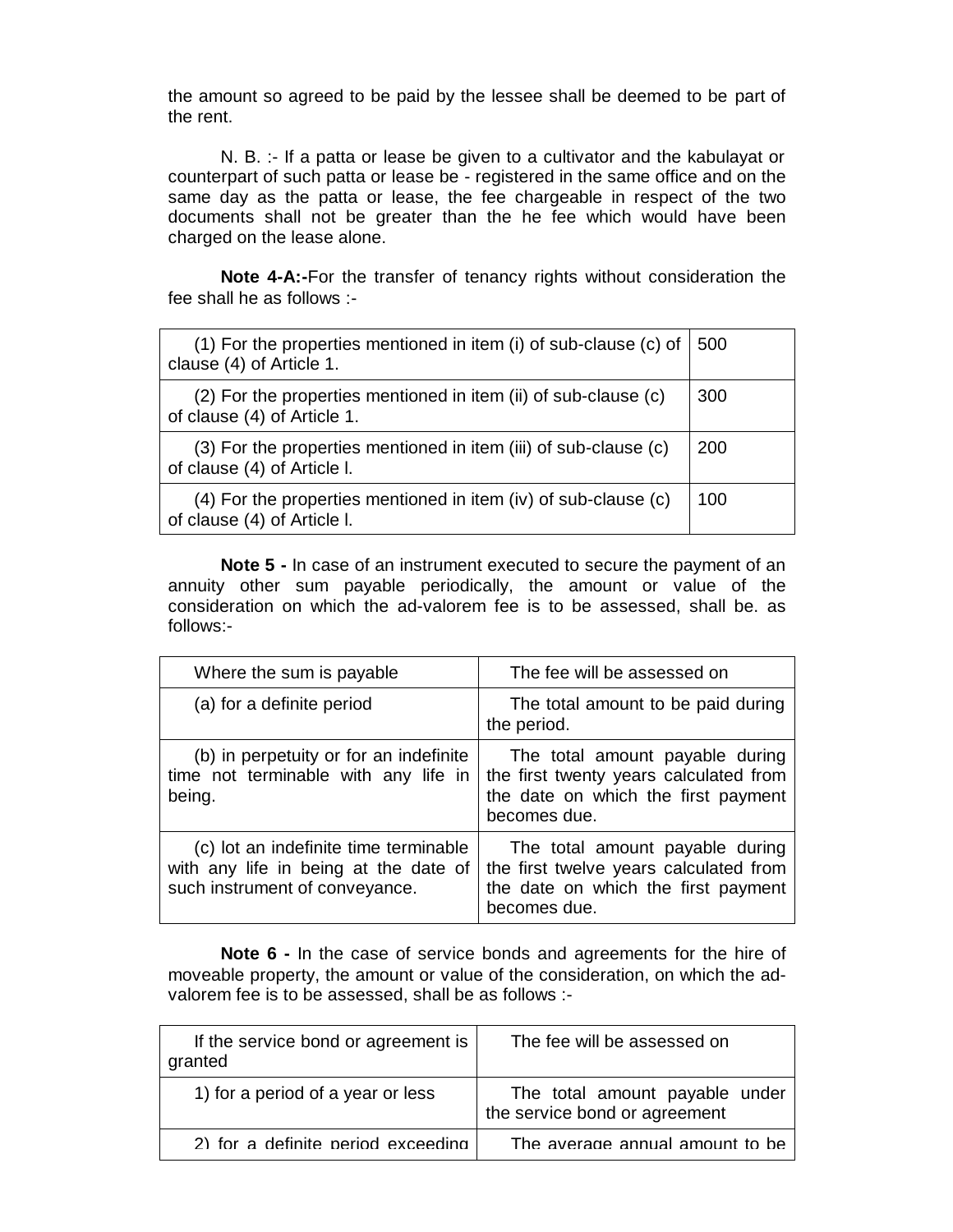| ∣ one year                  | paid during the period                                              |
|-----------------------------|---------------------------------------------------------------------|
| 3) for an indefinite period | The average annual amount to be<br>paid during the first ten years. |

**Note 7.-** If in any case the rent, remuneration or hire is payable partly in money and partly in kind and money, and the value of the portion payable in kind is not expressed, the fee Shall be charged at twice the amount of the advalorem fee chargeable in respect of the amount payable in money; e.g. if the ad-valorem fee leviable on the amount payable in money is Rs.100, the total fee leviable in respect of the document would be Rs.100 on the money value, plus Rs.100 for the payment in kind, if the rent or remuneration is payable entirely in kind and, if the money value is not expressed, a fixed fee as is mentioned in Article 1(4)(c) shall be levied.

**Note 8 -** The fee on any instrument comprising or relating to several distinct matters shall be the aggregate of the fees with which separate instruments each comprising or relating to one of such matters, would be charged.

**Note 9.-** In respect of confirmation deed without consideration, an advalorem fee under Article-1, shall be charged on the document confirmed, in addition to a fee of Rs.100/- In respect of such confirmation, for consideration, an ad-valorem fee under Article 1 shall be charged in addition to the fee leviable on a deed confirmed.

**Note 10 -** (1) In case of document purporting or operating to effect a contract for the sale of immovable property an ad-valorem fee shall be charged on the document. The document purporting or operating to transfer by way of sale of such property and

executed in pursuance of the contract shall be treated as a supplementary document and shall be subject to an ad-valorem fee subject to maximum of Rs. 25/-

(2) Except as otherwise provided in this Article, the provisions of clause (1) shall, so for as may be, apply to documents which purport to be or to operate as agreements for the transfer any right, title, or interest in immovable property, otherwise than an by way of sale and to documents which purport or operate. to effect such transfers and are executed in pursuance of such agreements.

**Note 11. -** In case of documents purporting or operating to effect a contract for the sale of immoveable property, an ad-valorem fee shall be charged on the document. The document purporting or operating to transfer, by way of sale of such property and executed in pursuance of the said contract, shall be treated as a supplementary document and shall be accordingly charged with the fee, subject to a maximum of Rs.100.

**Note 12 -** No fee shall be payable in respect of the registration of the following documents, namely :-

(l) A certificate granted by the Tribunal under -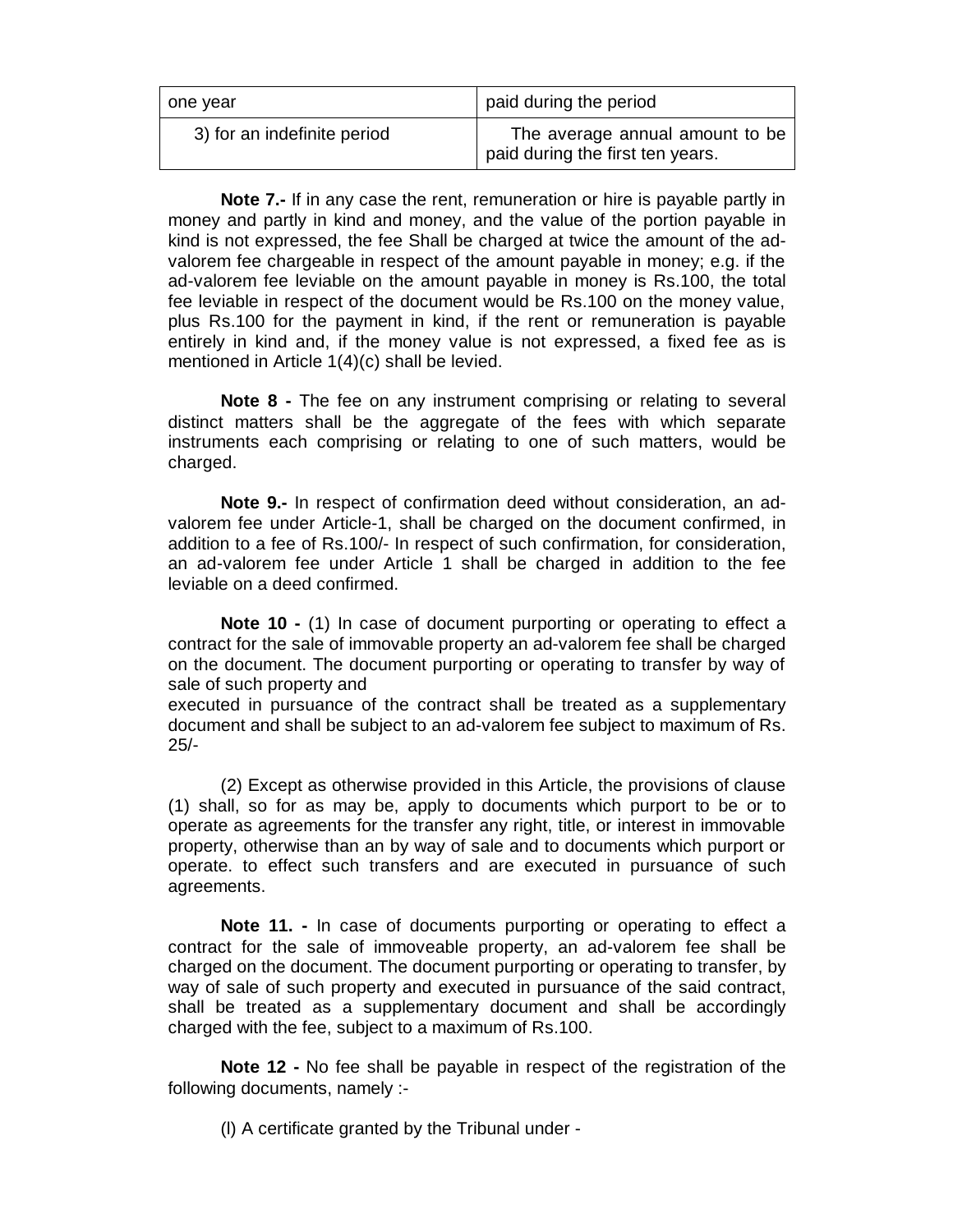(a) Sub-section (3) of Section 17, Sub-section (6) of section 17-B and sub-section ( I ) of section 32-M of the Bombay Tenancy and Agricultural Lands Act, 1948.

(b) Sub-sections (3) and (4) of section 21, sub-section (6) of section 88 and sub-section (2) of section 38-E of the Hyderabad Tenancy and Agricultural Lands Act, 1950.

(c) Sub-section (8) of section 43 of the Bombay Tenancy and Agricultural Lands (Vidarbha Region and Kutch Area) Act, 1958 and

(2) A certificate of transfer granted by the Tribunal under sub-section (3) of section 23 of Bombay Tenancy and Agricultural Lands (Vidarbha Region and Kutch Area) Act, 1958; and

(3) A certificate of exchange granted by -

(a) the Mamlatdar under sub-section (2) of section 33 of the Bombay Tenancy and Agricultural Lands Act, 1948;

(b) the Tahsilder under sub-section (2) of section 39 of the Hyderabad Tenancy and Agricultural Lands Act, 1958;

(c) the Tab silder under sub-section (2) of section 51 of the Bombay Tenancy and Agricultural Lands (Vidarbha Region and Kutch Area) Act, 1958.

**Note 13 -** No fee shall be payable in respect of the registration of awards made under the Bombay Agricultural Debtors' Relief Act, 19 39 (Bom XXVIII of 1939), the Bombay Agricultural Debtors' Relief Act, 1947 (Bom XXVIII of 1947) or the Hyderabad Agricultural Debtors' Relief Act, 1956 or certified copies there of.

**Note 14 -** No fee shall be chargeable on mortgage deeds executed by Government servants in Civil or Military Service for securing repayment of advances received from any Government for the purpose of constructing or p purchasing dwelling house for their own use.

**Note 15 -** No fee shall be chargeable on the deed of transfer to be executed by the Salvation Army property company Ltd, 16-A, Shankarsheth Road, Pune in favour of the Salvation Army Association registered under section on 26 of the Indian Companies

**Note 16** [Deleted]

**Note 17** [Deleted]

**Note 18** [Deleted]

**Note 19 -** No fee shall be payable in respect of registration of any mortgage deed executed by any person for securing repayment of money advanced by way of loan by any financing agency specified in Schedule I below such loan being advanced for purchasing fixed assets, such as machinery, lands and buildings for the purposes of starting any industrial undertaking or of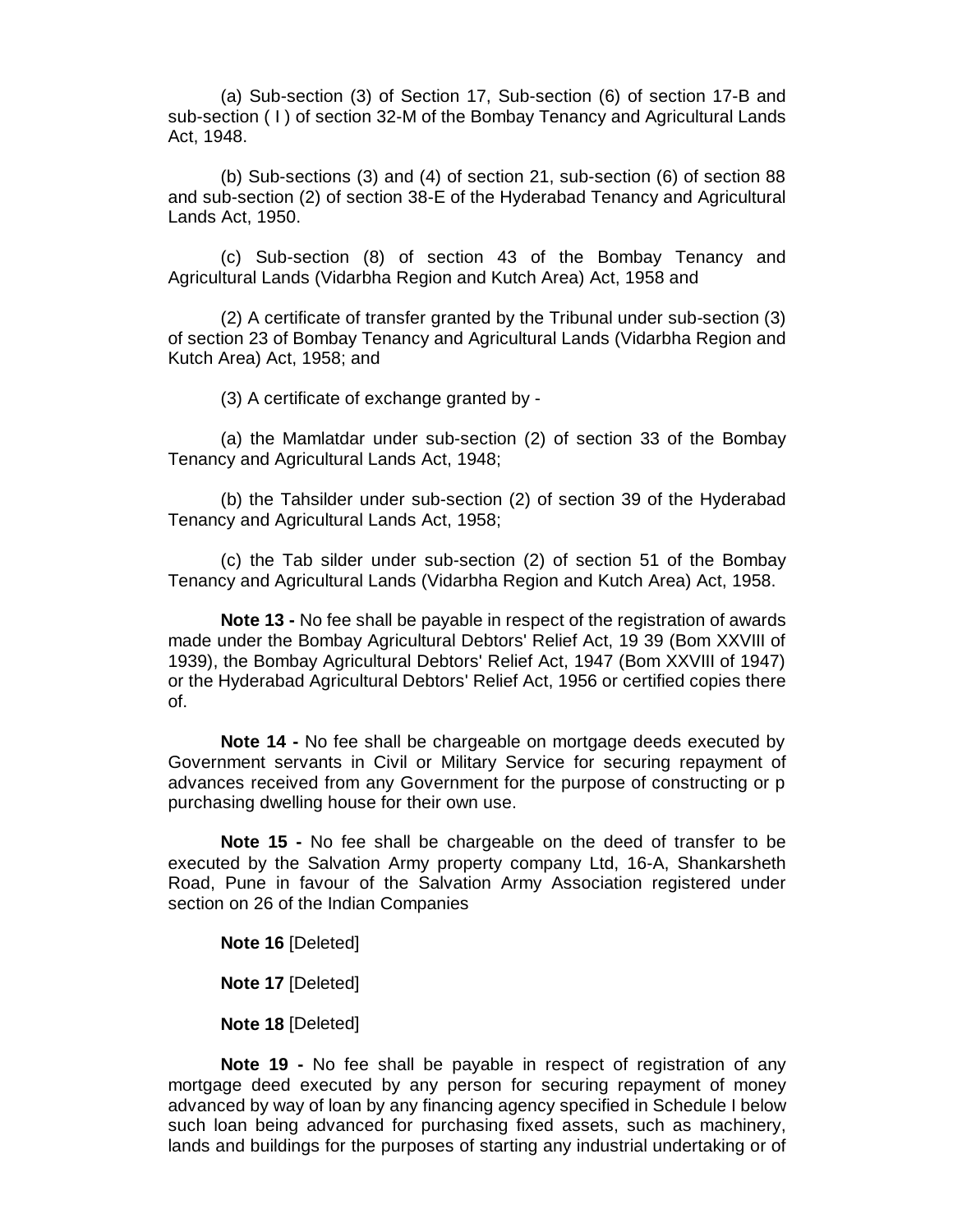extending or expanding his existing industrial undertaking in the areas specified in Part I or starting any small scale industrial undertaking or extending or expanding any existing small scale industrial undertaking in the areas specified in Part H, of the said Schedule II.

Explanation : For the purpose of this note "Small scale industrial undertaking" means an industrial undertaking which is certified to be a small scale industrial undertaking by the Director of Industries or by any officer authorised by him in this behalf.

### SCHEDULE-II PART – I

- 1) The Industrial Development Bank of India.
- 2) The industrial Finance Corporation of India
- 3) The Industrial Credit and Investment Corporation of India Ltd.
- 4) The Life Insurance Corporation of India.
- 5) The Industrial Reconstruction Corporation of India.
- 
- G) The National Small Industries Corporation.<br>7) The Maharashtra Slate Financial Corporation The Maharashtra Slate Financial Corporation.
- 8) The Maharashtra Development Industrial Corporation.
- 9) The Maharashtra Small Scale Industries Development Corporation
- 10) The State Industrial and Investment Corporation of Maharashtra Ltd.
- 11) The Maratha Wada Development Corporation Limited.
- 12) The Development Corporation of Konkan Limited.
- 13) The Western Maharashtra Development Corporation Ltd.
- 14) The Development Corporation of Vidarbha Limited.
- 15) The Maharashtra state Textile Corporation.
- 16) The Maharashtra Agro Industries Development Corporation Ltd.
- 17) Any Bank specified in column 2 of the First Schedule to the Banking Companies (Acquisition and Transfer of Undertakings) Act, 1970 (V of 1970).
- 18) Any Schedule bank as defined in the Reserve Bank of India Act, 1934 (II of 1934).

### SCHEDULE - II PART- I

1) The Districts of Ahmednagar, Akola, Amravati, Aurangabad, Bhandara, Beed, Buldhana, Chandrapur, Dhulia, Jalgaon, Kolhapur, Nagpur, Nanded, Osmanabad Parbhani, Ratnagiri Sangli, Satara, Solapur, Wardha anti Yeotmal.

2) In the Raigad District the talukas of Poladpur, Mahad, Mhasale, Shrivardhan, Mammon, Murud and Roha and the industiral area known as the Roha Maharashtra Industrial Development Corporation area.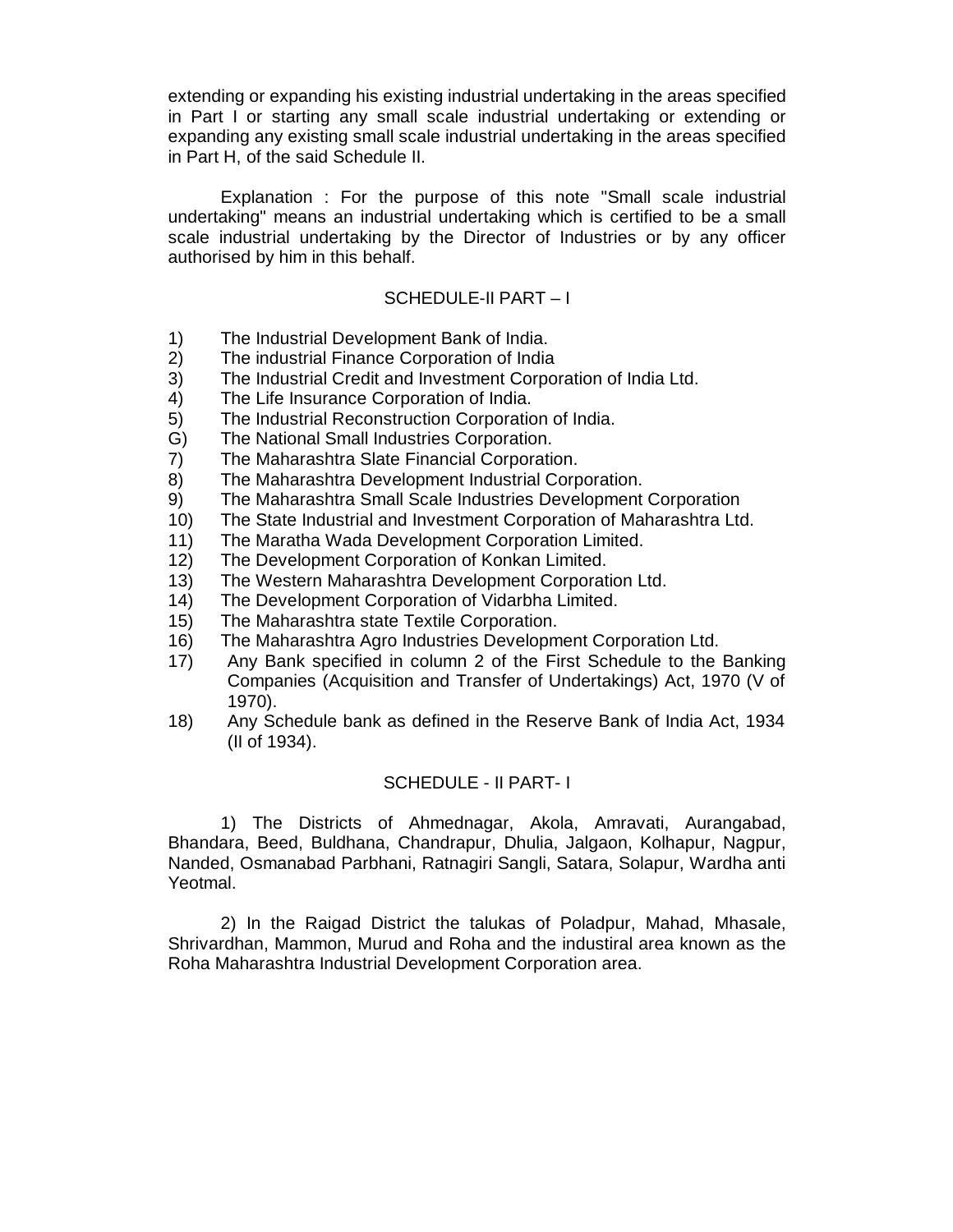3) In the Nashik district, all talukas therein except the Nashik and Igatpuri talukas and the industrial area Known Satpur Maharashtra industrial Development Corporation area.

4) The whole of Pune cu strict except the talukas of khed Munshi Haveli and Maval And the city of Pune.

5) In the Thane district the talukas of Talasari and Jawhar and the Industrial area Known as the Maharashtra Industrial Development Corporation area at Bhiwandi, Badlapur and Tarapur and the whole of the D ahanu taluka except the following villages and area namely : -

The villages of Asangaon, Badapokhran, Barada, Chikhale, Chandigaon, Bordi, Chinchani, Dedale, Gholwad, Haladapada, Kolawadi, Masoli, Narpad, Tanashi, Vadala, Vardharan, Vadkun, Vangaon, Varor and Vasgaon, and the area within the limits of the Dahanu and Malyan Village Panchayats.

#### PART II

1) In the Raigad district the talukas of Pen, Alibag, Sudhagad, Karjat and Khalapur (except Khopoli).

2) In the Nashik district, the talukas of Nashik and Igatpuri.

3) In the Pune district, the talukas of Khed and Mulshi, (except Tathvade and Punavale villages.

4) In the Thane district, the talukas of Palghar, Shahapur, Wada, Mokhada, Murbad, V asai and Bhiwandi (except the industiral area known as Bhiwandi Maharash tra Industrial Development Corporation area) and the following areas in the Dahanu taluka, namely -

The villages of Asangaon. Badapokharan, Barada, Chikhale, Chandigaon, Bordi, Chinchani, Dedale, Gholwad, Haladapada, Kolawadi, Masoli, Narpad, Tanashi, Vadala, Vardharan, Vadkun, Vangaon, Varor and Vasgaon and the area within the limits of the Dahanu and Malyan village Panchayats.

**Note 20 -** No fee shall be payable in respect of registration of mortgage deeds or letters of guarantee executedby agriculturist for securing repayment of loan sanctioned to them under the scheme for financing of community wells through Nationalised Banks (i.e. to say, a corresponding new bank within the meaning of clause (d) Sections 2 of the Banking Companies (Acquisition and Transfer of Undertakings) Act, 1970 (5 of 1970) or the State Bank of India or the State Bank of Hyderabad (approved by Government No. FCW-1073/P-1 (A) dated the 18th April 1973 and G. N. H. & P.D. No. STP-1773/68392 (b) dated the 29th May 1973).

**Note 21-** No fee shall be payable in respect of registration of mortgage deeds which are executed on or after the  $1<sup>st</sup>$  day of June 1958 by any loanee as security for repayment of the loan granted to him under the village Housing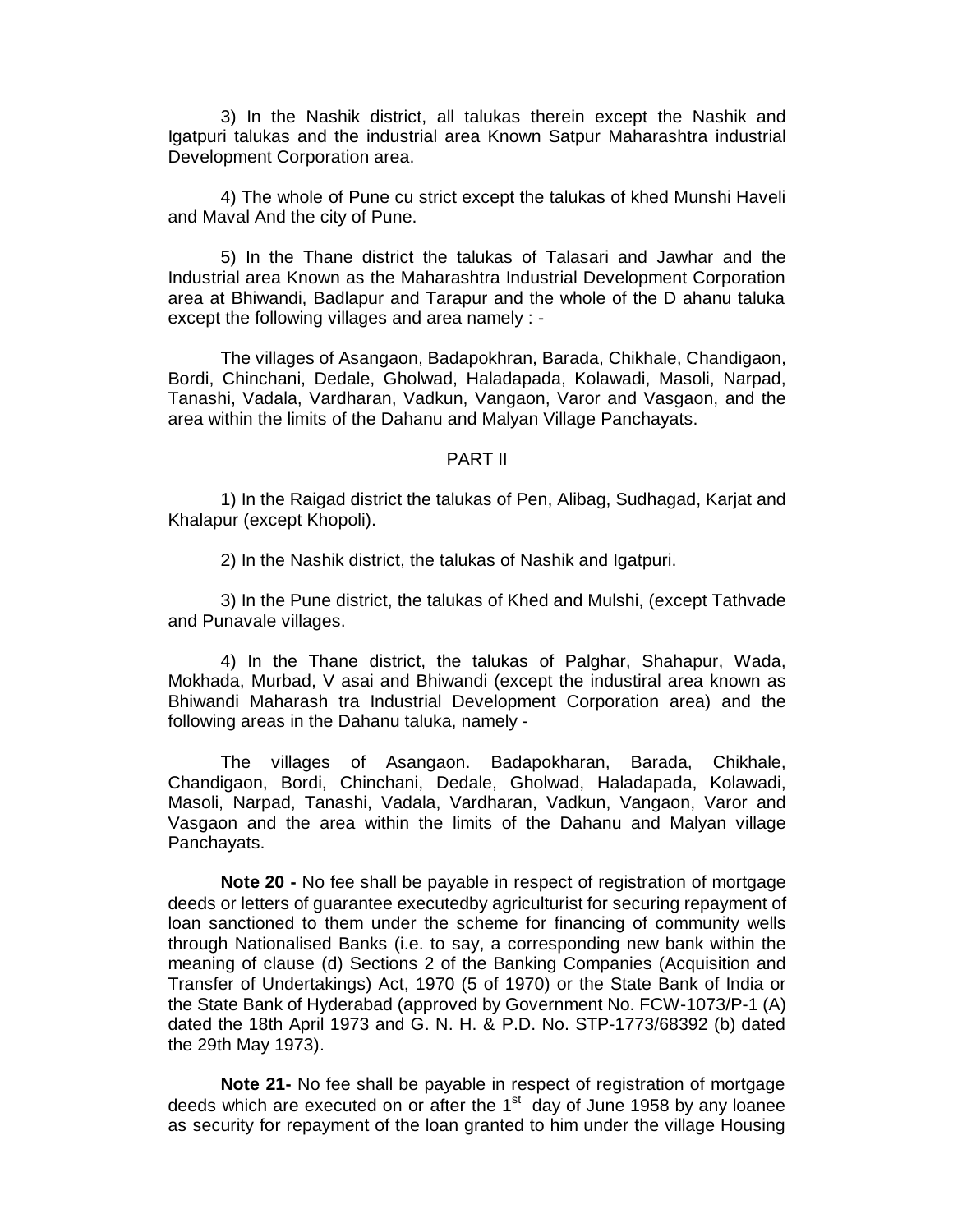Project Scheme (G.N.R. & F. D. No. 1063/168861-N, dated 28th September 1973).

**Note 22 -** No fee shall be payable in respect of the registration of

(i) Mortgage deeds executed by the Maharashtra State Police Housing and Welfare Corporation Ltd. (hereinafter referred to as "the Public Welfare Corporation") for securing the repayment of loans advanced to it by the Housing and Urban Development Corporation of the Government of India or by any other financing institution for undertaking any Police Housing project in the State, and,

(ii) the deed of transfer executed for transferring land specified in the schedule to Government Resolution, Home Department No. LND-1073/36/, dated the 14th March 1974 in favour of the Police Welfare Corporation (G.N.R. & F.D. No. STP-1774/ 117521-N, dated 19th August 1974).

**Note 23 -** No fee shall be payable in respect of registration of Mortgage deeds executed by the City and Industrial Development Corporation of Maharashtra Limited, Bombay for securing the repayment of loans advanced to it by the Housing and Urban Development Corporation of the Government of India for Undertaking housing projects in the State, of Maharashtra (G.N.R. & F.D. No. Regn. 1774/191796-N, dated the 10th September, 1974).

**Note 24 -** No fee shall be payable in respect of registration of any instrument evidencing -

i) the gift of all those pieces of land or ground situate lying and being on Pune Ahmednagar road known as Nagar Road in Village Yerwada, District Pune, within the limits of Pune Municipal Corporation, admessuring 3.55 acres and road portion admeasuring 590 Sq. Yards bearing Survey N os. 215 -B, 216-c, 217-c, 218-B (Part), 2 18-A (Part), 216-B (Part) and of village Yerwada which are shown coloured blue in the plan attached to the Gift Deed by the Muniwar Ahmed Charitable Trust, 132 Mutton Street, Bombay -3, to the Gandhi National Memorial Fund, Rajghat. New Delhi, and

ii) the sale of the plot of land bearing Survey No. 217 and C.T.S. No. 2134 of Yerwada in Pune City by Lt. Col. Pudamjee to the Gandhi National Memorial Fund, Rajghat, New Delhi. (G.N.R. & F.D. No. 1374/100328-N dated, 12th February 1975).

**Note 25 -** No fee shall be payable in- respect of registration of agreements including hypothecation and mortgage deeds executed by persons in respect of loans received by them from Maharashtra State Khadi and Village Industries Board constituted under the Bombay Khadi and Village Industries Act, 1960 (Bom. XIX of 960 No. STP-1371/186229, dated the  $30^{th}$  May 1975)

**Note 26 -** No fee shall be payable in respect of registration of any mortgage deeds executed by any person for securing repayment of money advanced by way of loan by the Directorate of Industries Maharashtra, such loan being advanced for the purposes and in the area specified in Note 19 above (RGN-1072/204905-M-1, dated 23rd September 1975).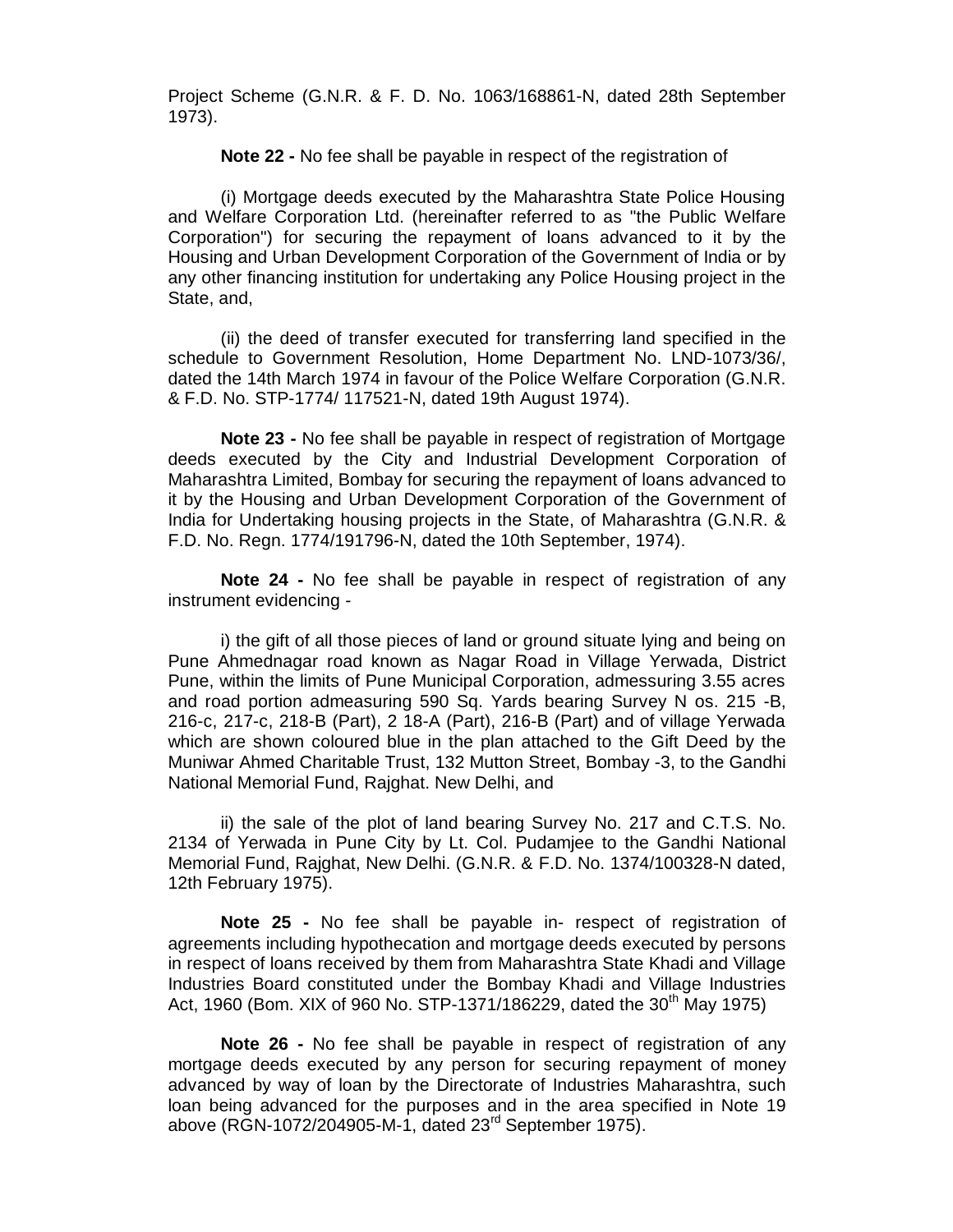**Note 27-** No fee shall be payable in respect of registration of any mortgage deed executed by any persons for securing repayment of money advanced by way of loan. by the Unit Trust of India, such loan being advanced for the purposes and in area specified in Schedule II of Note 19 above (C.N.R. & F.D. No. RGN-209388-M-1, dated 5th April 1977)

**Note 28** [Deleted]

**Note 29 -** No fee shall be payable with effect from the lst day of August 1978 in respect of registration of any instruments executed by small farmers or by marginal Farmers or by any agriculturist whose liability for land revenue does not exceed Rs. 7.50 per annum, for securing repayment of any loan advanced for agricultural purpose by any Commercial Bank including the State Bank of India, the State Bank of Hyderabad and a corresponding new bank constituted under section 3 of the Banking Companies (Acquisition and Transfer of Undertaking) Act, 1970 (5 of 1970).

Explanation :- For the purposes of this Note:

(a) A small farmer means a cultivator who holds than five acres of lands in the aggregate and does not hold more than 2.5 acres of land of the class referred to in sub-clause (a) of clause (5) of Section 2 of the Maharashtra Agricultural Lands (Ceiling on Holdings) Act, 1961 (Mah XXVII of 1961) hereinafter referred to as "the Ceiling Act."

(b) "Marginal Farmer" means a cultivator who holds not more than 2.5 acres of lands in the aggregate and does not hold more than 1.25 acres of lands of the class referred to in sub-clause (a) of clause (5) of Section 2 of the Ceiling Act. (G.N.R. & F.D. No. STP 1777/332343-M-1, dated 28th July 1978).

**Note 30** [Deleted]

**Note 31** [Deleted]

**Note 32** [Deleted]

**Note 33 -** No fee shall be payable in respect of registration of any instruments to be executed by the following categories of persons securing repayment of any loans advanced to them by the banks respectively mentioned against them as follows, namely:-

(1) Persons securing loans from the public sector banks and other scheduled commercial banks under the Government of India's Differential Rate of Interest Scheme.

(2) Landless laborers securing loans from the scheduled commercial banks and (lie regional rural banks for starting ancillary agricultural occupations such as dairy, piggery and the like.

(3) Educated unemployed persons whose family income does not exceed Rs. 48.00/- per annum securing loans from the scheduled commercial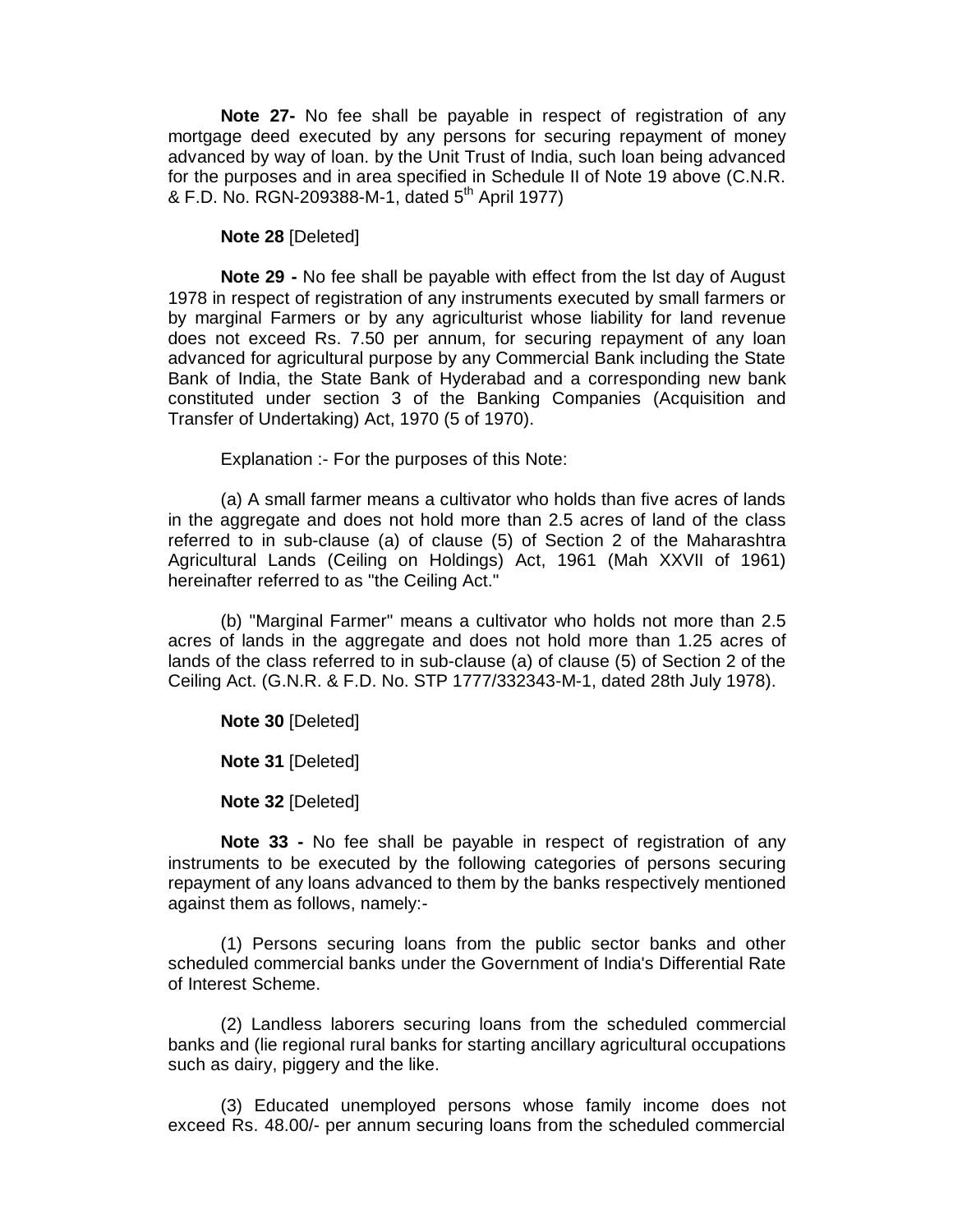banks under the employment promotion programme (G.N.R. & F.D. No. STP-1779/148132-M-1, dated the  $20^{th}$  September, 1979).

**Note 34 -** No fee shall be payable in respect of the registration of deeds of transfer to be executed for transferring any Government land/s in favour of the Maharashtra State Police Housing and Welfare Corporation Limited (G.N.R. & F.D. No. STP-1779/167720-M1, dated 19<sup>th</sup> October, 1979).

**Note 35** [Deleted]

**Note 36** [Deleted]

**Note 37 -** No fee shall be payable with effect from 5th day of January 1985 in respect of registration of lease deeds, agreements and instruments executed between the slum dwellers on Mutha Right bank Canal and on the slopes of Parvati Hill in Pune City, and the Pune Municipal Corporation for the allotment of plots along with the structures thereon for the resettlement of the alum dwellers in areas comprising in

- 1) S. No. 13, 14 Dhankwadi
- 2) S. No. 672 (part), Munjeri
- 3) S. No. 670-B (Part), 671(part) Munjeri.
- 4) S. No. 639, 640, 645 (part), 646, 647, 648, 659(part), 661(part) 665(part), 666(part), Munjeri.

**Note 38 -** Deleted.

**Note 39 -** No fee shall excess of Rupees Twenty shall be payable in respect of registration of any instruments including mortgages, letter of guarantees, hypothecation, pledge, cash credit agreement, acknowledgment of debts and any document in connection with renewal of modification executed by the following categories of borrowers and their guarantors for securing repayment of loans advanced to them by the banks, namely :-

- (1) Small farmers, marginal farmers, landless laborers or any agriculturist, whose liabilities for land revenue are not more than Rs. 7.50 per annum;
- (2) Persons given loans under Government of India's Differential Rate of Interest Scheme;
- (3) Persons given loans upto Rupees ten Thousand only for starting ancillary agricultural occupations such as dairy, poultry, piggery and such other occupations;
- (4) Educated unemployed persons whose family income does not exceed the financial limit per annum as laic] under Employment Promotion Programme;
- (5) Beneficiaries from the families living below poverty line, under the Integrated Rural Development Programme, for subsidy given by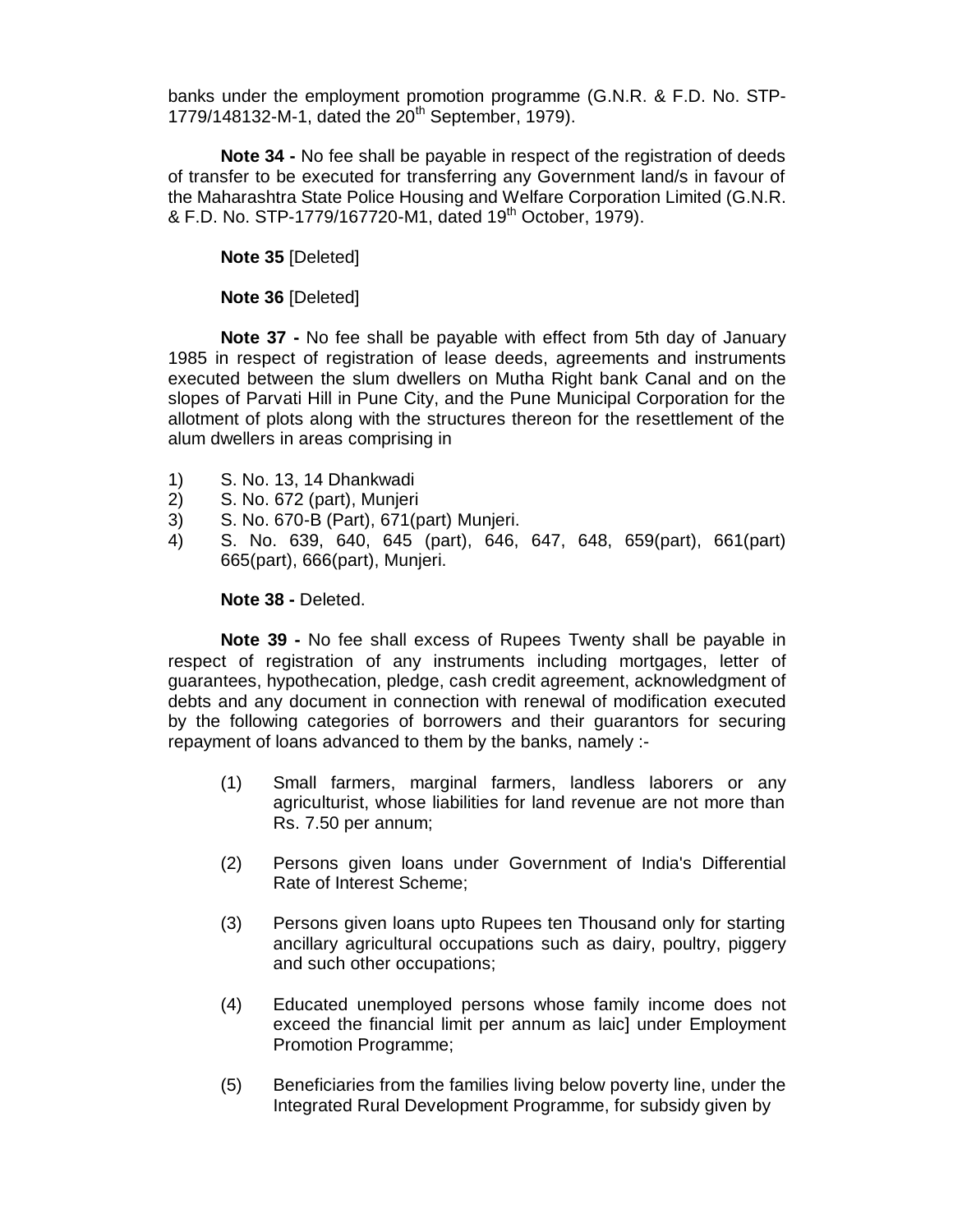Explanation - For the purposes of this Notification -

(a) The 'Bank' includes all Public Sector Banks, Regional Rural banks, all District Co-operative. Banks, Land Development Banks and Private scheduled banks implementing the programme, vis, Integrated Rural Development Programme, Training of Rural Youth in Self-Employment (TRYSEM-20 Point Programme), Biogas Programme, Educated Unemployed Youths and Differential Rate of Interest Scheme and extending loans to small and marginal farmers;

(b) 'small farmer' means a cultivator who holds not more than five acres of lands an aggregate and does not hold more than 2.5 acres of lands of the class referred to in sub-clause (a) of clause (5) of Section 2 of the Maharashtra Agricultural Lands Ceiling on Holdings) Act, 1961 (Mah. XXVII of 1961) (hereinafter referred to as (lie Ceiling Act").

(c) 'marginal farmer' means a cultivator who holds not more then 2.5 acres of lands in the aggregate end does not hold more than 1.25 acres of lands of the class referred to in sub-clause (a) of clause (5) of section 2 of the "Ceiling Act." (G.N.R. & F.No. RGN-1796/ C.R.-194-M-1 dt. 7-2-1990).

- **II.** For the registration of a surrender of lease, the same fee as for the lease surrendered, if the same does not exceed Rs.100/-, otherwise Rs.100.
- **III.** This Article shall apply to documents on which fee shall be calculated according to the ad-valorem scale in 'Article-1, subject to a certain maximum Registration fee calculated according to 'the ad-valorem scale, subject to a maximum of Rs.100, shall be levied on the following documents, namely.
	- (i) Documents which acknowledge merely the payment of the consideration for some other document which is also a registered document which acknowledges the receipt of the consideration expressed in a previous registered document but. not paid at the time of the execution of such document, where full ad-valorem fee has, under Article 1, been levied in respect of such previous document;
	- (ii) reconveyance and releases, executed on the satisfaction of leins in mortgages which are previously registered and cm which full ad-valorem fees have been levied;
	- (iii) documents acknowledging the receipt of installments on account of mortgages which are registered and on which full ad-valorem fee has been levied;
	- (iv) revocation of trust or settlement (see Note 1 below);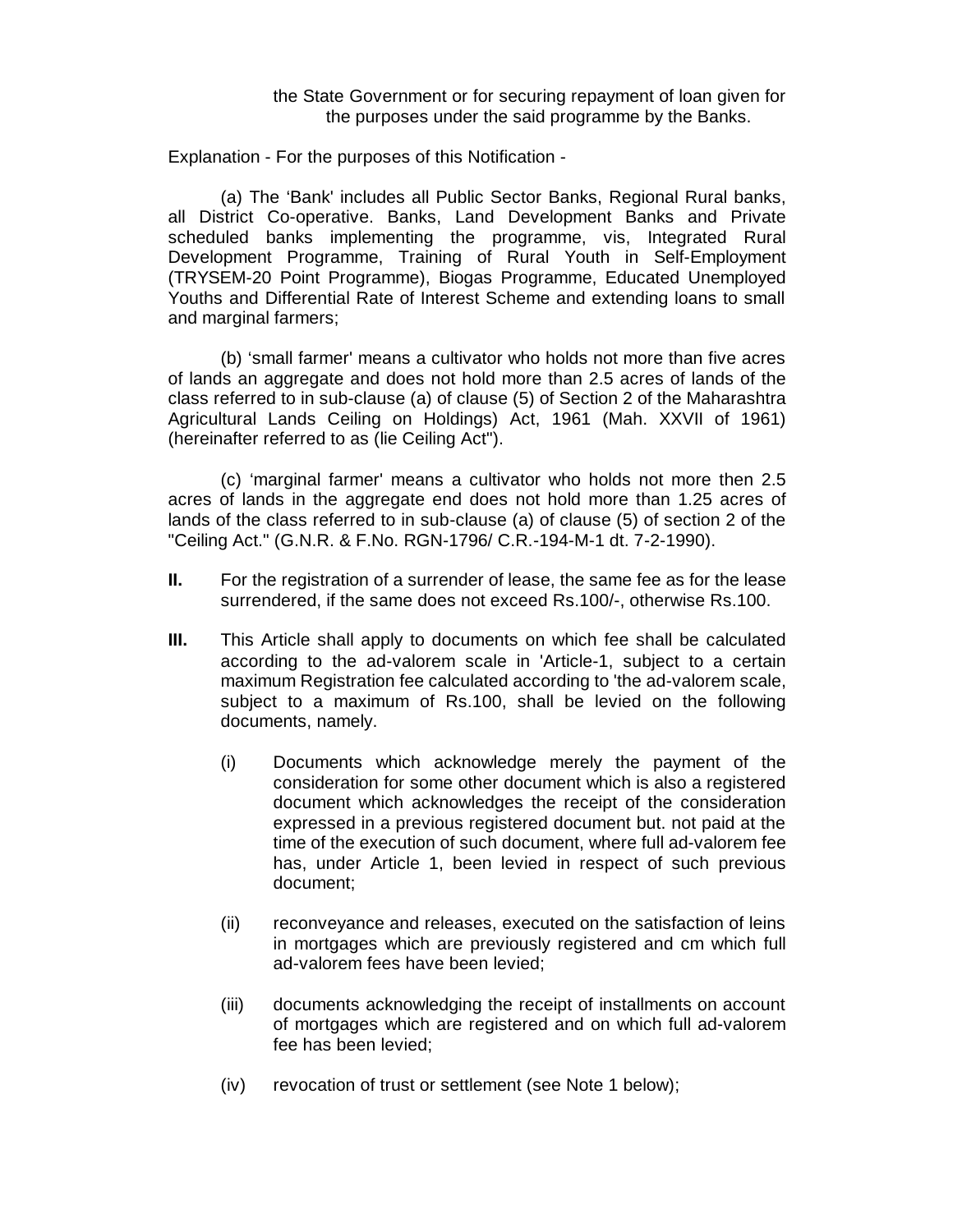- (v) duplicate or duplicates presented for registration with the original document or documents, on the same day;
- (vi) Duplicates not presented for registration with the original document or documents on the same day, but on which reference to registration of the original document or documents is quoted;
- (vii) Release as executed in pursuance of some other document on which full ad-valorem fee as in Article 1 has been paid (see Note 2 below).".

Document which acknowledges merely the payment of the consideration for some other document which is also registered Document which acknowledges the receipt of the consideration expressed in a previous registered document but not paid at the time of the execution of such document; where full ad-valorem fee has under Article I, been levied in respect of such previous document; Reconveyance and Releases executed on the satisfaction of liens in mortgages which are previously registered and on which full ad-valorem fees have been levied;

Documents acknowledging the receipt of installments on account of mortgages which are registered and on which full ad-valorem fee has been levied; Documents acknowledging the receipt of installments on account of mortgages which are registered and on which full ad-valorem fee has been levied; Revocation of Trust or Settlement (See Note 1 below); Duplicate or Duplicates not presented for registration with the original document or documents on the same day;

Duplicates not presented for registration with the original document or documents on the same day but on which reference to registration of the original document or documents is quoted; Release executed in pursuance of some other document on which full ad-valorem fee in Article I has been paid (see Note 2 below).

Note 1 - The revocation of Trust or Settlement mentioned in this Articles is one executed in pursuance of a power to revoke reserved in the original registered deed of Trust or Settlement and a partial revocation of Trust or Settlement executed otherwise than in pursuance of such power.

Note 2 - Release executed in pursuance of another document includes release by trustees in favour of beneficiaries and vice-versa, release by settlee in favour of settlors and similar nature.

Note 3 -In case of a release the amount or value of the interest or claim released will always be less the amount or value of the property over which a claim is released. In such cases if the amount or value of the consideration for the release is not shown, the registration fee shall be levied according to the ad-valorem scale in Article I but subject to maximum of the amount of fee chargeable under Article I (4) (c).

Note 4 - The fee leviable upon a document of benami transfer by benamider in favour of real owner executed in pursuance of document previously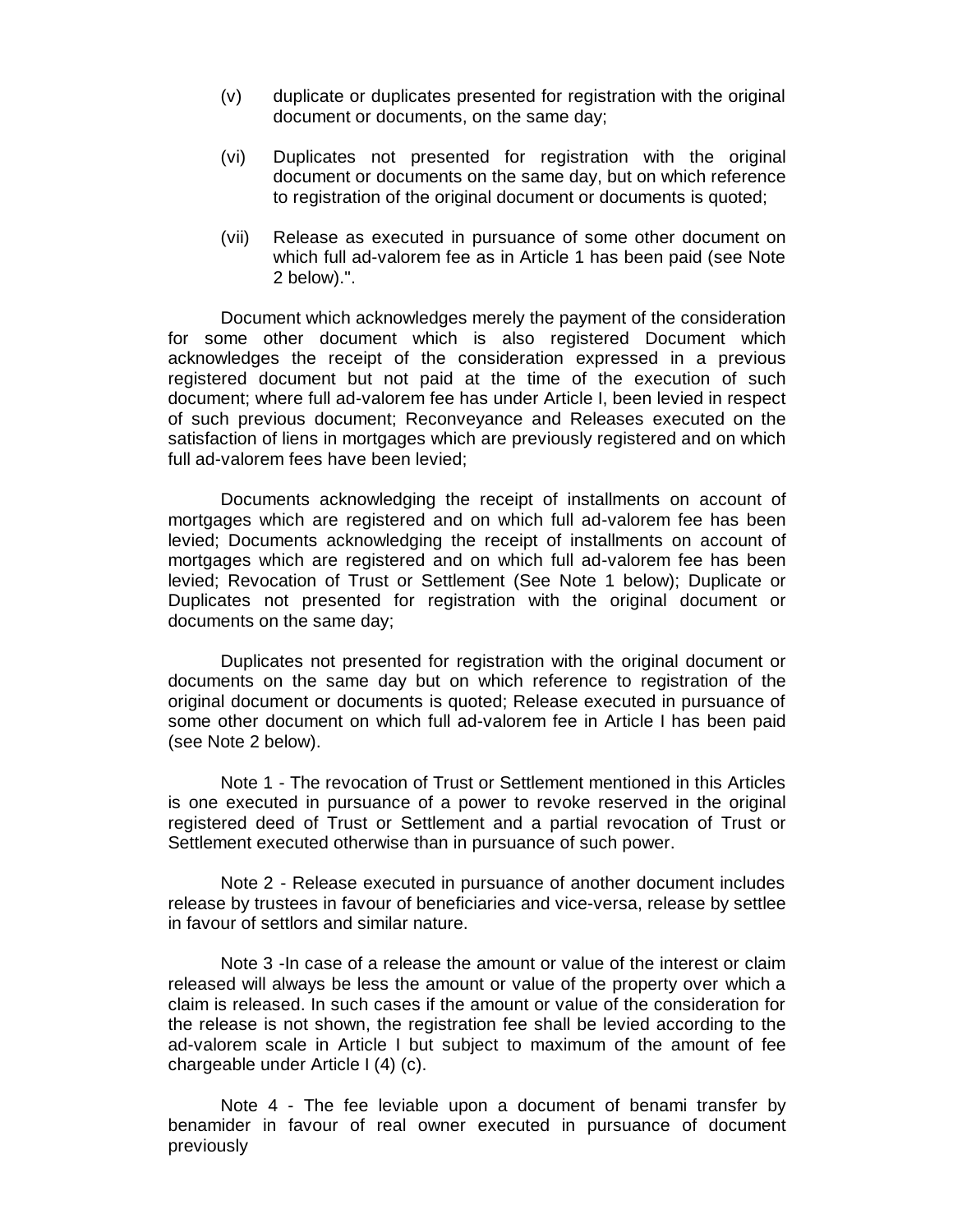registered shall be charged on a ad-valorem scale on the a amount or value of the consideration of the property declared as trust subject to maximum of Rs.100, and Rs.100, on the transfer of such property under Article III.

- **IV.** This, Article shall apply to documents on which fixed fee is to be levied, A fixed registration fee of Rs.100 shall be levied, for the registration of the following documents,-
	- (i) Documents seeking transfer of tenancy rights without consideration;
	- (ii) Power of Attorney not being of the nature described in clause. (3A) of Article 1 above;
	- (iii) writing of divorcement, a certificate of heirship, guardianship, administrators hip or executorships;
	- (iv) a notice of pendency of suit or proceeding referred to in section 52 of the Transfer of Property Act, 1882; (v) revocation of trust or settlement (see note 2 below);
	- (vi) dissolution of partnership;
	- (vii) Agreement of pre-emption in a partition deed, or in a lease apportionment of property, adoption deed;
	- (viii) declaration of trade-mark, declaration, Agreement, of easement, where amount or value of consideration is not shown;
	- (ix) documents which do not fall within any other Article of the said Table.

Note 1 - Where ad-valorem fee on the property to which such Trust deed relates has once been paid on the registration of a deed appointing a body of trustees for the management of any property and a subsequent deed appointing one or more Trustees in addition to or in place of some of those appointed as above is presented for registration, such subsequent deed shall be liable to fixed fee of Rs.100 under this Article.

Note 2 - The revocation of Trust or Settlement mentioned in this Article is one where a previously registered Trust or Settlement is wholly revoked otherwise than in pursuance of a power to revoke - reserved in the original deed of Trust or Settlement.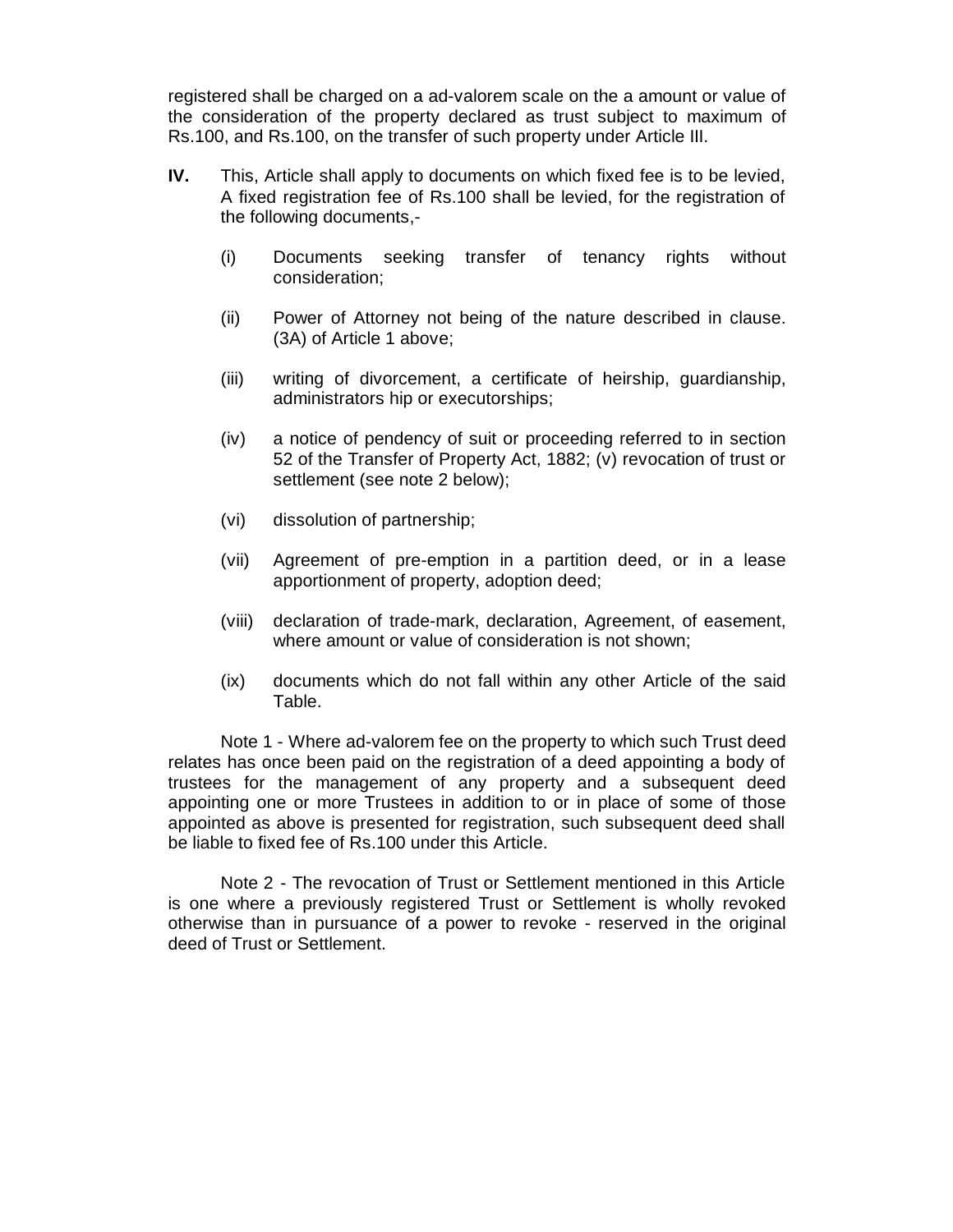# WILLS AND AUTHORITIES TO ADOPT :

| V. | For registration of a will when<br>presented open or of an<br>authority to adopt or a<br>cancellation of a will. | Rs.100.                                                                                                                   |
|----|------------------------------------------------------------------------------------------------------------------|---------------------------------------------------------------------------------------------------------------------------|
|    | <b>VI.</b> For deposit of a sealed cover<br>Containing a will.                                                   | Rs.100 Besides the expenses of<br>copying the superscription or contents<br>according to rate laid down in Article<br>XI. |
|    | <b>VII.</b> For opening of sealed cover Rs.100<br>except one opened under<br>section 46 of the Act.              |                                                                                                                           |
|    | <b>VIII.</b> For Withdrawal of a sealed Rs.100<br>cover.                                                         |                                                                                                                           |

### RE-REGISTRATION OF DOCUMENTS.

**IX.** For the re-registration of a document under section 24 of the Act. The same Ice as for the registration of such document.

# **X.** SEARCHES AND INSPECTIONS

| (1) Every entry, in every respect of the property (being<br>property dealt with under any one document), for which search<br>or inspection of tae register, books or indexes is made by<br>computerised system. | Rs.25; |
|-----------------------------------------------------------------------------------------------------------------------------------------------------------------------------------------------------------------|--------|
| (2) where the search under clause (1) is made,-                                                                                                                                                                 |        |
| (a) with search report up to 12 years; and                                                                                                                                                                      | 300;   |
| (b) for every additional year with search report;                                                                                                                                                               | 25:    |
| (3) Every entry of each property for each year in respect<br>of each document for which search or inspection of the register,<br>books or indexes is made by non computerised system with<br>search report.     | 25:    |

" Explanation – If in an application to the registering officer for a copy of an entry, the names of the claiming and executing parties, the nature of the document and the year and place of registration are shown, the fee for search shall not be levied"

(c) for Note 4, the following Note shall be substituted, namely :-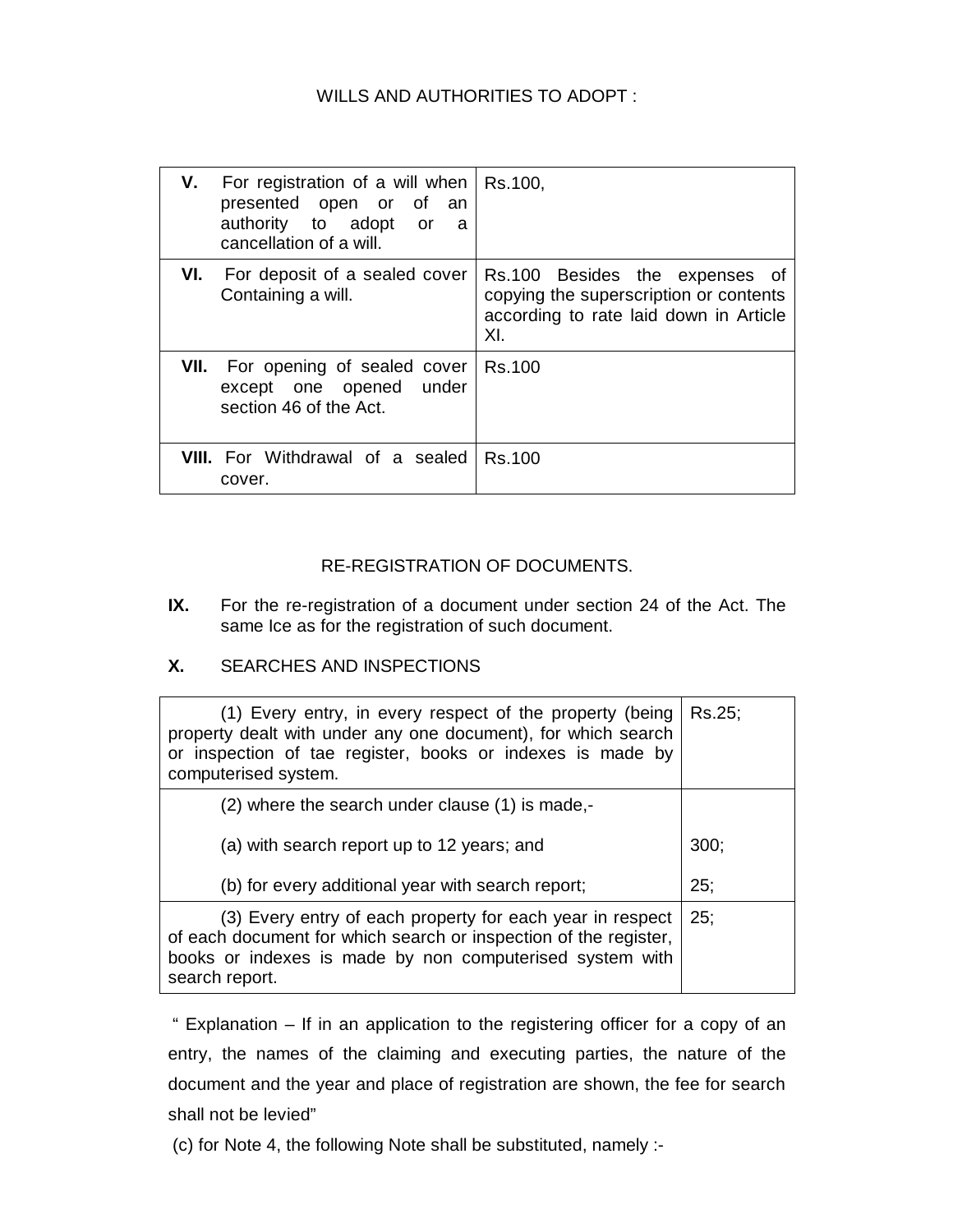" Note 4 – Search fee at the uniform rate of Rs. 100/- shall be charged in respect of search taken on the application for determining the market value of single specified property"

(J) In the said Table, in Article XIII, after the Explanation, the following shall be inserted, namely :-

" Note – If a party requests for a document to be photographed on priority basis, Rs. 100/- shall be charged in addition to the regular photo copying fees and if the party requests the document to be photographed on top priority basis, fees of Rs. 200/- shall be charged, besides the regular photo copying fees. In respect of documents to be photographed on priority basis, the document shall be returned within a period of 15 days from the date of receipt of the application by the Manager, Government Photo Registry, Pune, through the concerned registration officer."

(2) If in an application to the Registering Officer for a copy of an entry, the name of the claiming and executing parties, the nature of the document and the year and place of registration are shown, the fee for search shall not levied.

Note 1 - Search fee shall be charged per year is respect of search or inspection of Register books or Indexes taken by party, in respect of each property on application, irrespective of the number of entries, but in respect of an application for a copy of an entry for which search is taken by the registering officer, the search fee shall be charged per year per entry in respect of each property dealt with under any one document.

Note 2 - In case of the Register books or Indexes maintained in the merged territories prior to the date of merger of each such territories in the State of Maharashtra, the expression "year" shall mean the year recognized for the Official purposes in each of such territories immediately before the date of its merger.

Note 3 - Government Officers requiting to search or inspect the Register books or Indexes for bonafide public purposes shall be exempt from the payment of fees.

Note 4 - Search fee, at the uniform rate of Rs. 15.00 for each application shall be charged in respect of search taken by the Land Development Banks and the Commercial Banks irrespective of the number of properties in the application.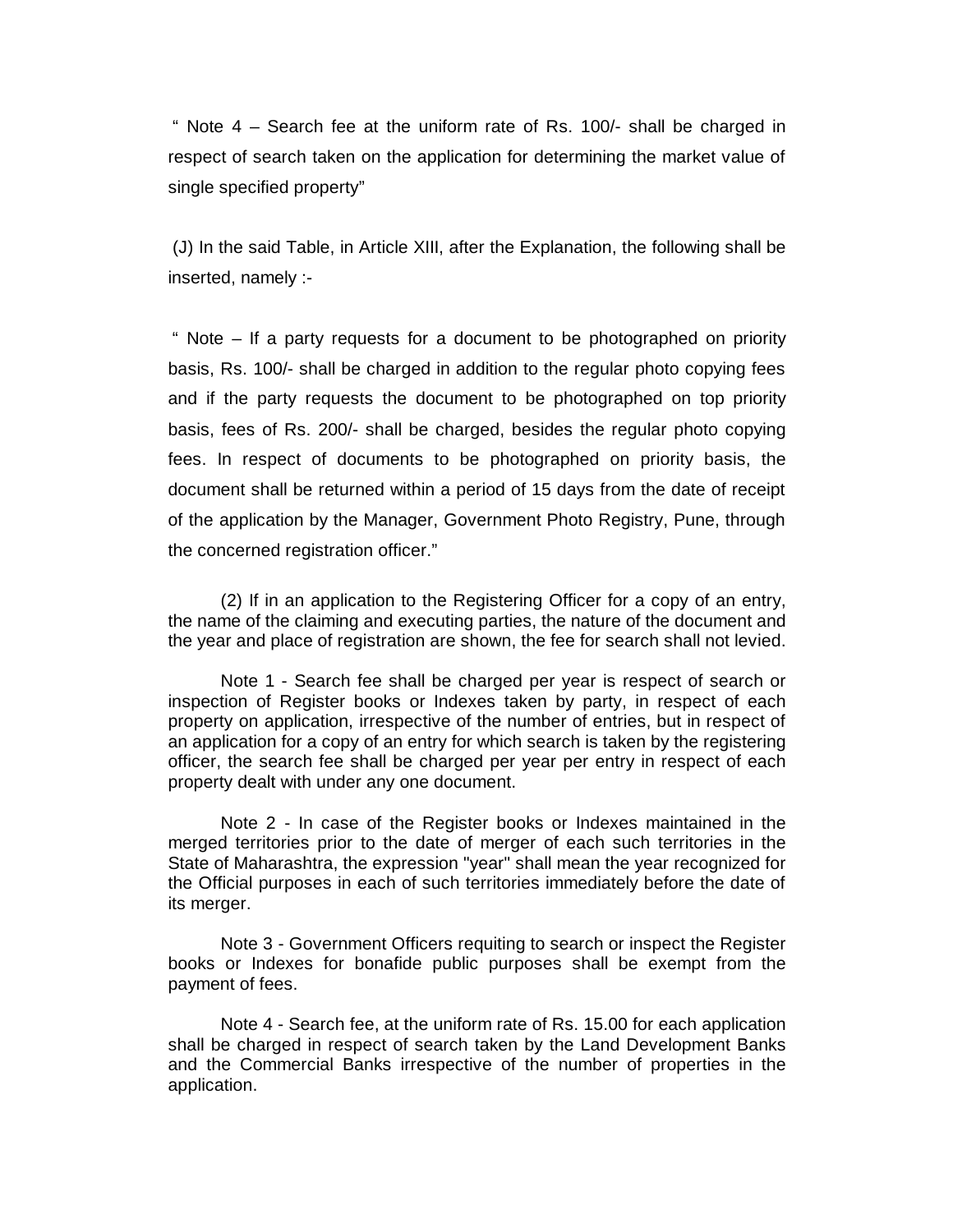### COPYING FEES, GRANT OF COPIES ETC.

In the said Table of Fees to the said notification, for Articles XI, XII and XIII, the following shall be and submitted, namely :-

| "XI  | (1) For copying documents in the Register Books             |                    |
|------|-------------------------------------------------------------|--------------------|
|      | besides the registration fee for each folio of 100 words.   |                    |
|      | (2) For copying endorsements on documents other than        |                    |
|      | the transaction of the Stamp-Vendors endorsement.           |                    |
|      | a) In all cases (other than Wills presented after the       |                    |
|      | death of testator)                                          |                    |
|      | b) In the case of Wills, presented after the death of       |                    |
|      | Testator, a fixed fee of                                    |                    |
| XII  | For comparing printed or typed copies of printed or typed   |                    |
|      | documents presented for registration for each document.     |                    |
|      | For filing each such copy.                                  | A consolidated fee |
| XIII | For photographing documents for insertion in the registered | of Rs. 20 per page |
|      | books, besides the ordinary registration fees-              |                    |
|      | i)<br>For documents written in manuscript and typed         |                    |
|      | document-                                                   |                    |
|      | a) for each page upto the size 41.9 cm. X 26.7 cm.          |                    |
|      | b) For each page of size larger than 41.9 cm. X 26.7        |                    |
|      | cm required to be photographed in parts.                    |                    |
|      | For each part upto the sizeof 41.9 cm X 26.7 cm.            |                    |

EXPLANATION – For the purposes of Articles XI, XII and XIII the expression "page" means one side of the sheet."

Explanation - Note.-If a party requests for a document to be photographed on priority, basis. Rs. 100 shall be charged in addition to the regular photo copying fees, and if the party requests the document to be photographed on top priority basis; fees of Rs. 200 shall he charged, besides the regular photo copying fees. In respect of documents to be photographed on priority basis. thedocument shall be returned within a period of 15 clays from the date of receipt of the application by the Manager, Government Photo Registry, Pune, through the concerned registration officer.

**XIV.** For making or granting copies of entries and documents for the benefit of any person or to be forwarded to any office under sections 65, h6 and 67 or for making or granting copies of reasons for refusal by a Registrar under section 76 for each folio or fraction of folio of 100 words. 5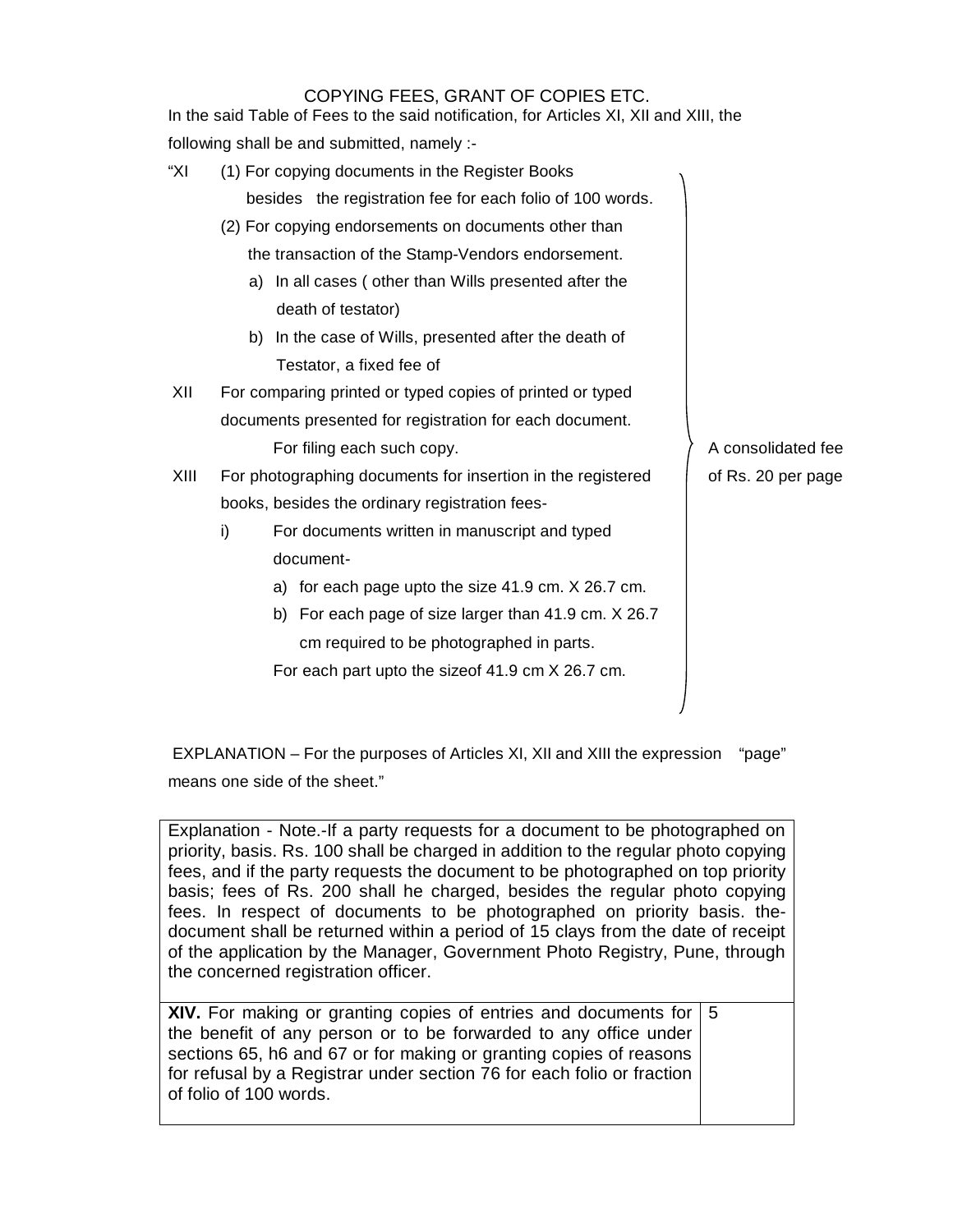Note - No fee for making copies of documents to be forwarded to any officer under sections 65, 66 67 shall be payable in respect of duplicate or duplicates of a document presented for registration along with the original.

**XV.** Documents can be photographed in five sizes mentioned in items (a) to (d) I below low and subject to availability of photo paper of the size mentioned at item (e) below with t h the Manager, Government Photo Registry Office, Pune extra copies in any size shall be granted if the applicant for them. The fees for the different sizes are as under:-

| For each extra copy of a document photographed of whatever size-                                                                                                   |                     |  |
|--------------------------------------------------------------------------------------------------------------------------------------------------------------------|---------------------|--|
| XV Extra copies from the preserved negatives shall be granted if<br>the applicant applies for them.                                                                | Rs.20/-<br>Per Page |  |
| (b) for each page of the print of the size of 25.4 cm. X 15.2 cm.                                                                                                  | 3.00                |  |
| (c) for each page of the print of the size of 30.5 cm. X 19 cm.                                                                                                    | 4.00                |  |
| (d) for each page of the print of the size of 34.3 cm. X 21.6 cm.                                                                                                  | 5.00                |  |
| (e) for such page of the print of the size of $18.5$ cm $X$ 9.5 cm.                                                                                                | 1.00                |  |
| (f) for each page of copy prepared under Xerox system.                                                                                                             | 1.00                |  |
| Explanation:- "Explanation. - In this Article, the expression "page" means one<br>side of the sheet."                                                              |                     |  |
| XVI. For granting copies of map provided that the arrangement for<br>and the cost of making such copy shall be made and borne by the<br>person who applies for it. | Rs.20/-             |  |
| XVII. Government officers requiring copies of entries of documents<br>or map for I bonafide public purposes shall be exempted from the<br>payment of fees.         |                     |  |

# EXTRA OR ADDITIONAL FEES.

| (a) For each page, up to the size of 30.5 cm, $\times$ 21.5 cm.                                                                                                                       | Rs. 5: |
|---------------------------------------------------------------------------------------------------------------------------------------------------------------------------------------|--------|
| (b) For each page of the size larger than the size, $\vert$ Rs. 5;<br>mentioned in (i) above, required to be copied in parts., for each<br>part up to the size of 30.5 cm. x 21.5 cm. |        |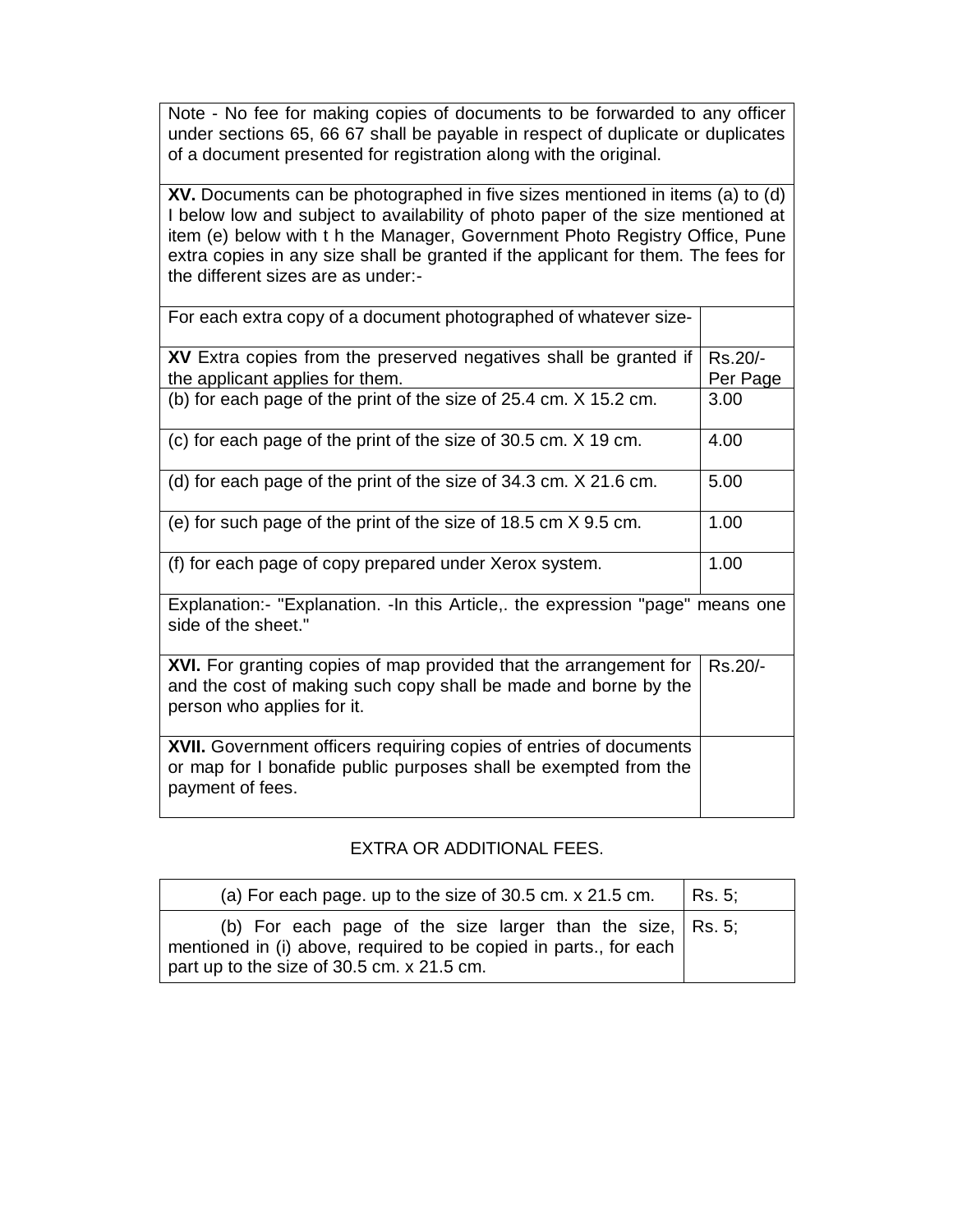| XVIII. For registration of any document   15.00 In addition to the ordinary fee.<br>by a Registrar under section 30 (1)                                                                                                                                                                                                                                                                                                                                                         |          |          |
|---------------------------------------------------------------------------------------------------------------------------------------------------------------------------------------------------------------------------------------------------------------------------------------------------------------------------------------------------------------------------------------------------------------------------------------------------------------------------------|----------|----------|
|                                                                                                                                                                                                                                                                                                                                                                                                                                                                                 |          |          |
| Note - When the registration of any document properly registerable by<br>Sub-Registrar is performed by the Registrar to when he is subordinate, owing<br>to the former being a party to the transaction represented by such document or<br>owing to the Sub-Registrar's ignorance of the English language in which a<br>document is written and presented to him unaccompanied by a true translation<br>and true copy the extra fee will not be charged.                        |          |          |
| "XIX. Extra or Additional Fees.-<br>For registration of any document by a<br>registrar under section 30 (1), in<br>addition to the ordinary fees.                                                                                                                                                                                                                                                                                                                               | Rs. 100; |          |
| Note.- When the duty of registration of any document properly registerable, by<br>sub-registrar is. performed by the Registrar to whom he is subordinate, owing<br>to the former being a party to the transaction represented by such document or<br>owing to the sub-registrar's ignorance of the English language in which a<br>document is written and presented to him and accompanied by a true<br>translation and true copy thereof, the extra fee will not be charged.". |          |          |
| XX. For the issue of commission under section 33 or 38.                                                                                                                                                                                                                                                                                                                                                                                                                         |          |          |
| (a) If the person is physically unable to attend the office or is<br>confined to jail.                                                                                                                                                                                                                                                                                                                                                                                          |          | Rs.50/-  |
| (b) otherwise                                                                                                                                                                                                                                                                                                                                                                                                                                                                   |          | Rs.100/- |
| XXI. For filing translation under section 62.                                                                                                                                                                                                                                                                                                                                                                                                                                   |          | Rs.100/- |
| Note - The fee under this Article is not leviable when a document written in<br>English is presented before a Sub-Registrar ignorant of the language and is<br>accompanied by a true copy and true translation of the document.                                                                                                                                                                                                                                                 |          |          |
| XXII. Attendance at a private residence or jail.                                                                                                                                                                                                                                                                                                                                                                                                                                |          |          |
| 1) For every attendance at a private residence under sections 31, 33 and 38 -                                                                                                                                                                                                                                                                                                                                                                                                   |          |          |
| (a) within the limits of Municipal Corporation.                                                                                                                                                                                                                                                                                                                                                                                                                                 |          | Rs.300/- |
| (b) Areas in the cities and towns having Municipal Councils and<br>the Cantonments of Deolali, Dehu Road, Aurangabad, Khadki and<br>of all other places.                                                                                                                                                                                                                                                                                                                        |          | Rs.200/- |
| (2) For every attendence at Jail under sections 31,33 and 38.                                                                                                                                                                                                                                                                                                                                                                                                                   |          | Rs.100/- |
| (d) at all other places                                                                                                                                                                                                                                                                                                                                                                                                                                                         |          | Rs.00/-  |
| 2) for every attendance at a jail under sections 31, 33 and 38.                                                                                                                                                                                                                                                                                                                                                                                                                 |          | Rs.100/- |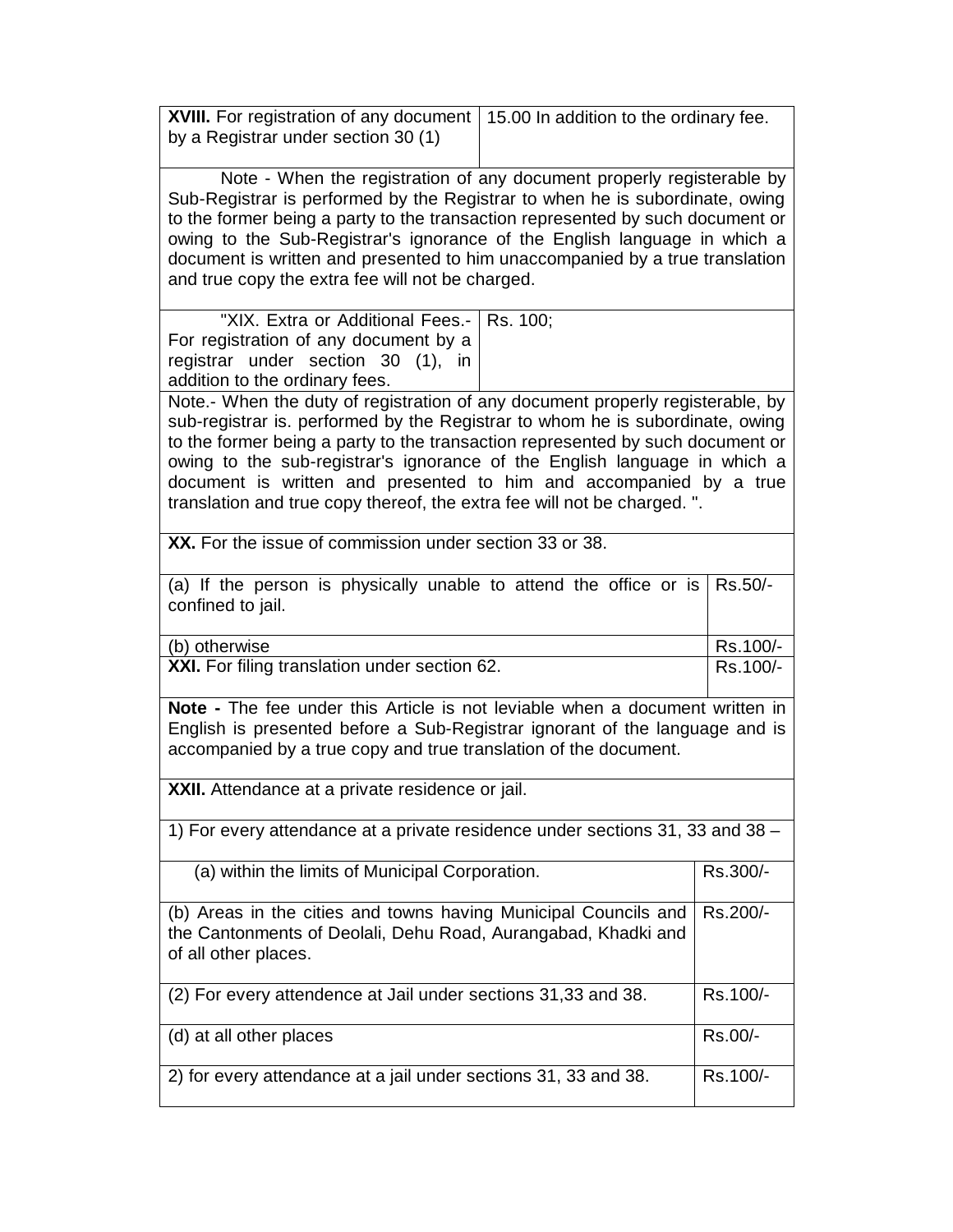Note -1 :- One single fee shall be levied irrespective of the number of documents of which business is transacted, provided that a person who is entitled to exemption I from attending the registration office, was a party to each such document.

Note 2. For every attendance at private residence of a nurse or female assistant, if required to accompany a Registering Officer to take the thumb impression of one or more female executants who are pardanashin or of high birth an extra fee at the same rates prescribed in clauses (1) and (2) of this Article shall be charged, irrespective of We number of documents registered at such private attendance.".

**XXIII.** For the safe custody and return of any document presented for registration and not claimed by a person entitled to claim it (vide subsection (2) of section 61 of the Act) within one month from date of receipt of notice under sub-rule (3) of rule 62 of the Maharashtra Registration Rules 1961 an extra fee shall be leviable at the rate of Rs.25/- for every month or part thereof after the first month from the date of notice.

Provided however that, maximum fee payable under this Article for each document so required shall be Rs.25/-

Provided also that, a Registrar may, in his discretion remit whole or in part fees leviable under this Article by himself or by a registering officer subordinate to him in cases in which it appears to him that the levy of such fees would be productive of injustice or hardship.

MEMORANDUM, ATTESTATION, SUMMONS, AND WARRANT FEES –

| XXIV.                                                        | For every copy of the memorandum to be sent under Rs.5/-<br>sections 64, 65 and 66. |  |
|--------------------------------------------------------------|-------------------------------------------------------------------------------------|--|
|                                                              | <b>Note -</b> No fee shall be payable in respect of a duplicate or duplicates of a  |  |
|                                                              |                                                                                     |  |
| document presented for registration along with the original. |                                                                                     |  |
|                                                              |                                                                                     |  |
|                                                              |                                                                                     |  |
| XXV.                                                         | For the authentication or attestation of a power of $\vert$ Rs.25/-                 |  |
|                                                              |                                                                                     |  |
|                                                              |                                                                                     |  |
|                                                              | attorney.                                                                           |  |
|                                                              |                                                                                     |  |

**XXVI.** When under section 36 read with section 39 application is made to issue; and deserve a summons or warrant, process fee of Re.1/- and remuneration of the person summoned at the rate from to time prescribed for the lower grade of Civil court having jurisdiction over the place from which the summons or warrant is issued, shall be levied from the persons at whose instance, or in whose behalf, the application is made:

Provided that, if more than one summons or warrant is to be served in the same town or village, the process fee leviable for each additional summons or warrant after the first shall be Re. 1.00.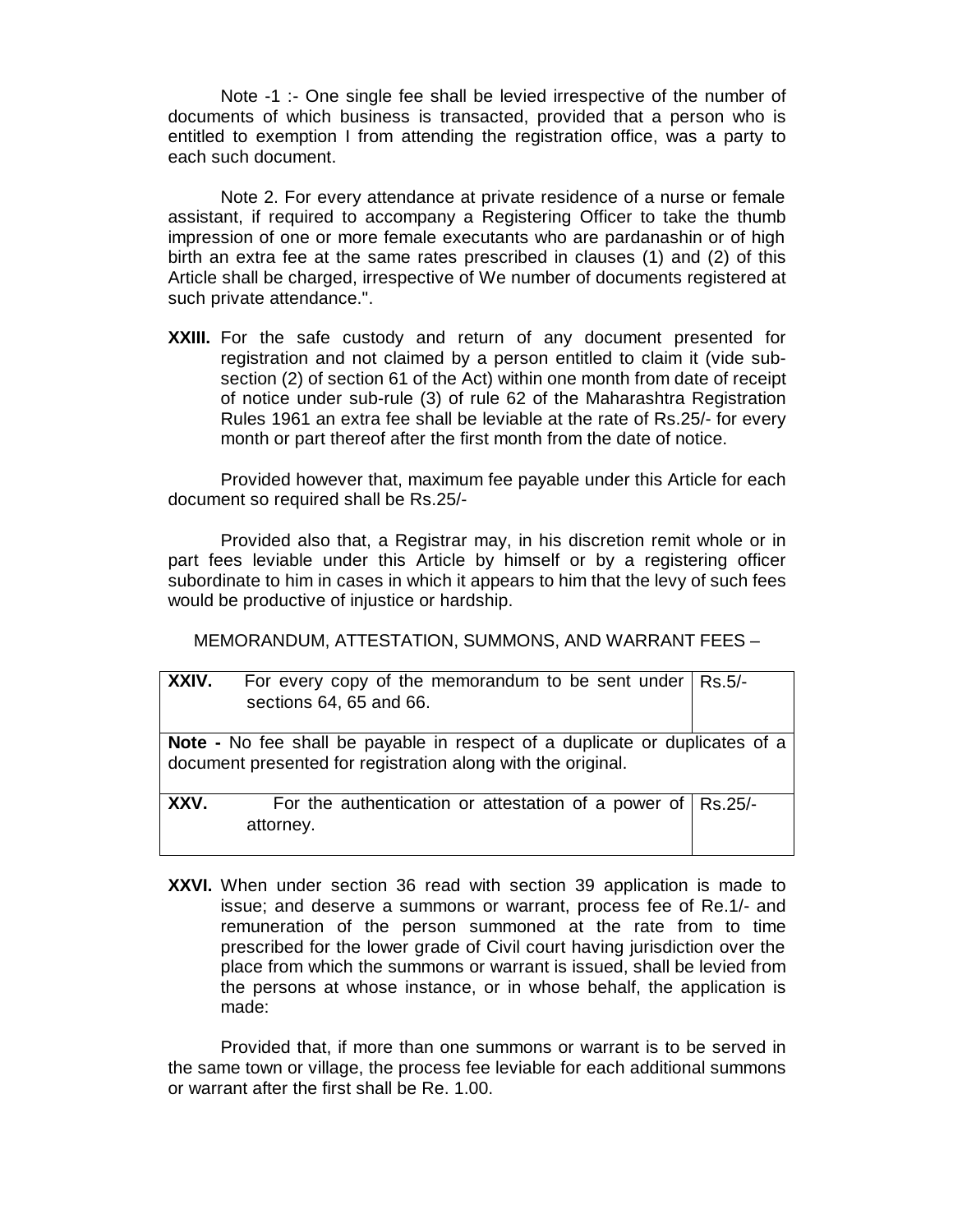This Article applies mutatis mutandis to summonses and warrants issued under section 75 of Act. The process fees shall be levied in Court fee stamps and the remuneration in cash.

**XXVII.** One half of the registration fee and all the copying fee in respect of a document presented for registration which is withdrawn before the order of registration has been passed and in respect of a document of which registration is finally refused shall be refunded.

Note :- Any fine levied by the Registrar under section 25 is not to be refunded except under section 70 of the Registration Act, 1908. Similarly any fees levied for issuing commissions, summons, and for meeting attendance and traveling allowance charges shall not be refunded, if they have been earned or disbursed.

**XXVIII.** (a) A Government Department liable to pay registration charges is exempt from the payment of all fees payable under the Table of Fees.

(b) In cases where the fees are payable partly by a Government Department and partly by some other party the exemption under clause (a) shall extend to that part only which is payable by the Government Department.

**XXIX.** (a) All the Carrier Consular Officers, the Deputy High Commissioner for the United Kingdom and members of the staff of all Consular Missions stationed in Greater Bombay liable to pay registration charges, are exempt from the payment of all fees payable under this Table of Fees.

(b) In cases where the fees are payable partly by the de-carrier Consular Officers, the Deputy High Commissioner for the United Kingdom or members of the staff of consular Missions stationed in Greater Bombay, and partly by some other party the exemption under clause (a) shall extend to persons falling under that clause.

2. The above Table of Fees shall come into force on and from the lst day of January 1984.

3. No fee shall be payable in respect of the registration of declarations which are made and confirmed under section 5 of the Maharashtra Gramdam Act, 1964, (Mah.XXIII of 1965) and which have the effect of transferring land by way of gramdam under that Act.

# **REVENUE AND FORESTS DEPARTMENT Mantralaya, Mumbai 400 032 dated the 29th December 2003**

# **Order**

REGISTRATION ACT, 1908

No Mudrank. 2003/2093/C.R.462/M-1- In exercise of the powers conferred by section 78 of the Registration Act, 1908 (XVI of 1908), in its application to the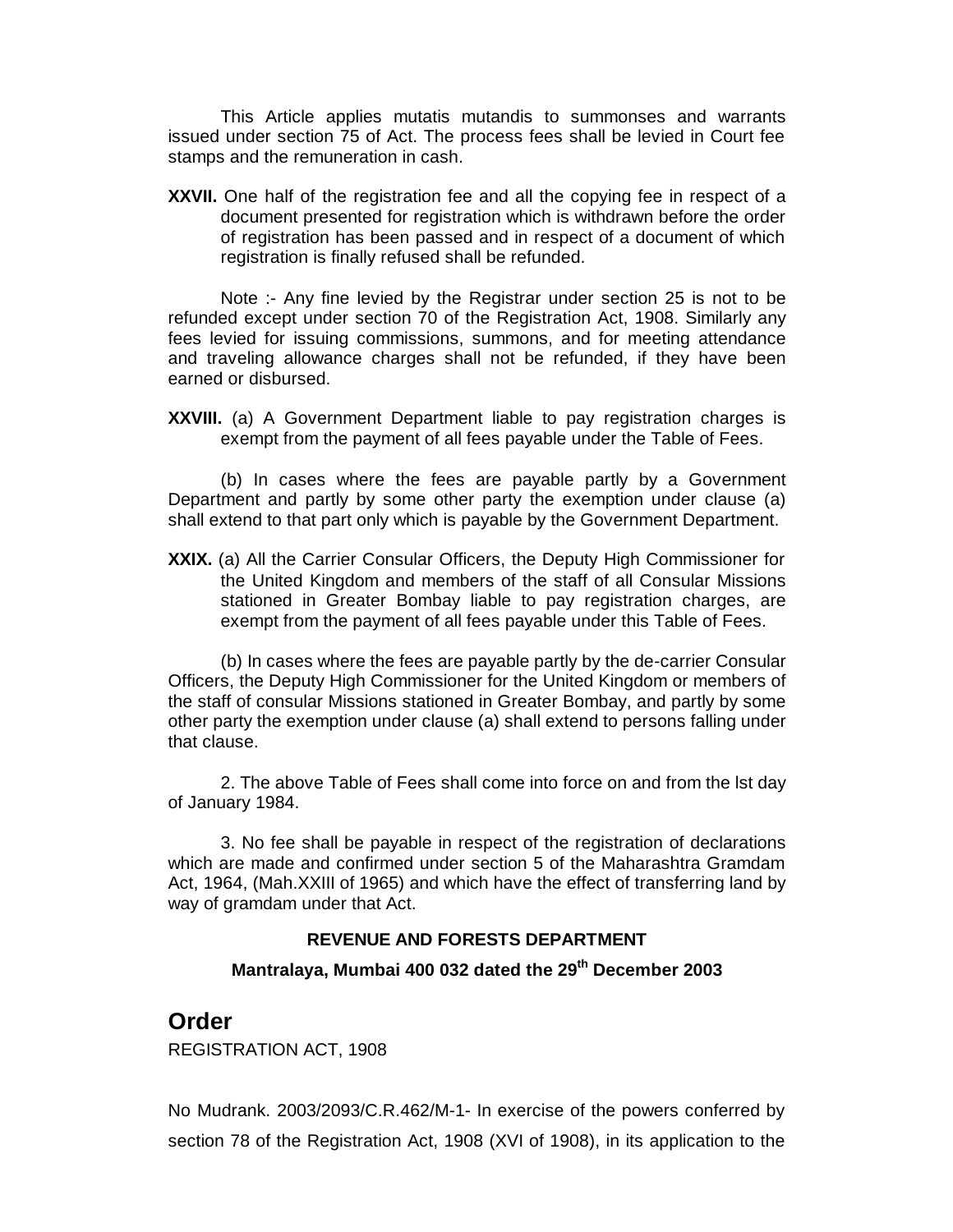State of Maharashtra, the Government of Maharashtra hereby further amends, the Table of Fees published in the Government Notification, Revenue Department, No. RGN 1558/6773/N, dated the 17<sup>th</sup> July 1961, and the same is hereby published as required by section 79 of the said Act, as follows, namely :-

In the said Notification, in the Table of Fees, in Article 1-

- (A) Note 47 shall be deleted, in supersession of (i) Government Order, Revenue and Forests Department, No. RGN 1098/3068/CR-595/M-1, dated the 20<sup>th</sup> February 1999 and (ii) Government Order, Revenue and Forests Department, No.RGN2000/4229/CR-1064/M-1, dated the 4<sup>th</sup> May 2001, in respect of remission of registration fees payable on registration of deeds of pawn, Hypothecation, Pledge, Conveyance and Lease, including Equipment lease, executed by the I.T.Unit for starting a unit in I.T.Centre, granting upto rupees one thousand, for the period ending on  $31<sup>st</sup>$  March 2006.
- (B) Note 49 shall be deleted, in supersession of Government order, Revenue and Forests Department, No.RGN 2000/4229/CR-1064/M-1, dated the  $4<sup>th</sup>$  May 2001, in respect of exexption of registration fees chargeable on the Instruments of Conveyance, Lease dedd, Mortgage deed, executed for the purposes of starting new industry or the new extension of industry in C,D, D+ areas and in non-industry districts, for the period commencing on the  $4<sup>th</sup>$  May 2001 and ending on the 31<sup>st</sup> March 2006;
- (C) Note 50 shall be deleted, in supersession of Government Order, Revenue and Forests Department, No.RGN 2000/4229/CR-1064/M-1, dated the  $4<sup>th</sup>$  May 2001, in respect of exemption of fifty percent of the Registration Fees chargeable on the registration of the Instruments of Conveyance, lease deed, Mortgage deed executed for starting on I.T.Unit in Information Technology Park and Bio-tech Park in Non-Public Sector in 'A' and 'B' Talukas, for the period commencing on the  $4<sup>th</sup>$  May 2001 and ending on the  $31<sup>st</sup>$  March 2006;
- (D) Explanations to Notes 49 and 50 shall be deleted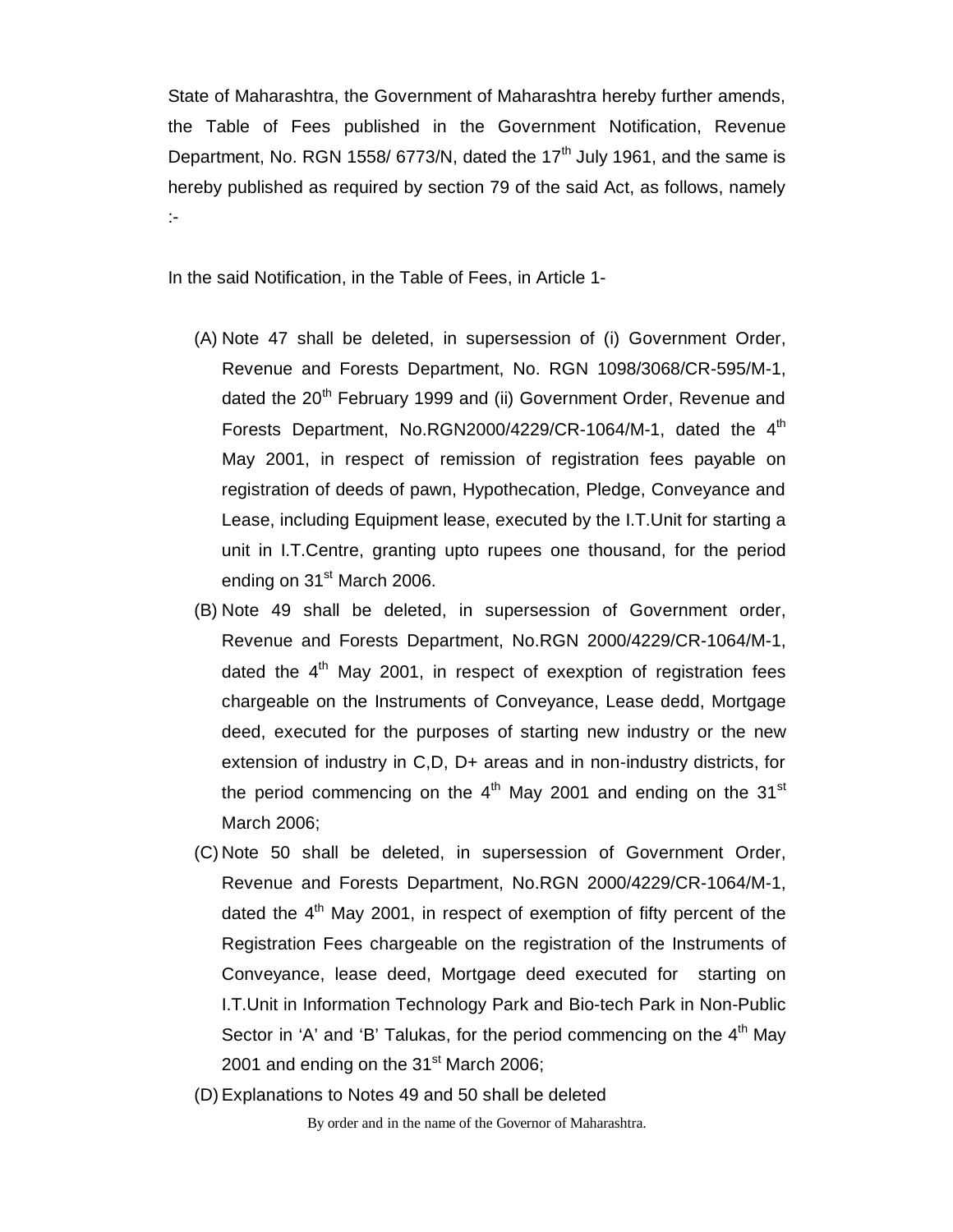#### **REVENUE AND FOREST DEPARTMENT Mantralya, Mumbai 400 032, dated the 12th September 2003.**

#### **NOTIFICATION**

#### REGISTRATION ACT, 1908.

No.RGN. 2003/117I/C.R.307/M-1.-In exercise of the powers conferred by section 5 of the Registration Act, 1908 (XVI of 1908) in its application to the State of Maharashtra and in supersession of all the previous Government Notifications issued in the behalf and in force in the State of Maharashtra, the Government of Maharashtra hereby for the purposes of the said Act, with effect from the 1 st day of October, 2003, forms:-

1. Districts specified in column (2) of the First Schedule annexed and directs that the limits of the said Districts shall be co-extensive with the revenue limits of the respective district as shown in column (3) of the said First Schedule; an

2. The sub-districts specified in column (3) of the Second Schedule annexed hereto, in the respective Districts mentioned in column (2) thereof ; and directs that the limits of the said Sub-Districts shall be as shown in column (4) of the said Second Schedule.

| No.<br>(1) | District formed for the<br>purposes of the Registration<br>Act, 1908<br>(2) | District formed under the<br>Maharashtra Land Revenue Code,<br>1966.<br>(3) |
|------------|-----------------------------------------------------------------------------|-----------------------------------------------------------------------------|
| 1          | Ahmednagar                                                                  | Ahmednagar                                                                  |
| 2          | Akola                                                                       | Akola                                                                       |
| 3          | Amravati                                                                    | Amravati                                                                    |
| 4          | Usmanabad                                                                   | Usmanabad                                                                   |
| 5          | Aurangabad                                                                  | Aurangabad                                                                  |
| 6          | Kolhapur                                                                    | Kolhapur                                                                    |
| 7          | Gadhchiroli                                                                 | Gadhchiroli                                                                 |
| 8          | Gondia                                                                      | Gondia                                                                      |
| 9          | Chandrapur                                                                  | Chandrapur                                                                  |
| 10         | Jalgaon                                                                     | Jalgaon                                                                     |
| 11         | Jalna                                                                       | Jalna                                                                       |
| 12(a)      | Thane (Urban)                                                               | Thane (Urban)                                                               |
| 12(b)      | Thane (Rural)                                                               | Thane (Rural)                                                               |
| 13         | <b>Dhule</b>                                                                | <b>Dhule</b>                                                                |

#### First Schedule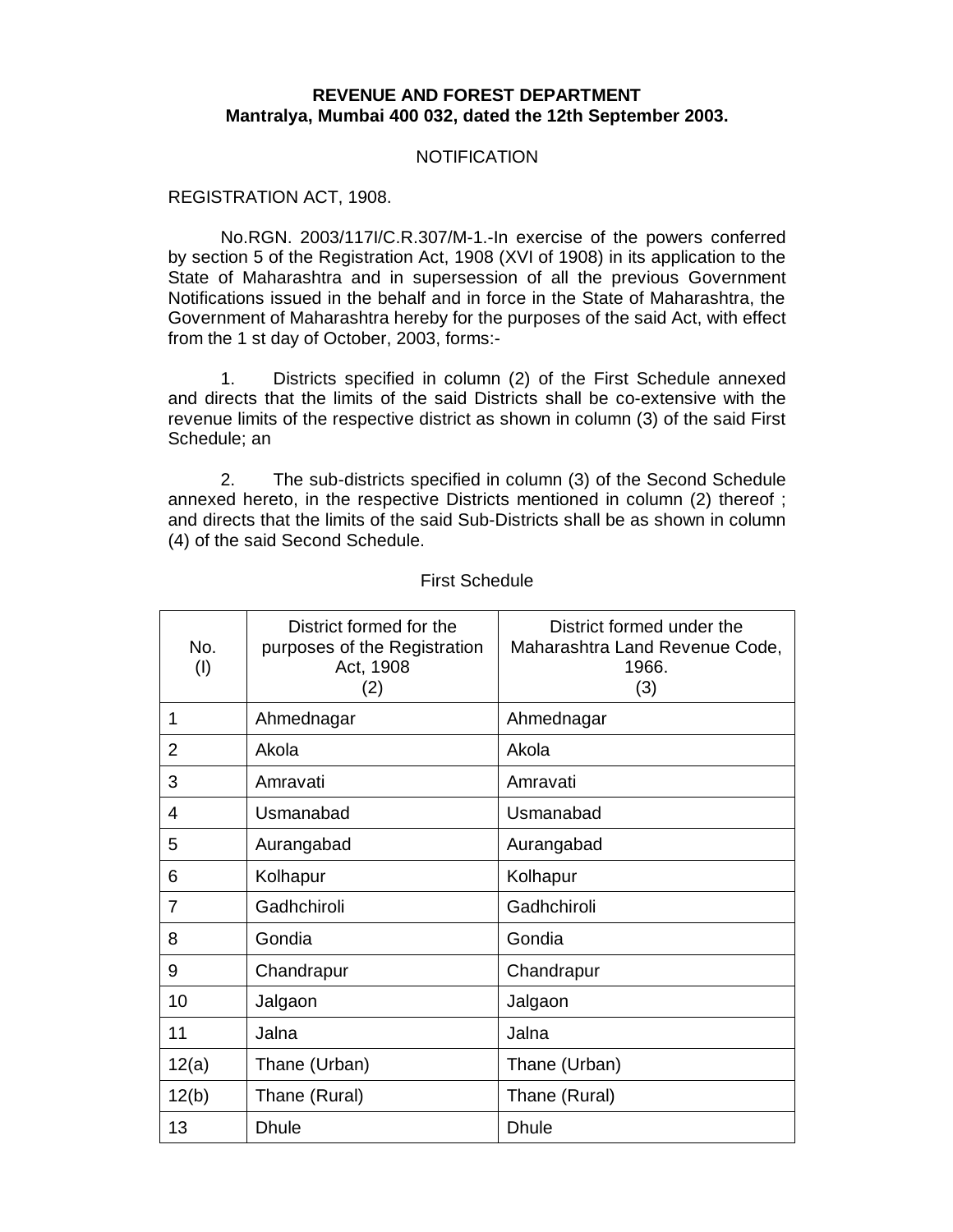| 14(a) | Nagpur(Urban)   | Nagpur(Urban)   |
|-------|-----------------|-----------------|
| 14(b) | Nagpur (Rural)  | Nagpur (Rural)  |
| 15    | <b>Nashik</b>   | <b>Nashik</b>   |
| 16    | Nandurbar       | Nandurbar       |
| 17    | Nanded          | Nanded          |
| 18    | Parbhani        | Parbhani        |
| 19(a) | Pune (Urban)    | Pune (Urban)    |
| 19(b) | Pune (Rural)    | Pune (Rural)    |
| 20    | <b>Beed</b>     | <b>Beed</b>     |
| 21    | <b>Buldhana</b> | <b>Buldhana</b> |
| 22    | <b>Bhandara</b> | <b>Bhandara</b> |
| 23    | Mumbai City     | Mumbai City     |
| 24    | Mumbai suburban | Mumbai suburban |
| 25    | Yavatmal        | Yavatmal        |
| 26    | Ratnagiri       | Ratnagiri       |
| 27    | Raigad          | Raigad          |
| 28    | Latur           | Latur           |
| 29    | Wardha          | Wardha          |
| 30    | Washim          | Washim          |
| 31    | Satara          | Satara          |
| 32    | Solapur         | Solapur         |
| 33    | Sangli          | Sangli          |
| 34    | Sindhudurg      | Sindhudurg      |
| 35    | Hingoli         | Hingoli         |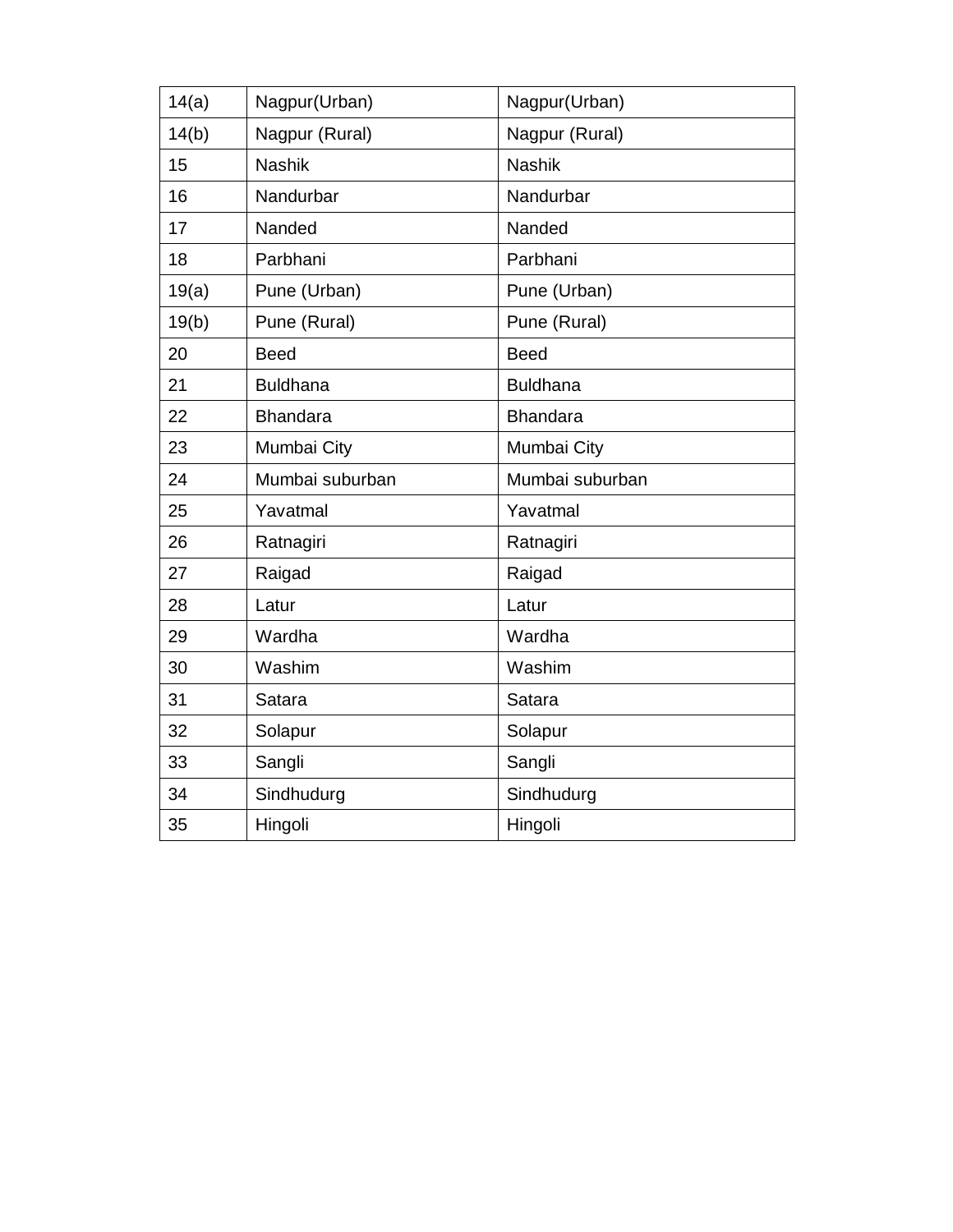Second Schedule

|                | District formed for the<br>purpose of Registration | Sub-District<br>formed for the  |                                                                     |
|----------------|----------------------------------------------------|---------------------------------|---------------------------------------------------------------------|
| Act, 1908      |                                                    | purpose of<br>Registration Act, | Taluka/Tahasil or villages                                          |
|                |                                                    | 1908                            |                                                                     |
| 1              | Ahmednagar                                         | Ahmednagar-1,                   | Ahmednagar city and following<br>villages                           |
|                |                                                    |                                 | from the Revenue Taluka of                                          |
|                |                                                    |                                 | Ahmednagar                                                          |
|                |                                                    |                                 | 1) Morchudnagar 2) Savedi 3)<br>Bhistbag 4) Nagpur                  |
|                |                                                    |                                 | Revenue Taluka of Ahmednagar                                        |
|                |                                                    |                                 | Excluding villages forming part of                                  |
|                |                                                    | Ahmednagar-2                    | Registration<br>Sub-District                                        |
|                |                                                    |                                 | Ahmednagar 1 and Ahmednagar<br>3                                    |
|                |                                                    |                                 | Following villages<br>from<br>the                                   |
|                |                                                    |                                 | Revenue Taluka of Ahmednagar<br>1) Bhingar (including cantonment    |
|                |                                                    | Ahmednagar-3                    | area                                                                |
|                |                                                    |                                 | 2) Maliwada 3) Chahurana Br 4)                                      |
|                |                                                    |                                 | Chahurana Khurd 5) Kedgaon G)                                       |
|                |                                                    |                                 | Burud aon 7) Nalegaon 8) Bolhe<br>aon                               |
|                |                                                    | Akole                           | <b>Revenue Taluka of Akole</b>                                      |
|                |                                                    | Jamkhed                         | Revenue Taluka of Jamkhed                                           |
|                |                                                    | Karjat                          | Revenue Taluka of Karjat                                            |
|                |                                                    | Kopergaon                       | Revenue Taluka of Kopergaon                                         |
|                |                                                    | Newasa                          | Revenue Taluka of Newasa                                            |
|                |                                                    | Parner                          | <b>Revenue Taluka of Pamer</b>                                      |
|                |                                                    | Patherdi                        | Revenue Taluka of Patherdi                                          |
|                |                                                    | Rahata                          | Revenue Taluka of Rahata                                            |
|                |                                                    | Raliuri                         | Revenue Taluka of Rahuri                                            |
|                |                                                    | Sangamner                       | Revenue Taluka of Sangamner                                         |
|                |                                                    | Shevgaon                        | Revenue Taluka_of Shevgaon                                          |
|                |                                                    | Shrigonda                       | Revenue Taluka of ShriQonda                                         |
| $\overline{2}$ | Akola                                              | Shrirampur                      | Revenue Taluka of Shrirampur                                        |
|                |                                                    |                                 | Following Villages from Revenue<br>Taluka Akola within the limit of |
|                |                                                    |                                 | Akola Nagar Parishad.                                               |
|                |                                                    |                                 | 1) Akola city 2) Naigaon<br>3)                                      |
|                |                                                    |                                 | 4) Sukapur 5)<br>Akkalkot<br>Akoli                                  |
|                |                                                    | Akola -1                        | <b>Budruk</b><br>Tapalabad<br>6)<br>7)                              |
|                |                                                    |                                 | Shahanawazpur 8) Nizampur 9)                                        |
|                |                                                    |                                 | Nawabpur 10) Wakapur<br>11)                                         |
|                |                                                    |                                 | Umarklveda<br>Umari<br>(12)<br>13)                                  |
|                |                                                    |                                 | Malkapnr<br>(14)<br>Kaulkhed<br>15)                                 |
|                |                                                    |                                 | Khadki 16) Tajanapur                                                |
|                |                                                    |                                 | Following Villages from Revenue                                     |
|                |                                                    | Akola-2                         | Taluka of Akola<br>Dhamani 2) Nirut 3) Vairat<br>1)                 |
|                |                                                    |                                 |                                                                     |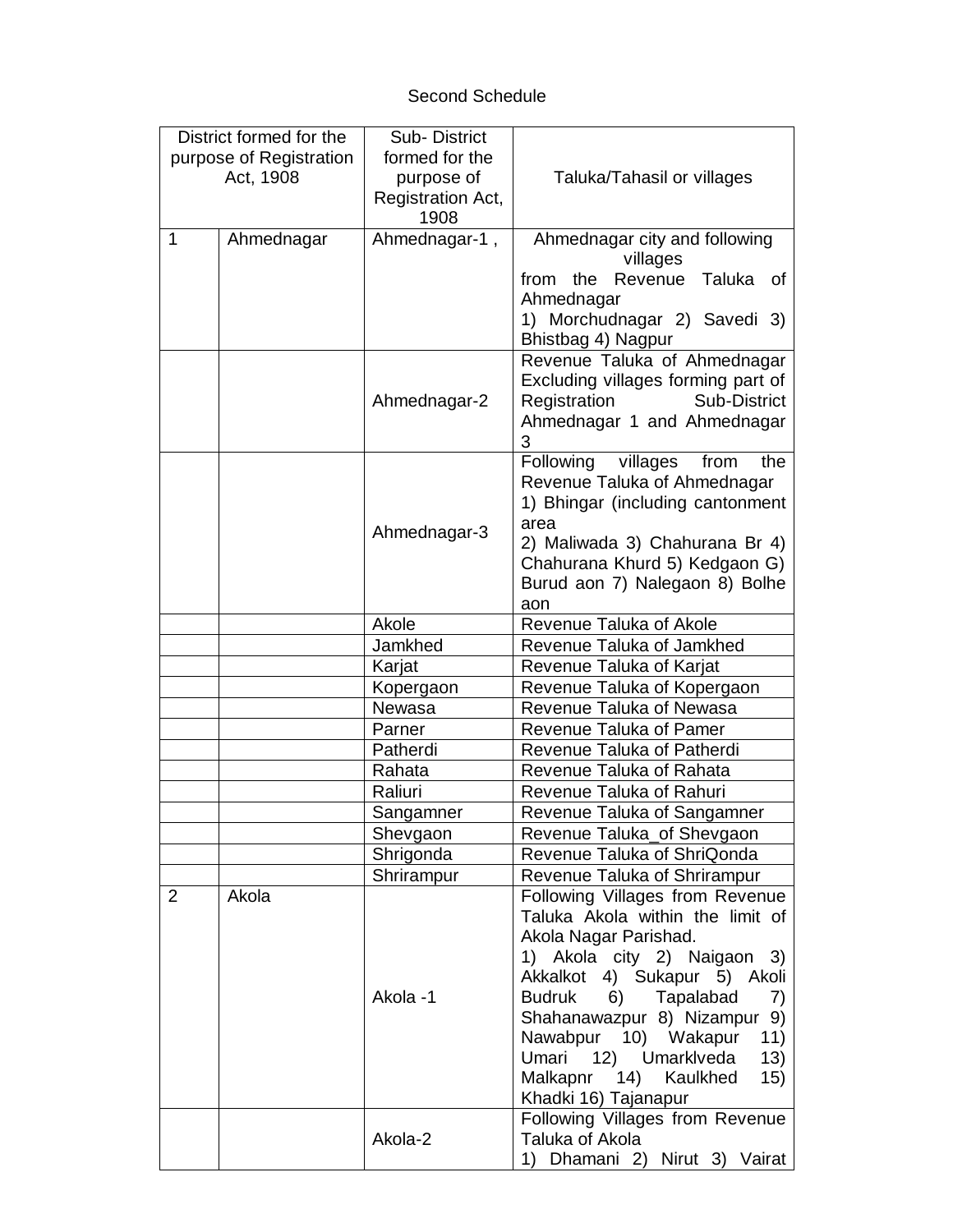| Rajapur 4) Gopalkhed<br>5)         |
|------------------------------------|
| Gandhigram 6) Vallabhnagar 7)      |
| Sanghi Budruk 8) Sanghvi Khurd     |
| 9) Dharmabad 10) Gotra 11)         |
| Khambora 12) Mandala<br>13)        |
| Dudhala 14) Lonagra 15) Hatala     |
| 16) Palodi 17) Khekadi<br>18)      |
| PariWada 19) Navthal 20) Agar      |
| 21) Kanchanpur 22) Badlapur 23)    |
| Khadki-Takli 24) Cgva 25) Bhod     |
| 26) Sukoda 27) Takali jalamb 28)   |
| Takoda 29) Amanatpur<br>30)        |
| Bakharabad 31)<br>Moregaon         |
| Bhakare 321 Bhaurad<br>33)         |
| Wakapur 34) Dabaki 35) Naigaon     |
| 36) Shahanawazpur 371 Shiroda      |
| 38) Kandi 39) Sanghvi Mahadi       |
| 40) Shahapur 41) Tarapur 42)       |
| Chandpur 43) Hingan Tamaswadi      |
| 44) Nimbhora 45) Kasli Khurd 46)   |
| Kasli budruk 47) Ghucarwadi 48)    |
| Mhatodi 49) Khanapur Budruk 50)    |
| Kharap Budruk 51) Panchpimple      |
| 52) Chanchodi 53) Aliabad 54)      |
| Yawalkheda 55) Bonderkheda         |
| 56) Ghusar 57) Lakhonda Budruk     |
| 58) Lakhonda khurd 59) Marodi      |
| 60) Donwada 61) Kati 621) Pati     |
| 63) Rohana 64) Vadad budruk        |
| 651 Bramliapuri 66) Khanapur       |
| Khurd 67) Ganori 68) Hingne        |
| Budruk 69) Dahihanda<br>70)        |
| Nihaisang 71) Katyar 72) Vadad     |
| khurd 73) Kapileshwar 74) Eklara   |
| 75) Kaulkhed 76) Apoti khurd 77)   |
| Apatapa 78) Ambikapur<br>79)       |
| Khobarkheda 80) Apoti Budruk       |
| 81) Anakwadi 82) Nirmal khed       |
| 83) Sanglud Budruk 84) Sandlud     |
| khurd 85) Varuli 86) Akhatwada     |
| 87)<br>Sultan<br>Aniampur<br>88)   |
| Shamabad 89) Gonapur<br>90)        |
| Daptua 9I) Navkhed 92) Waki 93)    |
| Dhotardi<br>94) Telkhed<br>95)     |
| Jalalabad<br>96) Bahirkhed<br>97)  |
| Dhahigaon (Gavande)<br>98)         |
| Madalapur 99) Ramgaon<br>100)      |
| 101)<br>Mujare<br>!4iahamadpur     |
| Gondapur 102) Niahadaipur 103)     |
| Palasi Budruk 104) Palasi khurd    |
| 105) Kaulkheda Jahaneir<br>106)    |
| Anvi<br>107)<br>Bahadarpur<br>108) |
| Shahapur 109) Kasampur<br>110)     |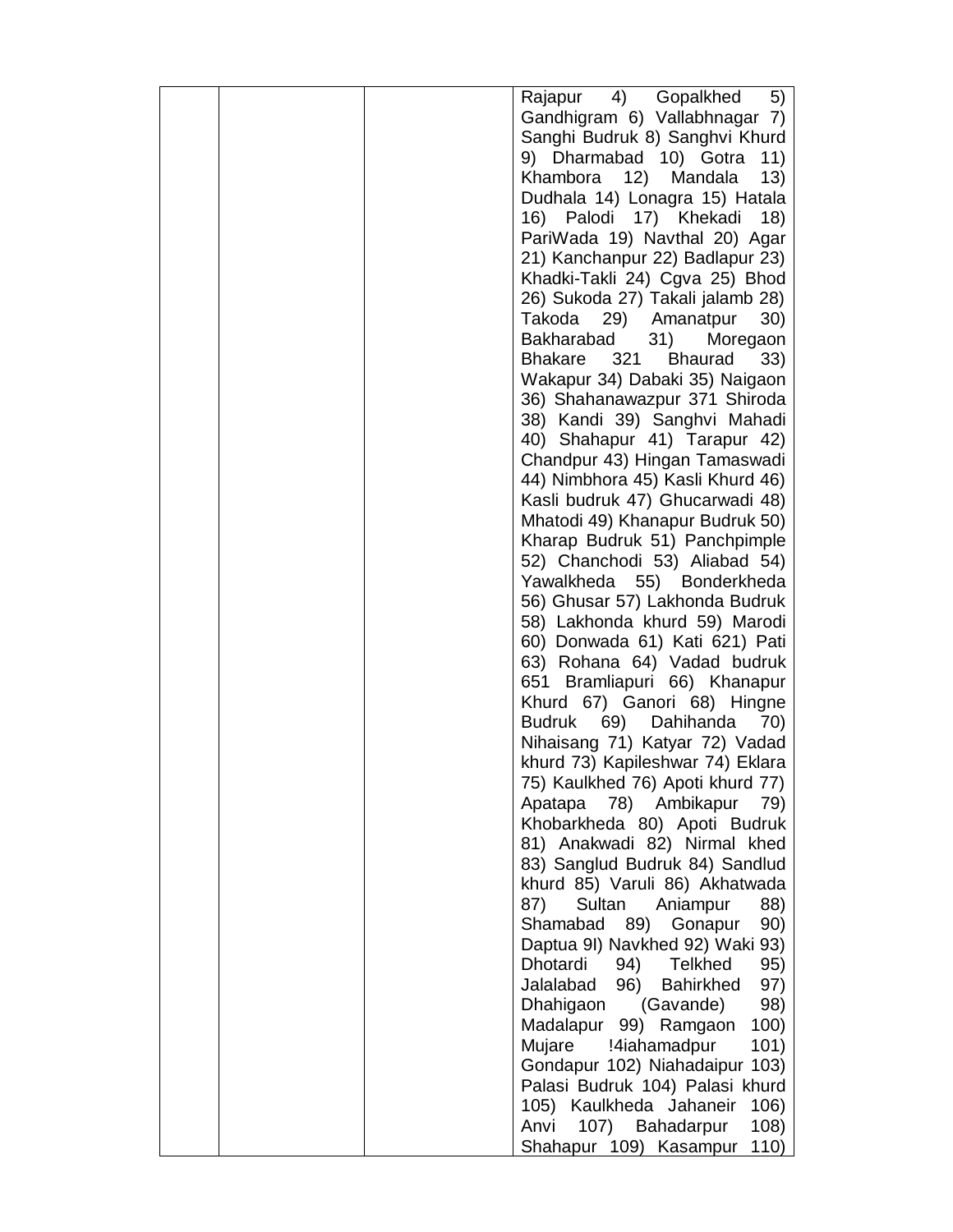|                  | Jalalpur 111) Mirzapur (anvi) 112)<br>Tankhed (Tanpur) 113) Khadki<br>(114)<br>Bhirsinghpur<br>115)<br>Hinganakhurd 116) Kuran khed<br>(Kate puma) 117) Pailpada 118)<br>Rajapur 119) Washimba<br>120)<br>shisa 121) Babhulgaon<br>122)<br>Shiwar 123) Malkapur 124) Umari<br>pra Balapur 125) Umri Pra Akola                                                                                                                                                                                                                                                                                                                                                                                                                                                                                                                                                                                                                                                                                                                                                                                                                                                                                                                                                                                                                                                                                                       |
|------------------|---------------------------------------------------------------------------------------------------------------------------------------------------------------------------------------------------------------------------------------------------------------------------------------------------------------------------------------------------------------------------------------------------------------------------------------------------------------------------------------------------------------------------------------------------------------------------------------------------------------------------------------------------------------------------------------------------------------------------------------------------------------------------------------------------------------------------------------------------------------------------------------------------------------------------------------------------------------------------------------------------------------------------------------------------------------------------------------------------------------------------------------------------------------------------------------------------------------------------------------------------------------------------------------------------------------------------------------------------------------------------------------------------------------------|
| Akola -3<br>Akot | Following Villages from Revenue<br>Taluka of Akola out of the limit of<br>Akola Nagar Parishad.<br>1) Gooddhi 2) Umarkhed 3) Akola<br>4) Tajanapur 5) Akkalkot 6)<br>Nawabpur 7) Sukapur<br>8)<br>Taplabad 9) Nizampur 10) Akoli<br>Budruk 11) Akoli khurd 12) Loni<br>13) Hingua Mhaispur 14) Kharab<br>khurd<br>15) Kalambeshwar 16) Goregaon<br>Budruk 17) Goregaon Khurd 18)<br>Nimbi (Malokar) 19) Hingana<br>Budruk 20) Lakhanwada 21)<br>Kapashi Road 22) Kapashi Talav<br>23) Dhapshi 24) Mazhod 25)<br>Chikhalgaon 26) Mhaispur 27)<br>Bonderkhed 28) Changepha129)<br>Chandur 30) Somthana<br>31)<br>Kaulkhed Balapur 32) Khadki<br>Budruk 33) Shivapur 34) Shivani<br>35) Knmbhari 36) Yewata 37)<br>Hingana Kumbhari 38) Shisa<br>Udegaon 39) Dongargaon 40)<br>Masa 41) BoregaonManju 42)<br>Sonala 43) Ukali 44) Sukali 45)<br>Yalawan<br>46)<br>Kanshivani<br>47)<br>Devali 48) Jawala Budruk<br>49)<br>Jawala Khurd 50) Nandapur<br>51) Tamasi 52) Kothari<br>53)<br>Nipana 54) - Rambhapnj- 55) Vani<br>56) Pahadpur 57) Daga<br>58)<br>Mirzapur<br>Dalambi<br>59)<br>60)<br>Mustaphapur 61) Santosh pur 62)<br>Kolambi 63) Shekapur 64) Walki<br>65) Dodki 66) Dabki<br>67)<br>Dudhalamb 68) Shirbatkhed 69)<br>Borgaon khurd 70) Chandki 71)<br>Patur Nandapnr 72) Bhoga 73)<br>Sonkhas<br>74) Takli<br>Pote<br>and<br>remaining villages from Revenue<br>Taluka Akola<br>Revenue Taluka of Akot |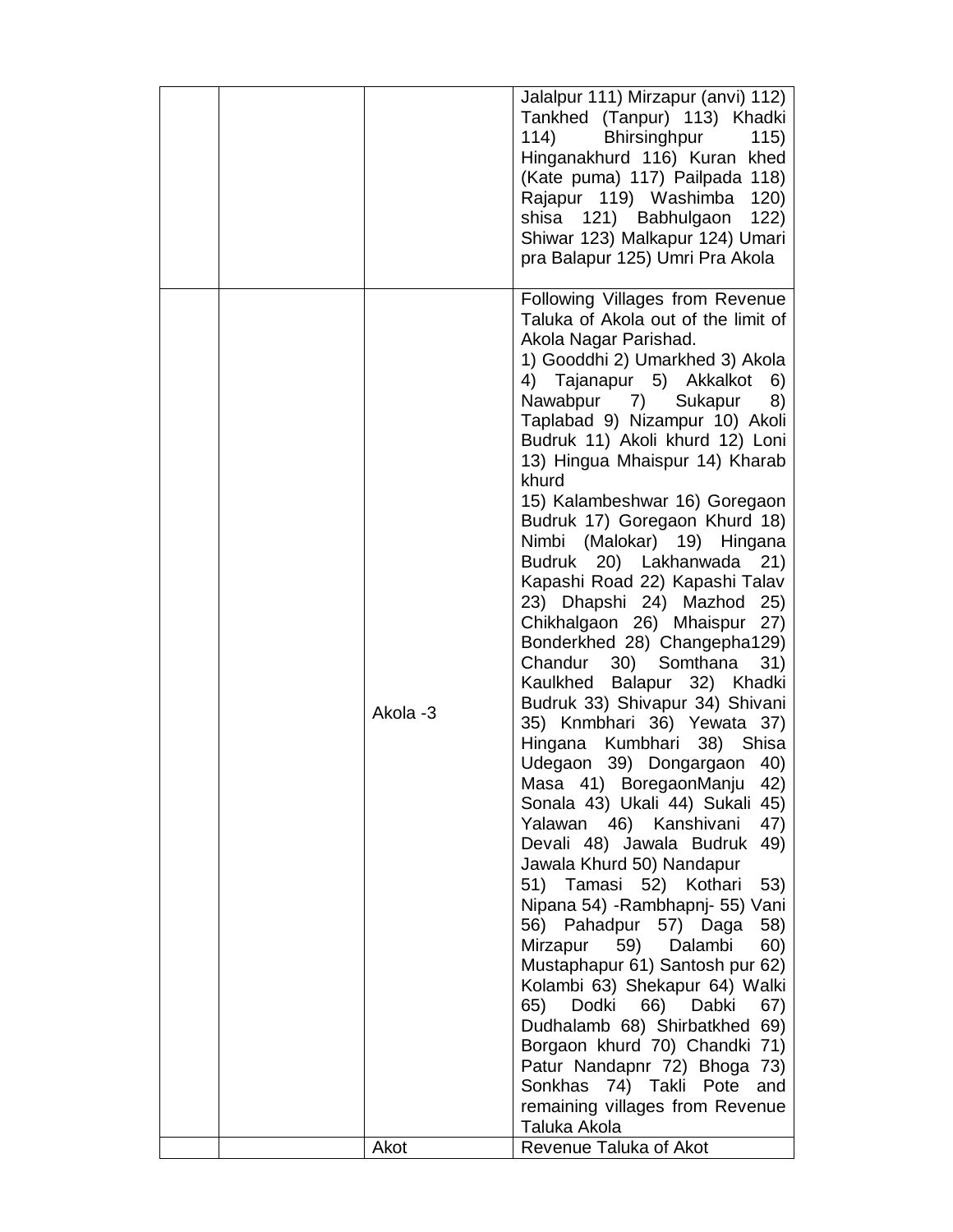|   |           | Balapur             | Revenue Taluka of Balapur                                                                                                                                                                                                                |
|---|-----------|---------------------|------------------------------------------------------------------------------------------------------------------------------------------------------------------------------------------------------------------------------------------|
|   |           | Barshi-Takali       | Revenue Taluka of Barshi-Takali                                                                                                                                                                                                          |
|   |           | Murtizapur          | Revenue Taluka of Murtiza ur                                                                                                                                                                                                             |
|   |           | Patur               | <b>Revenue Taluka of Patur</b>                                                                                                                                                                                                           |
|   |           | Telhara             | Revenue Taluka of Telhara                                                                                                                                                                                                                |
| 3 | Amravati  | Amravati city I     | Following Villages from Revenue<br>Taluka of Amravati and city of<br>Amravati:-<br>1) Amravati camp 2) Navsari 3)<br>Mhasala<br>4) Rahat<br>aon<br>5)<br>Shegaon 6) Nagapur                                                              |
|   |           | Amravati city<br>Ш  | Following Villages from Revenue<br>Taluka of Amravati and city of<br>Amravati:-<br>1) Rajapeth 2) Nimbhora 3)<br>Benoda 4) Jewad 5) Badnera 6)<br>Waruda 7) Vadad 8) Aliyabad 9)<br>Vadali 10) Takali Budruk 11)<br>Mamdabad 12) Deveiri |
|   |           | Amravati city<br>Ш  | Following Villages from Revenue<br>Taluka of Amravati and city of<br>Amravati:-<br>1) Gambhirpur 2) Tarkheda 3)<br>Peth Amravati 4) Mahajanpur 5)<br>Akoli 6) Saturna                                                                    |
|   |           | Amravati Rural      | All the Villages from Revenue<br>Taluka<br>Amravati<br>Excluding<br>villages forming<br>part<br>Οf<br>Registration Sub-district Amravati<br>City I, II, $8$ III                                                                          |
|   |           | Achalpur            | Revenue Taluka of Achalpur.<br>Revenue<br>Taluka<br>Chikhaldara<br>of l<br>and<br>Revenue Taluka of Dharni                                                                                                                               |
|   |           | Anjangaon           | Revenue Taluka of Anjansaon<br>Suri                                                                                                                                                                                                      |
|   |           | <b>Bhatkuli</b>     | Revenue Taluka of Bhatkuli                                                                                                                                                                                                               |
|   |           | Chandur-Bazar       | Taluka of Chandur-<br>Revenue<br>Bazar                                                                                                                                                                                                   |
|   |           | Chandur-<br>Railway | Revenue Taluka of Chandur-<br>Railway & Revenue Taluka of<br>Teosa                                                                                                                                                                       |
|   |           | Daryapur            | Revenue Taluka of Danapur                                                                                                                                                                                                                |
|   |           | Dhamangaon          | Revenue Taluka of Dhamangaon<br>Railway                                                                                                                                                                                                  |
|   |           | Morshi              | Revenue Taluka of Monhi                                                                                                                                                                                                                  |
|   |           | Nandgaon            | Revenue Taluka of Nandgaon                                                                                                                                                                                                               |
|   |           | Khandeshwar         | Khandeshwar                                                                                                                                                                                                                              |
|   |           | Warud               | Revenue Taluka of Warud                                                                                                                                                                                                                  |
| 4 | Osmanabad | <b>Bhoom</b>        | Revenue Taluka of Bhoom<br>&<br>Revenue Taluka of Vashi                                                                                                                                                                                  |
|   |           | Kalamb              | Revenue Taluka of Kalamb                                                                                                                                                                                                                 |
|   |           | Omerga              | Revenue Taluka of Omerga &                                                                                                                                                                                                               |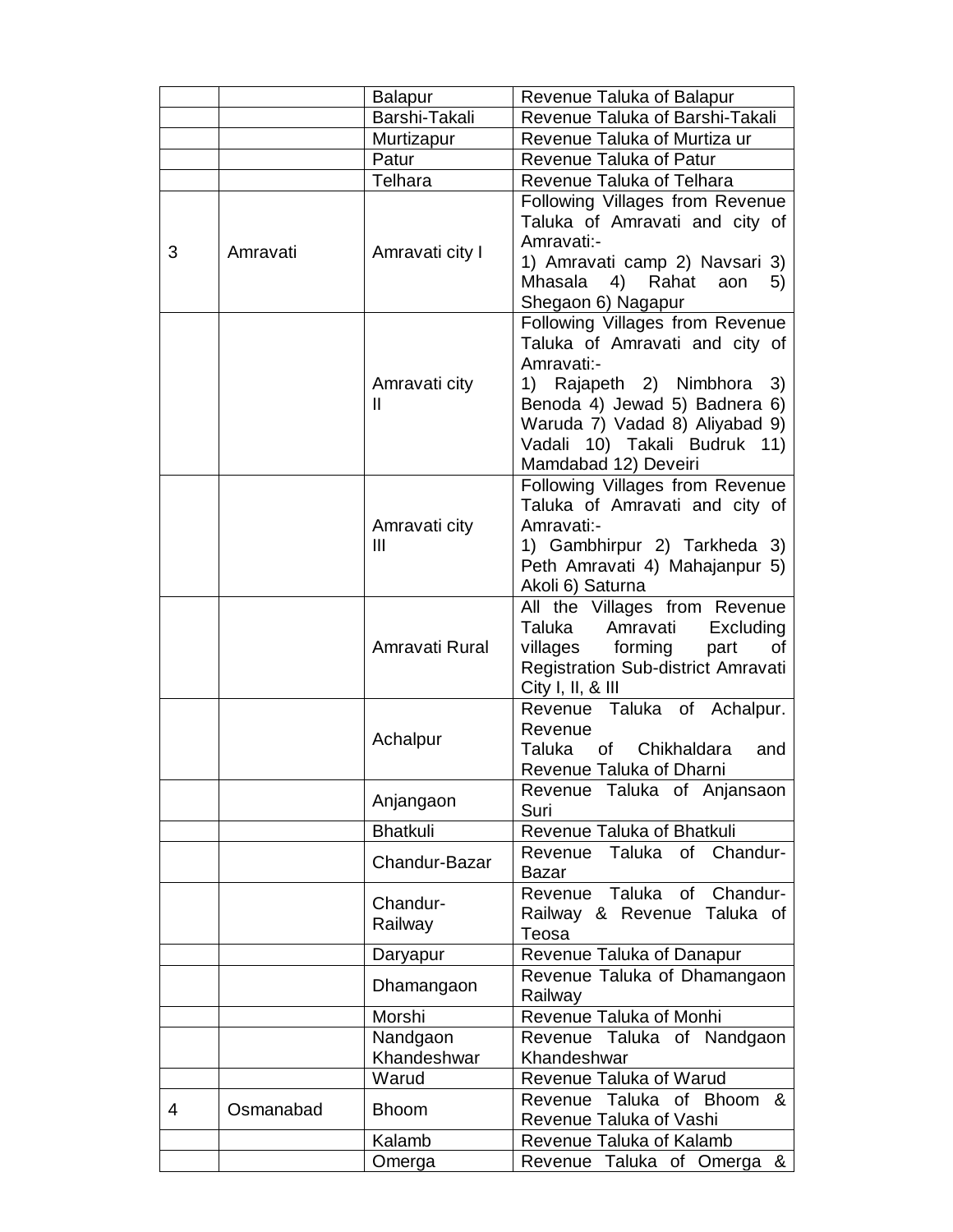|            |               | Revenue Taluka of Lohara                                                                                                                                                                                                                                                                                                                                                                                                                                           |
|------------|---------------|--------------------------------------------------------------------------------------------------------------------------------------------------------------------------------------------------------------------------------------------------------------------------------------------------------------------------------------------------------------------------------------------------------------------------------------------------------------------|
|            | Osmanabad     | Revenue Taluka of Osmanabad                                                                                                                                                                                                                                                                                                                                                                                                                                        |
|            | Paranda       | Revenue Taluka of Paranda                                                                                                                                                                                                                                                                                                                                                                                                                                          |
|            | Tuljapur      | Revenue Taluka of Tuljapur                                                                                                                                                                                                                                                                                                                                                                                                                                         |
| Aurangabad | Aurangabad -1 | Following Areas from Revenue<br>Taluka of Aurangabad & from the<br>Municipal corporation of the city<br>1) Satara<br>of Aurangabad<br>2)<br>Usmanpura 3)<br>Itkheda<br>4)<br>Kanchanwadi 5) Nakshatrawadi<br>6) Banewadi 7) Mustaphabad 8)<br>Shahanurwadi 9) Padmapura 10)<br>Kokanwadi 11) Kesarsinghpura<br>12) Gevrai 13) Gevrai Tanda 14)<br>Girnera 15) Girnera Tanda 16)<br>Satata ( Excluding Corporation<br>Sector) 17) Devlai 18) Sindone<br>19) Vadaon. |
|            | Aurangabad -2 | Following Areas from Revenue<br>Taluka of Aurangabad & from the<br>Municipal corporation of the city<br>of Aurangabad<br>1) Chikhaltara 2) Murtajapur 3)<br>Mukundwadi 4) Garkheda<br>5)<br>6) Balapur<br>Bagjarjung<br>7)<br>Gandheli 8) BagTalav 9) Parderi<br>10) Parderi Tanda 11) Bhindon<br>12) Sastrablmli 13) Gadiwat 14)<br>Uchhalli<br>15)<br>Ghardon<br>16)<br>Ghardon Tanda 17) Chincholi 18)<br>Adgaon 19) Zalta                                      |
|            | Amangabad -3  | All the villages from Revenue<br>Taluka of<br>Aurangbad excluding villages<br>forming part of Registration Sub-<br>District Aurangabad 1,2,4, 5 and<br>6                                                                                                                                                                                                                                                                                                           |
|            | Aurangabad -4 | Revenue Taluka<br>of Khultabad<br>Taluka<br>and<br>Revenue<br>οf<br>Phulambri                                                                                                                                                                                                                                                                                                                                                                                      |
|            | Aurangabad -5 | Following Areas from Revenue<br>Taluka of Aurangabad & from the<br>Municipal corporation of the city<br>of Aurangabad<br>1) Aurangbad city 2) Himayat<br>3)<br>Asef<br>Bang<br>Bag<br>4)<br>Vattesinghpura 5) Jaswantpura                                                                                                                                                                                                                                          |
|            | Am-angabad -6 | Following Areas from Revenue<br>Taluka of Aurangabad & from the<br>Municipal corporation of the city<br>of Aurangabad:-<br>Harsul<br>1)<br>2)<br>Jadhaywadi<br>3)<br>Naregaon<br><b>Bridgewadi</b><br>4)<br>5)                                                                                                                                                                                                                                                     |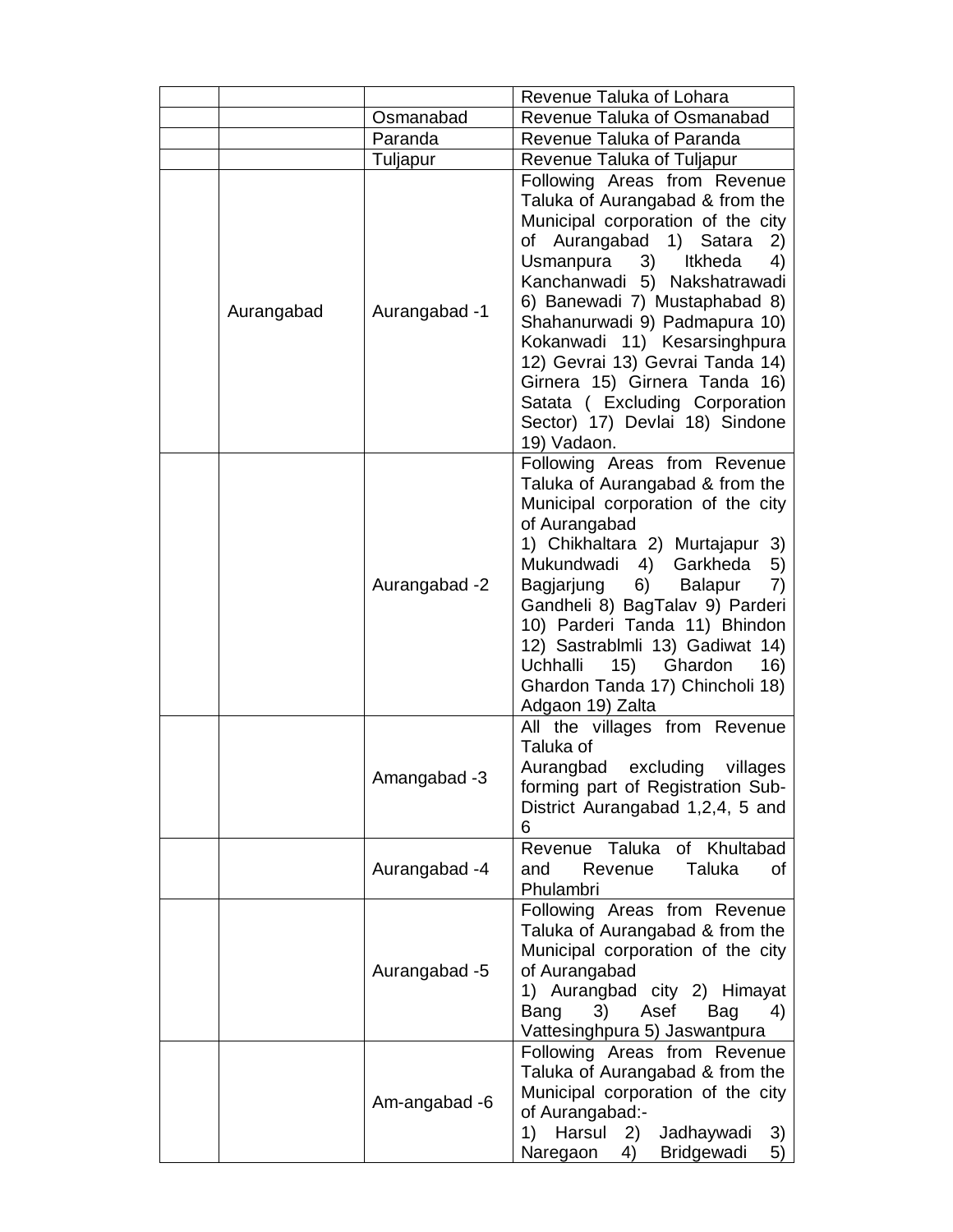|   |          |              | Mitmita<br>Masnatpur 6)<br>7)                                    |
|---|----------|--------------|------------------------------------------------------------------|
|   |          |              | Padegaon 8) Bhavsinghpura 9)                                     |
|   |          |              | Jaisinghpura 10) Kutubopura 11)<br>Pahadsinghpura 12) Ravraspura |
|   |          |              | 13) Chavani                                                      |
|   |          | Gangapur     | Revenue Taluka of Gan apur                                       |
|   |          | Kannad       | Revenue Taluka of Kannad                                         |
|   |          | Paithan      | <b>Revenue Taluka of Paithan</b>                                 |
|   |          | Vaijapur     | Revenue Taluka of Vaija ur                                       |
|   |          | Sillod       | Revenue Taluka of Sillod                                         |
|   |          | Soyegaon     | Revenue Taluka of Soye aon                                       |
| 6 | Kolhapur | Ajara        | Revenue Taluka of Ajara                                          |
|   |          | Chand ad     | Revenue Taluka of Chand ad                                       |
|   |          | Gadhingalaj  | Revenue Taluka of Gadhingalaj                                    |
|   |          |              | Revenue Taluka of Hatkanagale                                    |
|   |          |              | excluding 10 villages forming part                               |
|   |          | Hatkanagale  | Sub-district<br>οf<br>Registration                               |
|   |          |              | Ichalkaranji                                                     |
|   |          |              | The<br>following villages<br>from                                |
|   |          |              | Revenue Taluka of Hatkanangale                                   |
|   |          |              | 1) Ichalkaranji 2) Chandur 3)                                    |
|   |          | Ichalkaranji | Korochi 4) Rangoli 5) Kawanoor                                   |
|   |          |              | 6) Ruj 7) Jangamwadi 8) Tardal                                   |
|   |          |              | 9) Sujani 10) Tilawani                                           |
|   |          | Kagal        | Revenue Taluka of kagal                                          |
|   |          |              | The Following villages from the                                  |
|   |          | Karvir I     | Revenue Taluka of Karvir - Karvir                                |
|   |          |              | city (excluding ward "A" & "E")                                  |
|   |          |              | The Following villages from the                                  |
|   |          |              | Revenue Taluka of Karvir                                         |
|   |          |              | 1) "A" ward 2) kalambe Urf Thane                                 |
|   |          | Karvir II    | <b>Balinge</b><br>3)<br>4) Vadipeer<br>5)                        |
|   |          |              | Padalikhurd<br>Chikhali<br>6)<br>7)                              |
|   |          |              | Vadnage 8) Shingnapur 9) Ni we                                   |
|   |          |              | Dumala 10) Bhuye 11) Sluye                                       |
|   |          |              | Revenue Taluka Karvir Excluding                                  |
|   |          |              | villages forming<br>οf<br>part                                   |
|   |          | Karvir III   | Registration Sub district I, II and                              |
|   |          |              | N & Revenue Taluka of Gagan<br>Bavada                            |
|   |          |              | Following Villages from Revenue                                  |
|   |          |              | Taluka of Karvir:-                                               |
|   |          |              | 1) "E" Ward 2) Temblaiwadi 3)                                    |
|   |          |              | 4)<br>Mudsinghi<br>Uchgaon<br>5)                                 |
|   |          | Karvir IV    | Gandhinagar<br>6)<br>Ujlaiwadi<br>7)                             |
|   |          |              | Gokul shirgaon 8) Pachgaon 9)                                    |
|   |          |              | Kandalgaon 10) Morewadi<br>11)                                   |
|   |          |              | Sirnobatwadi 12) Waliwade                                        |
|   |          | Panhala      | Revenue Taluka of Panhala                                        |
|   |          | Shahuwadi    | Revenue Taluka of Shahuwadi                                      |
|   |          |              | Revenue Taluka of Radhanagari                                    |
|   |          | Radhanagari  | Revenue<br>Taluka<br>and<br>οf                                   |
|   |          |              | Bhudargad                                                        |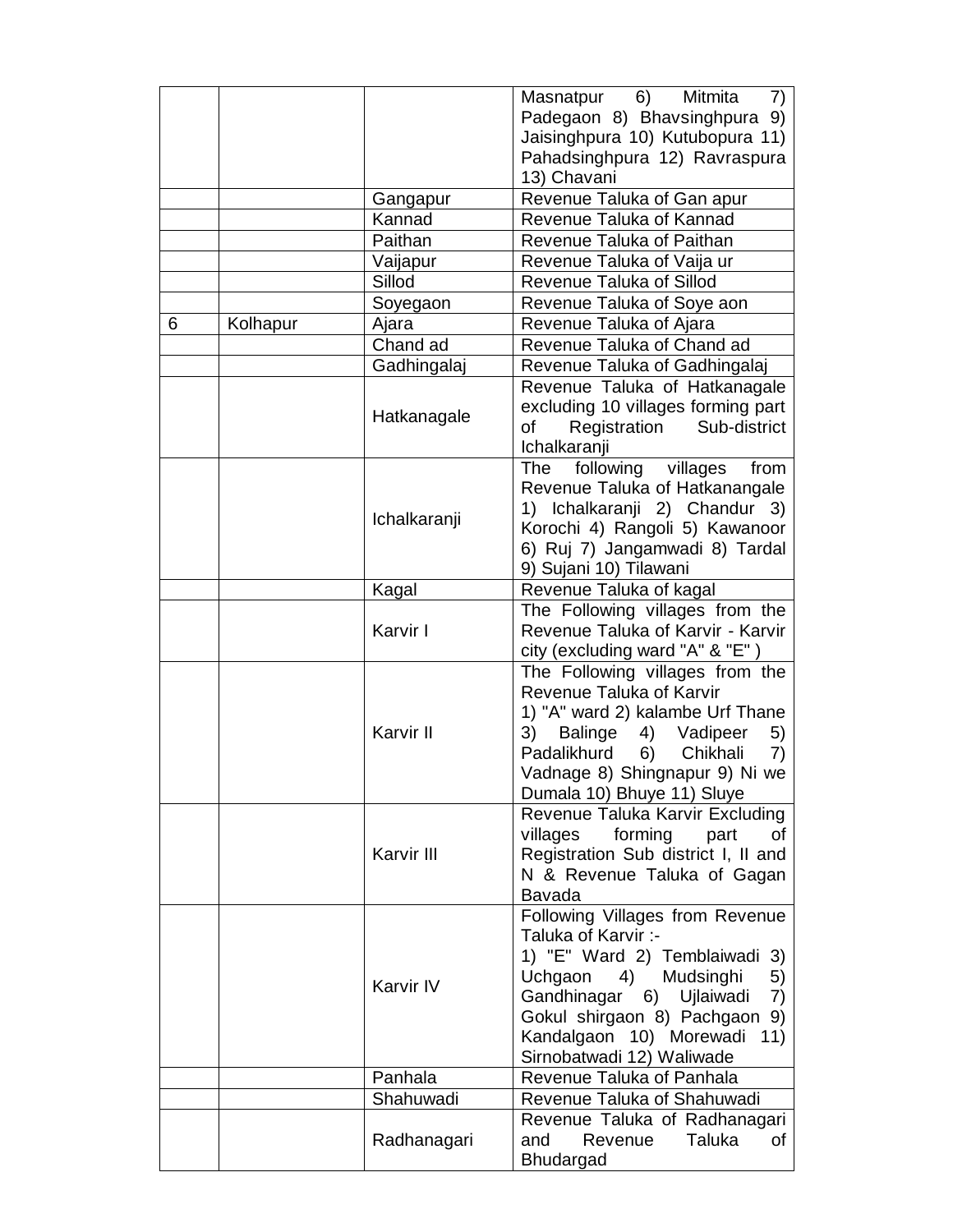|    |            | Shirol          | Revenue Taluka of shirol          |
|----|------------|-----------------|-----------------------------------|
|    |            |                 | Revenue Taluka<br>Armori,<br>οf   |
|    |            |                 | Revenue Taluka of Kurkheda,       |
| 7  | Gadchiroli | Armari          | Revenue Taluka of Desaigunj and   |
|    |            |                 | Revenue Taluka of Korchi          |
|    |            |                 | Revenue Taluka of charmoshi       |
|    |            | Charmoshi       | and Revenue Taluka of Mulchera    |
|    |            |                 | Revenue Taluka Gadchiroli and     |
|    |            | Gadchiroili     | Revenue Taluka of Dhanora         |
|    |            |                 | Revenue Taluka<br>of Sironcha,    |
|    |            |                 | Revenue Taluka<br>of<br>Etapalli, |
|    |            | Sironcha        | Revenue Taluka of Aheri and       |
|    |            |                 | Revenue Taluka of Bhamra ad       |
| 8  | Gondiya    | Am aon          | Revenue Taluka of Am aon          |
|    |            | Arjuni          | Arjuni<br>Taluka<br>Revenue<br>of |
|    |            | More aon        | Moregaon                          |
|    |            |                 | Revenue Taluka of Devari and      |
|    |            | Devari          | Revenue Taluka of Sadak Arjuni    |
|    |            | Gondiya         | Revenue Taluka of Gondiya         |
|    |            | Gore aon        | Revenue Taluka of Gore aon        |
|    |            | Salekasa        | Revenue Taluka of Salekasa        |
|    |            | Tiroda          | Revenue Taluka of Tiroda          |
| 9  | Chandra ur | Bhadrawati      | Revenue Taluka of Bhadrawati      |
|    |            | Bramhapuri      | Revenue Taluka of Bramha uri      |
|    |            |                 | Revenue Taluka of Chandrapur      |
|    |            | Chandrapur      | and                               |
|    |            |                 | Revenue Taluka of Ballarpur       |
|    |            | Chimur          | Revenue Taluka of Chimur          |
|    |            |                 | Revenue Taluka of Gondpipri and   |
|    |            | Gondpipri       | Revenue Taluka of Pombhmna        |
|    |            | Mul             | Revenue Taluka of Mul             |
|    |            | Nagbhir         | Revenue Taluka of Nagbhir         |
|    |            |                 | Revenue Taluka of Rajura and      |
|    |            | Rajura          | Revenue Taluka of Ko ana          |
|    |            |                 | Revenue Taluka of Shindewahi      |
|    |            | Shindewahi      | and Revenue Taluka of Savali      |
|    |            | Varora          | Revenue Taluka of Varora          |
| 10 | Jalgaon    | Amalner         | <b>Revenue Taluka of Amalner</b>  |
|    |            | Bhadgaon        | Revenue Taluka of Bhadgaon        |
|    |            |                 | Following Villages from Revenue   |
|    |            |                 | <b>Taluka of Bhuswal</b>          |
|    |            | <b>Bhusawal</b> | 1)<br>Satare<br>2) Sakegaon<br>3) |
|    |            |                 | Bhusawal4)                        |
|    |            |                 | Kandari 5) Khadke                 |
|    |            |                 | Revenue Taluka of Bodwad and      |
|    |            |                 | Revenue Taluka of Bhusawal        |
|    |            | <b>Bodwad</b>   | excluding 5 villages forming part |
|    |            |                 | of Registration Sub-District of   |
|    |            |                 | <b>Bhusawal</b>                   |
|    |            | Chalisgaon      | Revenue Taluka of Chalisgaon      |
|    |            | Chopda          | Revenue Taluka of Chopda -        |
|    |            | Edlabad         | Revenue Taluka<br>of<br>Edlabad   |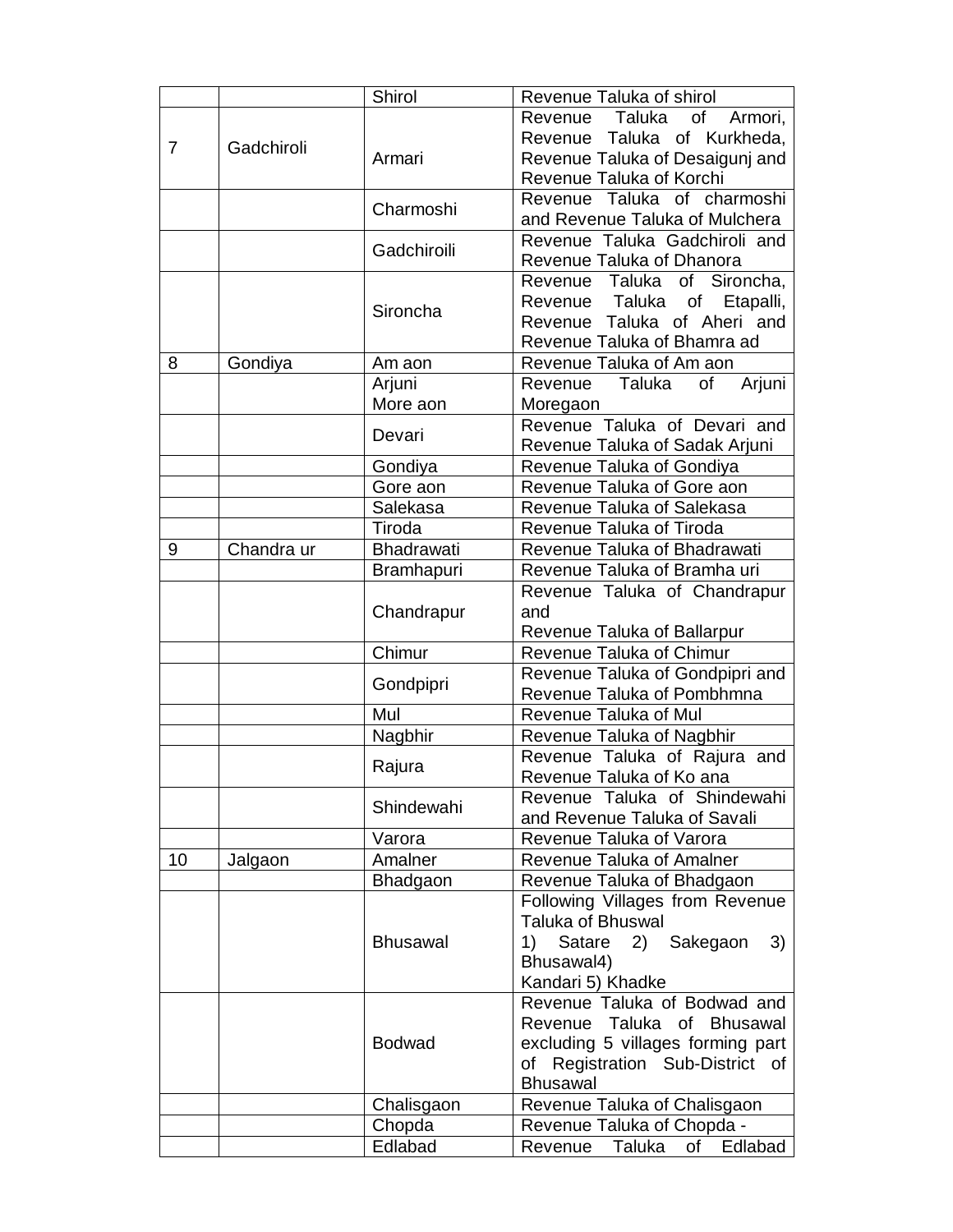| (Muktainagar) | (Muktainagar)                                                                                                                                                                                                                                                                                                                                                                                                                                                                                                                                                                                                                                                                                                                                                                                                                                                                                                                                                                                                    |
|---------------|------------------------------------------------------------------------------------------------------------------------------------------------------------------------------------------------------------------------------------------------------------------------------------------------------------------------------------------------------------------------------------------------------------------------------------------------------------------------------------------------------------------------------------------------------------------------------------------------------------------------------------------------------------------------------------------------------------------------------------------------------------------------------------------------------------------------------------------------------------------------------------------------------------------------------------------------------------------------------------------------------------------|
| Erandol       | Revenue Taluka of Erandol                                                                                                                                                                                                                                                                                                                                                                                                                                                                                                                                                                                                                                                                                                                                                                                                                                                                                                                                                                                        |
| Dharngaon     | Revenue Taluka of Dharangaon                                                                                                                                                                                                                                                                                                                                                                                                                                                                                                                                                                                                                                                                                                                                                                                                                                                                                                                                                                                     |
| Jalgaon -1    | from<br>Following villages<br>the<br>Revenue<br>Taluka of Jalgaon<br>7algaon 2)<br>Pimprala<br>1)<br>3)<br>Nimkhedi Khurd                                                                                                                                                                                                                                                                                                                                                                                                                                                                                                                                                                                                                                                                                                                                                                                                                                                                                        |
| Jal,gaon -2   | Revenue Taluka of Jalgaon<br>excluding villages forming part of<br>Registration Sub-District Jal aon<br>1 & 3                                                                                                                                                                                                                                                                                                                                                                                                                                                                                                                                                                                                                                                                                                                                                                                                                                                                                                    |
| Jalgaon -3    | <b>Following Villages From Revenue</b><br>Taluka of Jalgaon<br>1) Mehrun 2) Khedi 3) Kusumbe<br>Khurd 4) Savkhede Budruk 5)<br>Mohadi                                                                                                                                                                                                                                                                                                                                                                                                                                                                                                                                                                                                                                                                                                                                                                                                                                                                            |
| Jamner        | Revenue Taluka of Jarrmer                                                                                                                                                                                                                                                                                                                                                                                                                                                                                                                                                                                                                                                                                                                                                                                                                                                                                                                                                                                        |
| Pachora       | Revenue Taluka of Pachora                                                                                                                                                                                                                                                                                                                                                                                                                                                                                                                                                                                                                                                                                                                                                                                                                                                                                                                                                                                        |
| Parola        | Revenue Taluka of Parola                                                                                                                                                                                                                                                                                                                                                                                                                                                                                                                                                                                                                                                                                                                                                                                                                                                                                                                                                                                         |
| Raver         | Taluka<br><b>of</b><br>Raver<br>Revenue<br>excluding 57 villages forming part<br>of Savada sub-District.                                                                                                                                                                                                                                                                                                                                                                                                                                                                                                                                                                                                                                                                                                                                                                                                                                                                                                         |
| Savada        | following villages<br>from<br>The<br><b>Revenue Taluka of Raver</b><br>Andalwadi 2) Utkhede<br>3)<br>1)<br>Udhalikhurd 4) Udhar Budruk 5)<br>Kalmade<br>Kandvel<br>6)<br>7)<br>Kumbharkhed 8) Kachur khurd 9)<br>Kachur Budruk 10) kolode 11)<br>Kirdi khurd 12) Kirdi budruk 13)<br>Khirode pragane 14) Gahukhede<br>15) Gate<br>16) Gaulkhede 17) Goalwade 18)<br>Chinchti<br>19)<br>Chiwa120)<br>21)<br>22)<br>Chunwade<br>Janori<br>Tandalwadi 23) Taskhede<br>24)<br>Ghor gawan 25) Dasnur<br>26)<br>Dhomodi 27) Nimbhare Budruk<br>Puri 29) Balwadi<br>30)<br>28)<br>Borekhede 31) Bhamalwadi 32)<br>Maskawatkhurd 33) Maskawat<br>budruk 34) Maskawat seem 35)<br>Mangalwadi 36)<br>Mang<br>37)<br>Rangaon<br>38)<br>39)<br>Rayapur<br>Rembhote 40)<br>Rozhode<br>41)<br>Lumkhede 42)<br>Lohar<br>43)<br>44) Waghadi 45)<br>Vadgaon<br>Waghadi Pragane Rawar<br>46)<br>Waghadi Pragande Sauda<br>47)<br>Vivare Khurd 48) Vivare Budruk<br>49) Savkhede khurd 50) Savhede<br>Budruk 51) Savade 52) Singate |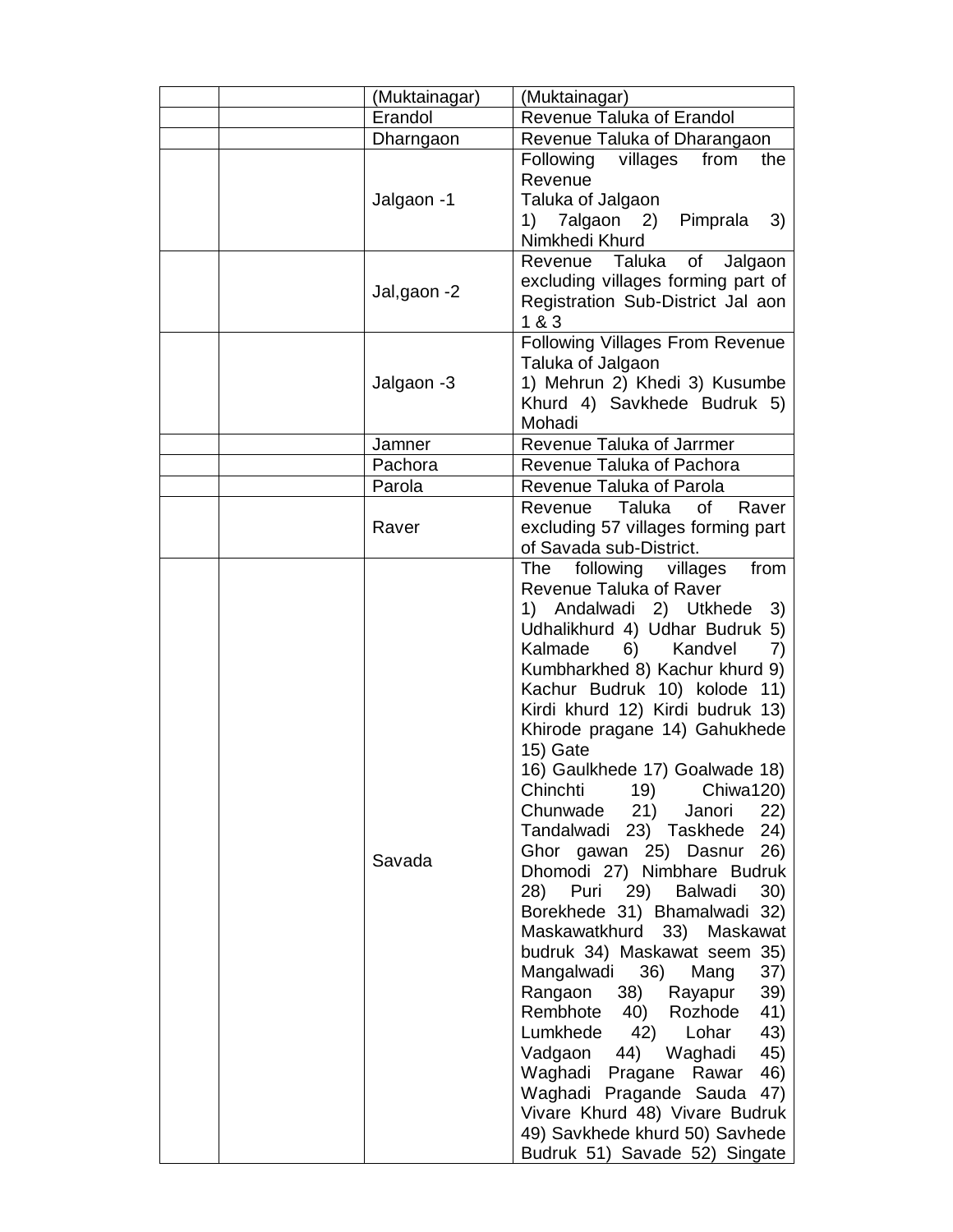|       |                  |                       | 53) Singnur 54) Singadi<br>55)<br>Sudgaon 56) Sunode<br>57)<br>Sulewadi                                                                                                                                                                                                                                                                                           |
|-------|------------------|-----------------------|-------------------------------------------------------------------------------------------------------------------------------------------------------------------------------------------------------------------------------------------------------------------------------------------------------------------------------------------------------------------|
|       |                  |                       | And<br>The following villages from the<br><b>Revenue Taluka</b><br>of Yawal                                                                                                                                                                                                                                                                                       |
|       |                  |                       | I) Aklood 2) Amode 3) Kathore<br>Pragane Savde 4) Karanji 5)<br>Kasve 6) Kesgaon 7) Ghodvad 8)                                                                                                                                                                                                                                                                    |
|       |                  |                       | Chikhali Budruk 9) Daskhede 10)<br>Nhavi 11) Padsalel2) Pimprud 13)<br>Pilode budruk 14) Faizapur IS)                                                                                                                                                                                                                                                             |
|       |                  |                       | Bamnhod 16) Barkhede Budruk<br>17) Bhalod 18) Bhilani<br>19)<br>Bhortek 20) Maru121) Mhaiswadi<br>22) Redhori 23) Waghode Prague                                                                                                                                                                                                                                  |
|       |                  |                       | Savade 24) Wanoli 25) Virode 26)<br>Humberdi 27) Hin one                                                                                                                                                                                                                                                                                                          |
|       |                  | Yawal                 | Revenue Taluka Yawal excluding<br>27 villages forming art of Savda<br>Sub-District                                                                                                                                                                                                                                                                                |
| 11    | Jalna            | Ambad                 | Revenue Taluka of Ambad and<br>Revenue Taluka of Ghansavan i                                                                                                                                                                                                                                                                                                      |
|       |                  | Bhokardan             | Revenue Taluka of Bhokardan                                                                                                                                                                                                                                                                                                                                       |
|       |                  | Jalna -1              | The following villages from the<br>Revenue Taluka of Jalna<br>1) The area of Jalna Nagar<br>parishad<br>2)<br>Daregaon<br>3)<br>Shiruswadi 4) Idewadi 5) Khaipudi<br>6) Rammurti 7) Devmurti<br>8)<br>Pansenha 9) Shrikrishna nagar<br>10) Jamwadi 11) Gundewadi 12)<br>Ghanewadi<br>13) Nighona<br>14)<br>Ambedkar<br>Nagar<br>(padi)<br>15)<br>Tandulwadi Khurd |
|       |                  | Badnapur<br>(Jalna-2) | Revenue Taluka of Badnapur &<br>Revenue Taluka of Jafrabad                                                                                                                                                                                                                                                                                                        |
|       |                  | Jalna -3              | Jalna<br>Taluka<br>Revenue<br>οf<br>excluding 15 villages forming art<br>of Jalna 1 Sub-District                                                                                                                                                                                                                                                                  |
|       |                  | Partur                | Revenue Taluka of Partur and<br>Revenue Taluka of Mantha                                                                                                                                                                                                                                                                                                          |
| 12(a) | Thane<br>(Urban) | Thane -1              | Municipal Corporation of the city<br>of Thane comprising of following<br>villages from the Revenue Taluka<br>of Thane<br>1) Naupada 2) Thane 3) Kopari 4)<br>Chendaui 5) Panchpakhadi                                                                                                                                                                             |
|       |                  | Thane -2              | following<br>villages<br>The<br>from<br>Revenue Taluka of Thane<br>1) Mira 2) Kashi 3) Ghodbandar<br>4) Mahajanwadi 5) Penkerpada 6)                                                                                                                                                                                                                              |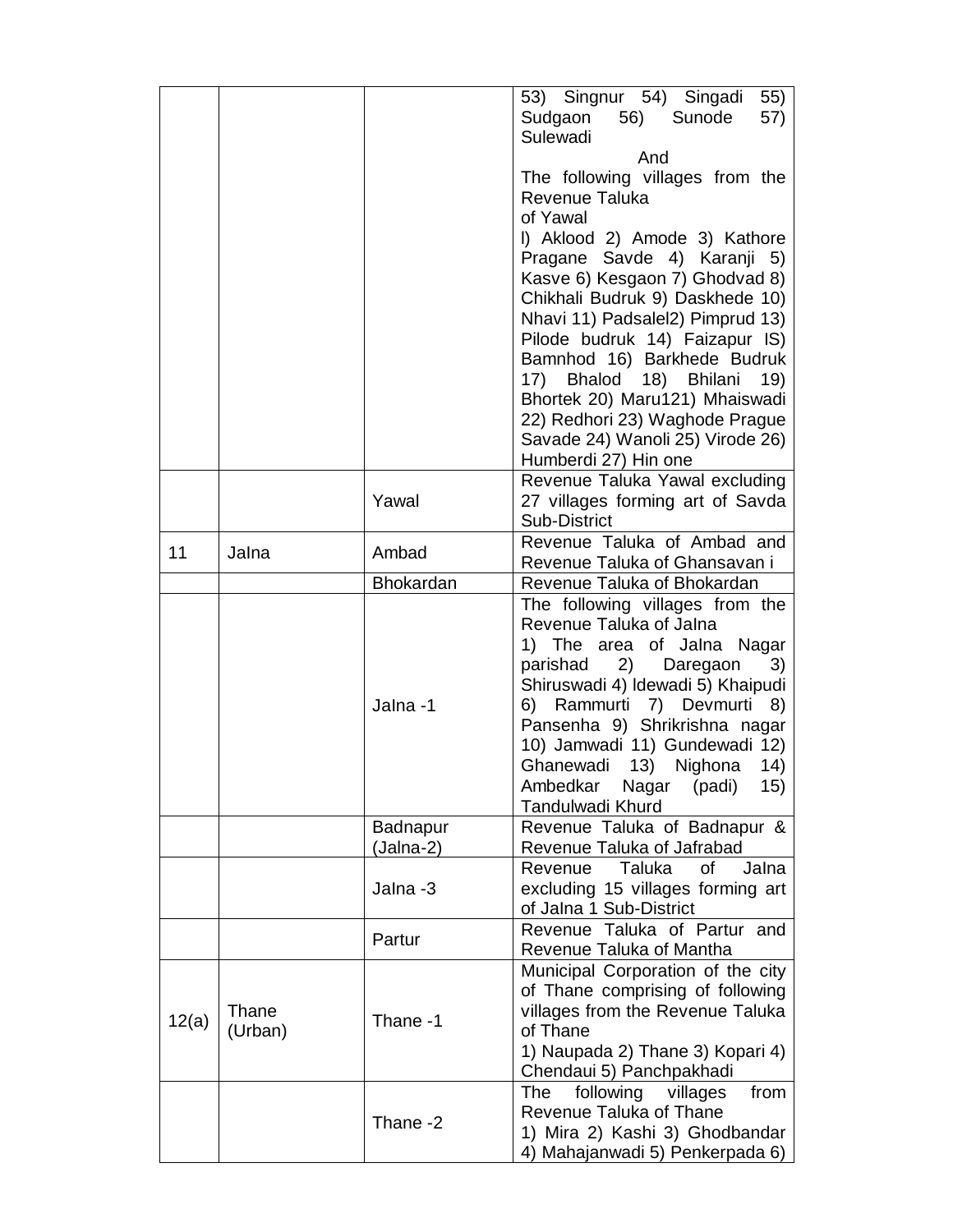|       |                  |                                   | chene 7) Warsava 8) Goteghar 9)<br>Dahisar 10) Uttershiv 11) Nighu<br>12) Narivali 13) Bamli 14) Bale<br>15) Waklan 16) Nawali<br>17)<br>Datiwali 18) Sabe 19) Sonkhar<br>20) Dawale 21) Domkhar<br>22)<br>Padale 23) Desai 24) Agsan 25)<br>Nagaon 26) Mumbra 27) Shil 28)<br>Dahighar 29) Khidkali<br><b>30)</b><br>Mhatardi<br>31) Betwade<br>32)<br>Bhandarli 33) Majiwada                                                                                                                                                                    |
|-------|------------------|-----------------------------------|---------------------------------------------------------------------------------------------------------------------------------------------------------------------------------------------------------------------------------------------------------------------------------------------------------------------------------------------------------------------------------------------------------------------------------------------------------------------------------------------------------------------------------------------------|
| 12(b) | Thane<br>(Rural) | Bhivandi-1                        | following villages<br>The<br>from<br>Revenue Taluka of Bhivandi<br>1) Kaneri 2) Kamat Ghar 3)<br>Gauripada 4) Chavindre<br>5)<br>Temghar 6) Narpoli 7) Nagaon 8)<br>Bhadwad 9) Phene 10) Pogaon<br>11) Nizampur 12) Bhiwandi 13)<br>Anjur 14) Alimghar 15) Owali 16)<br>Kalher 17) Kon 18) Gove 19)<br>Dapode 20) Pimpleghar<br>21)<br>pimplas 22) Karoli 23) Mankoli<br>24) Ranjnoli 25) Vehele 26)<br>Sarawali 27) Surai 28) Sarang<br>29) Bharodi                                                                                              |
|       |                  | Bhivandi -2                       | Revenue Taluka of Bhivandi<br>excluding 29 villages forming part<br>of Sub-District Bhivandi 1 and<br>Revenue Taluka of wada                                                                                                                                                                                                                                                                                                                                                                                                                      |
|       |                  | Dahanu                            | Revenue Taluka<br>Dahauu,<br>of<br>Revenue Taluka<br>of<br>Jawhar,<br>Revenue Taluka of Talasari and<br>Revenue Taluka of Vikramgad                                                                                                                                                                                                                                                                                                                                                                                                               |
|       |                  | Murbad                            | Revenue Taluka of Murbad,<br>Revenue Taluka of Shahpur and<br>Revenue Taluka of Mokhada                                                                                                                                                                                                                                                                                                                                                                                                                                                           |
|       |                  | Palahar                           | Revenue Taluka Palghar                                                                                                                                                                                                                                                                                                                                                                                                                                                                                                                            |
|       |                  | Ulhasnagar I                      | Ulhasna ar Cam No. 1 to V                                                                                                                                                                                                                                                                                                                                                                                                                                                                                                                         |
|       |                  | Ulhasnagar<br>Ш.<br>(Ambarnath I) | Revenue Taluka of Ambarnath<br>Andfollowing<br>villages<br>from<br>Municipal Corporation of the city<br>of Kulgaon-Badlapur<br>1) Kulgaon 2) Maujarli 3) Belwali<br>4) Waliwali 5) Erjand 6) Soniwali<br>Badlapur 8)<br>Shirgaon<br>7)<br>9)<br>Kharvai 10) Mankiwali 11) Katrap<br>12) Jowali Following Villages from<br><b>Revenue Taluka of Ambernath:-</b><br>1) Done 2) Waugni 3) Dhawale 4)<br>Goregaon<br>5) Chinchwali<br>6)<br>Bendshil7) Khuntawali 8) Tan 9)<br>Bhoj 10) Varade 11) Savaroli 12)<br>Dahiwali<br>Chamtoli<br>13)<br>14) |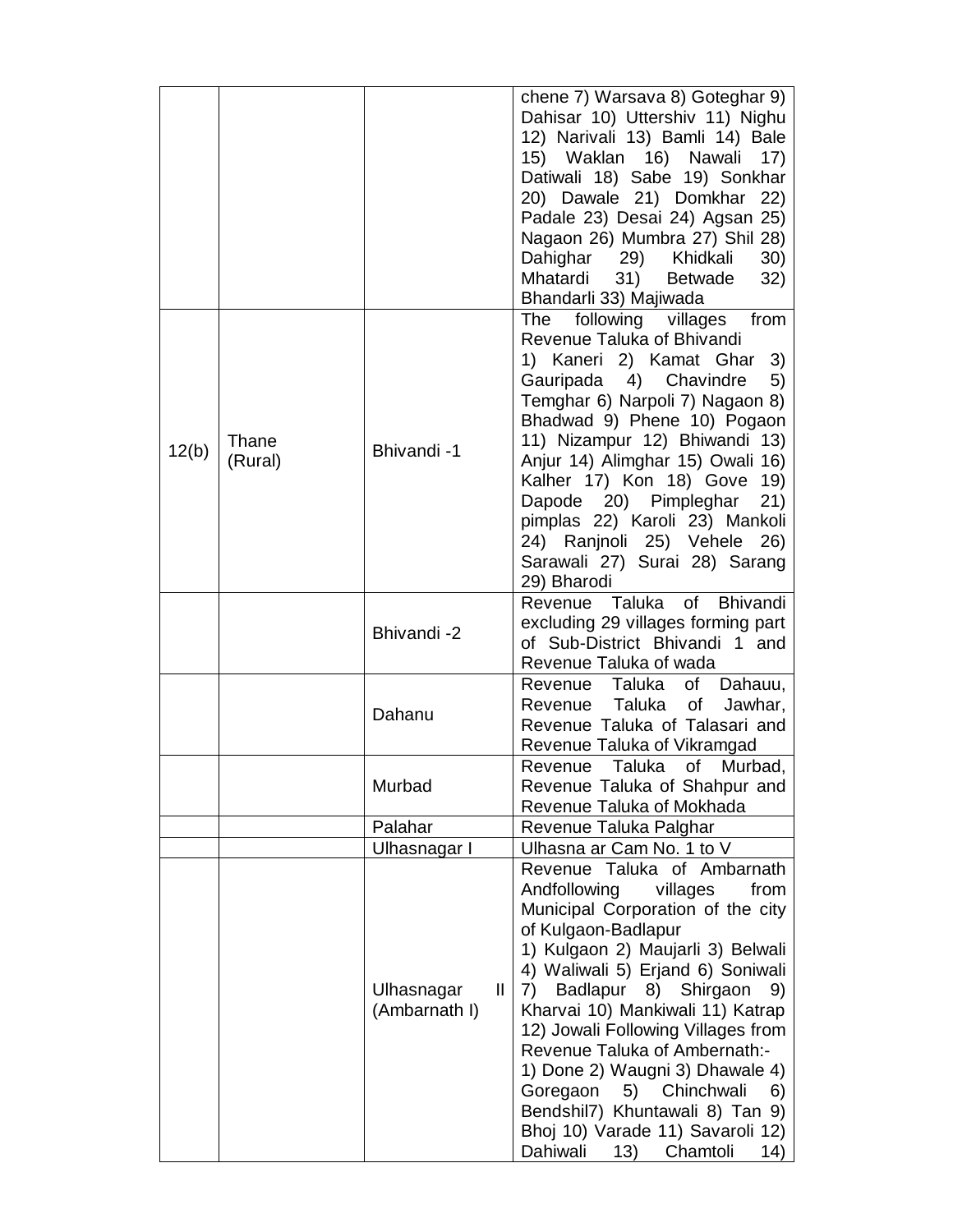|  |                                            | Kudsawre 15) Karav 16) Shil 17)<br>Indgaon 18) Saware 19) Devloli<br>20) Kanhore 21) Jambhale 22)<br>Chargaou 23) Yewe 24) Pimploli<br>25) Sanawale 26) Mulgaon 27)<br>Jambhilghar 28) Rahatoli<br>29)<br>Umbaroli 30) Asnoli 31) Chandap<br>32) Padirpada 33) Sagaon 34)<br>Chon 35) Pachone 36) Ambeshiv<br>budruk 37) Ambeshiv Khurd 38)<br>Dhoke 39) Dapiwali 40) Sai 41)<br>Sape 42) Karand 43) Kasgaon<br>44) Vashiwali Bhakari                                                                                                                                                                                                                                                                                                                                                                                                                                                                    |
|--|--------------------------------------------|----------------------------------------------------------------------------------------------------------------------------------------------------------------------------------------------------------------------------------------------------------------------------------------------------------------------------------------------------------------------------------------------------------------------------------------------------------------------------------------------------------------------------------------------------------------------------------------------------------------------------------------------------------------------------------------------------------------------------------------------------------------------------------------------------------------------------------------------------------------------------------------------------------|
|  | UlhasnagarIII<br>(Ambarnath<br>$\parallel$ | The Municipal Corporation of the<br>city of<br>Ambarnath<br>comprising<br>of<br>following villages from<br>the<br>Revenue Taluka of Ambarnath<br>Chikhloli 2) Moriwali<br>3)<br>1)<br>Kohojkhuntavali 4) Vadvali<br>5)<br>Kansai 6) Javsai 7) Pale 8)<br>Jambhivali<br>9)<br>Ambarnath<br>excluding 44 villages of Sub<br>District Ulhasnagar II (Remaining<br>villages from Revenue Taluka of<br>Ambarnath)                                                                                                                                                                                                                                                                                                                                                                                                                                                                                             |
|  | Vasai I                                    | The<br>following villages<br>from<br>Revenue<br>Taluka of Vasai<br>1) Kalbhone 2) Parol 3) Shirwali<br>4) Karanjone 5) Usgaon 6) Tilher<br>7) Depiwali 8) Navsai 9) Rajawali<br>10) Tivari 11) Satiwali<br>12)<br>Malonde 13)<br>Mulgaon<br>14)<br>Khochiwade 15) Ghowali 16)<br>Wadwali 17) Umela 18) Naigaon<br>19) Panju 20) Chobare 21) Kirwali<br>22) Pal i 23) Sasunavghar 24)<br>Kolhi 25) Chinchoti 26) Bapane<br>27) Bhaljipada 28) Kaman 29)<br>Poman 30) Devdal 31) Shilotter<br>32) Sarjamori 33) Mori<br>34)<br>Nagale 35) Manikpur 36) Navghar<br>37) Umelman 38) Diwanman 39)<br>Barhanpur 40) chulane 41) Girij<br>42) Saloli 43) Sandor 44) Karadi<br>45) Aktan 46) Tarkhad 47) Kaular<br>khurd 48) Kaular Budruk 49)<br>Vaslai 50) Rajmav 51) Juchandra<br>52) Chandrapada 53) Gas 54)<br>Nirmal 55) Bhuigaon Khurd 56)<br>Bhuigaon budruk 57) Arnada 58)<br>Arnada Killa 59) Khaigada |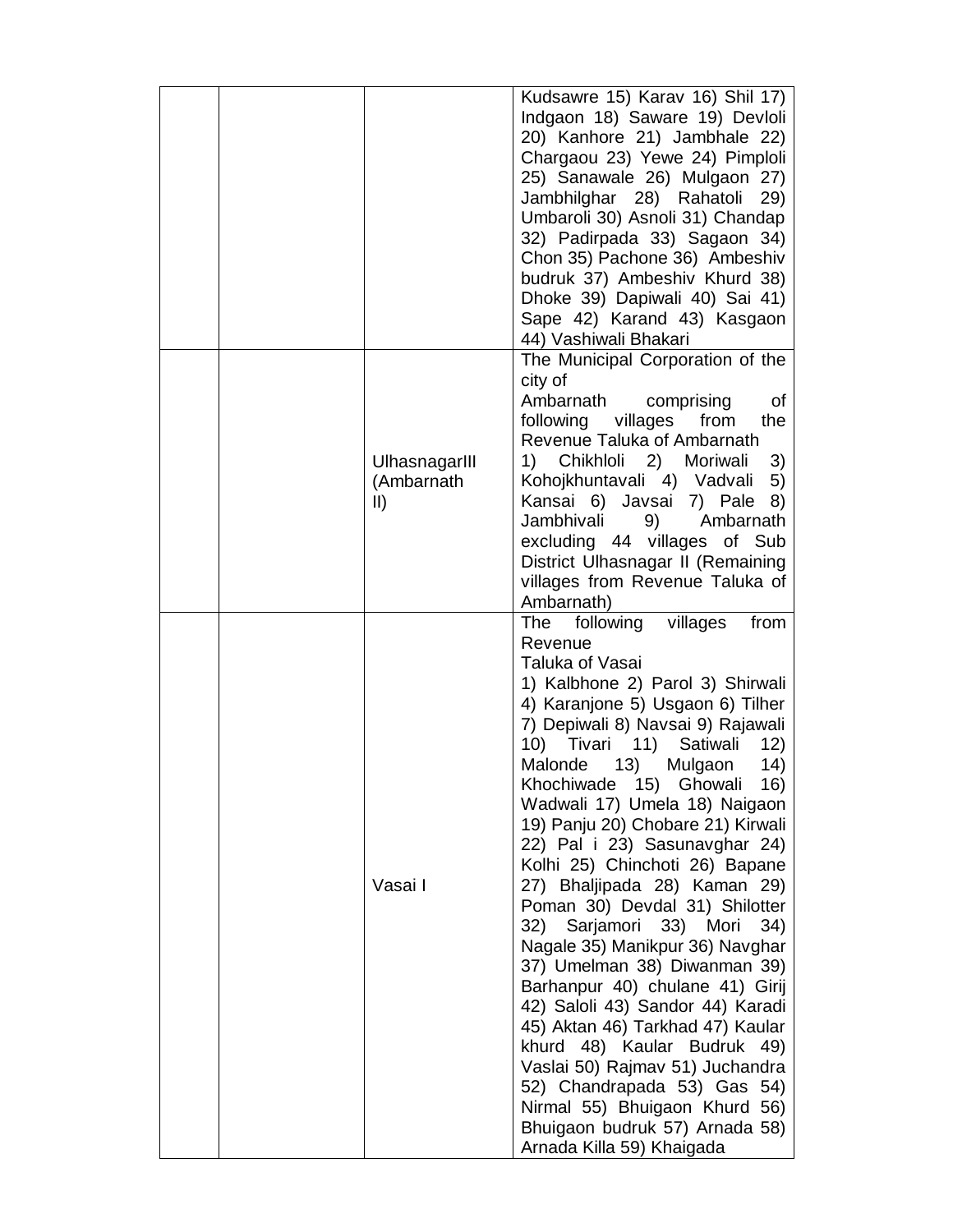|       |                |              | The following villages<br>from                                |
|-------|----------------|--------------|---------------------------------------------------------------|
|       |                |              | Revenue                                                       |
|       |                |              | Taluka of Vasai:-                                             |
|       |                |              | 1) Area of Virar Nagar Parished                               |
|       |                |              | Area of Narangi<br>Nagar<br>2)                                |
|       |                |              | Patrished 3) Bolinj 4) Chandansar                             |
|       |                |              | Kaner 6) Kalambhoj<br>5)<br>7)                                |
|       |                |              | Kashidkoper 8) Kopharad<br>9)                                 |
|       |                |              | Gaskopari 10) Chandip<br>11)                                  |
|       |                | Vasai II     | Chikhal Dongari 12) Tokare 13)                                |
|       |                | (Virar)      | Ghaniv 14) Mandvi 15) Shirgaon                                |
|       |                |              | 16) Shirsad 17) Chimane<br>18)                                |
|       |                |              | Khaniwade 19) Sakwar<br>20)                                   |
|       |                |              | Wadghar 21) Minar 22) Bhatane                                 |
|       |                |              | 23) Hedwade 24) Bhaliwali 25)                                 |
|       |                |              | Medhe 26) Amabade 27) Adane                                   |
|       |                |              | 28) Dahisar 29) Koshimbe 30)                                  |
|       |                |              | Kasrali 31) Sadhavan<br>32)                                   |
|       |                |              | 33) Majiwali<br>Shivansai<br>34)                              |
|       |                |              | Bhatpada 35) Khardi 36) Holiv                                 |
|       |                |              | Revenue Taluka of Vasai                                       |
|       |                | Vasai III    | excluding villages forming part of                            |
|       |                | (Nalasopara) | Registration Sub-District of Vasai                            |
|       |                |              | I and Vasai II                                                |
|       |                |              | The following villages<br>from                                |
|       |                |              | <b>Revenue Taluka of Dhule</b>                                |
|       |                |              | 1) Dhule 2) Deopur 3) Valvadi                                 |
| 13    | <b>Dhule</b>   | Dhule I      | $(City)$ 4)                                                   |
|       |                |              | Mahindale (Urban) 5) Mohodi                                   |
|       |                |              | Upnagar                                                       |
|       |                |              | (urban)                                                       |
|       |                |              | Remaining 162 Villages from the                               |
|       |                |              | Revenue Taluka of Dhule and the                               |
|       |                | Dhule II     | Rural area of the villages of<br>Valvadi Mahinda1e and Mohadi |
|       |                |              |                                                               |
|       |                | Sakri        | Upnagar<br>Revenue Taluka_of Sakri                            |
|       |                | Shirpur      | <b>Revenue Taluka of Shirpur</b>                              |
|       |                | Shindkhede   | Revenue Taluka of Shhndkhed                                   |
|       |                |              | Municipal Corporation of Nagpur                               |
|       |                |              | city comprising following villages                            |
| I4(a) | Nagpur (Urban) | Nagpur-1     | ţ.                                                            |
|       |                |              | 1) Khamala 2) Parsodi 3) Takali                               |
|       |                |              | seem 4) Ambazari                                              |
|       |                |              | Municipal Corporation of Nagpur                               |
|       |                |              | city comprising following villages:-                          |
|       |                | Nagpur -2    | 1) Nagpur 2) Sitabardi 3) Dhantoli                            |
|       |                |              | 4) Jattarodi                                                  |
|       |                |              | Municipal Corporation of Nagpur                               |
|       |                |              | city comprising following villages                            |
|       |                |              | t-                                                            |
|       |                | Nagpur-3     | 1)<br>Lendra<br>Gadga<br>2)<br>3)                             |
|       |                |              | Dharampeth<br>4)<br>Ajani<br>5)                               |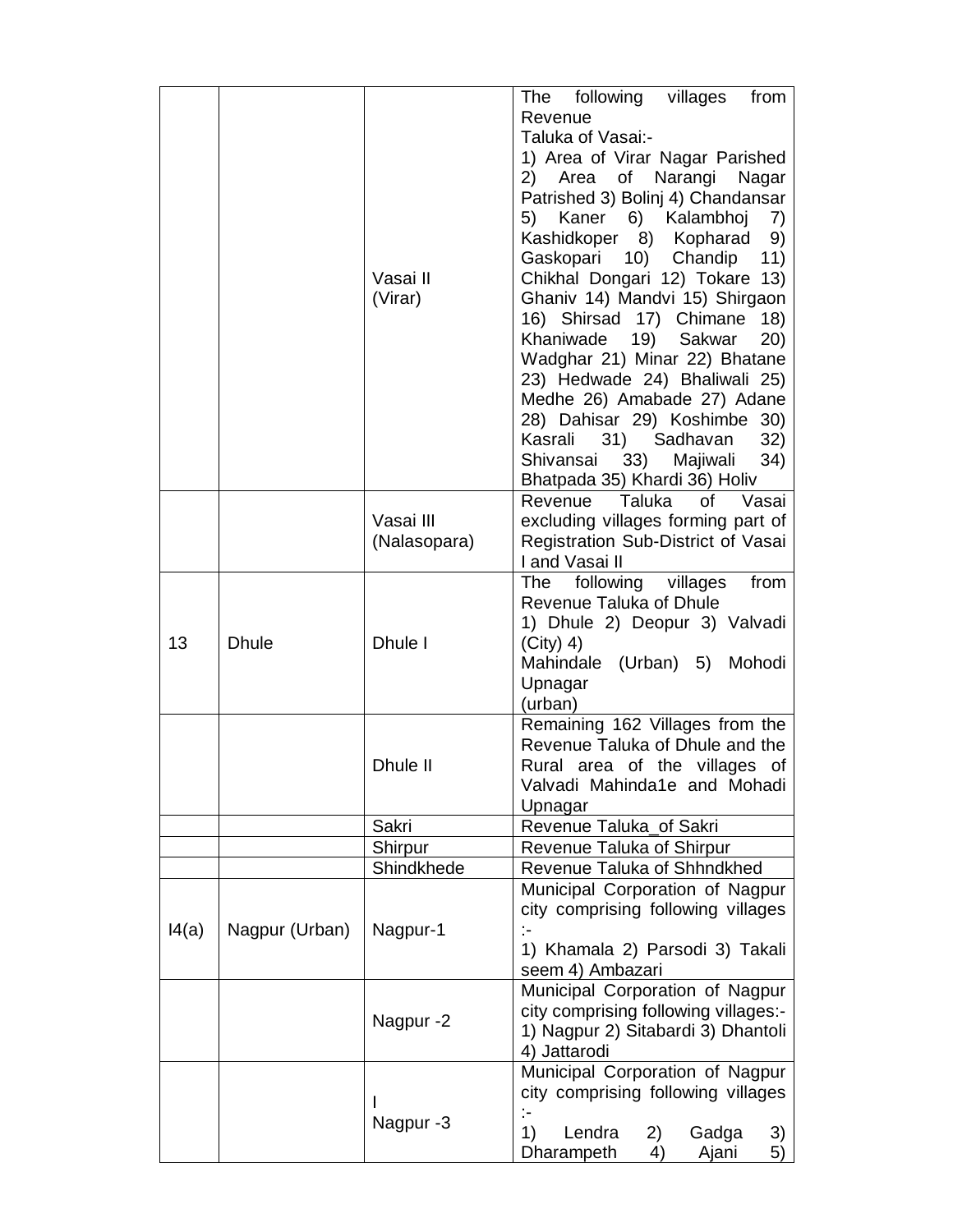|               | Telangkhadi 6) Pandrabodi<br>7)      |
|---------------|--------------------------------------|
|               | Phutata<br>Kachimetha<br>8)<br>9)    |
|               | Policeline Takali 10) Jaripatka 11)  |
|               | Mankapur                             |
|               | Municipal Corporation of Nagpur      |
|               | city                                 |
|               | comprising following villages :-     |
| Nagpur -4     | Hajaripahad<br>1)<br>2) Dama<br>3)   |
|               | Bar4aon 4)                           |
|               | Garewada 5) Takali Zingabai          |
|               | Municipal Corporation of Nagpur      |
|               | city comprising following villages   |
|               | t÷                                   |
| Nagpur -5     | 1) Nara 2) Nari 3) Indora<br>4)      |
|               | Hansapuri 5) wad alchad<br>6)        |
|               | Mankheda 7) Binaklu                  |
|               | Municipal Corporation of Nagpur      |
|               | city comprising following villages : |
| Nagpur-6      | 1) Vanjara 2) Vmgari 3) Kalmana      |
|               | Chikhali (Devsthan)<br>4)<br>5)      |
|               | Bharatwada 6) Paradi 7) Panapur      |
|               | Municipal Corporation of Nagpur      |
|               | city comprising following villages : |
| Nagpur-7      | 1) Vathoda 2) Harpur 3) Bidpeth      |
|               | Dighori<br>5) Hivari<br>4)<br>6)     |
|               | Bhandewadi                           |
|               | Municipal Corporation of Nagpur      |
|               | city comprising following villages : |
| Nagpur-8      | 1) Sakkardara 2) Chikhali (khurd)    |
|               | manewada 4) Babhukheda               |
|               | Municipal Corporation of Nagpur      |
|               | city comprising following villages : |
| Nagpur -9     | 1) Somalwada 2) Chimchbhuvan         |
|               | 3) Shivangaon 4) Sonegaon 5)         |
|               | Jaitala 6) Bhamati                   |
|               | The following villages from the      |
|               | Revenue Taluka of Nagpur             |
|               | 1) Adyali 2) Asti 3) Asta 4)         |
|               | Amgaon 5) Algondi 6) Umargaon        |
|               | Kalmana 8)<br>Kalkihi<br>7)<br>9)    |
|               | Kanhalgaon 10) Kavatha<br>11)        |
|               | Kapsi 12) Kaldongri 13) Kinapur      |
|               | 14) Kinhalgaou 15) Kinhalmakdi       |
| Nagpur $\sim$ | Kolar 17) Kharabi<br>16)<br>18)      |
| Rural-10      | Kharsoli 19) Khadgaon 20) Khapri     |
|               | 21)<br>Khandala 22)<br>Khairi23)     |
|               | Kharada 24) Gavsi Manapur 25)        |
|               | Gonhi 26) Gondhani 27) Gotala        |
|               | Panjari 28) Gumthala 29) Ghuti       |
|               | 30) Ghogali 31) Chadri Khapa 32)     |
|               | Chilaia 33) Chincholi 34) Jaipur     |
|               | 35) Jaspur 36) Junapani<br>37)       |
|               | Jamtha 38) Zari 39) Takali 40)       |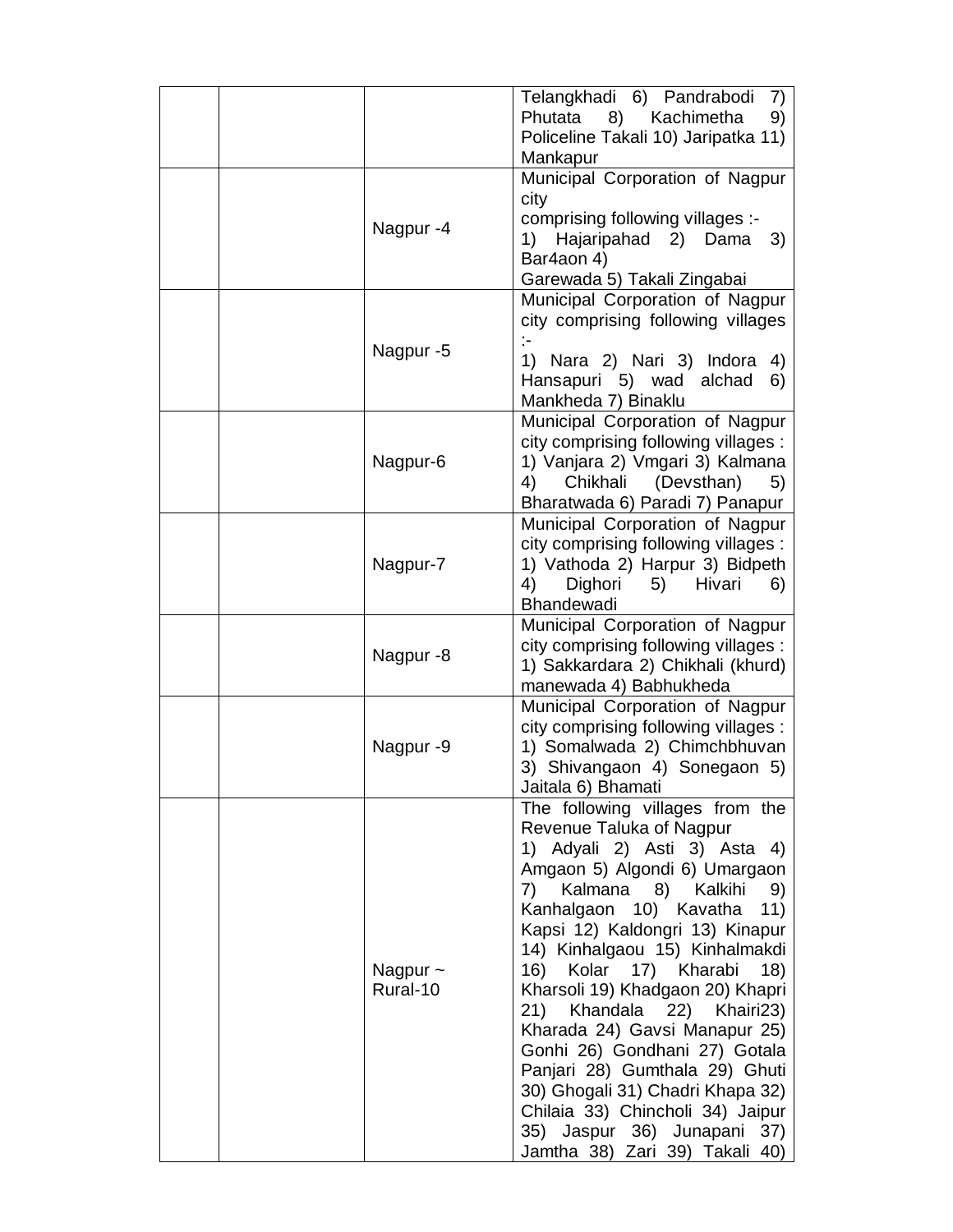|       |                   |            | 41) Devlameti<br>42)<br>Tembri<br>Dongergaon 43) Dhaga<br>44)<br>Tarasi 45) Tamaswadi<br>46) Telhara 47) Dahagaon 48)<br>Drugdhamna 49) Dhudhala 50)<br>Dudha 51) Devli 52) Dhamna 53)<br>Narsala 54) Navegaon<br>55)<br>56) Nimbha<br>Navermari<br>57)<br>Parsodi 58) Padarikhappa 59)<br>Pardi 60) Panjri 61) Pachanvari<br>62) Pipla 63) Pilkaper 64) Pitesur<br>65) Pipardol 66) Pevtha 67)<br>Petkal dongri 68) Ohi 69) Phetari<br>70) Bhadura 71) Banwadi 72)<br>Bazargaon 73) Brahmanwada 74)<br>Brahmani 75) Beltarodi 76) Besa<br>77) Belevada 78) Boregaou 79)<br>Bothali 80) Borkhedi 81) Bori 82)<br>Bharatwada 83) Bhuyari<br>84)<br>Bhokara<br>85)<br>Mangrul<br>86)<br>Mehuzari 87) Mohagaon 88)<br>Malegaon 89)<br>Mhasala<br>90)<br>Mangali 91) Murarpur 92) Yerla<br>93) Rahimabad 94) Rahimpur 95)<br>Rama 96) Rampur 97) Ridhor 98)<br>Rongapur 99) Rui 100) Ruikhairi<br>101) Lavha 102) Linga 103)<br>104) Valani<br>Lonara<br>105)<br>Vadegaon 106) Vademajara 107)<br>Varoda 108) Wadi 109) Vyahad<br>110) Vyahad peth 111) Vathoda<br>112) Vakeshwar 113) Veramba<br>114) Vela Harishchandia 115)<br>Vihirgaon 116) Shankerpur 117)<br>Shiva 118) Shirpur 119) Salai<br>Godhani 120) Satanavari<br>121)<br>Savanga 122) Shindi Vidheri 123) |
|-------|-------------------|------------|----------------------------------------------------------------------------------------------------------------------------------------------------------------------------------------------------------------------------------------------------------------------------------------------------------------------------------------------------------------------------------------------------------------------------------------------------------------------------------------------------------------------------------------------------------------------------------------------------------------------------------------------------------------------------------------------------------------------------------------------------------------------------------------------------------------------------------------------------------------------------------------------------------------------------------------------------------------------------------------------------------------------------------------------------------------------------------------------------------------------------------------------------------------------------------------------------------------------------------------------------------------------|
|       |                   |            | Surawadi<br>Sukali<br>124)<br>125)<br>Sonegaon 126) Sonewali<br>127)                                                                                                                                                                                                                                                                                                                                                                                                                                                                                                                                                                                                                                                                                                                                                                                                                                                                                                                                                                                                                                                                                                                                                                                                 |
| 14(b) | Nagpur<br>(Rural) | Kalmeshwar | Hudkeshwar<br>Revenue Taluka of Kalmeshwar                                                                                                                                                                                                                                                                                                                                                                                                                                                                                                                                                                                                                                                                                                                                                                                                                                                                                                                                                                                                                                                                                                                                                                                                                           |
|       |                   | Kamtee     | Revenue Taluka of Kamtee                                                                                                                                                                                                                                                                                                                                                                                                                                                                                                                                                                                                                                                                                                                                                                                                                                                                                                                                                                                                                                                                                                                                                                                                                                             |
|       |                   | Katol      | Revenue Taluka of Katol                                                                                                                                                                                                                                                                                                                                                                                                                                                                                                                                                                                                                                                                                                                                                                                                                                                                                                                                                                                                                                                                                                                                                                                                                                              |
|       |                   | Kuhi       | Revenue Taluka of Kuhi                                                                                                                                                                                                                                                                                                                                                                                                                                                                                                                                                                                                                                                                                                                                                                                                                                                                                                                                                                                                                                                                                                                                                                                                                                               |
|       |                   | Mouda      | Revenue Taluka of Mouda                                                                                                                                                                                                                                                                                                                                                                                                                                                                                                                                                                                                                                                                                                                                                                                                                                                                                                                                                                                                                                                                                                                                                                                                                                              |
|       |                   | Hingana    | Revenue Taluka of Hingana                                                                                                                                                                                                                                                                                                                                                                                                                                                                                                                                                                                                                                                                                                                                                                                                                                                                                                                                                                                                                                                                                                                                                                                                                                            |
|       |                   | Narkheda   | Revenue Taluka of Narkheda                                                                                                                                                                                                                                                                                                                                                                                                                                                                                                                                                                                                                                                                                                                                                                                                                                                                                                                                                                                                                                                                                                                                                                                                                                           |
|       |                   | Parseoni   | Revenue Taluka of Parseoni                                                                                                                                                                                                                                                                                                                                                                                                                                                                                                                                                                                                                                                                                                                                                                                                                                                                                                                                                                                                                                                                                                                                                                                                                                           |
|       |                   | Ramtek     | Revenue Taluka of Ramtek                                                                                                                                                                                                                                                                                                                                                                                                                                                                                                                                                                                                                                                                                                                                                                                                                                                                                                                                                                                                                                                                                                                                                                                                                                             |
|       |                   | Savner     | <b>Revenue Taluka of Savner</b>                                                                                                                                                                                                                                                                                                                                                                                                                                                                                                                                                                                                                                                                                                                                                                                                                                                                                                                                                                                                                                                                                                                                                                                                                                      |
|       |                   |            | Revenue Taluka of Umred<br>&                                                                                                                                                                                                                                                                                                                                                                                                                                                                                                                                                                                                                                                                                                                                                                                                                                                                                                                                                                                                                                                                                                                                                                                                                                         |
|       |                   | Umred      | <b>Revenue Taluka of Bhivapur</b>                                                                                                                                                                                                                                                                                                                                                                                                                                                                                                                                                                                                                                                                                                                                                                                                                                                                                                                                                                                                                                                                                                                                                                                                                                    |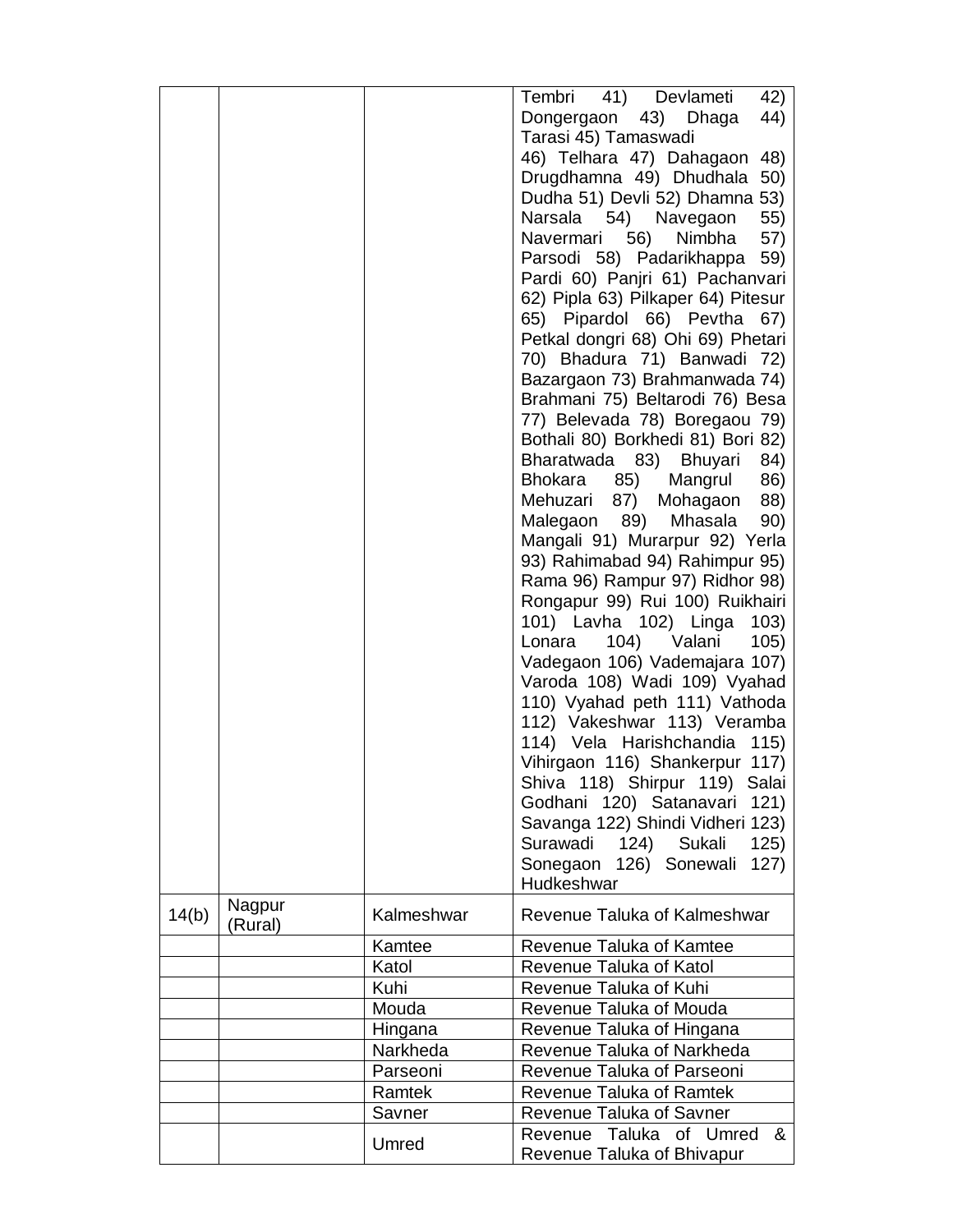| 15 | <b>Nashik</b> | Baglan      | Revenue Taluka of Baglan                                                                                                                                                                                                                                                                                                                                                                                                                                                 |
|----|---------------|-------------|--------------------------------------------------------------------------------------------------------------------------------------------------------------------------------------------------------------------------------------------------------------------------------------------------------------------------------------------------------------------------------------------------------------------------------------------------------------------------|
|    |               | Chandvad    | Revenue Taluka of Chandvad                                                                                                                                                                                                                                                                                                                                                                                                                                               |
|    |               | Dindori     | Revenue Taluka of Dindori and<br>Revenue Taluka of Surgana                                                                                                                                                                                                                                                                                                                                                                                                               |
|    |               | Igatpuri    | Revenue Taluka of Igatpuri and<br>Following<br>18<br>villages<br>from<br>Revenue Taluka of<br>Trimbak<br>1) Alvand 2) Takeharsh<br>3)<br>Dapure 4) Asvaliharsh 5) Avate 6)<br>Samandi<br>Kharoli<br>7)<br>8)<br>Zarwadkhurd 9) Dhandoshi<br>10)<br>Kajoli<br>11) Bhilmal 12) Pahine<br>13)<br>Wawiha:sh 14)<br>Takehgaon 15) Metyelachi 16)<br>Metchandrachi 17) Metdumaehi<br>18)<br>Muratnbi                                                                           |
|    |               | Kalwan      | Revenue Taluka of Kalwan &<br>Revenue<br>Taluka of Devla                                                                                                                                                                                                                                                                                                                                                                                                                 |
|    |               | Malegaon 1  | Following villages from Revenue<br>Taluka of<br>Malegaon<br>1) Malegaon 2) 5angameshwar 3)<br>Maladhe<br>4) Malegaon Camp 5) Maygaon<br>6) Chandari<br>7) Dabnadi 8) Aghar budruk 9)<br>Aghar khurd<br>10) Dauvaleshwar 11) Belgaon<br>12) Pimplegaon<br>13) Jalgaon (Galane) 14) Talvade<br>15)<br>Pandharun 16) Ravalgaon<br>17)<br>Dundhe<br>18) Ajang 19) Kasti 20) Nilgavhau<br>21)<br>Mungase 22) Tehere 23) Vake<br>24) Nandgaon<br>25) Nand aon khurd 26) Patane |
|    |               | Maleguon fl | Remaining 127 villages<br>from<br>Revenue Taluka<br>of Malegaon                                                                                                                                                                                                                                                                                                                                                                                                          |
|    |               | Nandgaon    | Revenue Taluka of NandQaon                                                                                                                                                                                                                                                                                                                                                                                                                                               |
|    |               | Nashik-1    | The area of Old Nashik Nagar<br>Palika, excluding<br>Vadala<br>&<br>Agartakali (The area between<br>ward No 1 to 13 as per Ready-<br>Recknor)                                                                                                                                                                                                                                                                                                                            |
|    |               | Nashik -2   | Following villages from Revenue<br><b>Taluka of Nashik</b>                                                                                                                                                                                                                                                                                                                                                                                                               |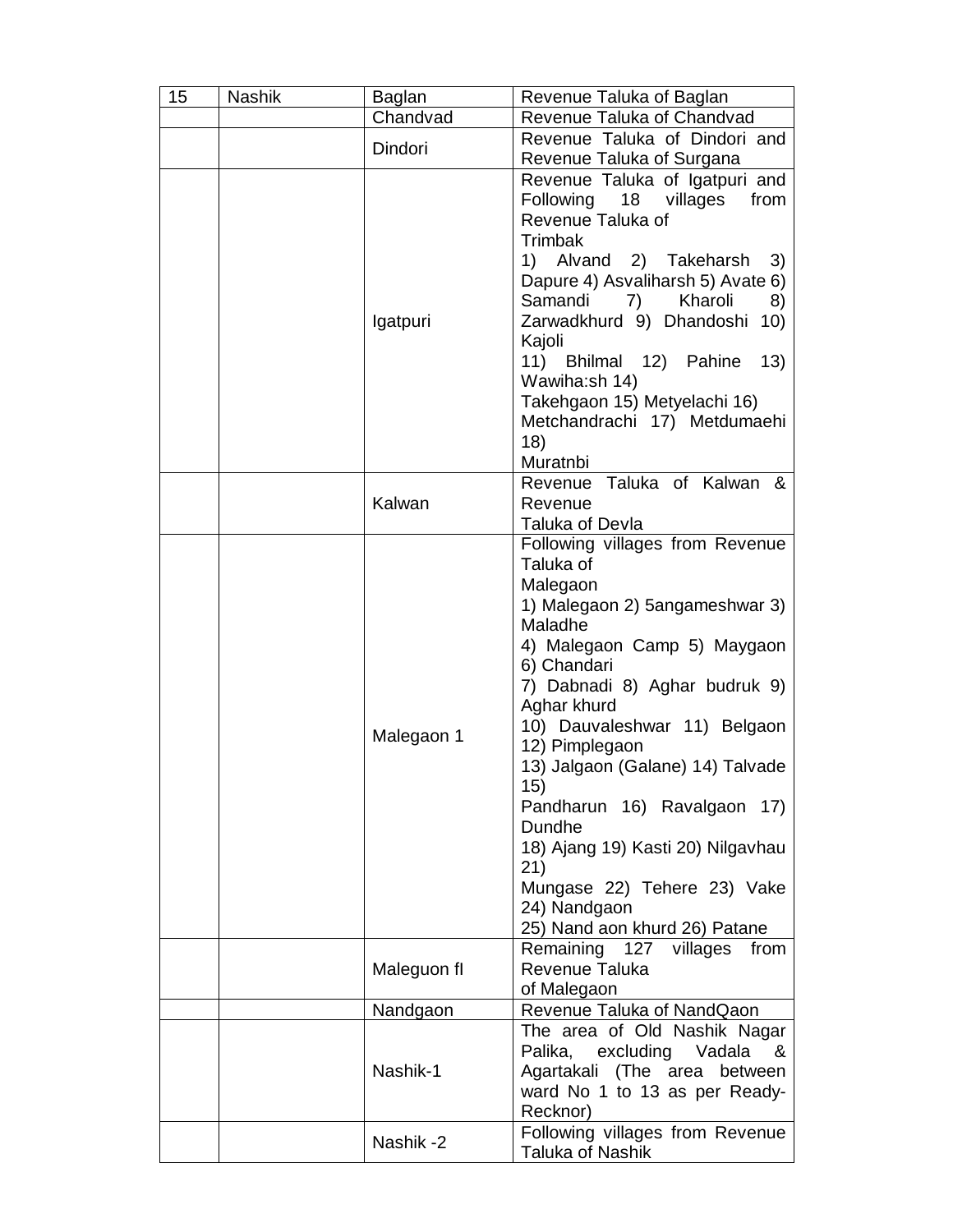|           | 1) Vadala 2) Agartakli 3) Dasak 4) |
|-----------|------------------------------------|
|           | Pauchak<br>(5)<br>Manur<br>6)      |
|           | Nandurdasak 7) Pathardi<br>8)      |
|           | Dadhagaon 9) Pimplegaonkhamb       |
|           | 10) Vadner 11) Vihitgaon<br>12)    |
|           | Devlali<br>13)<br>Chehadi<br>(14)  |
|           | Chadeeaon                          |
|           | Following villages from Revenue    |
|           | <b>Taluka of Nashik</b>            |
|           | I) Hinganvedhe 2) Ambebalwla       |
|           | 3) Gaulane 4) Gangavarhe 5)        |
|           | Govardhan 6) Daric 7) Julalpur 8)  |
|           | Manoli 9) Matori 10) Mungasare     |
|           | 11) Savarnager 12) Sultanpur 13)   |
|           | Jakhori 14) Donwade<br>15)         |
|           | 16)<br>Kalvi<br>Nanegaon<br>17)    |
|           | Gangapadali 18) Chandgiri I9)      |
|           | Rahuri 20) Babhaleshwar<br>21)     |
|           | Madsanghvi 22) Mohagaon 23)        |
| Nashik -3 | Yaswantuager 24) Lakhalgaon        |
|           | 25) Vinchurgavali 26) Vanjar       |
|           | khadi 27) Shevgedarana<br>28)      |
|           | Shilapur 29) Lohasinghve<br>30)    |
|           | Vilholi 31) Bhagur                 |
|           | 32) Shinde 33) Palse<br>34)        |
|           | Belatgavhan 35) Sansari<br>36)     |
|           | Eklahare 37) Samangaon<br>38)      |
|           | Kotamgaon 39) Shingvebhula 40)     |
|           | Laha.vit 41) Pimpri Sayyad 42)     |
|           | Chandshi 43) Odha 44) Adgaon       |
|           | 45) Mhasrul 46) Makhamalabad       |
|           | 47) Anandvali 48) Gangapur         |
|           | Following villages from Revenue    |
|           | <b>Taluka of Nashik</b>            |
|           | 1) Girnare 2) Rajurbahula 3)       |
|           | Vadgaon 4) Dugaon 5) Ladgi 6)      |
|           | Naikwade<br>Sadgaon<br>7)<br>8)    |
|           | Indiranagar 9) Ghodegaon<br>10)    |
|           | Devargaon 11) Shastrinagar 12)     |
|           | Ganga Mhalungi 13) Shubhash        |
|           | 14) Shivangaon<br>Nagar<br>15)     |
|           | Ganeshgaon Nashik 16) Belgaon      |
| Nashik -4 | Dhaga 17) Mahiravani 18) Sarul     |
|           | 19) Ambebahula 20) Tiradshet       |
|           | 21) Pimplegaon Garudeshwar 22)     |
|           | Vasali 23) Dudgaon 24) Raigad      |
|           | Nagar<br>25) Govindpuri<br>26)     |
|           | Rajewadi 27) Nagalwadi<br>28)      |
|           | Pimplas nashik 29) Pimplegaon      |
|           | bahula 30) Satpur 31) Chunchale    |
|           | 32)<br>Kamathwada<br>33)           |
|           | Ambadkhurd 34) Cidco<br>Area       |
|           | Nashik and Remaining all the       |
|           |                                    |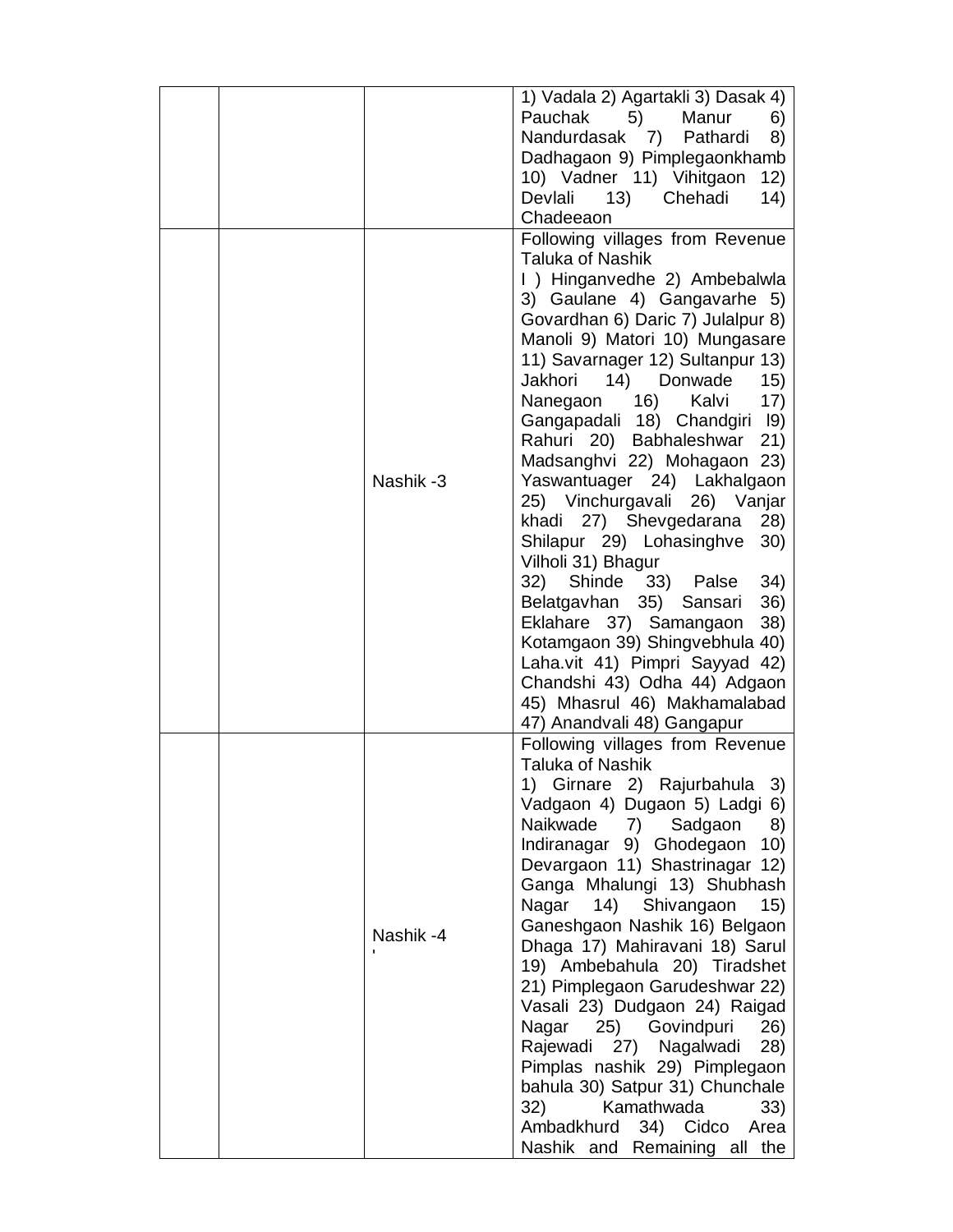|    |           |                    | villages from Revenue Taluka of<br>Excluding 18 villages<br>Trimbak<br>forming part of Sub-District<br>Igatpuri and Revenue<br>taluka<br>Peth.(109)<br>remaining<br>and<br>Revenue Taluka of Nashik.                                                                                                                                                                                                                                                   |
|----|-----------|--------------------|--------------------------------------------------------------------------------------------------------------------------------------------------------------------------------------------------------------------------------------------------------------------------------------------------------------------------------------------------------------------------------------------------------------------------------------------------------|
|    |           | Nighad             | Revenue Taluka of Nighad                                                                                                                                                                                                                                                                                                                                                                                                                               |
|    |           | Sinnar             | <b>Revenue Taluka of Sinner</b>                                                                                                                                                                                                                                                                                                                                                                                                                        |
|    |           | Yeola              | Revenue Taluka of Yeola                                                                                                                                                                                                                                                                                                                                                                                                                                |
| 16 | Nandurbar | Nandurbar          | Revenue Taluka of Nandurbar,<br>Revenue Taluka of Taloda<br>Revenue Taluka of Nawapur and<br>Revenue Taluka of Akkalkuwa                                                                                                                                                                                                                                                                                                                               |
|    |           | Shahade            | Revenue Taluka of Shahade and<br>Revenue Taluka of Van Taluka<br>Akrani                                                                                                                                                                                                                                                                                                                                                                                |
| 17 | Nanded    | <b>Bhokar</b>      | Revenue Taluka of Bhokar and<br>Revenue Taluka of Umari                                                                                                                                                                                                                                                                                                                                                                                                |
|    |           | <b>Biloli</b>      | Taluka<br>of<br>Biloli,<br>Revenue<br>Revenue Taluka of Nai aon and<br>Revenue Taluka of Dharmabad                                                                                                                                                                                                                                                                                                                                                     |
|    |           | Deglur             | Revenue Taluka of Deglur                                                                                                                                                                                                                                                                                                                                                                                                                               |
|    |           | Hadgaon            | Revenue Taluka of Hadgaon and<br>Revenue Taluka of Himayatnagar                                                                                                                                                                                                                                                                                                                                                                                        |
|    |           | Kandhar            | Revenue Taluka of Kandhar and<br>Revenue Taluka of Loha                                                                                                                                                                                                                                                                                                                                                                                                |
|    |           | Kinwat             | Revenue Taluka of Kinwat and<br><b>Revenue Taluka of Mahur</b>                                                                                                                                                                                                                                                                                                                                                                                         |
|    |           | Mukhed<br>Nanded-1 | <b>Revenue Taluka of Mukhed</b><br>The following villages from the<br>Revenue Taluka of Nanded :-<br>1) Nanded city 2) Sanghvi Budruk<br>3)<br>Mhalja 4) Asdullabad<br>5)<br>7)<br>Jangamwadi 6) Vajirabad<br>Bramhapuri 8) Vaghala 9) Kotha<br>10) Vasarni 11) Asarjan<br>12)<br>Phattejangpur 13) Rahimpur 14)<br>Asadavan and Revenue Taluka of<br>Ardhapur.                                                                                        |
|    |           | Malegaon 1         | Following villages from Revenue<br>Taluka of Malegaon<br>1) Malegaon 2) Sangameshwar<br>3) Maladhe 4) Malegaon Camp 5)<br>Maygaon 6) Chandari 7) Dabnadi<br>8) Aghar budruk 9) Aghar khurd<br>10) Danvaleshwar II) Belgaon 12)<br>Pimplegaon 13) Jalgaon (Galane)<br>14) Talvade 15) Pandharun 16)<br>Ravalgaon 17) Dundhe 18) Ajang<br>19) Kasti 20) Nilgavhan<br>21)<br>Mungase 22) Tehere 23) Vake<br>24) Nandgaon 25) NandQaon<br>khurd 26) Patane |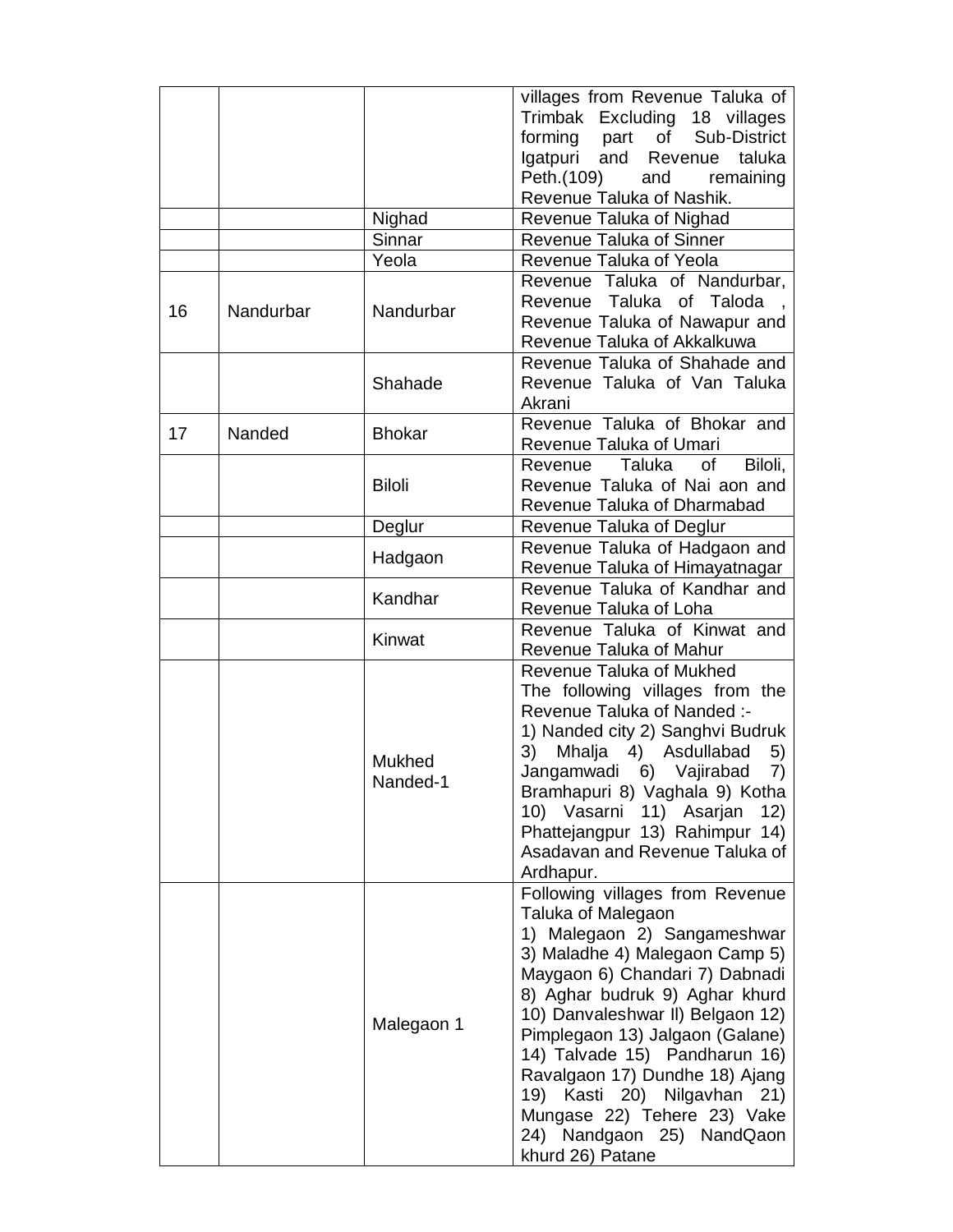|  | Malegaou II | Remaining 127 villages from<br>Revenue Taluka of Malemaon                                                                                                                                                                                                                                                                                                                                                                                                                                                                                                                                                                                                                                                                                                                                                                                   |
|--|-------------|---------------------------------------------------------------------------------------------------------------------------------------------------------------------------------------------------------------------------------------------------------------------------------------------------------------------------------------------------------------------------------------------------------------------------------------------------------------------------------------------------------------------------------------------------------------------------------------------------------------------------------------------------------------------------------------------------------------------------------------------------------------------------------------------------------------------------------------------|
|  | Nandgaon    | Revenue Taluka of Nandgaon                                                                                                                                                                                                                                                                                                                                                                                                                                                                                                                                                                                                                                                                                                                                                                                                                  |
|  | Nashik-1    | The area of Old Nashik Nagar<br>Palika, excluding Vadala<br>&<br>Agartakali (The area between<br>ward No 1 to 13 as per Ready-<br>Recknor)                                                                                                                                                                                                                                                                                                                                                                                                                                                                                                                                                                                                                                                                                                  |
|  | Nashik -2   | Following villages from Revenue<br><b>Taluka of Nashik</b><br>1) Vadala 2) Agartakli 3) Dasak 4)<br>Manur<br>Panchak<br>5)<br>6)<br>Nandurdasak 7) Pathardi<br>8)<br>Dadhagaon 9) Pimplegaonkhamb<br>10) Vadner 11) Vihitgaon 12)<br>Devlali 13) Chehadi 14) Clade<br>aon                                                                                                                                                                                                                                                                                                                                                                                                                                                                                                                                                                   |
|  | Nashik -3   | Following villages from Revenue<br><b>Taluka of Nashik</b><br>1) Fiinganvedhe 2) Ambebahula<br>3) Gaulane 4) Gangavarhe 5)<br>Govardhan 6) Daric 7) Jalalpw-8)<br>Manoli 9) Matori 10) Mungasare<br>11) Savarnager 12) Sultanpur 13)<br>14) Donwade<br>Jakhoii<br>15)<br>Nanegaon<br>16)<br>Kalvi<br>17)<br>Gangapadali 18) Chandgiri I9)<br>Rahuri 20) Babhaleshwar 21)<br>Madsanghvi 22) Mohagaon 23)<br>Yaswantuager 24) Lakhalgaon<br>25) Vinchurgavali 26) Vanjar<br>khadi 27) Shevgedarana 28)<br>Shilapur 29) Lohasinghve 30)<br>Vilholi 31) Bhagur<br>32') Shinde 33) Palse<br>34)<br>Belatgavhan<br>35) Sansari 36) Eklahare<br>37)<br>Samangaon 38) Kotamgaon 39)<br>Shingvebhula 40) Lahavit<br>41)<br>Pillipri Sayyad 42) Chandshi 43)<br>44) Adgaon<br>Odha<br>45)<br>Mhasru146) Makhamalabad<br>47)<br>Anandvali 48) Gangapur |
|  | Nashik -4   | Following villages from Revenue<br><b>Taluka of Nashik</b><br>1) Girnare 2) Rajurbahula 3)<br>Vadgaon 4) Dugaon 5) Ladgi 6)<br>Naikwade 7)<br>Sadgaon<br>8)<br>Indiranagar 9) Ghodegaon<br>10)<br>Devargaon 11) Shastrinagar 12)<br>Ganga Mhalungi 13) Shubhash<br>Nagar 14) Shivangaon<br>15)<br>Ganeshgaon Nashik 16) Belgaon                                                                                                                                                                                                                                                                                                                                                                                                                                                                                                             |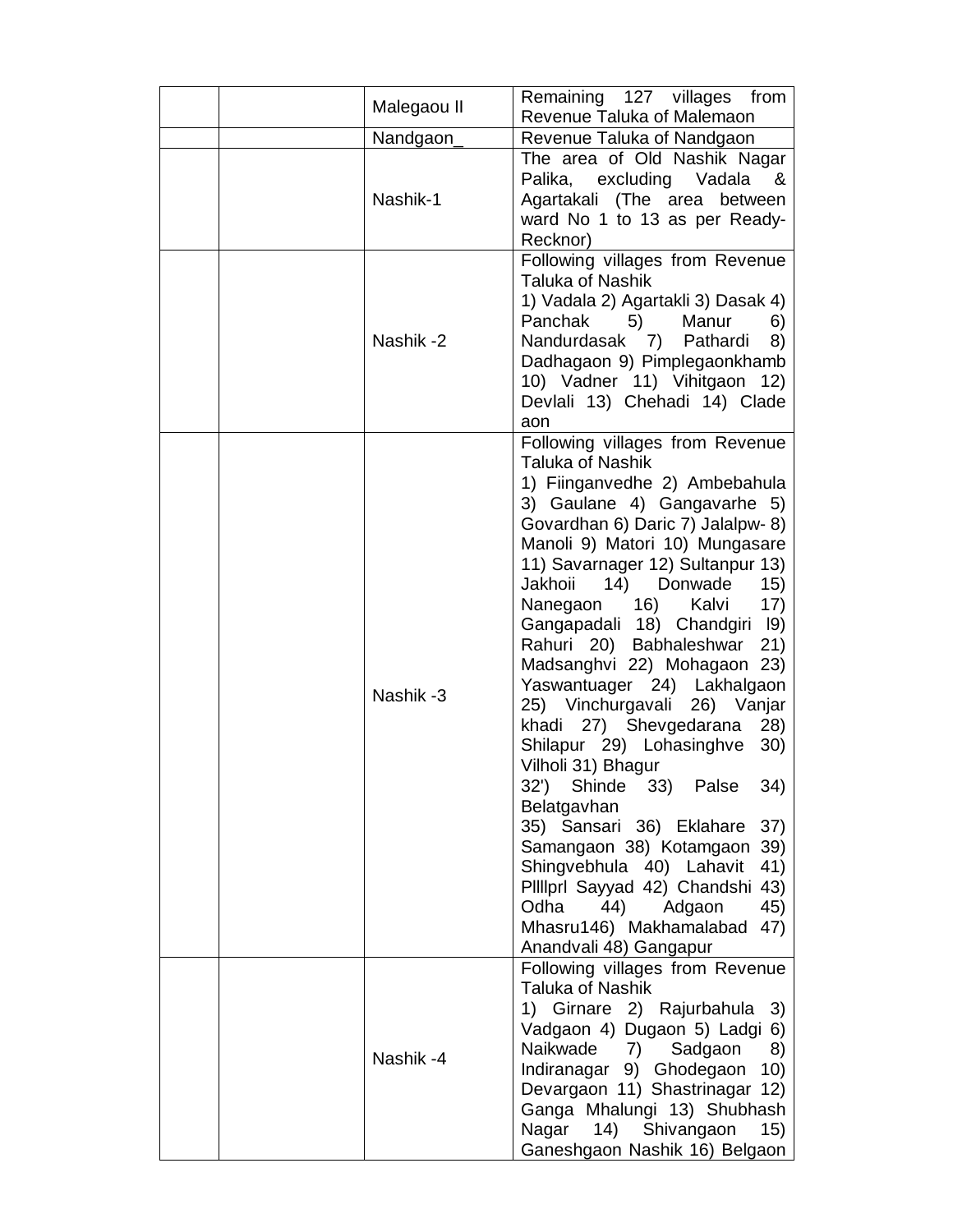|    |           |                  | Dhaga 17) Mahiravani 18) Sarul      |
|----|-----------|------------------|-------------------------------------|
|    |           |                  | 19) Ambebahula                      |
|    |           |                  | 20) Tiradshet 21) Pimplegaon        |
|    |           |                  | Garudeshwar 22) Vasali<br>23)       |
|    |           |                  | Dudgaon 24) Raigad Nagar 25)        |
|    |           |                  | Govindpuri 26) Rajewadi<br>27)      |
|    |           |                  | Nagalwadi 28) Pimplas nashik        |
|    |           |                  | 29) Pimplegaon<br>bahula<br>30)     |
|    |           |                  | Satpur 31) Chunchale<br>32)         |
|    |           |                  | Kamathwada<br>33) Ambadkhurd        |
|    |           |                  | 34) Cidco Area Nashik and           |
|    |           |                  | Remaining all the villages from     |
|    |           |                  | Taluka<br>Revenue<br>of<br>Trimbak  |
|    |           |                  | Excluding 18 villages forming part  |
|    |           |                  |                                     |
|    |           |                  | Sub-District Igatpuri<br>and<br>of  |
|    |           |                  | Revenue taluka Peth.(109) and       |
|    |           |                  | remaining Revenue Taluka of         |
|    |           |                  | Nashik.<br>Revenue Taluka of Ni had |
|    |           | Ni had<br>Sinnar | Revenue Taluka of Sinner            |
|    |           | Yeola            | Revenue Taluka of Yeola             |
|    |           |                  |                                     |
|    |           |                  | Revenue Taluka of Nandurbar,        |
| 16 | Nandurbar | Nandurbar        | Taluka<br>of<br>Taloda,<br>Revenue  |
|    |           |                  | Revenue Taluka of Nawapur and       |
|    |           |                  | Revenue Taluka of Akkalkuwa         |
|    |           |                  | Revenue Taluka of Shahade and       |
|    |           | Shahade          | Revenue Taluka of Van Taluka        |
|    |           |                  | Akrani                              |
| 17 | Nanded    | <b>Bhokar</b>    | Revenue Taluka of Bhokar and        |
|    |           |                  | <b>Revenue Taluka of Umari</b>      |
|    |           |                  | Taluka<br>of<br>Biloli,<br>Revenue  |
|    |           | <b>Biloli</b>    | Revenue Taluka of Naigaon and       |
|    |           |                  | Revenue Taluka of Dharmabad         |
|    |           | Deglur           | Revenue Taluka of Deglur            |
|    |           | Hadgaon          | Revenue Taluka of Hadgaon and       |
|    |           |                  | Revenue Taluka of Himayatnagar      |
|    |           | Kandhar          | Revenue Taluka of Kandhar and       |
|    |           |                  | Revenue Taluka of Loha              |
|    |           | Kinwat           | Revenue Taluka of Kinwat and        |
|    |           |                  | Revenue Taluka of Mahur             |
|    |           | Mukhed           | Revenue Taluka of Mukhed            |
|    |           |                  | The following villages from the     |
|    |           |                  | Revenue Taluka of Nanded:           |
|    |           |                  | 1) Nanded city 2) Sanghvi Budruk    |
|    |           |                  | 3)<br>Mhalja<br>4) Asdullabad<br>5) |
|    |           |                  | Jangamwadi 6) Vajirabad<br>7)       |
|    |           | Nanded-1         | Bramhapuri 8) Vaghala 9) Kotha      |
|    |           |                  | 10) Vasami 11) Asarjan<br>12)       |
|    |           |                  | Phattejangpur 13) Rahimpur 14)      |
|    |           |                  | Asadavan and Revenue Taluka of      |
|    |           |                  | Ardha ur.                           |
|    |           |                  | Taluka<br>of<br>Nanded<br>Revenue   |
|    |           | Nanded -2        | excluding 14 villages forming art   |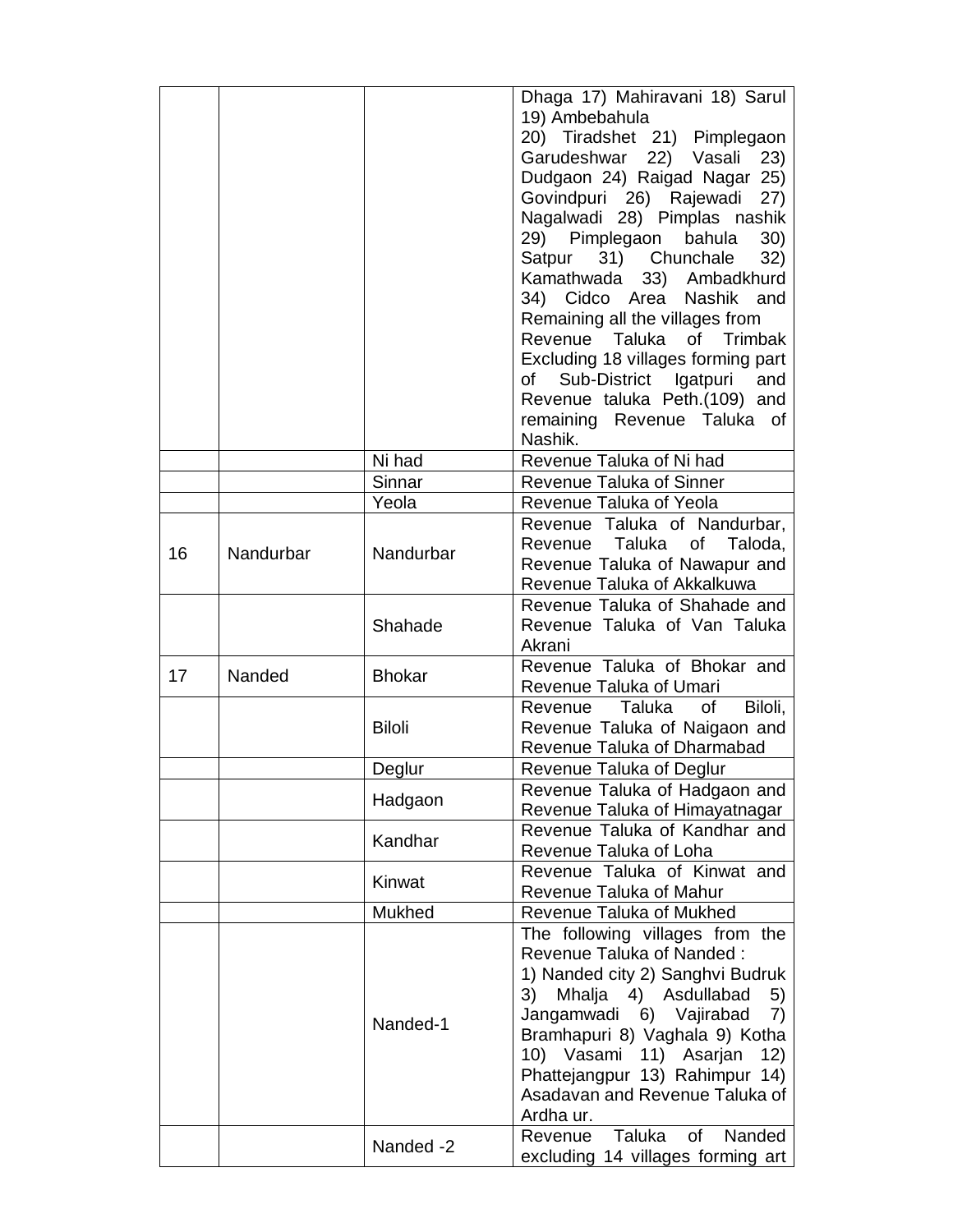|       |                 |                                   | of Sub-District Nanded 1                                                                                                                                                                                                                                                                                                                                                                                                                                                                                                                                                                                                                                                                                                                                                                                                                                                                                                                                                                                                |
|-------|-----------------|-----------------------------------|-------------------------------------------------------------------------------------------------------------------------------------------------------------------------------------------------------------------------------------------------------------------------------------------------------------------------------------------------------------------------------------------------------------------------------------------------------------------------------------------------------------------------------------------------------------------------------------------------------------------------------------------------------------------------------------------------------------------------------------------------------------------------------------------------------------------------------------------------------------------------------------------------------------------------------------------------------------------------------------------------------------------------|
|       |                 | Mudkhed                           | <b>Revenue Taluka of Mudkhed</b>                                                                                                                                                                                                                                                                                                                                                                                                                                                                                                                                                                                                                                                                                                                                                                                                                                                                                                                                                                                        |
| 18    | Parbhani        | Gangakhed                         | Revenue Taluka of Gangakhed,<br>Revenue Taluka of Palam and                                                                                                                                                                                                                                                                                                                                                                                                                                                                                                                                                                                                                                                                                                                                                                                                                                                                                                                                                             |
|       |                 | Jintur                            | Revenue Taluka of Sopanpeth<br>Revenue Taluka of Jintur                                                                                                                                                                                                                                                                                                                                                                                                                                                                                                                                                                                                                                                                                                                                                                                                                                                                                                                                                                 |
|       |                 |                                   | Following 53 villages from                                                                                                                                                                                                                                                                                                                                                                                                                                                                                                                                                                                                                                                                                                                                                                                                                                                                                                                                                                                              |
|       |                 | Parbhani - t                      | Revenue Taluka of Parbhani<br>1) Parbhani 2) Dharmapuri 3)<br>4) Vangni<br>Nmdkheda<br>5)<br>Khanapur Tharphe Pharbhani 6)<br>Asola 7) Karegaon 8) Jamb 9)<br>Bramhangaon 10) Kadugaon<br>Tharphe Shingnapur 11) Parwa<br>12) Raipur 13) Bramhanpuri<br>Tharphe Lohagaon 14) Balsa<br>khurd 15) Takali Khumbhakarna<br>Zari 17) Takali Bobde 18)<br>16)<br>Pimpri Kothala 19) Jod Parali 20)<br>Sadgaon 21) Mirzapur 22) San-vi<br>khurd 23) Mandwa 24) Gokulwadi<br>25) Jalalpur 26) Khanapur<br>Tharphe Zari 27) Nandapur 28)<br>Kumbhari 29) Karla 30) Digraj 31)<br>Sarangpur 32) Sultanpur<br>33)<br>Sanpuri 34) Karadgaon<br>35)<br>Magangaon 36) Hingala 37) Wadi<br>Damai 38) Pimpla 39) Arvi 40)<br>Govindpur 41) Islampur Tharphe<br>Parbhani 42) Hasanapur<br>43)<br>Tuljapur<br>44) Shahapur<br>45)<br>Narsapur Tharphe Pedgaon 46)<br>Dhar 47) Satala 48) Samaspur<br>49) Dharangaon 50) Kinola 51)<br>Pedgaon 52) Pimplegaon<br>Sayyedmiya 53) Vadgaon Th he<br>Pedgaon<br>Remaining 129 villages<br>from |
|       |                 | Parbhani-2                        | Revenue Taluka of Parbhani and<br>Nagar Purished and Revenue<br>Taluka of Purna                                                                                                                                                                                                                                                                                                                                                                                                                                                                                                                                                                                                                                                                                                                                                                                                                                                                                                                                         |
|       |                 | Sailu                             | Revenue Taluka Sailu, Revenue<br>Taluka of Pathari and Revenue<br><b>Taluka of Manwat</b>                                                                                                                                                                                                                                                                                                                                                                                                                                                                                                                                                                                                                                                                                                                                                                                                                                                                                                                               |
| 19(a) | Pune<br>(Urban) | Haveli-1<br>(Parvati)<br>Haveli-2 | Municipal Corporation of the city<br>of Pune comprising of following<br>villages from Revenue Taluka of<br>Haveli<br>1) Parvati 2) Sadashiv peth<br>/Navipeth 3) Shukrawar peth 4)<br>Narayan peth 5) Shaniwar eth 6)<br><b>Budhwar Peth</b><br>Municipal Corporation of the city                                                                                                                                                                                                                                                                                                                                                                                                                                                                                                                                                                                                                                                                                                                                       |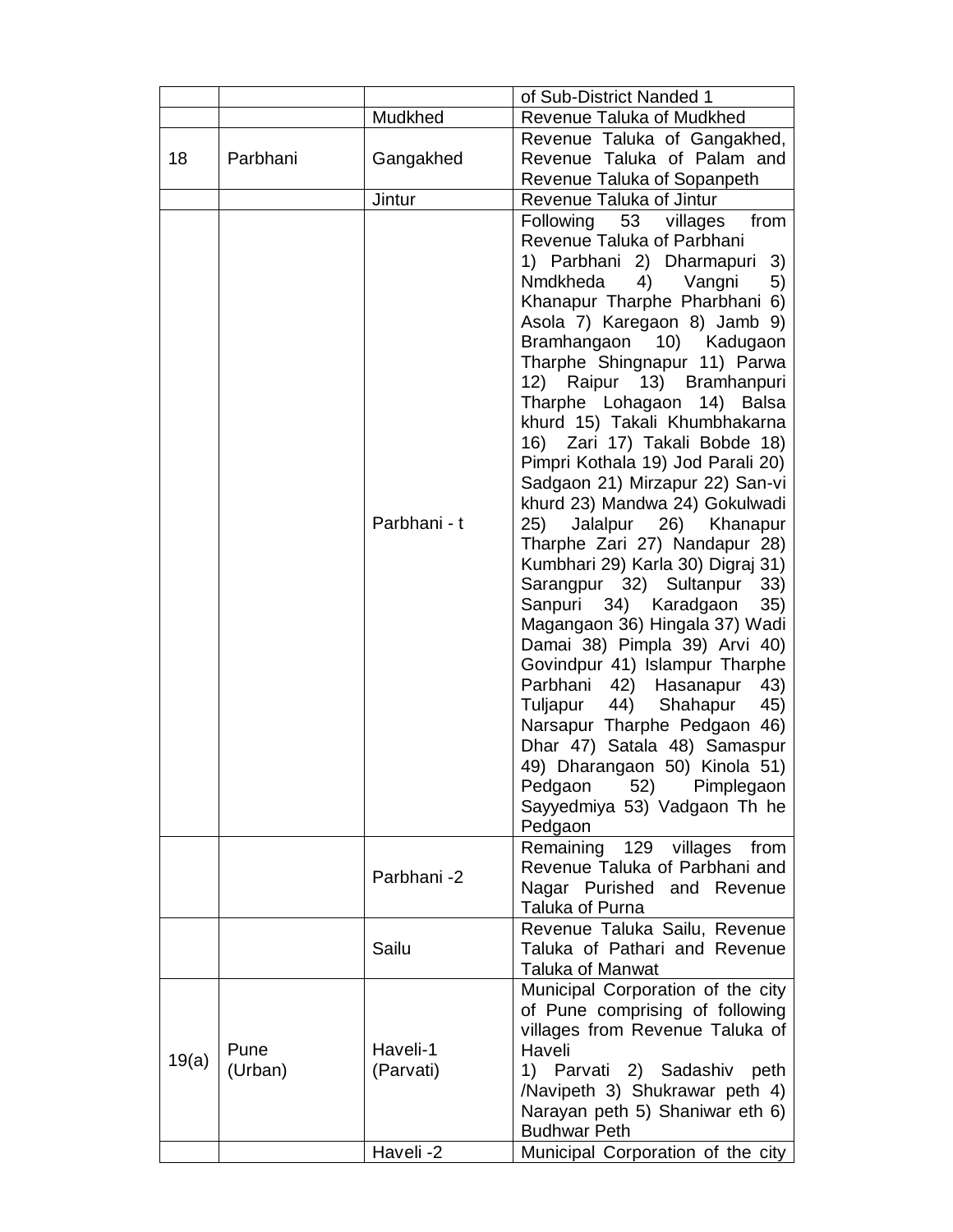| (Kasba peth)                                       | of Pune comprising of following<br>villages from Revenue Taluka of<br>Haveli<br>1) Shivajinagar 2) Aundh 3)<br>Kasba Peth 4) 1 Mangalwar peth<br>5) Raviwar Peth                                                                                                                                                                                                                                         |
|----------------------------------------------------|----------------------------------------------------------------------------------------------------------------------------------------------------------------------------------------------------------------------------------------------------------------------------------------------------------------------------------------------------------------------------------------------------------|
| Haveli-3<br>(Hadapsar)<br>$\overline{\phantom{a}}$ | Municipal Corporation of the city<br>of Pune comprising of following<br>villages from Revenue Taluka of<br>Haveli<br>1) HadapSar 2) Phursungi 3)<br>Manjari bor 4) Manjaril khurd 5)<br>Mundhwa                                                                                                                                                                                                          |
| Haveli-4<br>(Kothrud)                              | Municipal Corporation of the city<br>of Pune comprising of following<br>villages from Revenue Taluka of<br>Haveli 1) Kothrud                                                                                                                                                                                                                                                                             |
| Haveli-5<br>(Pimpri<br>Chinchwad)                  | Municipal Corporation of the city<br>of Pimpri Chinchwad comprising<br>following villages<br>from<br>of<br>Revenue Taluka of Haveli<br>1) Pimpre Camp 2) Bhosri 3)<br>Sangavi 4) Pimple Gurav<br>5)<br>Pimple<br>Nilakh 6)<br>Pimple<br>Saudagar                                                                                                                                                         |
| Haveli-6<br>(Loni<br>Kalbhor)                      | Following villages from Revenue<br>Taluka of Haveli<br>1) Uruli Kanchan 2) Shindvan 3)<br>Khatngaon<br>Valati<br>4)<br>tek<br>5)<br>Bhavarpur 6) Koregaon Mul 7)<br>Naigaon 8) Alandi Mhatobachi 9)<br>Tarade 10) Loni Kalbhor<br>11)<br>Theur 12) Nhavi sandas<br>13)<br>Kadamwakvasti 14) Kunjirwadi                                                                                                   |
| Haveli-7<br>(Wagholi)                              | Following villages from Revenue<br>Taluka of Haveli<br>1) Lonikand 2) Vadhukhurd 3)<br>Bakori 4) Phulgaon 5) Tulapur 6)<br>Bhavadi<br>Perene<br>7)<br>8)<br>Dongergaon 9) Pimprisandas 10)<br>Burakegaon 11) Vade Bolhai 12)<br><b>Bhivari</b><br>13) Shiruswadi<br>14)<br>Kolwadi 15) Saste 16) Wagholi<br>17) Kesnand 18) Kharadi 19)<br>Vadgaon sheri 20) Astapur 21)<br>Hingangaon 22) Sanghvisandas |
| Haveli-8<br>(Yerawada)                             | Muncipal Corporation of the City<br>of Pune Comprising following<br>villages from Revenue Taluka of<br>Haveli<br>1)<br>Dhanori 2) Yerwada<br>3)<br>Lohagaon 4) Dighi 5) Dapodi 6)<br>Bopodi 7) Bopkhel8) Nirgudi 9)                                                                                                                                                                                      |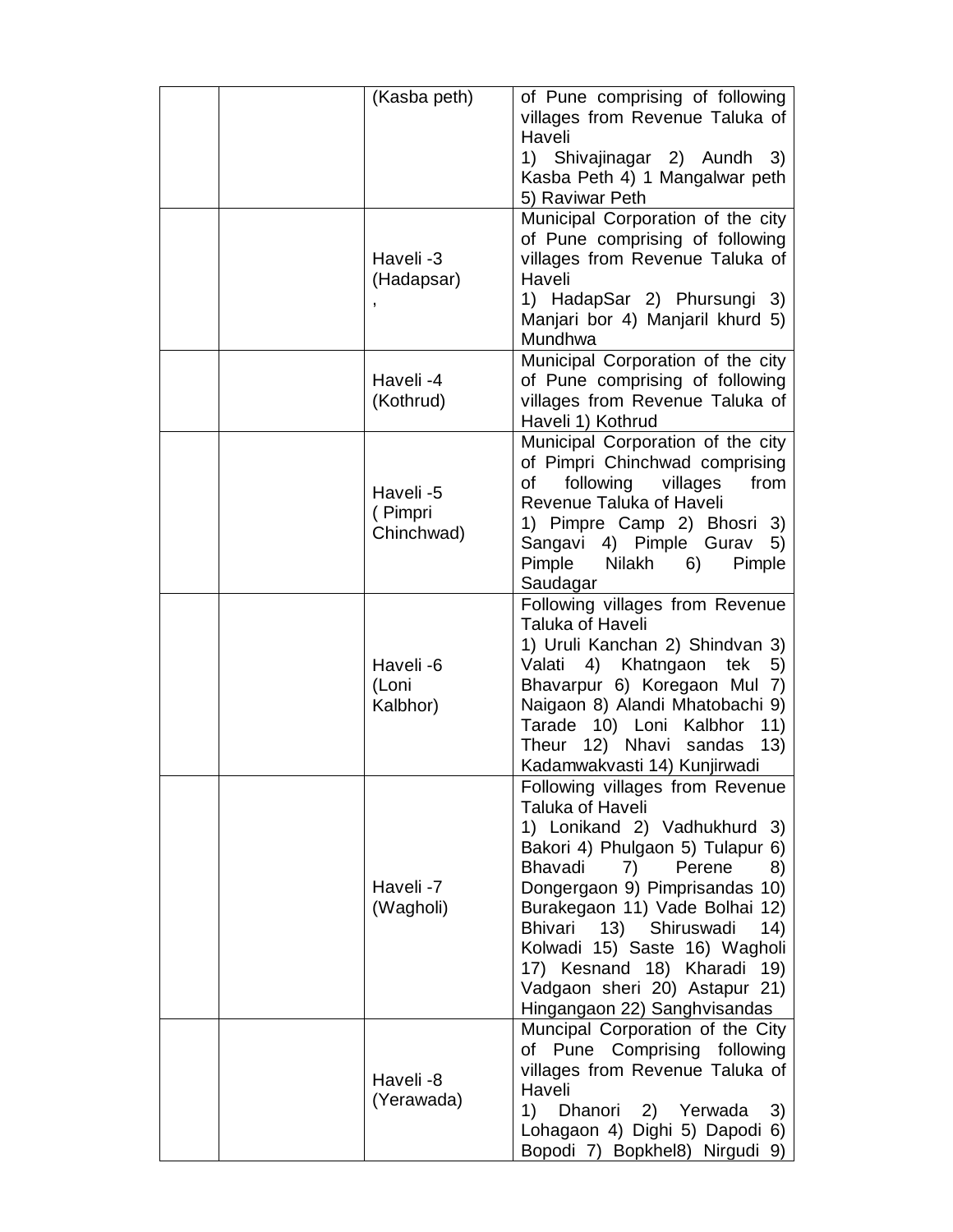|                                  | Kalas 10) Khadki/Camp<br>11)<br>Charholi budruk 12) Vadgaon<br>shinde 13) Vadmuchwadi 14)<br>Choviswadi'                                                                                                                                                                                                                                                                                                                |
|----------------------------------|-------------------------------------------------------------------------------------------------------------------------------------------------------------------------------------------------------------------------------------------------------------------------------------------------------------------------------------------------------------------------------------------------------------------------|
| Haveli-9<br>(Katraj)             | Muncipal Corporation of the City<br>of Pune Comprising following<br>villages from Revenue Taluka of<br>Haveli<br>1) Dhankawadi 2) Ambegaon<br>budruk 3) Ambegaon khurd 4)<br>Gttjar-Ni-wadi 5) Bhilarewadi 6)<br>Mangdewadi 7) Shindewadi 8)<br>Khedshivapur 9) Shivapur<br>10)<br>Rarmiagar 11) Sanasnagar<br>12)<br>Tanaji nagar 13) Kondhanpur 14)<br>Arvee 15) Rahatwade 16) 'Kalyan<br>17) Katraz 18) Avsarenagar. |
| Haveli-10<br>(Bibwewaddi)        | Municipal Corporation of the city<br>of Pune comprising of following<br>villages from Revenue Taluka of<br>Haveli<br>1) Bibvewadi 2) Gultekadi 3)<br>Guruwar peth 4) Ganjpeth<br>- 5)<br>Ghorpade peth 6) Ganesh peth 7)<br>Nanapeth 8) Bhavani eth                                                                                                                                                                     |
| Haveli-11<br>(Puue Camp)         | Municipal Corporation of the city<br>of Pune comprising of following<br>villages from Revenue Taluka of<br>Haveli:-<br>I) Pune Camp 2) Rasta peth 3)<br>Wanwadi 4) Somwar Peth 5)<br>Ghorpadi                                                                                                                                                                                                                           |
| Haveli-12<br>(Kondhwa<br>Budruk) | Muucipal Corporation of the City<br>of Pune Comprising following<br>villages from Revenue Taluka of<br>Haveli<br>Pisoli 2) Undari<br>1)<br>3)<br>Mohamadwadi<br>4)<br>Autade<br>Handewadi 5) Vadki<br>6) Uruli<br>Devachi 7)<br>Yevalewadi<br>8)<br>Kondhwa<br>budruk 9) Kondhwa<br>khurd 10) Holkar wadi                                                                                                               |
| Haveli-13<br>(Eraudwara)         | Muncipal Corporation of the City<br>of Pune<br>Comprising following<br>villages<br>from Revenue<br>Taluka of Haveli<br>1) Ahire 2) Aglambe 3) Bahuli 4)<br>Kondhwe Dhavde 5) Kopare 6)<br>Kudje 7) Mandvi Budruk<br>8)<br>Mandvi Khurd 9) Shivne<br>10)<br>11) Waraje<br>Sangrun<br>12)<br>Yeraudwana 13) Hin ane Budruk                                                                                                |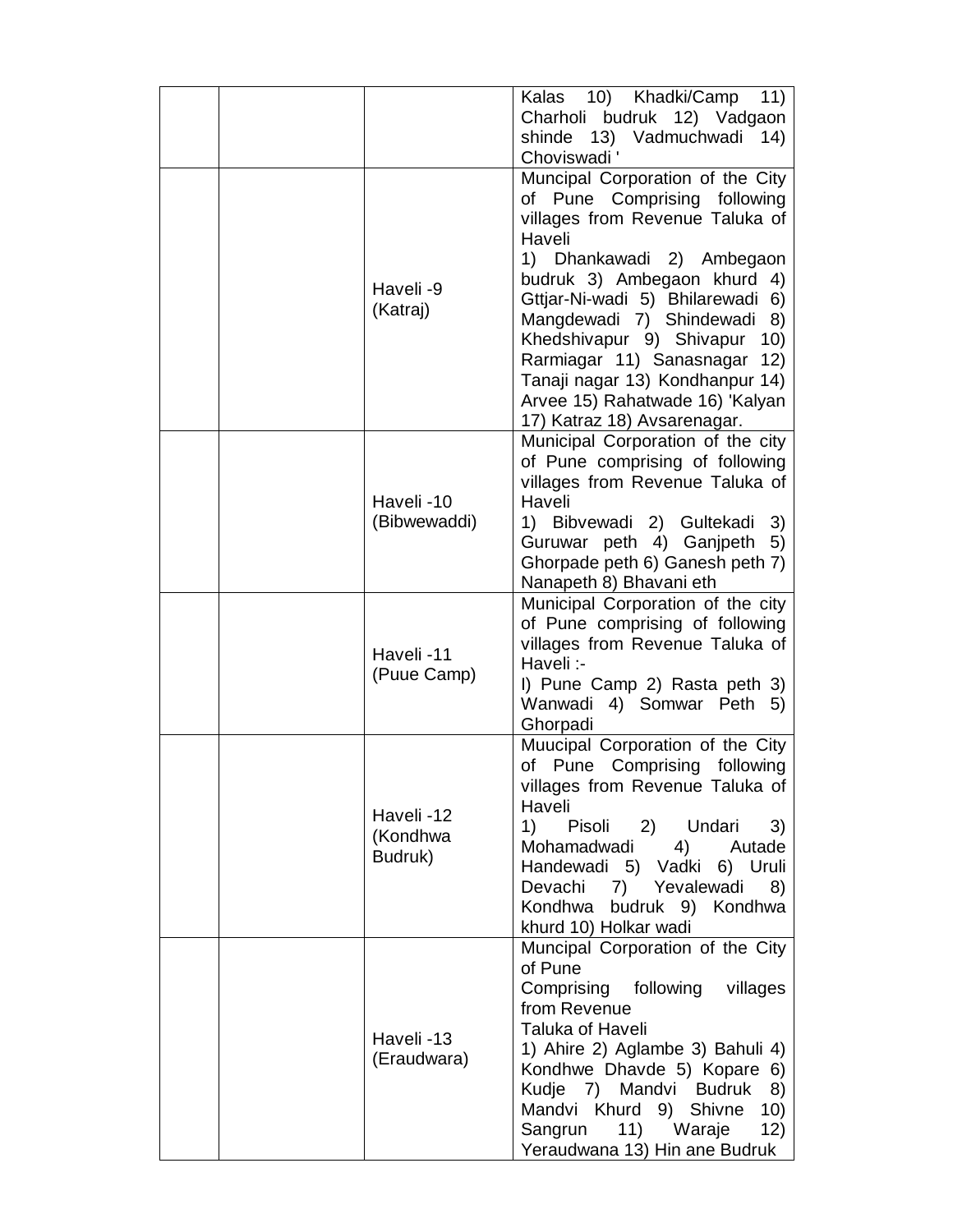|       |                  | Haveli-14<br>(Chinchwad) | Municipal Corporation of the City<br>of Fune & Pimpri Chinchwad<br>Comprising following villages<br>from Revenue Taluka of , Haveli<br>1) Chinchwad 2) Akurdi<br>3)<br>Nigdi<br>Mamurdi<br>4)<br>5)<br>Dehugaon/Camp 6) Malinagar 7)<br>Kinhai 8) Chincholi 9) Vithalnagar<br>11)<br>10)<br>Kiwale<br>Ravet12)<br>Rahatani/Kalewadi 13) Chikhli 14)<br>Talwade 15) Dudulgaon<br>16)<br>Boradwadi 17) Moshi                                                                                                                                                                                                                                                                                                     |
|-------|------------------|--------------------------|----------------------------------------------------------------------------------------------------------------------------------------------------------------------------------------------------------------------------------------------------------------------------------------------------------------------------------------------------------------------------------------------------------------------------------------------------------------------------------------------------------------------------------------------------------------------------------------------------------------------------------------------------------------------------------------------------------------|
|       |                  | If aveli -15<br>(Dighi)  | Municipal Corporation of the City<br>of Pune & Pimpri Chinchwad<br>Comprising following villages<br>from Revenue Taluka of Haveli<br>1) Baner 2) Balewadi 3) Pashan                                                                                                                                                                                                                                                                                                                                                                                                                                                                                                                                            |
|       |                  | Haveli-16<br>(Dhairi)    | Muncipal Corporation of the City<br>of Pune Comprising following<br>villages from Revenue Taluka of<br>Haveli<br>1) Hingane Khurd 2) Vadgaon<br>Budruk 3) Vadgaon khurd 4)<br>Nanded 5) Nandoshi 6) Narhe 7)<br>Dhayri 8) Kirkatwadi 9) Gorhe<br>budruk 10)<br>Donje11) Gorhe<br>khurd 12) Khanapur 13) Mathal<br>Sambrewadi<br>14)<br>15)<br>wadi<br>Thoptewadi<br>16)<br>Ghera<br>Singhgadl7)<br>18)<br>Vardade<br>wasvewadi 19) Khamgaon Mawal<br>20) Jambali 21) Jambhulwadi 22)<br>Kolewadi<br>23)<br>Ambi<br>24)<br>Modarwadi 25) Sonapur<br>26)<br>Atkarwadi 27) Malkhed<br>28)<br>Khdakwasla 29) Gogalwadi 30)<br>Gauddara 31) Manerwadi<br>and<br>Remaining villages from Revenue<br>Taluka of Haveli |
| 19(b) | Puue<br>(Rural), | Ambegaon<br>Baramati     | Revenue Taluka of Ambegaon<br>Revenue Taluka of Baramati<br>excluding the 24 villages forming<br>part of Daund sub-District.<br>and<br>The following villages from the<br>Revenue Taluka of Indapur:-<br>1) Shetphal Gadhe 2) Akole 3)<br>Pimple 4) Nirgude 5) Nimbodi 6)<br>Lakadi<br>Mhasobachivadi<br>7)<br>8)<br>Madanvadi 9) Pondhavadi<br>10)<br>Bhavari Nagar 11) Jachak Vasti<br>12) Sapkalvadi 13) Tavshi<br>Udhat<br>14)<br>15)<br>Sarsar<br>16)                                                                                                                                                                                                                                                     |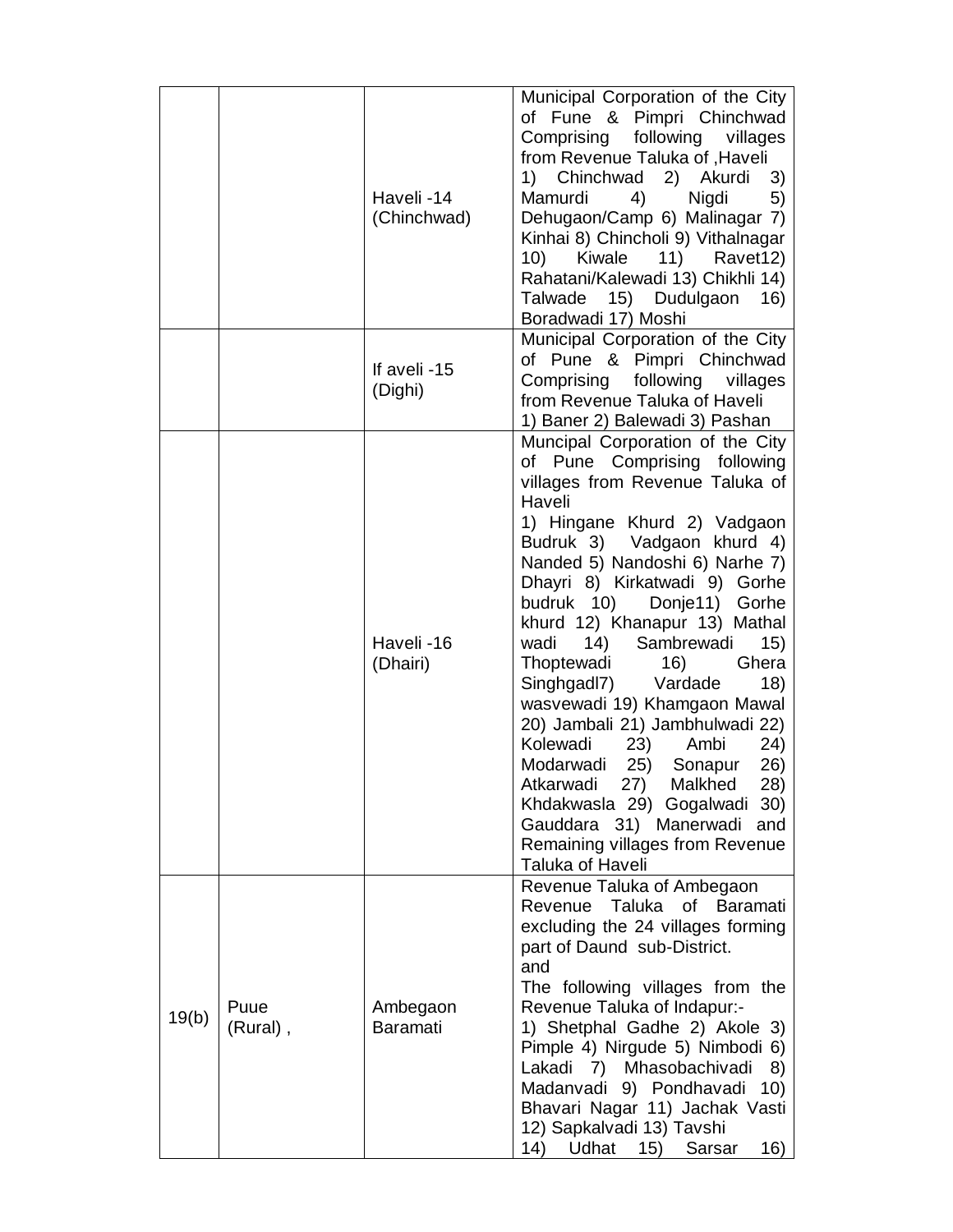|    |        |                       | Pawarwadi 17) Kazad                                                                                                                                                                                                                                                                                                                                                                                                                                                        |
|----|--------|-----------------------|----------------------------------------------------------------------------------------------------------------------------------------------------------------------------------------------------------------------------------------------------------------------------------------------------------------------------------------------------------------------------------------------------------------------------------------------------------------------------|
|    |        | <b>Bhor</b>           | Revenue Taluka of Bhor                                                                                                                                                                                                                                                                                                                                                                                                                                                     |
|    |        | Velha                 | Revenue Taluka of Velha                                                                                                                                                                                                                                                                                                                                                                                                                                                    |
|    |        | Daund                 | Revenue Taluka of Daund and<br>the following villages of Revenue<br><b>Taluka of Baramati</b><br>1) Ambi Khurd 2) Ambi Budruk 3)<br>Undavadi Supe 4) Karchel5)<br>Karhati 6) Kololi 7) Kharadevadi<br>8) Jalgaon Supe 9) Jogvadi 10)<br>Beulgaon Rasal 11) Naroli<br>12)<br>Nombodi 13) Baburdi<br>(14)<br>Morgaon 15) Vadhane<br>16)<br>Sherechivadi 17) Sonvadi<br>18)<br>Supe 19) Kalkhaire Vadi<br>20)<br>Kutvalvadi 21) Chandgudewadi<br>22) Dandvadi 23) Panserevadi |
|    |        | Indapur               | 24) Bhondhavevadi<br>Taluka<br>Revenue<br>of<br>Indapur<br>excluding the 17 villages forming<br>part of Baramati Sub-District.                                                                                                                                                                                                                                                                                                                                             |
|    |        | Junnar                | Revenue Taluka<br>of Junnar<br>Excluding 32 villages Forming<br>part of Registration Sub-District of<br>Narayangaon                                                                                                                                                                                                                                                                                                                                                        |
| 33 | Sangli | Ashta                 | The following 17 villages from<br>revenue taluka of Walwa<br>1)<br>Ashta 2)<br>Kanegaon<br>3)<br>Koregaon 4) Gotkhindi 5) Dhavali<br>6) Tandulwadi 7) Pokharni<br>8)<br>Bahadurwadi<br>9)<br>Bangni<br>10)<br>Bavclu 11) Malewadi<br>12)<br>Yedenipani 13) Valva<br>14)<br>Shigaon 15) Bhadkambe<br>16)<br>Naeaon 17) Gathadwadi                                                                                                                                           |
|    |        | At padi               | The revenue Taluka of Atpdi                                                                                                                                                                                                                                                                                                                                                                                                                                                |
|    |        | Jat                   | The revenue Taluka of Jat                                                                                                                                                                                                                                                                                                                                                                                                                                                  |
|    |        | Kavathe<br>Mahan ka I | The revenue Taluka of Kavathe<br>Mahankal                                                                                                                                                                                                                                                                                                                                                                                                                                  |
|    |        | Khanpur (Vita)        | The revenue Taluka of Khanpur<br>(Vita)                                                                                                                                                                                                                                                                                                                                                                                                                                    |
|    |        | Miraj -1 (Sangli)     | following Villages<br>The<br>from<br>Revenue Taluka of Miraj<br>1)<br>Sangli<br>2)<br>Sangliwadi<br>3)<br>Sawalwadi<br>4)<br>Malwadi<br>5)<br>Dudgaon<br>Molakumbhoj<br>7)<br>6)<br>Sheri<br>kawthe<br>8) Samdoli<br>9)<br>Haripur 10) Tung 11) Kasbe<br>Digraj 12) Kawathe Piran<br>13)<br>Mauje<br>digraj<br>14) Ankali<br>15)<br>Padmale 16) Karnal 17) Nandre<br>Kawaji<br>khotwadi<br>18)<br>19)<br>Inamdhamni<br>20)<br><b>Bisur</b><br>and                          |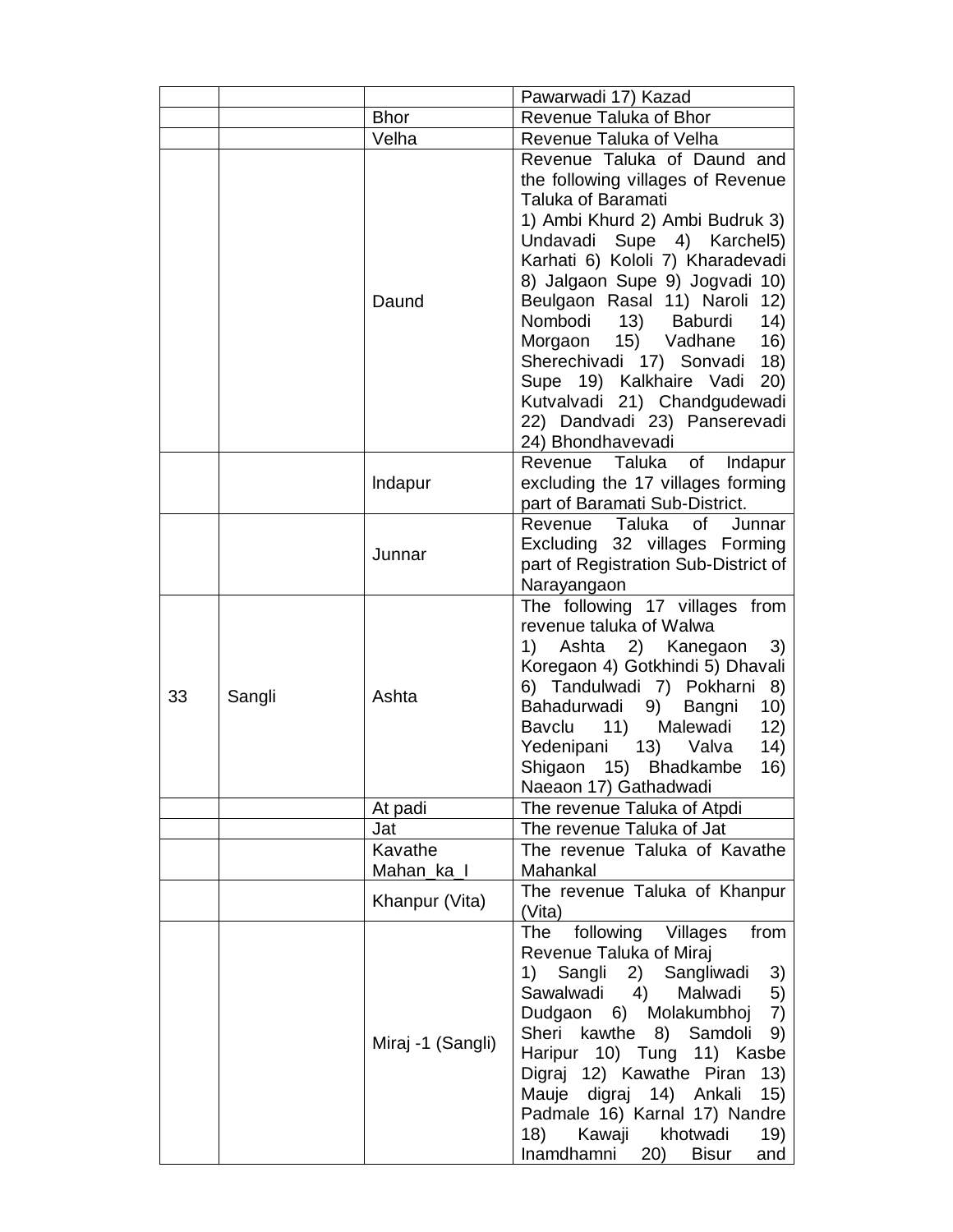|                         | remaining villages excluding sub                                                                                                                                                                                                                                                                                                                                                                                                                                                                                                                                                                                                                    |
|-------------------------|-----------------------------------------------------------------------------------------------------------------------------------------------------------------------------------------------------------------------------------------------------------------------------------------------------------------------------------------------------------------------------------------------------------------------------------------------------------------------------------------------------------------------------------------------------------------------------------------------------------------------------------------------------|
|                         | district Miraj- 2 and Miraj -3                                                                                                                                                                                                                                                                                                                                                                                                                                                                                                                                                                                                                      |
| Miraj -2 (Miraj)        | following Villages<br>The<br>from<br>Revenue Taluka of Miraj<br>1) Miraj 2) Bamni 3) Nilji 4)<br>Dhavali 5) Vaddi 6) Mhaishal 7)<br>Vijaynagar 8) Narwad 9) Bedag<br>10) Arag 11) Laxmiwadi<br>12)<br>Shindewadi 13) Khatav<br>14)<br>15)<br>Janravwadi<br>Salgare<br>16)<br>Belanki 17) Kadamwadi<br>18)<br>Chabukswarwadi 19) Dongarwadi<br>20) Lingnoor 21) Shipur<br>22)<br>Payappachiwadi<br>23)<br>Venkochiwadi 24) Yerondoli 25)<br>Khanderajuri 26) Mallewadi 27)<br><b>Takali</b><br><b>Boalwad</b><br>28)<br>29)<br>Santoshwadi                                                                                                           |
| Miraj -3<br>(Kupwad)    | from<br>The<br>following Villages<br>Revenue Taluka of Miraj<br>1) Kupwad 2) Bamnoli 3) Savali<br>4) Kanadwadi 5) Kakadwadi 6)<br>Samberwadi 7)<br>Rasulwadi<br>8)<br>9)<br>Kharkatwadi<br>Manmodi<br>10)<br>Tanang 11) Kalambi 12) Patgaon<br>13) Soni 14) Bhose 15) Karoli(M)<br>16) Sidhewadi 17) Malgaon 18)<br>Gundewadi 19) Wanleswadi 20)<br>Madhav nagar 21) Budhgaon 22)<br>Kavlapur                                                                                                                                                                                                                                                       |
| Narayangaon<br>Purandar | Following Villages from Revenue<br>Taluka Junnar<br>1) Ane 2) Arvi 3) Ale 4) Umbraj 5)<br>Aurangpur 6) Kandali 7) kuran 8)<br>Khodad 9) Malvane 10)<br>Narayangaon 11) Nimgaon Save<br>12) Pargaon Tarphe Madh 13)<br>Pipri kawai 14) Pimpri pendhar<br>15) Pimplegaon 16) Pimplwandi<br>17) Belhe 18) Bori khwad 19) Bori<br>Budrpk 20) Mangrul 21) Yedgaon<br>22) Rajuri 23) Unchekhadakwadi<br>24)<br>Vadgaon<br>kandali<br>25)<br>Vadgaon Anand 26) Vadgaon<br>Sahani 27) Vaishakh khede 28)<br>Shiroli Tarphe Ale 29) Sakuri<br>Tarphe belhe 30) Sultanpur 31)<br>Hiware Tarphe Narayangaon 32)<br>Hiware Budruk Revenue Taluka<br>of Purandar |
| Shirur                  | Revenue Taluka of Shirur                                                                                                                                                                                                                                                                                                                                                                                                                                                                                                                                                                                                                            |
| Mulshi                  | Revenue Taluka of Mulshi                                                                                                                                                                                                                                                                                                                                                                                                                                                                                                                                                                                                                            |
| Maval                   | Revenue Taluka of Maval                                                                                                                                                                                                                                                                                                                                                                                                                                                                                                                                                                                                                             |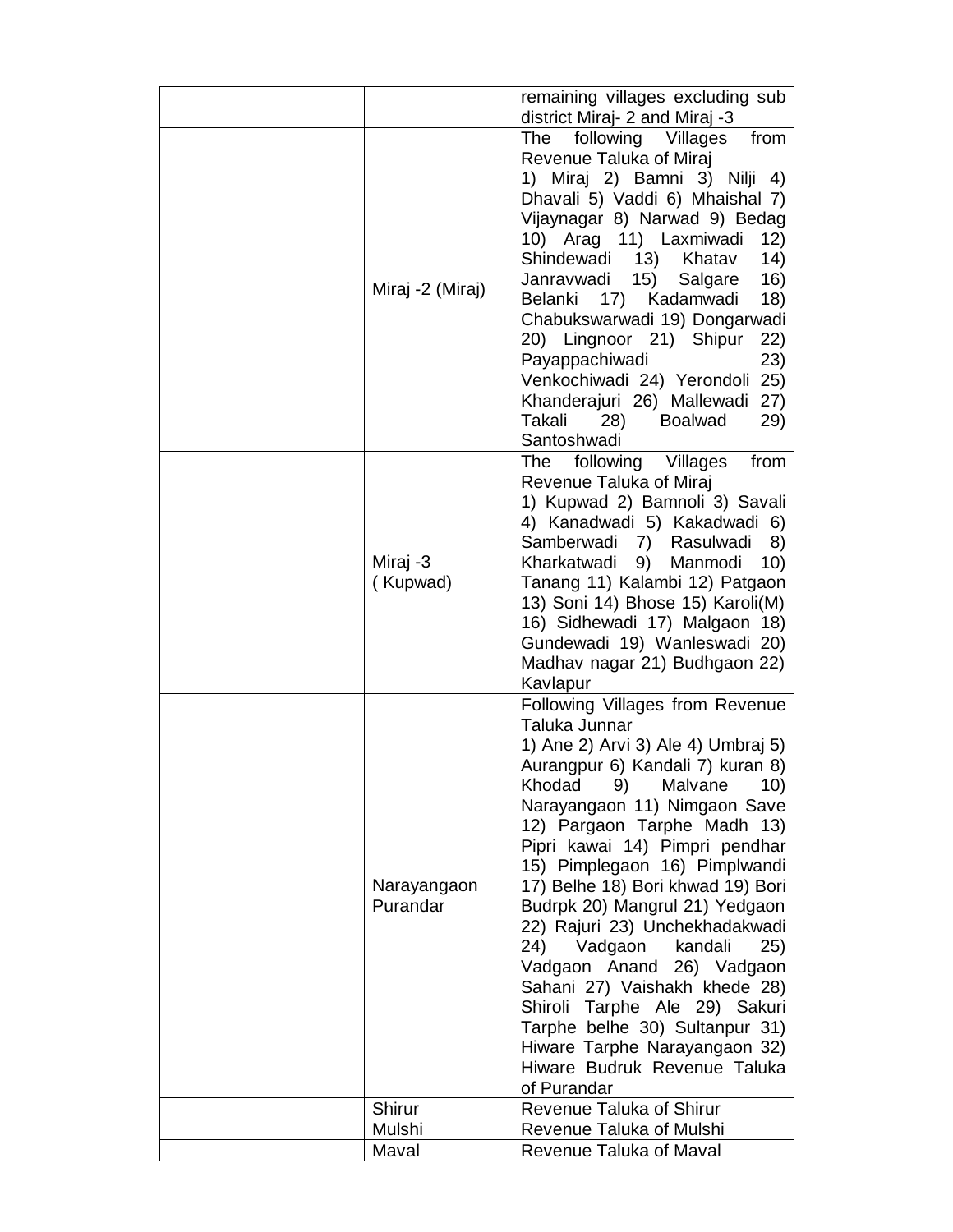|    |                 | Khed            | Khed<br>Taluka<br>of<br>Revenue                              |
|----|-----------------|-----------------|--------------------------------------------------------------|
|    |                 | Rajgurunagar)   | (Rajgurunagar)                                               |
| 20 | <b>Beed</b>     | Ashti           | Revenue Taluka of Ashti                                      |
|    |                 |                 | Following 41 villages<br>from                                |
|    |                 |                 | Revenue Taluka of Beed-                                      |
|    |                 |                 | Balgujar<br>1)<br>Beed<br>2) Aher                            |
|    |                 |                 | Dhanora 3) Beed Giran 4) Beed                                |
|    |                 |                 | Khot 5) Beed Deshmukh 6) Beed                                |
|    |                 |                 | Mali 7) Vasay wad.                                           |
|    |                 |                 | 8) Beed Pmale 9) Beed Bobade                                 |
|    |                 |                 | 10) Kolharwadi 11) Samnapur 12)                              |
|    |                 |                 | Kurala<br>13) Loladgaon<br>14)                               |
|    |                 |                 | Malapuri 15) Aurangpur<br>16)                                |
|    |                 |                 | Bhatsangvi 17) Rajuri 18)                                    |
|    |                 |                 | Chincholi Mali 19) Dahipha120)                               |
|    |                 | Beed -1         | Mochi<br>Pimpalgaon<br>21)                                   |
|    |                 |                 | Vebhatwadi 22)<br>Shivani<br>23)                             |
|    |                 |                 | Imampur 24) Wangi 25) Kathoda                                |
|    |                 |                 | 26) Bhavaniwadi 27) Barhanpur                                |
|    |                 |                 | 28) Vakrathpur 29) Rajjapur 30)<br>Rakashasbhuvan            |
|    |                 |                 | 31)                                                          |
|    |                 |                 | Khandepargaon 32) Antarvan<br>Pimpari 33) Umbrad Khalshi 34) |
|    |                 |                 | Ganpur (Niranjan) 35) Mhaisas                                |
|    |                 |                 | Jawala 36) Nagpur Budruk 37)                                 |
|    |                 |                 | Naapur Khurd 38) Umari 39)                                   |
|    |                 |                 | Sidod 40) Aher Nimgaon<br>41)                                |
|    |                 |                 | Jirewadi                                                     |
|    |                 |                 | Remaining 192 villages<br>from                               |
|    |                 | Beed-2          | Revenue Taluka of Beed                                       |
|    |                 | Georai          | Revenue Taluka of Georai                                     |
|    |                 |                 | Revenue Taluka of Majalgaon                                  |
|    |                 | Majalgaon       | and Revenue Taluka of Vadvani                                |
|    |                 |                 | Revenue Taluka of Ambejogai                                  |
|    |                 | Ambejogai       | and Revenue Taluka of Parali                                 |
|    |                 |                 | Vaijnath                                                     |
|    |                 | Kej             | Revenue Taluka of Kej<br>and                                 |
|    |                 |                 | Revenue Taluka of Dharur                                     |
|    |                 | Patoda          | Revenue Taluka of Patoda and                                 |
|    |                 |                 | Revenue Taluka of Shirur Kasar                               |
| 21 | <b>Buldhana</b> | <b>Buldhana</b> | Revenue Taluka of Buldhana                                   |
|    |                 | Chikhali        | Revenue Taluka of Chikhali                                   |
|    |                 | Deulgaon Raja   | Taluka<br>of<br>Revenue<br>Deulgaon<br>Raja                  |
|    |                 | Jalgaon (Tamod) | Taluka<br>Revenue<br>of<br>Jalgaon                           |
|    |                 |                 | (Jamod)                                                      |
|    |                 | Khamgaon        | Revenue Taluka of Khamgaon                                   |
|    |                 | Lonar           | Revenue Taluka of Lonar                                      |
|    |                 | Malkapur        | Revenue Taluka of Malkapur                                   |
|    |                 | Mehkar          | <b>Revenue Taluka of Mehkar</b>                              |
|    |                 | Matola          | Revenue Taluka of Matola                                     |
|    |                 | Nandura         | Revenue Taluka of Nandura                                    |
|    |                 | Shegaon         | Revenue Taluka of Shegaon                                    |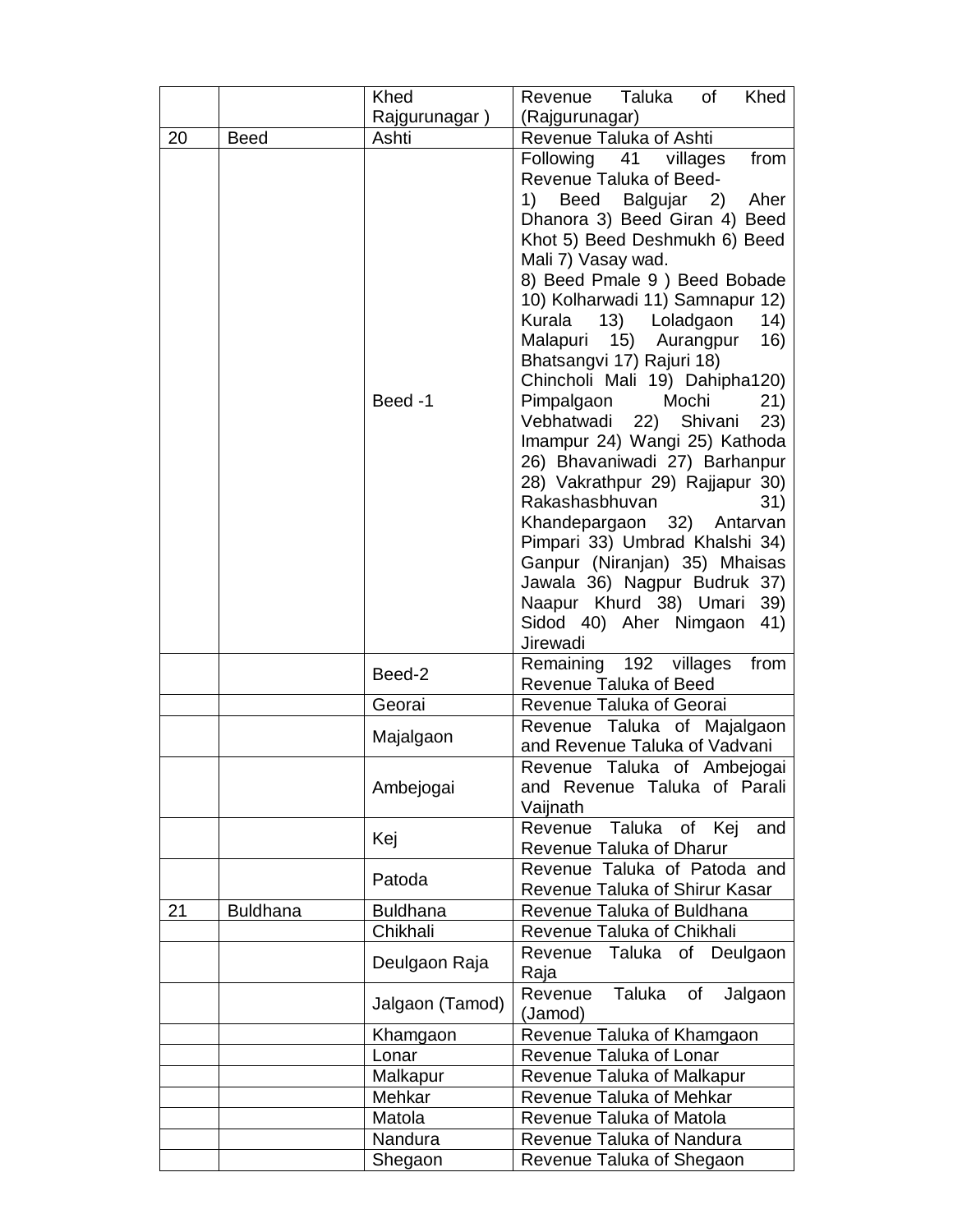|    |                                | Sindkhedraja              | Revenue Taluka of Sindkhedraja                                                                                                                                                                                                                                   |
|----|--------------------------------|---------------------------|------------------------------------------------------------------------------------------------------------------------------------------------------------------------------------------------------------------------------------------------------------------|
|    |                                | Tampon                    | Revenue Taluka of Sangrampur                                                                                                                                                                                                                                     |
| 22 | <b>Bhandara</b>                | <b>Bhandara</b>           | Revenue Taluka of Bhandara                                                                                                                                                                                                                                       |
|    |                                | Lakhandur                 | Revenue Taluka of Lakhandur                                                                                                                                                                                                                                      |
|    |                                | Mohadi                    | Revenue Taluka of Mohadi                                                                                                                                                                                                                                         |
|    |                                | Pavni                     | Revenue Taluka of Pavni                                                                                                                                                                                                                                          |
|    |                                |                           | Revenue Taluka of Sakoli &                                                                                                                                                                                                                                       |
|    |                                | Sakoli                    | Revenue                                                                                                                                                                                                                                                          |
|    |                                |                           | Taluka of Lakhani                                                                                                                                                                                                                                                |
|    |                                | Tumsar                    | Revenue Taluka of Tumsar                                                                                                                                                                                                                                         |
| 23 | Mumbai                         | Mumbai city 1<br>(Fort)   | 1) Fort 2) Kulaba 3) Mandavi 4)<br>Princes-Dak 5) Bhuleshwar 6)<br>Girgaon 7) Taddev 8) Malbar<br>Khambala<br>9)<br>Mazgaon<br>10)<br><b>Bhaikhala</b>                                                                                                           |
|    |                                | Mumbai city 2<br>(Warli)  | Dadar Naigaon<br>2)<br>1)<br>Parel<br>Shivadi 3) Sion 4) Salt-Pan 5)<br>Varali 6) Lower Parel 7) Mattm a<br>8) Mahim 9) Dharavi.                                                                                                                                 |
| 24 | Mumbai<br>Suburban<br>(Bandra) | Andheri-1<br>(Bandra)     | Following villages from Revenue<br>Taluka of Andheri -<br>1) Bandra 2) Chuing 3) Danda 4)<br>Kolekalyan 5) Juhu 6) Vileparle 7)<br>Sahar 8) Brahmanwada<br>9)<br>Bapnale 10) Chakla 11) Khari.<br>Andheri<br>Revenue<br>Taluka                                   |
|    |                                | Andheri-2<br>(Andheri)    | excluding villages-from<br>Sub<br>district Andheri-1                                                                                                                                                                                                             |
|    |                                | Borivali-1<br>(Malad)     | Following villages from Revenue<br>Taluka of Borivali -<br>1) Goregaon 2) Moroshi 3) Are 4)<br>Dindoshi 5) P.S.Pahadi Goregaon<br>6) Chinchwali 7) P.N. Pahadi<br>Eksar 8) Malad.                                                                                |
|    |                                | Borivali-2<br>(Kandivali) | Following villages from Revenue<br>Taluka of Borivali -<br>1) Erangal2) Darvali 3) Akse 4)<br>Malwani 5) Maware 6) Manori 7)<br>Gorai 8) Charcope 9) Kandivali<br>11) Poisar<br>10)<br>Akurli<br>12)<br>Badhavan 13) Sai 14) Clarebad<br>15) GundQaon 16) Tulsi. |
|    |                                | Borivali-3<br>(Borivali)  | Taluka<br>Borivali<br>Revenue<br>excluding 24 villages forming part<br>Sub-district Borivali-1<br>of<br>and<br>Borivali -2                                                                                                                                       |
|    |                                | Kurla -1<br>(Kurla)       | Following Villages from Revenue<br>Taluka of Kurla -<br>1) Mahu12) Nanole 3) Ashik 4)<br>Budruk 5) Mandale<br>Man<br>6)<br>Turbhe 7) Man Kurda 8) Deonar<br>9) Boli 10) Wadhavali 11) Marbali<br>12) Chembur 13) Kurla 14) Kirol                                 |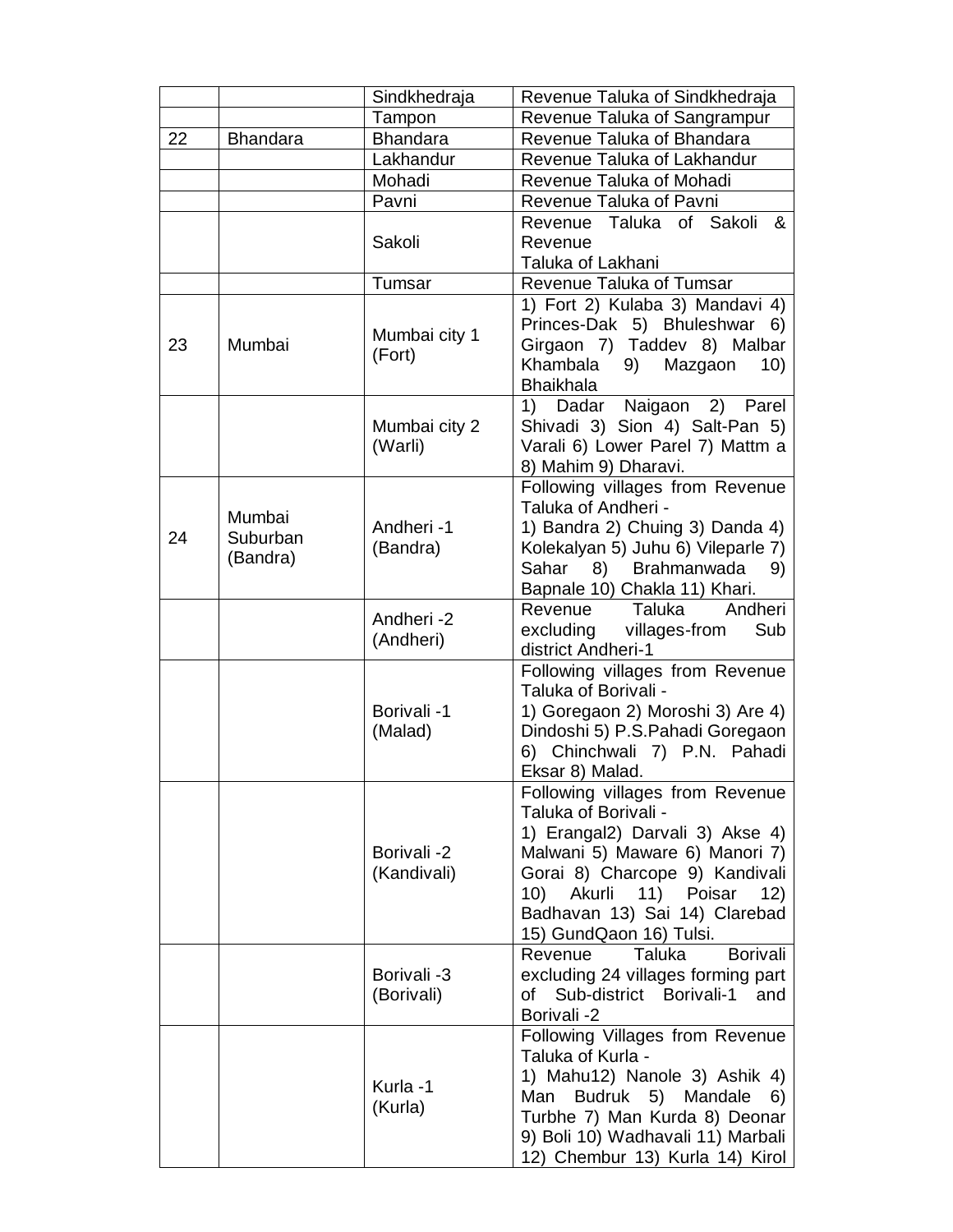|    |           |             | 15) Ghatkopar 16) Asakala.                                         |
|----|-----------|-------------|--------------------------------------------------------------------|
|    |           | Kurla -2    | Revenue Taluka Kurla excluding                                     |
|    |           | (Vikroli)   | 16 villages farming part of Kurla -                                |
|    |           |             | 1 Sub-District                                                     |
| 25 | Yawmmal   | Babulgaon   | Revenue Taluka of Babhul aon                                       |
|    |           | Darwha      | <b>Revenue Taluka of Darwha</b>                                    |
|    |           | Digras      | Revenue Taluka of Digras<br>&                                      |
|    |           |             | Revenue Taluka of Arni                                             |
|    |           | Ghatanji    | Revenue Taluka of Ghatanji                                         |
|    |           | Kalamb      | Revenue Taluka of Kalamb                                           |
|    |           | kelapur     | Revenue Taluka of Kelapur                                          |
|    |           | Mahagaon    | Revenue Taluka of Mahagaon                                         |
|    |           |             | Revenue Taluka of Maregaon &                                       |
|    |           | Maregaon    | Revenue Taluka of Zari Jamani                                      |
|    |           | Ner         | <b>Revenue Taluka of Ner</b>                                       |
|    |           | Pusad       | <b>Revenue Taluka of Pusad</b>                                     |
|    |           | Ralegaon    | Revenue Taluka of Rale aon                                         |
|    |           | Umarkhed    | <b>Revenue Taluka of Umarkhed</b>                                  |
|    |           | Wani        | Revenue Taluka of Warn                                             |
|    |           |             | Following villages from Revenue                                    |
|    |           |             | Taluka of Yawatmal                                                 |
|    |           | Yawatmal-1  | 1) Yawatmal 2) Lohara<br>3)                                        |
|    |           |             | Pimplegaon 4) Waahapur<br>5)                                       |
|    |           |             | Umersa 6) Bhosa                                                    |
|    |           |             | Revenue Taluka<br>Remaining                                        |
|    |           | Yawatmal -2 | Yawatmal excluding 6 villages                                      |
|    |           |             | forming Part of Yatwatamal -1                                      |
|    |           |             | sub-district                                                       |
| 26 | Ratnagiri | Chiplun     | Revenue Taluka of Chiplun and                                      |
|    |           |             | Revenue Taluka of Guhagar                                          |
|    |           | Dapoli      | Revenue Taluka of Dapoli and                                       |
|    |           |             | Revenue Taluka of Mandangad                                        |
|    |           | Khed        | Revenue Taluka of Khed                                             |
|    |           | Ratnagiri   | Revenue Taluka of Ramagiri                                         |
|    |           | Rajapur     | Revenue Taluka of Rajapur and                                      |
|    |           |             | Revenue Taluka of Lan'a                                            |
|    |           | Sangmeshwar | Revenue Taluka of Sangmeshwar                                      |
|    |           | (Devrukh)   |                                                                    |
| 27 | Raigad    | Alibag      | Revenue Taluka of Alibag                                           |
|    |           |             | Karjat<br><b>Taluka</b><br>of<br>&<br>Revenue<br>Taluka<br>Revenue |
|    |           | Karjat      | Khalapur<br>οf                                                     |
|    |           |             | (Including Matheran<br>Hill station)                               |
|    |           |             | Revenue Taluka of Mahad<br>&                                       |
|    |           | Mahad       | Revenue Taluka of Poladpur                                         |
|    |           |             | Revenue Taluka of Mangaon &                                        |
|    |           | Mangaon     | Revenue Taluka of Tala                                             |
|    |           |             | Taluka<br>0f<br>Panvel<br>Revenue                                  |
|    |           |             | excluding the area of new Panvel                                   |
|    |           | Panvel-1    | and 28 villages forming art Sub                                    |
|    |           |             | <b>District Panvel -II</b>                                         |
|    |           | Uran        | Following Villages from Revenue                                    |
|    |           |             |                                                                    |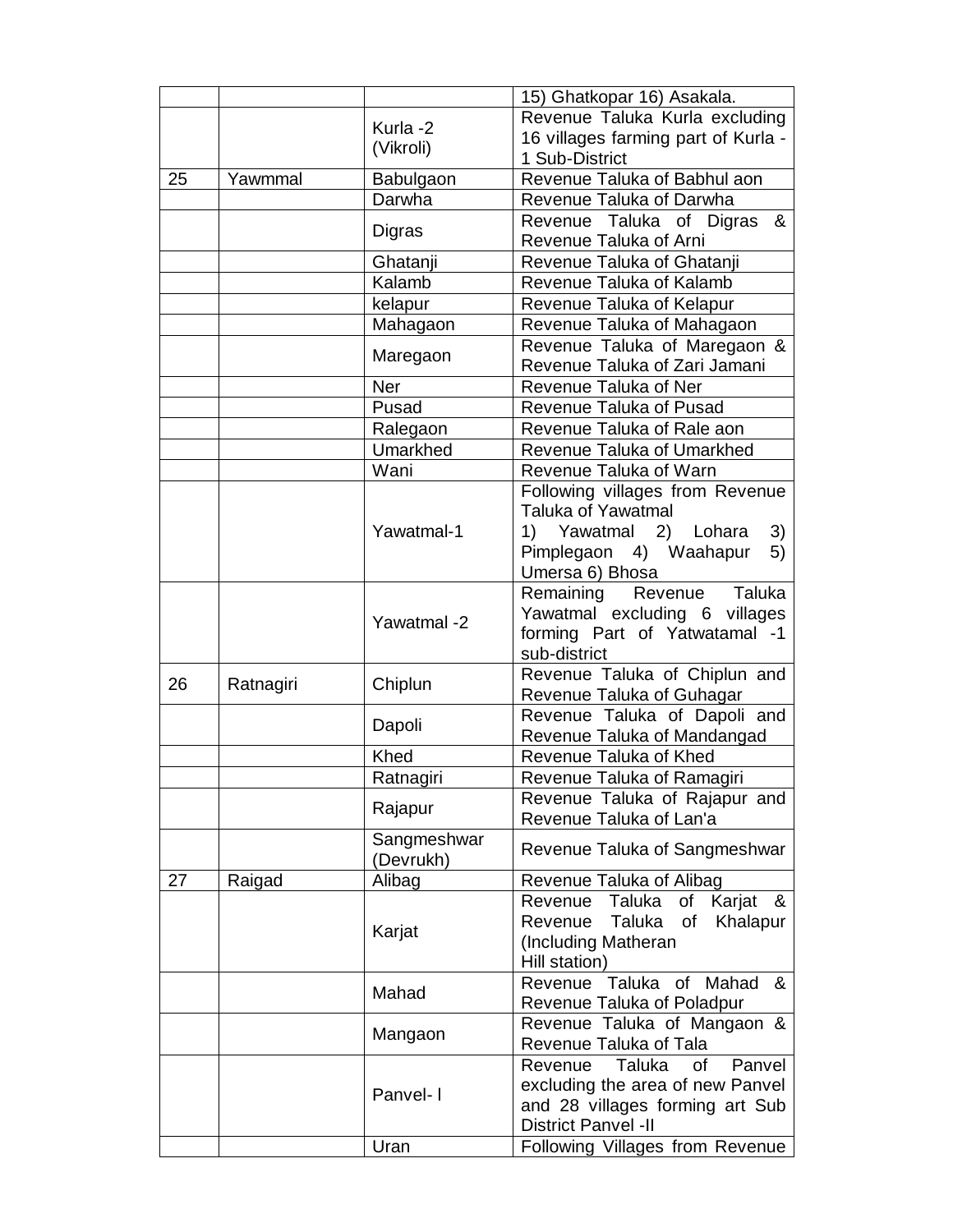| (Panvel -II) | Taluka of Panvel:-                      |
|--------------|-----------------------------------------|
|              | 1) Asudgaon 2) Khanda 3) jui            |
|              |                                         |
|              | (Mothi) 4) Kamothe 5) Kharghar          |
|              | 6) Wave 7) Ove 8) Belpada 9)            |
|              | Beed 10) Taloje Paclmand<br>11)         |
|              | Waghivali<br>12) Pargaon<br>13)         |
|              | Pargaon Hungi 14) Koper IS)             |
|              | Pargaon Inam 16) Targhar 17)            |
|              |                                         |
|              | Ulwa 18) Sonkhar 19) Owale 20)          |
|              | Bambavi 21) Vahal 22) Gavhau            |
|              | 23) Padeghar 24) Kharkoper 25)          |
|              | Nhave 26) Adivali 27) Rohinjan          |
|              | 28) Kalamboli & Revenue Taluka          |
|              | of Uran and New Panvel area in          |
|              |                                         |
|              | Panvel Nagar                            |
|              | Pali ka.                                |
| Pen          | Revenue Taluka of pen                   |
| Roha         | Revenue Taluka of Roha and              |
|              | Revenue Taluka of sudhagad              |
|              | Revenue Taluka of Shrivardhan,          |
| Shrivardhan  | Revenue Taluka of Murud and             |
|              | Revenue Taluka of Mhasala               |
| Latur        | Revenue Taluka of Ahmedpur              |
| Ahmedpur     | and Revenue Taluka of Chakur            |
| Ausa         | Revenue Taluka of Ausa                  |
|              |                                         |
| Latur-1      | Municipal area of Latur                 |
|              | <b>Taluka</b><br>Revenue<br>οf<br>Latur |
| Latur-2      | excluding Municipal area of Latur       |
|              | 1<br>and Revenue taluka of              |
|              | Renapur                                 |
|              | Revenue Taluka of Nilanga &             |
| Nilanga      | Shirur<br>Taluka<br>of<br>Revenue       |
|              | Anantpal                                |
|              | Revenue Taluka of Devni and             |
|              |                                         |
|              | 37<br>following<br>villages<br>from     |
|              | Revenue Taluka of of Udgir -            |
|              | Udgir<br>2) Waigaon<br>1)<br>3)         |
|              | Bhakaskheda 4) Satala Budruk 5)         |
|              | Gangapur 6)<br>Deowarjan<br>7)          |
|              | Hanmantwadi 8) Karwandi<br>9)           |
|              | 10) Shambhu<br>Mahadeowadi              |
|              |                                         |
|              | Umarga 11) Chighali 12) Karkheli        |
| Udgir -1     | 13) Shekapur 14) Dawangaon 15)          |
|              | Baushelaki 16) Netragaon<br>17)         |
|              | Yenaki 18) Madalapur 19) Jaknal         |
|              | 20) Bamni 21) Malewadi 22)              |
|              | Mogha 23) ,Togari 24) Nideban           |
|              | 25) Shelaha126) Belsakraga 27)          |
|              |                                         |
|              | Rawangaon 28) Tondchir<br>29)           |
|              | Dhondhipparaga 30) Tadalapur            |
|              | 31) Janapur 32) Shirol (ja) 33)         |
|              | Kawalkhed 34) Ghurghal                  |
|              | 35) Chandegaon 36) Kumdal 37)           |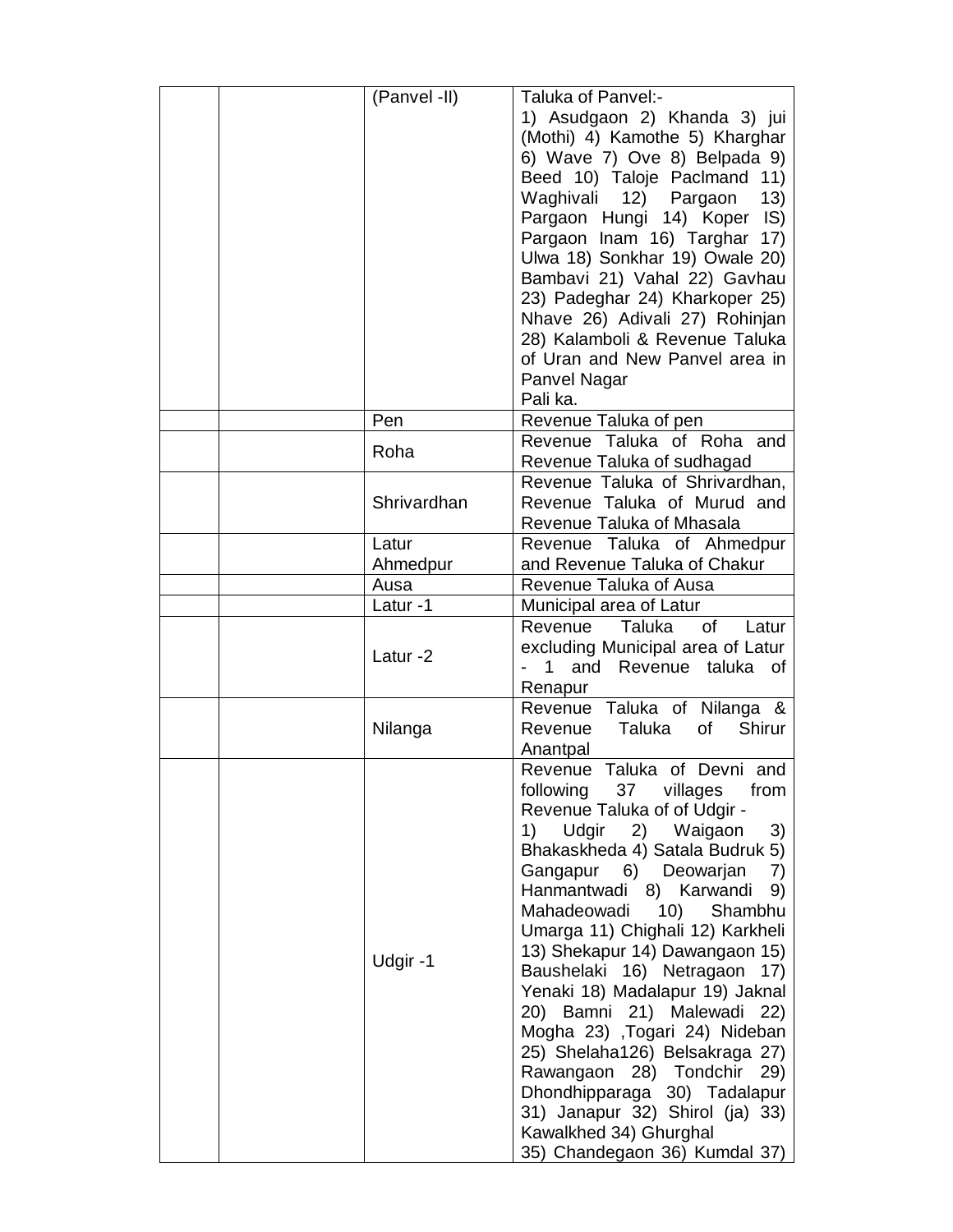|    |        |            | Mallapur                                                                                                                                                                                                                                                                                                                                                                                                                                                                                                                                                                                                                                                                                                                                              |
|----|--------|------------|-------------------------------------------------------------------------------------------------------------------------------------------------------------------------------------------------------------------------------------------------------------------------------------------------------------------------------------------------------------------------------------------------------------------------------------------------------------------------------------------------------------------------------------------------------------------------------------------------------------------------------------------------------------------------------------------------------------------------------------------------------|
|    |        | Udgir-2    | Remaining Revenue Taluka of<br>Udgir excluding 37 villages<br>forming part of sub district Udgir 1<br>and Revenue taluka of Jalkot                                                                                                                                                                                                                                                                                                                                                                                                                                                                                                                                                                                                                    |
| 29 | Wardha | Arvi       | Revenue Taluka<br>of<br>Arvi<br>Revenue Taluka of Asti and<br>Revenue Taluka of Karanja                                                                                                                                                                                                                                                                                                                                                                                                                                                                                                                                                                                                                                                               |
|    |        | Hinganghat | Revenue Taluka of Hinganghat                                                                                                                                                                                                                                                                                                                                                                                                                                                                                                                                                                                                                                                                                                                          |
|    |        | Pulgaon    | <b>Revenue Taluka of Deoli</b>                                                                                                                                                                                                                                                                                                                                                                                                                                                                                                                                                                                                                                                                                                                        |
|    |        | Samudrapur | Revenue Taluka of Samudrapur                                                                                                                                                                                                                                                                                                                                                                                                                                                                                                                                                                                                                                                                                                                          |
|    |        | Seloo      | Revenue Taluka of Seloo                                                                                                                                                                                                                                                                                                                                                                                                                                                                                                                                                                                                                                                                                                                               |
|    |        | Wardha     | Revenue Taluka of Wardha                                                                                                                                                                                                                                                                                                                                                                                                                                                                                                                                                                                                                                                                                                                              |
| 30 | Washim | Karanja    | Revenue Taluka of Karanja                                                                                                                                                                                                                                                                                                                                                                                                                                                                                                                                                                                                                                                                                                                             |
|    |        | Mangrulpir | Revenue Taluka of Mangrulpir                                                                                                                                                                                                                                                                                                                                                                                                                                                                                                                                                                                                                                                                                                                          |
|    |        | Manara     | Revenue Taluka of Manora                                                                                                                                                                                                                                                                                                                                                                                                                                                                                                                                                                                                                                                                                                                              |
|    |        | Risode     | <b>Revenue Taluka of Risode</b>                                                                                                                                                                                                                                                                                                                                                                                                                                                                                                                                                                                                                                                                                                                       |
|    |        | shirpur    | Revenue Taluka of Malegaon                                                                                                                                                                                                                                                                                                                                                                                                                                                                                                                                                                                                                                                                                                                            |
|    |        | Washim     | Revenue Taluka of Washim                                                                                                                                                                                                                                                                                                                                                                                                                                                                                                                                                                                                                                                                                                                              |
| 31 | Satara | Javli      | Revenue Taluka of Javli and the<br>following 40 villages from the<br>Taluka<br>Revenue<br>οf<br>Mahabaleshwu:-<br>Adal 2) Kalgamgaon<br>3)<br>1)<br>Kasrunda<br>4)<br>Kaswan<br>5)<br>Kumbharoshi 6)<br>Kumthe<br>7)<br>Goroshi 8) Dhawari 9) Ghonaspur<br>10) Chaturbet 11) Chikhali 12)<br>Jawali 13)<br>Zanjawadi 14) Tekwali 15) Talde<br>16) Dare Tarphe Adagaon<br>17)<br>18) Dhudhgaon<br>Danwali<br>19)<br>Dhudhoshi 20) Dewali 21) Daradi<br>22) Nawali 23) Perapar 24)<br>Parut 25) Parson 26) Pethpur 27)<br>Birwadi 28) Birmani 29) Manghar<br>30) Mulasar 31) Machutar 32)<br>Muleshawar<br>33) Erandal<br>34)<br>Gaund<br>35) Vivar<br>Ranadava<br>Tarphe Salashi 36) Sindale 37)<br>Shirawali 38) Haroslu 39) Hatlot<br>40) Bhekawali. |
|    |        | Karad-1    | following villages<br>from<br>The<br>Revenue Taluka of Karad<br>2)<br>3)<br>Ambvad:,<br>Ane<br>1)<br>4)<br>Agaichiwadi<br>Atake<br>5)<br>Bhalewadi 6) Babarmachi<br>7)<br>Bhurbhushi 8) Bharewadi<br>9)<br>Chachegaon 10) Dushere<br>11)<br>Gote 12)<br>Godhi 13) Ghogaon 14) Gotewadi<br>IS) Goleshawar 16) Ghorewadi<br>17) Hajarmachi 18) Hawalewadi                                                                                                                                                                                                                                                                                                                                                                                               |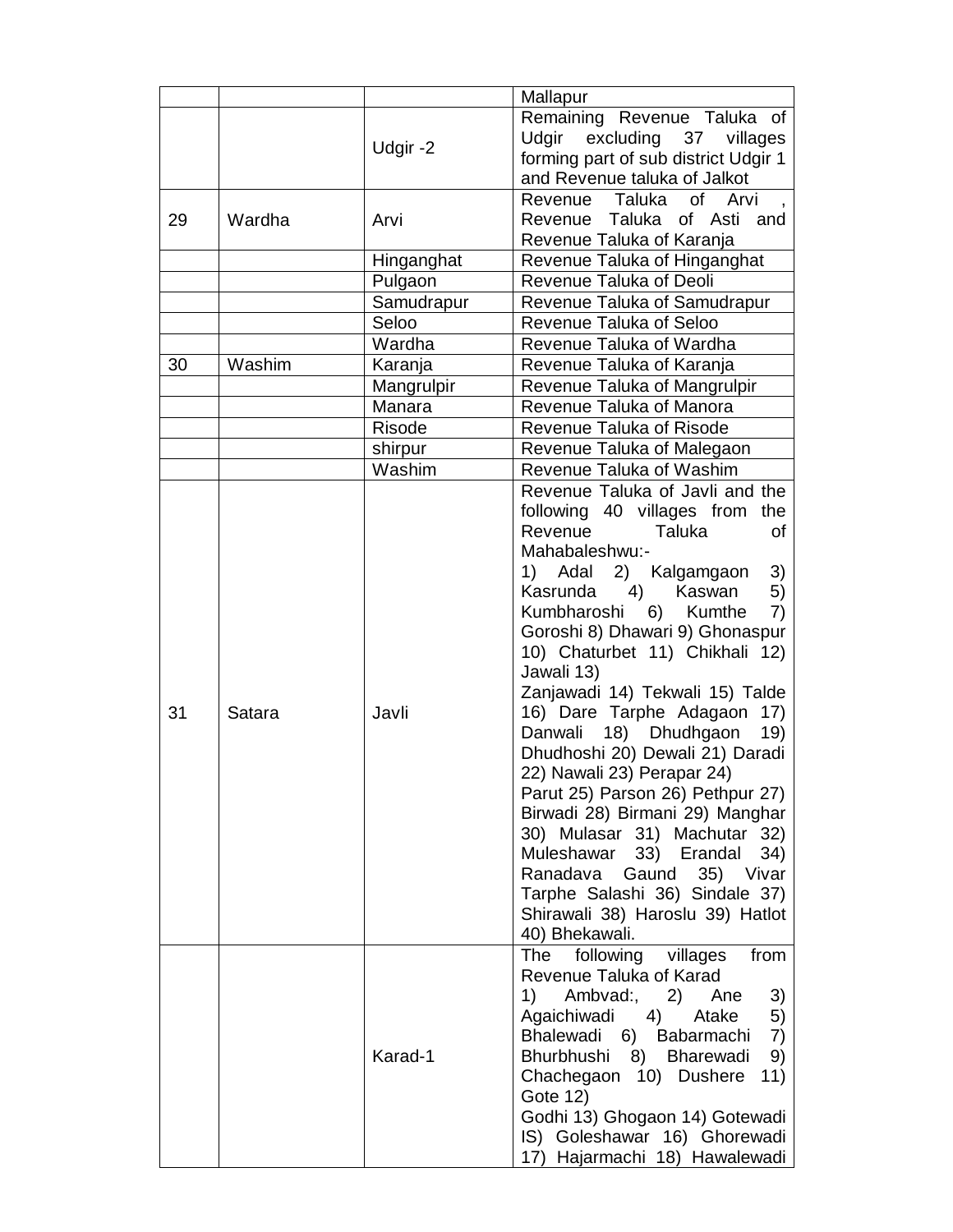|  |                 | Julewadi 20) Jinti<br>21)<br>19)                              |
|--|-----------------|---------------------------------------------------------------|
|  |                 | Jakhinwadi 22) Koparde 23) Kole                               |
|  |                 | 24) Kusur 25) Kolewadi 26) Kirpe                              |
|  |                 | 27) Kodoli 28) Khubi 29) Kamathi                              |
|  |                 | 30) Kale 31) Kesarshirambe 32)                                |
|  |                 | Kalwade<br>33)<br>Kapil<br>34)                                |
|  |                 | Latakewadi 35) Malakapur<br>36)                               |
|  |                 | Mhasali 37) Maharungadewadi                                   |
|  |                 | 38) Mann 39) Malkhed<br>40)                                   |
|  |                 | Mundhe 41) Nandgaon<br>42)                                    |
|  |                 | Nandalapur 43) Ond 44) Parale                                 |
|  |                 | 45) Potale 146) Rethare Budruk                                |
|  |                 | 47) Rajmachi 48) Rethare Khurd                                |
|  |                 | 49) Rajur 50) Shere 51) Shenoli                               |
|  |                 | 52) Sayapur 53) Savade 54)                                    |
|  |                 | Tulsan 55) Tambve 56) Tarukh                                  |
|  |                 | 57) Ralgaon 58) Undale 59) Wing<br>60) Wathar 61) Virwade 62) |
|  |                 | Yenake 63) Yerwade 64)                                        |
|  |                 | Yewati 65) Yelgaon 66) Yenape                                 |
|  |                 | 67) Wanwasmachi (Karad) 68)                                   |
|  |                 | Vijaynagar 69) Gamewadi<br>70)                                |
|  |                 | Arewadi 71) Darewadi<br>72)                                   |
|  |                 | Pashim Supane 73) Kese 74)                                    |
|  |                 | Wanarwadi 75) Babanwadi 76)                                   |
|  |                 | Shingwanwadi 77) Hanmantwadi                                  |
|  |                 | 78) Gharalwadi 79) Shindewadi                                 |
|  |                 | 80) Shelakewadi 81) Ganeshwadi                                |
|  |                 | 82)<br>Shewalewadi<br>83)                                     |
|  |                 | Salshirambe 84) Loharwadi 85)                                 |
|  |                 | Akaichiwadi 86) Dhondewadi 87)                                |
|  |                 | Odoshi 88) Belwade Budruk 89)                                 |
|  |                 | Narayanwadi 90) Pawarwadi 91)                                 |
|  |                 | Wanwasmachi (Umar'i)                                          |
|  |                 | Remaining revenue Taluka of                                   |
|  | Karad -2        | Karad                                                         |
|  | Khatav          | Revenue Taluka of Khatav                                      |
|  | Khandala        | Revenue Taluka of Khandala                                    |
|  | <b>KoreQaon</b> | Revenue Taluka of Kore aon -                                  |
|  | Man(Dahiwadi)   | Revenue Taluka of Man                                         |
|  | Patan           | Revenue Taluka of Patan                                       |
|  | Phaltan         | Revenue Taluka of Phaltan                                     |
|  |                 | following villages from Revenue                               |
|  |                 | Taluka of Satara                                              |
|  |                 | 1) Area of Satara nagar parishad                              |
|  | Satara -1       | 2) Karenje Tarphe Satara 3)                                   |
|  |                 | Gadoli 4) Kondhwe (Malwadi) 5)                                |
|  |                 | Dare Budruk 6) Sarkhal 7) Gavadi                              |
|  |                 | 8) Sablewadi 9) Choregewadi 10)                               |
|  |                 | Saigaon 11) Jyotibachi wadi 12)                               |
|  |                 | Vele 13) Kamadhi Taiphe Satara                                |
|  |                 | (parambe) 14) Arali 15) Kasani                                |
|  |                 | Bhambvani 17) Savali 18)<br>16)                               |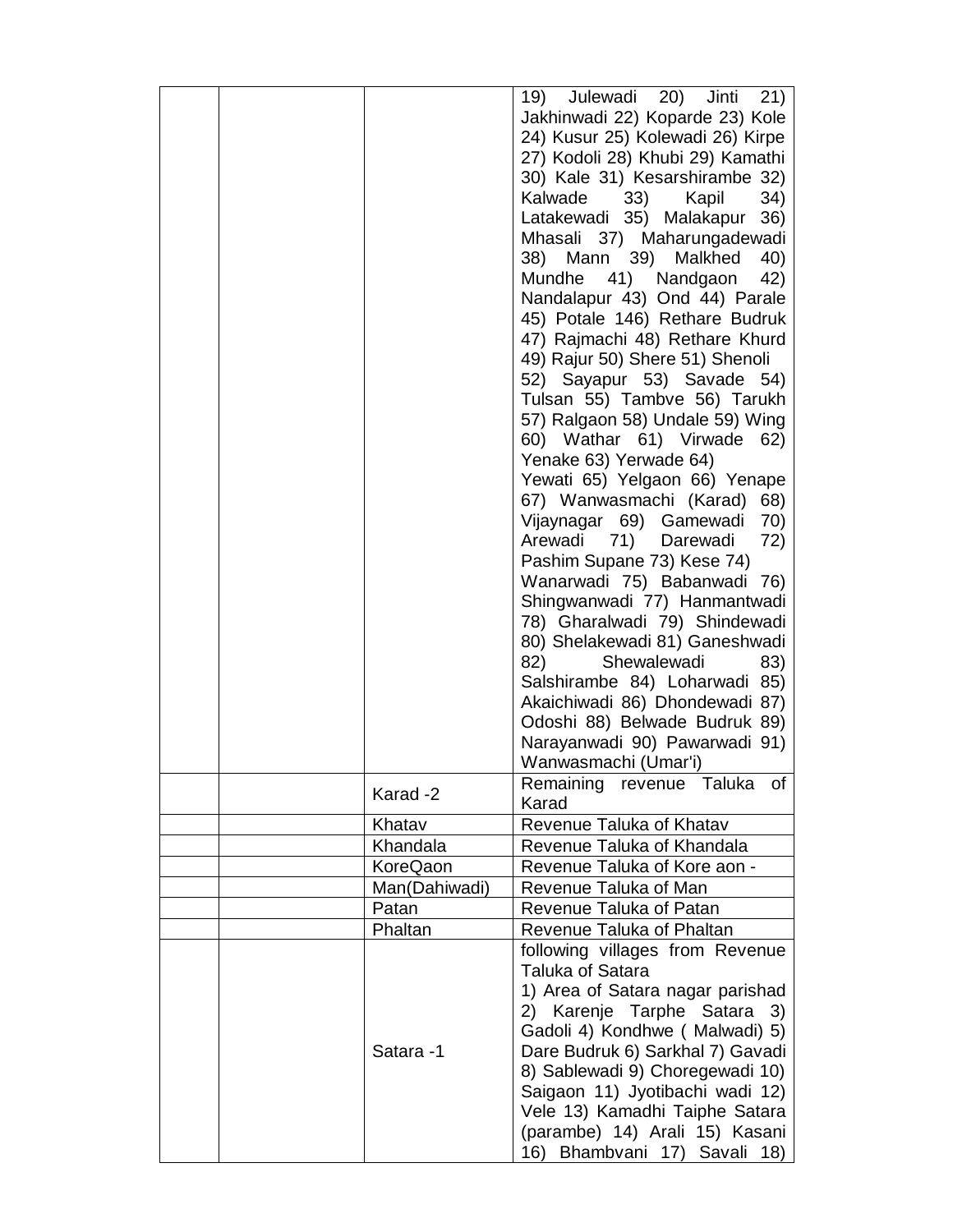|  |           | Kurul Tizai 19) Ghatvan<br><b>20</b> )<br>Kudeghar 21) Potghar 22) Rohot<br>23) Vadgaon 24) Kurulbaji 25)<br>Peti 26) Anawale 27) Sayali 28)<br>Lumanekhol 29) Lambghar 30)<br>Dahiwad 31) Maskarwadi 32)<br>Punvad 33) Kurun 34) Aste 35)<br>Yawateshwar 36) Karanje Tarphe<br>Parali<br>37)<br>Kaloshi<br>38)<br>Samberwadi 39) Dare khurd 40)<br>Dabewadi 41) Ambavade Budruk<br>42) Bhondvade 43) Jakatwadi 44)<br>Shahapur 45) Ninam 46) Padali<br>47) Vechale (Mugdalbhtachiwadi)<br>48) Dolegaon 49) Shelkewadi 50)<br>Bhatmarli 51) Rajewadi<br>52)<br>kusawade 53) Asangaon<br>54)<br>Dhanwadewadi 55) Kumathe 56)<br>Partnale 57) Pilani 58) Pilaniwadi<br>59) Gajwadi 60) Pogarwadi (Are)<br>61) Zarewadi 62) Upali<br>63)<br>Sonvadi 64) Are Tarplve Parali<br>65) Karandi 66) Maparwadi 67)<br>Sherewadi 68) Dare Tarphe<br>Parali<br>69) Revadi<br>70)<br>Rakuslaywadi 71) Ambale<br>72)<br>Borne 73) Raighar 74) Vavdare<br>75) Rajapuri 76) Thoseghar 77)<br>Kikali 78) Jambhe 79) Boposhi<br>80) Chalkewadi 81) Kari<br>82)<br>Pangare 83) Palaswade<br>84)<br>Sandavali 85) Takvali 86) Kelvali<br>87) KhadQaon 88) Kuskhurd 89)<br>Kusbudruk 90) Nigal 91) Banghar<br>92) Parali Tarphe Kameri 93)<br>Katwadi khurd 94) Venkho195)<br>Jawali 96) Ghavali 97) Amabani<br>Ambawade<br>khurd<br>98)<br>99)<br>Asangaon 100) Angudewadi 101)<br>Devkul<br>102) Parali<br>103)<br>Pimplwadi 104) Malvachiv:adi<br>105) Renawale 106) Dighawale<br>107) Shindewadi 108) Alwadi<br>109) Awadwadi 110) Kandawali<br>111) Adsul 112) Argudwadi 113)<br>Karandoshi 114) ti4alwadi 115)<br>Raigaon 116) Morewadi<br>117)<br>Argadwadi 118) Kasarthal |
|--|-----------|--------------------------------------------------------------------------------------------------------------------------------------------------------------------------------------------------------------------------------------------------------------------------------------------------------------------------------------------------------------------------------------------------------------------------------------------------------------------------------------------------------------------------------------------------------------------------------------------------------------------------------------------------------------------------------------------------------------------------------------------------------------------------------------------------------------------------------------------------------------------------------------------------------------------------------------------------------------------------------------------------------------------------------------------------------------------------------------------------------------------------------------------------------------------------------------------------------------------------------------------------------------------------------------------------------------------------------------------------------------------------------------------------------------------------------------------------------------------------------------------------------------------------------------------------------------------------------------------------------------------------------------------------------------|
|  | Satara -2 | Remaining Revenue Taluka<br>Satara Excluding 118 Villages<br>Forming Part Satara -1 sub-                                                                                                                                                                                                                                                                                                                                                                                                                                                                                                                                                                                                                                                                                                                                                                                                                                                                                                                                                                                                                                                                                                                                                                                                                                                                                                                                                                                                                                                                                                                                                                     |
|  | Wai       | <b>District</b><br>The Revenue Taluka of wai and                                                                                                                                                                                                                                                                                                                                                                                                                                                                                                                                                                                                                                                                                                                                                                                                                                                                                                                                                                                                                                                                                                                                                                                                                                                                                                                                                                                                                                                                                                                                                                                                             |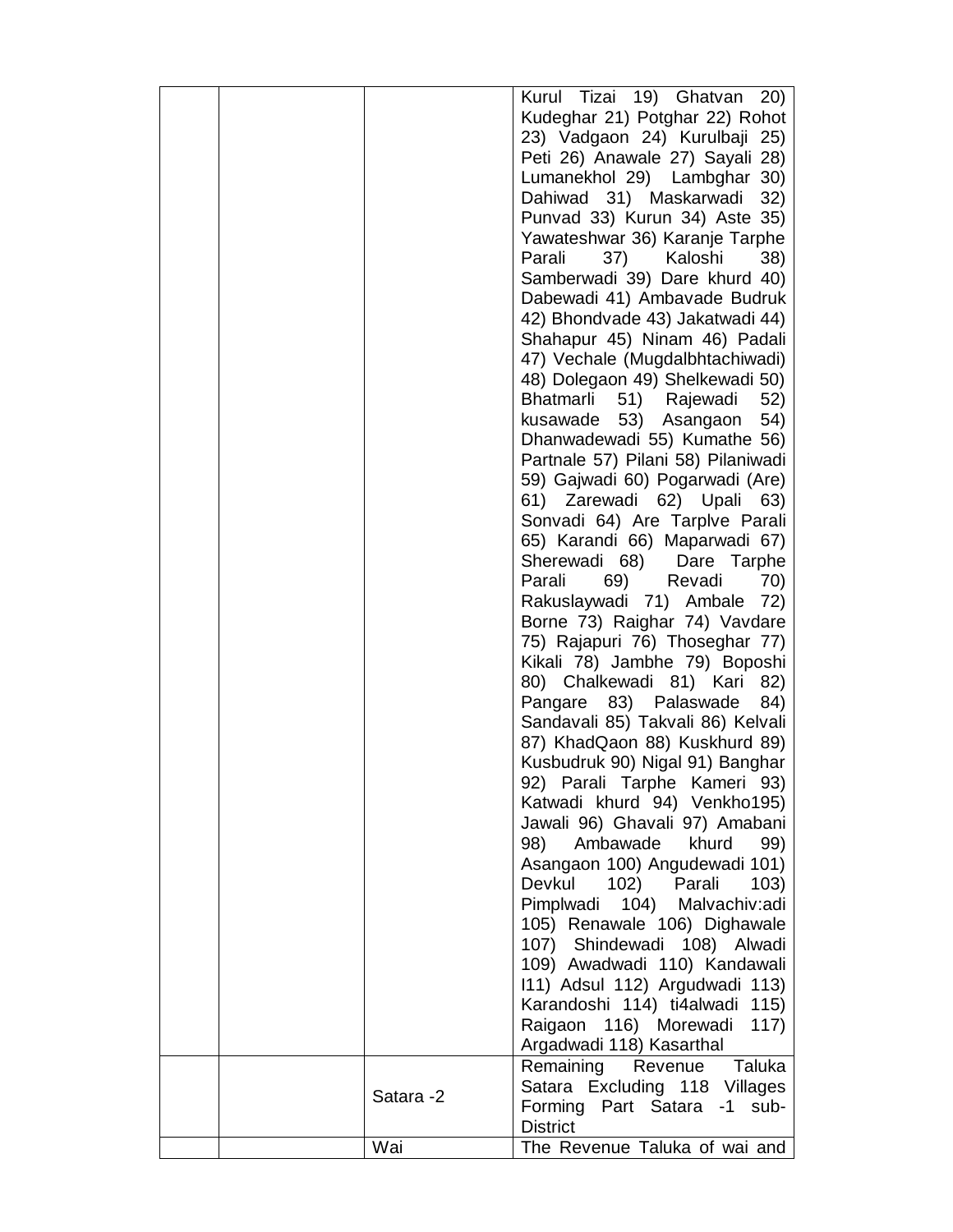|    |         |                  | 16 villages from Revenue Taluka<br>of Mahabaleshwar<br>1) Avkali 2) Ambarali 3) Khengar<br>4) Gureghar 5) Godoli 6) Taighat<br>Dandeghar 8) Panghari9)<br>7)                                                                                                                                                                                                                                                                                                                                                                                                                                                                                               |
|----|---------|------------------|------------------------------------------------------------------------------------------------------------------------------------------------------------------------------------------------------------------------------------------------------------------------------------------------------------------------------------------------------------------------------------------------------------------------------------------------------------------------------------------------------------------------------------------------------------------------------------------------------------------------------------------------------------|
|    |         |                  | Panchgani 10) Dilar 11) Bhose<br>12) Malkumpeth 13) Metgutal 14)<br>Mahabaleshwar 15) Metatalia 16)                                                                                                                                                                                                                                                                                                                                                                                                                                                                                                                                                        |
|    |         |                  | Rajapuri                                                                                                                                                                                                                                                                                                                                                                                                                                                                                                                                                                                                                                                   |
| 32 | Sola ur | Akkalkot         | Revenue Taluka of Akkalkot                                                                                                                                                                                                                                                                                                                                                                                                                                                                                                                                                                                                                                 |
|    |         | <b>Barshi</b>    | The Revenue taluka of Barshi<br>Excluding 51 Villages from Sub<br>District Vairag                                                                                                                                                                                                                                                                                                                                                                                                                                                                                                                                                                          |
|    |         | Karmala          | The Revenue Taluka of Karmala                                                                                                                                                                                                                                                                                                                                                                                                                                                                                                                                                                                                                              |
|    |         | Madha            | The Revenue Taluka of Madha                                                                                                                                                                                                                                                                                                                                                                                                                                                                                                                                                                                                                                |
|    |         | <b>Malshiras</b> | The Revenue Taluka of Malshiras                                                                                                                                                                                                                                                                                                                                                                                                                                                                                                                                                                                                                            |
|    |         | Mangalvedha      | The<br>Revenue<br>Taluka<br>Οf                                                                                                                                                                                                                                                                                                                                                                                                                                                                                                                                                                                                                             |
|    |         |                  | ManQalvedha                                                                                                                                                                                                                                                                                                                                                                                                                                                                                                                                                                                                                                                |
|    |         | Mohol            | The Revenue Taluka of Mohol                                                                                                                                                                                                                                                                                                                                                                                                                                                                                                                                                                                                                                |
|    |         | Pandharpur -1    | The<br>following Villags<br>from<br>Revenue Taluka of Pandharpur<br>1) Pandharpur 2) Wakhari 3)<br>Takali 4) Isbavi 5) Kawathali 6)<br>Shirdhone<br><b>Boholi</b><br>7)<br>8)<br>Umbergaon 9) Koti 10) Gadegaon<br>11) Bhalvani 12) Shendgewadi<br>13)<br>Keskarwadi<br>(14)<br>Bhandishegaon 15) Dhondewadi<br>16) Jainwadi 17) Palshi 18) Upri<br>19) Supali 20) Tisangi 21) Sonke<br>22) Gardi 23) Lonarwadi 24)<br>Khedbhalwai 25) Shelve<br>26)<br>Piraclv Kuroli 27) Wadi Kuroli 28)<br>Bardi<br>29)<br>Pulujwadi<br>30)<br>Kasegaon 31)<br>Khardi<br>32)<br>Eklaspur<br>33)<br>Sidhewadi<br>34)<br>Shetphal 35) Tanali 36) Tawashi<br>37) Chichumbe |
|    |         | Pandharpur -2    | Remaining Revenue Taluka of<br>pandharpu excluding 37 villages<br>forming part of Pandharpur -1<br>Subdistrict                                                                                                                                                                                                                                                                                                                                                                                                                                                                                                                                             |
|    |         | Sangola          | The Revenue Taluka of Sangola                                                                                                                                                                                                                                                                                                                                                                                                                                                                                                                                                                                                                              |
|    |         | Solapur North -1 | Municipal corporation of the city<br>solapur comprising<br>οf<br>the<br>of<br>following villages of the Revenue<br>Taluka of Solapur North<br>1) Solapur city & Nehrunagar 2)<br>Dahitane 3) Degaon 4) Soregaon<br>5) Bale 6) Shelgi                                                                                                                                                                                                                                                                                                                                                                                                                       |
|    |         | Solapur North 2  | MinicipaLcorporatioon of the city<br>of solapur comprising of the<br>following villages of The Revenue                                                                                                                                                                                                                                                                                                                                                                                                                                                                                                                                                     |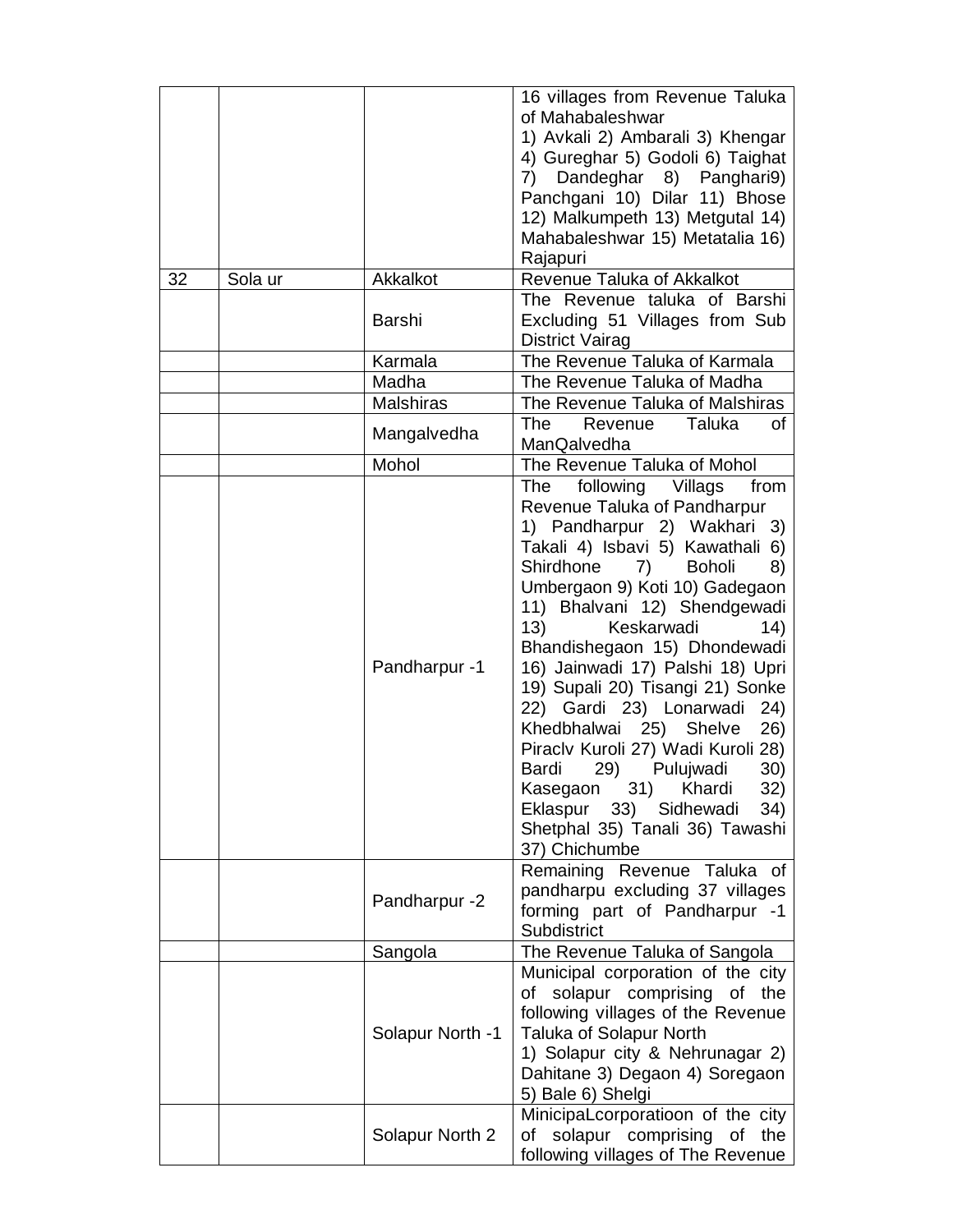|                  | Taluka of Solapur North<br>1) Khed 2) Kondi 3) kegaon 4)<br>Shivajinagar 5) Haglur 6) Ela-aka<br>7) Banegaon 8) Bhogaon<br>9)<br>Karamba<br>10) Gulvanchi<br>11)<br>Samshapur 12) Pratapnager 13)<br>Kumthe 14) Kawathe 15) Trihe<br>16) Pathari 17) Talegaon<br>18)<br>Hiraj 19) Basweshwarnagar 20)<br>Belati<br>21) Dongaon<br>22)<br>Bhatewadi 23) Nanpur 24) Pakari<br>25) Shivani 26) Akolekati 27)<br>Darphal 28) Vadala 29) Barphal-<br>Gavadi 30) Mardi 31) Narotiwadi                                                                                                                                                                                                                                                                                                                                                                                                                                                                                           |
|------------------|---------------------------------------------------------------------------------------------------------------------------------------------------------------------------------------------------------------------------------------------------------------------------------------------------------------------------------------------------------------------------------------------------------------------------------------------------------------------------------------------------------------------------------------------------------------------------------------------------------------------------------------------------------------------------------------------------------------------------------------------------------------------------------------------------------------------------------------------------------------------------------------------------------------------------------------------------------------------------|
| Solapur south -3 | 32) Shivlalnagar 33) Nanaj 34)<br>Dahegaon 35) Hondsal<br>36)<br>Raleras 37)<br>Taratgaon<br>38)<br>Padsali 39) vangi 40) Kalman 41)<br>Sakharewadi 42) Ranmasale 43)<br>Kavthali 44) Bhagaiwadi<br>45)<br>Solapur Rural 46) Majarewadi 47)<br>Salgarwadi<br>The revenue Taluka of south Sola                                                                                                                                                                                                                                                                                                                                                                                                                                                                                                                                                                                                                                                                             |
| Vairag           | ur<br>The following 57 villages from<br>Revenue<br>Taluka of Barshi<br>1) Vairag 2) Dhahitane 3) Yavli -<br>Dumala 4) Turkpimpri 5) Surdi 6)<br>Rastapur 7) Kalegaon 8) Saket 9)<br>Hingni-Pragne-Pargaon<br>10)<br>Nandani<br>12)<br>11) Ladole<br>Malegaon 13)<br>Surjapur<br>14)<br>Shelgaon 15) Hingni- Pragne -<br>Ratanjan 16) Hatiz 17)<br>Bhandegaon<br>18)<br>Kesari<br>19)<br>Bhatambare<br>20)<br>Jamgaon-<br>pragane Pangri 21) Savargaon<br>Mauje 22) Upale Dumala<br>23)<br>Borgaon<br>Nimblak<br>24)<br>25)<br>Bhalgaon<br>26)<br>Dumala<br>Mirjahanpur 27) Manegaon<br>28)<br>Tadwale mauje 29) Dhorale<br>30)<br>malwandi<br>31)<br>Gulpoli<br>32)<br>Undegaon 33) Ghanegaon<br>34)<br>Pimpri-pragane-pangaon<br>35)<br>Pimplegaon-pragane-pangaon<br>36) Halduge 37) Mungashi 38)<br>Ratanjan<br>Raleras<br>40)<br>39)<br>Dhamangaon<br>dumala<br>41)<br>Chinchkhopan 42) Jawalgaon 43)<br>Sarol<br>44) Ambegaon<br>45)<br>Malegaon 46) Pimpri-pragane- |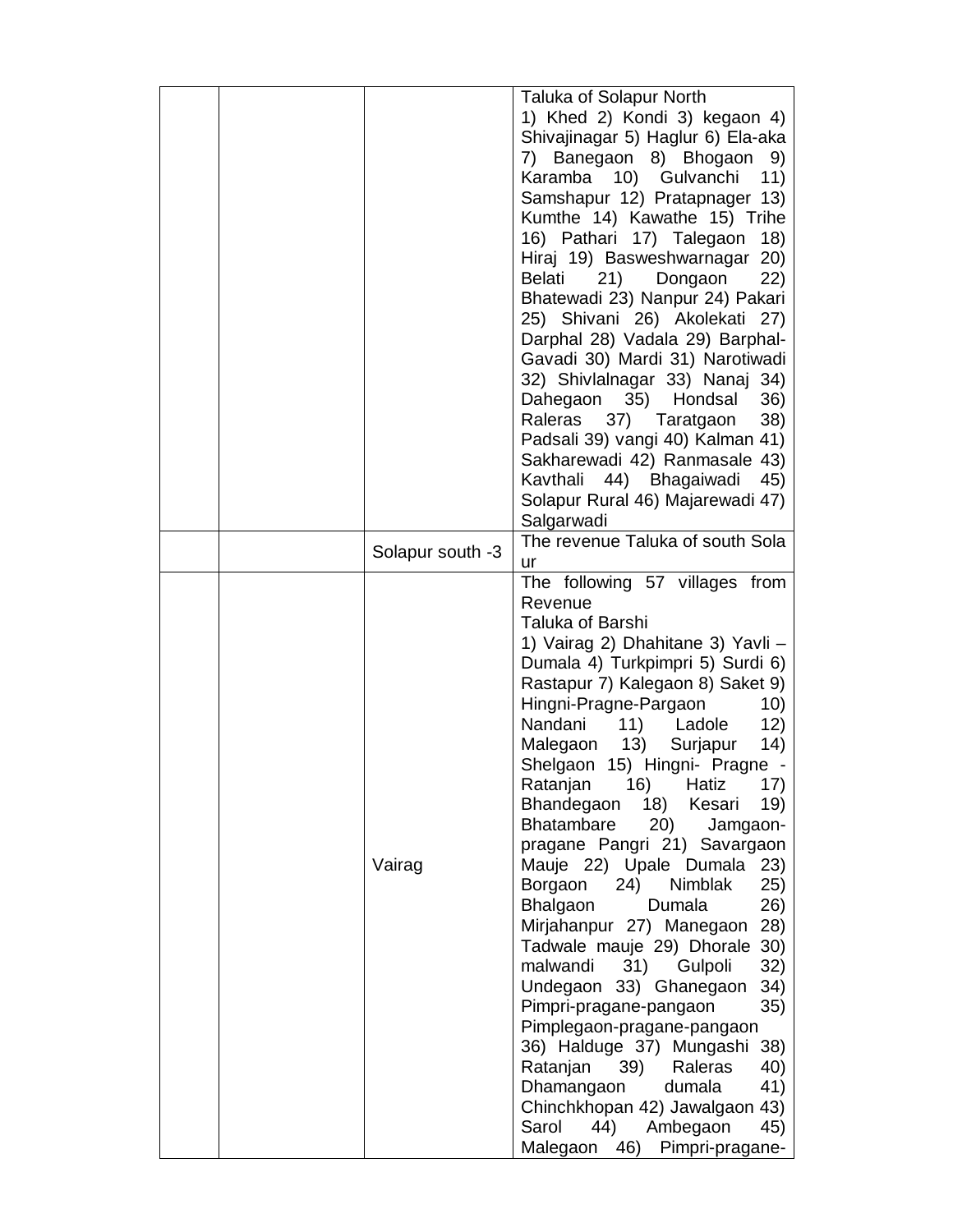|    |            |                | Ratanjan 47) Kapshi 48) Zhadi    |
|----|------------|----------------|----------------------------------|
|    |            |                | 49) Zaregaon 50) Gaudgaon 51)    |
|    |            |                | Sangamner 52) Aljapur 53) Rui    |
|    |            |                | 54) Sasoor 55) Raulgaon 56) Irle |
|    |            |                | 57) Mungashi                     |
|    |            | Shirala        | The Revenue Taluka of Shirala    |
|    |            | <b>Taseaon</b> | The Revenue Taluka of Tasgaon    |
|    |            | Palus          | The Revenue Taluka of Palus      |
|    |            |                | The Revenue Taluka of Walwabut   |
|    |            |                | Excluding 17 Villages forming    |
|    |            | Walwa          | part of Sub                      |
|    |            |                | district Ashta.                  |
|    |            |                | The<br>Revenue<br>Taluka<br>οf   |
|    |            |                |                                  |
|    |            |                | Kankavali, Devgad, Vaibhavwadi   |
|    |            |                | and the Following 37 Villages    |
|    |            |                | from Revenue taluka Talkokan     |
|    |            |                | 1) Achirne 2) Kusur 3) Enari 4)  |
|    |            |                | Kurali 5) Koksare 6) Tirwade     |
|    |            |                | kharepatan<br>Tarphe<br>7)       |
|    |            |                | Nadhawade<br>8) Nipani<br>9)     |
|    |            |                | Bhuibawada 10) Yedgaon<br>11)    |
|    |            |                | Vayamboshi                       |
|    |            |                | 12) Shirale-Arule 13) Sangulwadi |
| 34 | Sindhudurg | Kankavali      | 14) Het 15) Umbarde 16) Karul    |
|    |            |                | Tarphe Bawada 17) Kumbhwada      |
|    |            |                | Tarphe Bawada 18) Kambhale       |
|    |            |                | 19) Kolpe 20) Nawale<br>21)      |
|    |            |                | Tithawali 22) Gadmath 23) Nimu-  |
|    |            |                | ole 24) Wabhave 25) Lore Tarphe  |
|    |            |                | Bawada<br>Akhavane<br>26)<br>27) |
|    |            |                | Sadure 28) Upale 29) Sonali 30)  |
|    |            |                | Tirwade Tarphe Sandal<br>31)     |
|    |            |                | Jambhavade 32)<br>Nerale<br>33)  |
|    |            |                | Naniwade 34) Mangwali<br>35)     |
|    |            |                | Bhom 36) monde 37) Vengsar       |
|    |            | Kudal          | The revenue Taluka of Kudal      |
|    |            | Vengurla       | The revenue Taluka of Vengurla   |
|    |            | Malwan         | The revenue Taluka of Malwan     |
|    |            |                | The<br>Taluka<br>revenue<br>οf   |
|    |            | Sawantwadi     | Sawantwadi and Revenue Taluka    |
|    |            |                | of Doda Mar                      |
| 35 | Hingoli    | <b>Basmat</b>  | The revenue Taluka of Basmat     |
|    |            |                | The revenue Taluka of Hingoli,   |
|    |            |                | Revenue Taluka of Sengaon and    |
|    |            | Hingoli        | Taluka<br>of Aundhya<br>Revenue  |
|    |            |                | Nagnath                          |
|    |            |                | The revenue Taluka of Kalanmuri  |
|    |            | Kalamnuri      |                                  |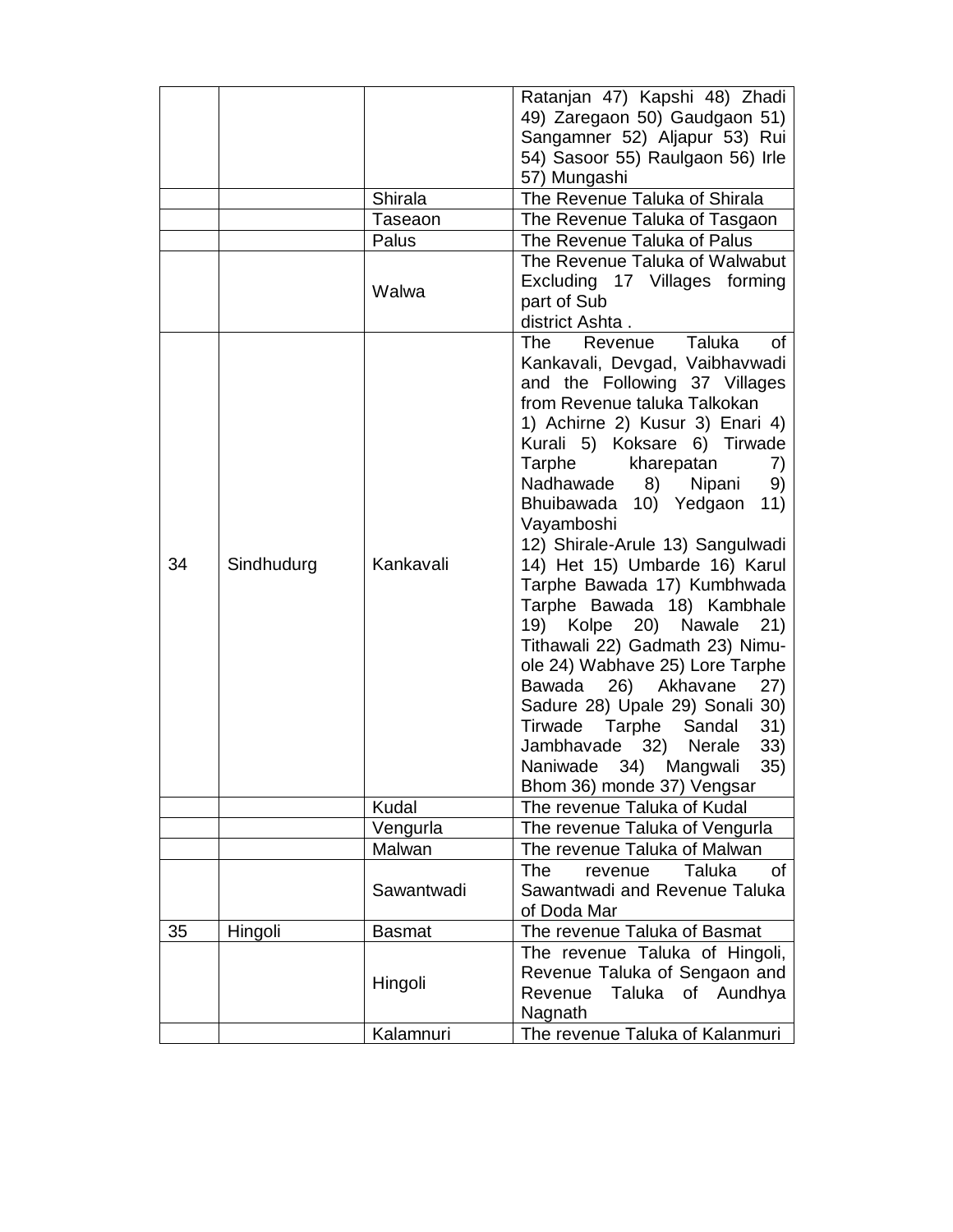Saasak Iya**À** inanaSaasakIya jainanalcadosta kvNaacao **dst eovaja naaoMdivaNyaabaabat BaartIya AiQainayama** 1908 cyaa 22<sup>1</sup>A Altgat pisald krNyaat Aala**byaa AiQasatahababat spYTIkrNao…** 

**maharaYT/ Saasana mahsaUla va vana ivaBaaga pirp~k Ë maaMk naaoMdNaI ¹ 2002À3233Àp`.Ë .788À ma¹1. idnak/** <sup>1</sup> 6 **janacar** 1 2003.

 $p$ **irp** $\geq$ **k** : <sup>1</sup>

- **³1´ SaasakIyaÀ inamaSaasakIya jaimanaI yaa saMbaiQacao dsteovaja**
- **³A´SaasakIya va inamaSaasakIya jaimanaI**

 $(Re - sale)$ iva I ha $\alpha$  is analyzabana ivakla $\alpha$  in the  $\alpha$ 

<sup>3</sup>ba´ saavajainak ivaEvast sa**SyahCyah** maalakIcyaa sava-imaLktI.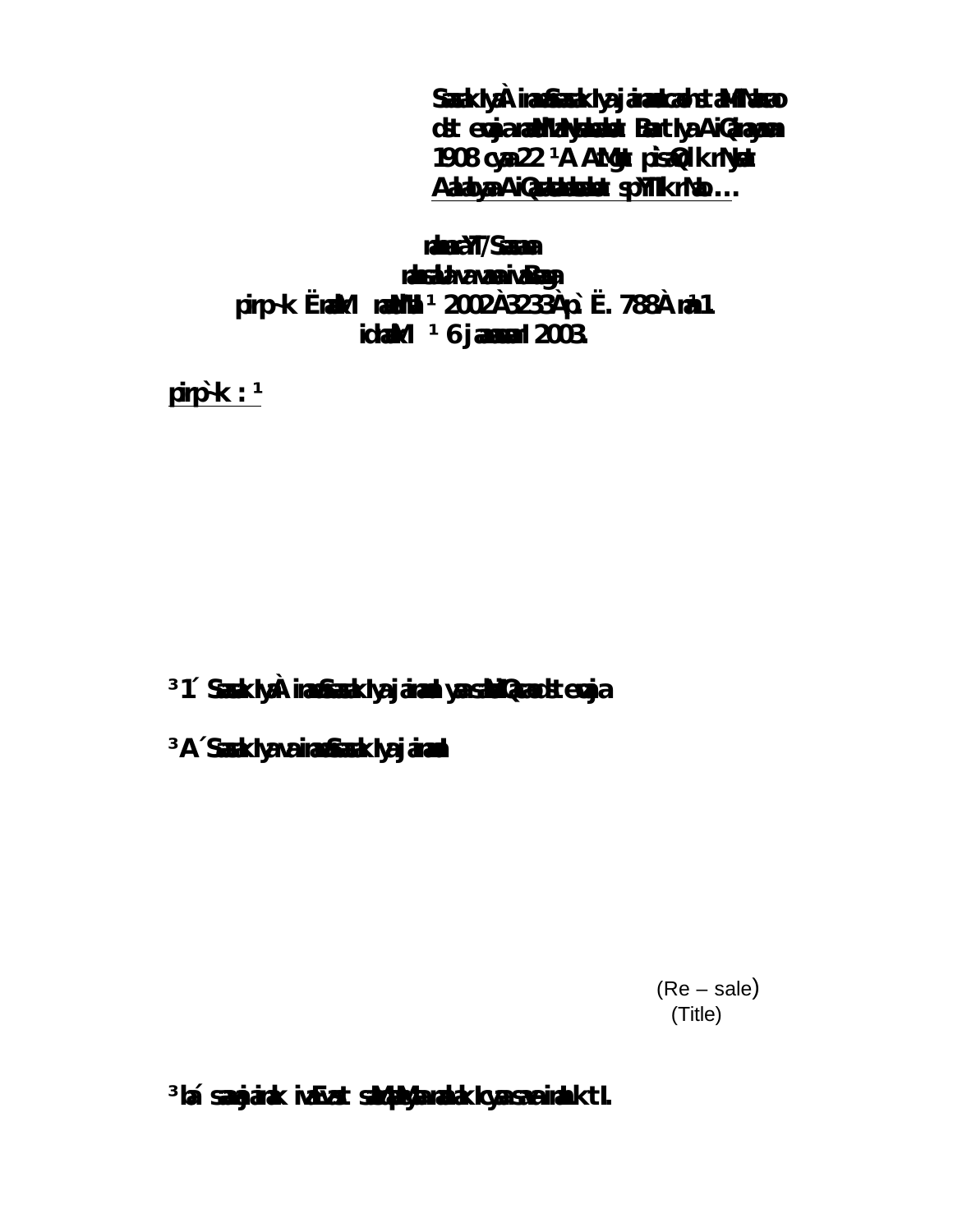**³k´ BaUdana ya& maMDLaWaro p`aPt Jaalaolyaa imaLktI.**

**³D´ va@f AiQainayamaÊ 1995 Anvayao sqaapna krNyaat va@f maMDLacyaa maalakIcyaa imaLktIbaabat.**

JaalaolaI Aaho AaiNa yaa AiQainayamaatIla klama 24 Anvayao jamaIna p`aPt JaalaolaI Asaola ASaa vya@tIsa

 $3$  *´***. AiQaÌ t AÌ iYak prvaanagal va risaknaacyaa majyaiQU iSavaaya mahanagarpailakaÀ nagarpailaka xao~.**

**³A´ maaokLI jaagaa**

<sup>3</sup>ba´ navyama**o A tSBbU-k kalyaa** xaexbaabat.

**³k´ baaMQaIva imaLkt.**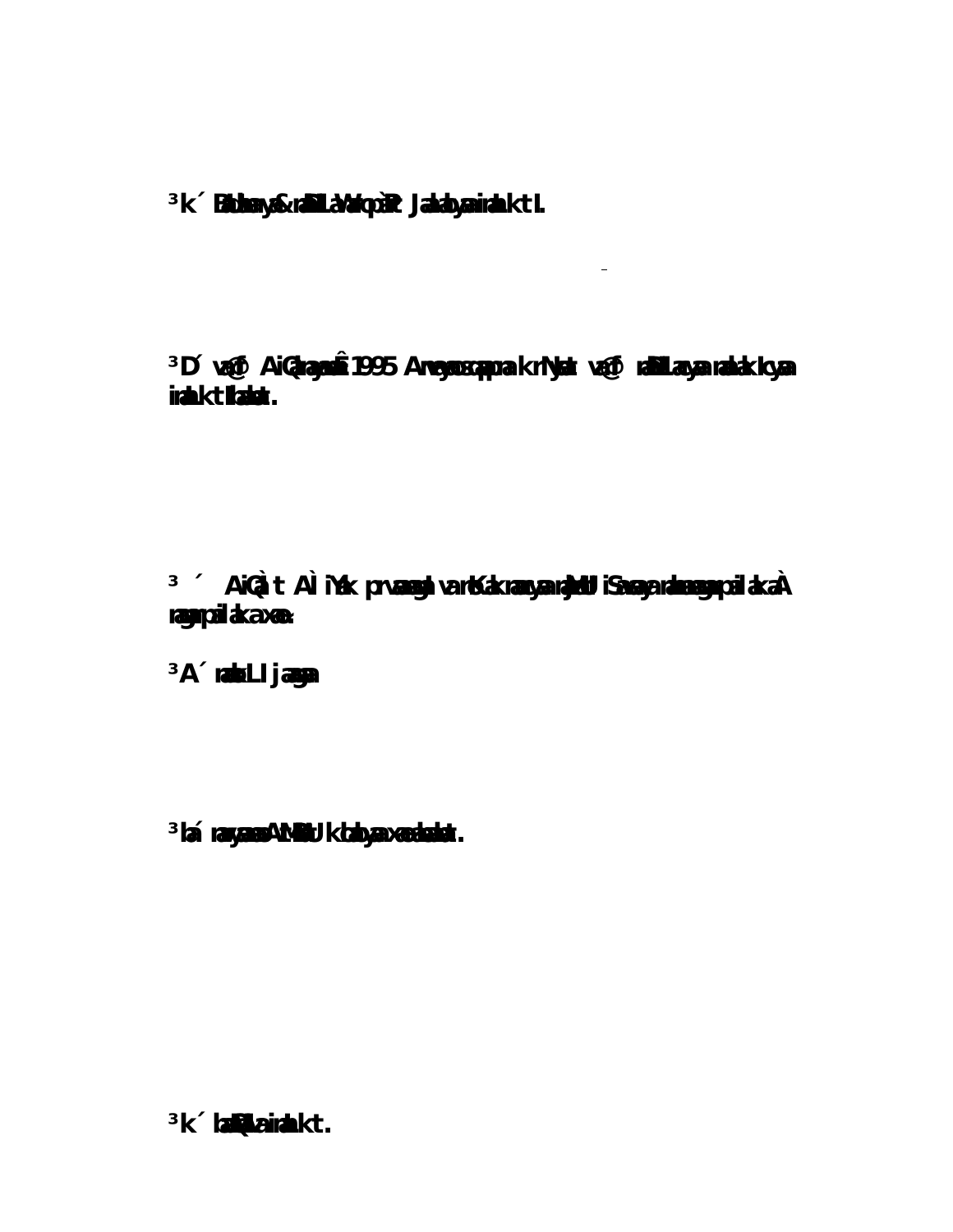**31´ navalna baaDa/k amá** <sup>1</sup>

(Commencement Certificate)

## $32$   $\hat{ }$  puivaË**|** (Re – sale)  $\AA$ <sup>1</sup>

(Completion Certificate)

## **33** mahanagar paailaka Ànagar pailaka xao vagaLtal Á <sup>1</sup>

**3A** is a sample of  $\overline{A}$  has  $\overline{A}$  if  $\overline{A}$  is a kinematic intervalse  $\overline{A}$  if  $\overline{A}$  is a kinematic intervalse of  $\overline{A}$  if  $\overline{A}$  is a kinematic intervalse of  $\overline{A}$  if  $\overline{A}$  is a kinematic interv

**³ba´ gaavazaNaatIla baKL jaagaa**

**³k´ SaotjamaIna 3A´** matched partnership  $\mathcal{L}$ 

Area) 1947 cyaa tradisional tradisional (Standard (Standard

Area) zrvaUna doNyaat Aalaolao Aaho. %yaanausaar SaotIkirta SaotkrI jamaIna KrodI krt AsatIla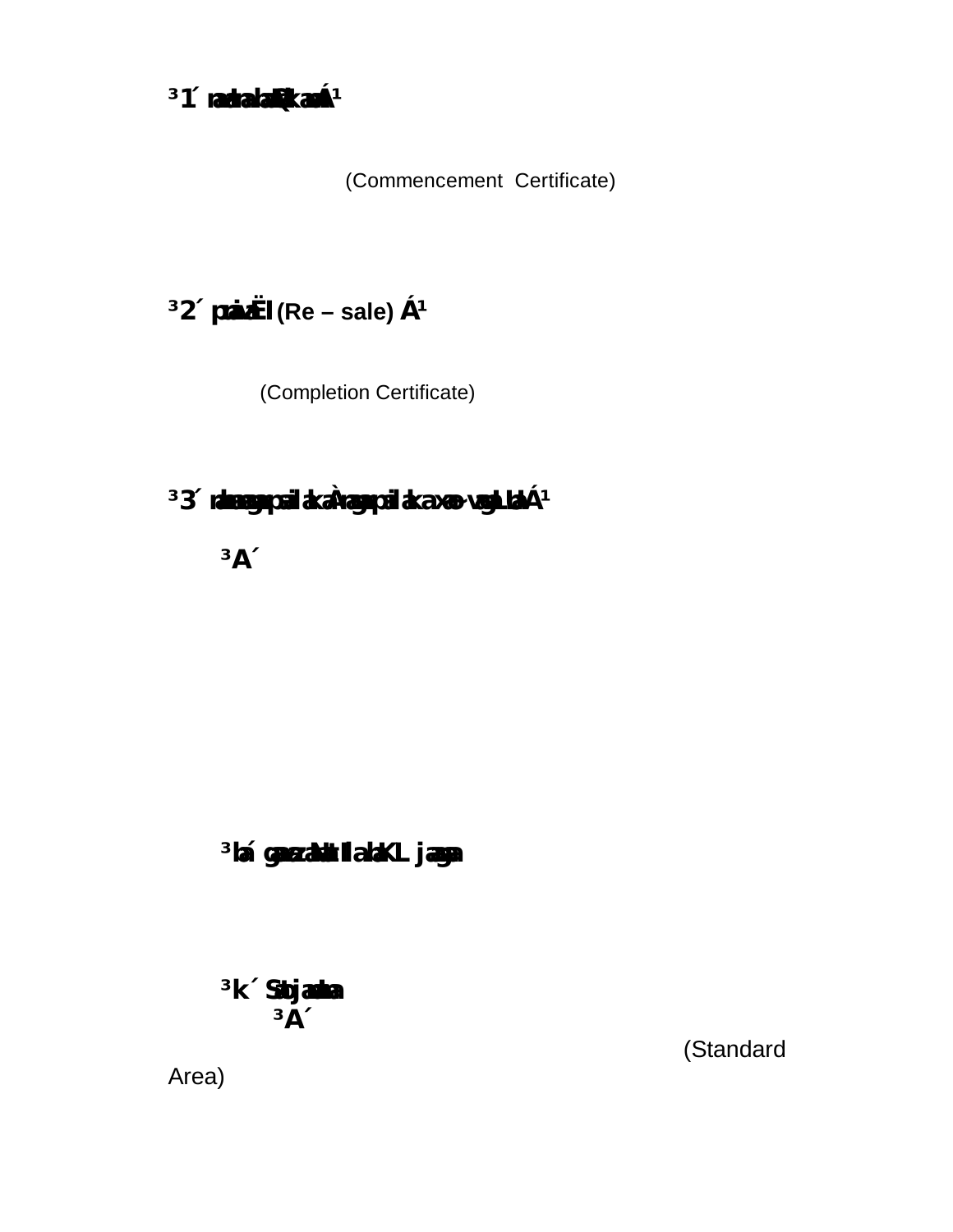**3ba q**aagaat rato European iyo Vutp $\mathcal{A}$  ivas azi ivas azi ivas azi sabaiya na sababasa zi sabaiya na sabaiya na sabaiya na sabaiya na sabaiya na sabaiya na sabaiya na sabaiya na sabaiya na sabaiya na sabaiya na saba

tqaaip dstat

## tsa**camaU** AsaNacAavaSyak rahIIa.

**³4´ saMmatIiSavaaya**

**35´** ivaksa krareê ilavh AD laayasansacaa krar yaa Waro imalkica krar yaa Waro ina haot nasalyaamau Lorentzian<br>Ad laayasansacaa krar yaa Waro ina haan waa Waro ina haan waa Waro ina haan waa Waro ina haan waa Waro ina haa

**36´** Aigast in the same  $\frac{1}{2}$ 

<sup>3</sup>A.ko kbbaa[kr´ **kaya-laya AiQakarI mahsaUla va vana ivaBaaga**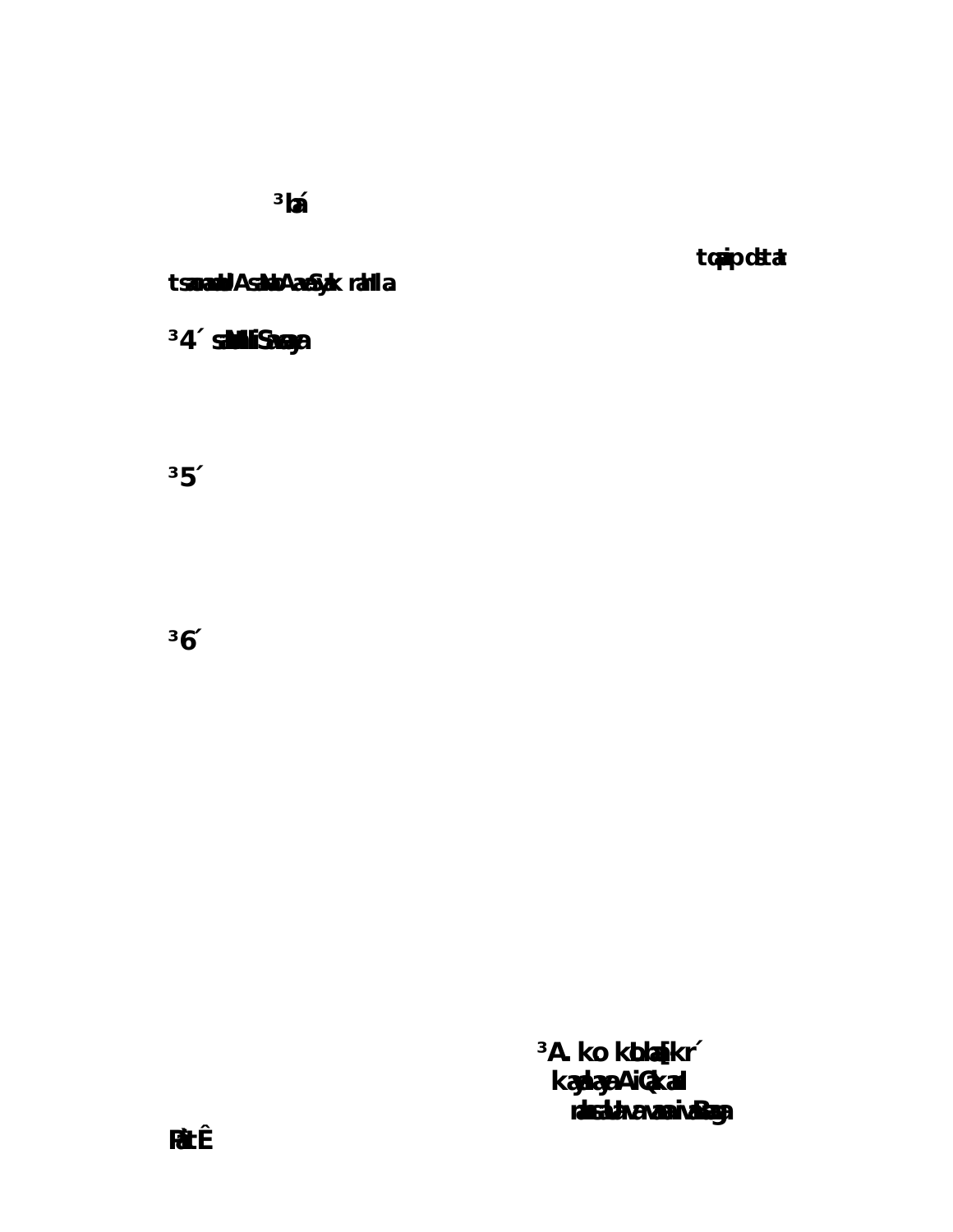**naa<b>čWaI** mahainairxaka va madàiR/linayaNK Ê maharaYT/rajyaÊ piNa $\circ$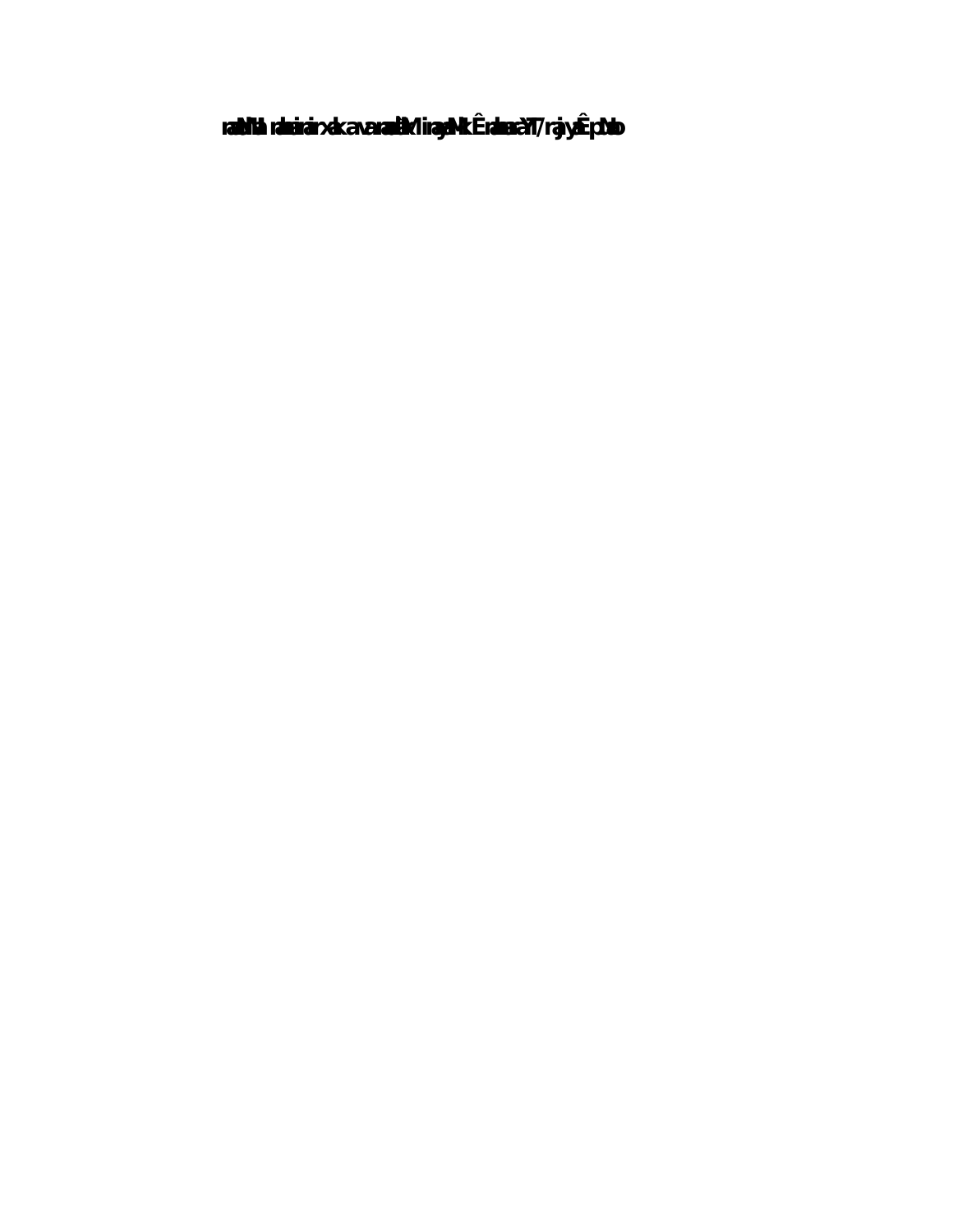**naagarI jamaIna ³ kmaala QaarNaa va ivainayamana´ AiQainayamaÊ 1976** maa. savaaexa nyaayaalayaana**oid. 13.11.1986 raojal idladyaa inakalaanausaar klama 27 ³1´ r\_baatla zrivalyaamauLo**  baa**QaKanaya@t jana**InaIcyaa hsta**ik/NaasaCi&a**at kravayaacaI kaya**vaahI.**

**maharaYT/ Saasana. nagar ivakasa ivaBaaga pirp~k Ë maaMk Á naajak 10 ³2002´À p`.Ë .331ÀnaajakQaa ¹ 1 maAalayaË malba/1-400032.** 

**idnaaMk Á 5 AÐa@TaobarÊ2002.**

**vaacaa Á**

- 1´ SaasanaÊ ga**Rhamal**ka va ivaSalca sahayya ivaBaagaÊ pirp~k Ë . yaellasal 1485 $\lambda$  **³2164´Àka. 14Ê idnaaMk 22.8.1985.**
- **2´ SaasanaÊnagar ivakasaÊ p~ Ë .naajak ¹2000Àp`.Ë .81Ànaa.ja.k.Qaa ¹ 1Ê id.28.3.2002**

## **pirp~k**

maharava iBamaisa**ha/i**va\$Qd Baart sarkar pikrNaat maa. savaaeoa nyaayaalayaanao chaak/l **13.11.1980 racal idlacyaa inakalaanaQyacAiQainayana vaQa Asalyaacaa inavaaLa docanaa klama 29<sup>3</sup>1´** cyaa trt**W** r\_baatla zrivalyaa Aahot. %yaa Ana**Yanadaa Sasanaanao aa8Wal**krNyaacaa pikyaot saulaBata i ya**khanyaacaa +YTInacio1naaR/22.8.1985 cyaa pirp~kanvayacikahI maagaeISak sabahaa psaUk <b>caloyaa** Aah**o**. yaa trt**d**Ivar Aaxap ha $\tilde{\textbf{\textit{q}}}$ na idvaaNaI nyaayaalaya vairYTstrĒp**Na** $\textbf{\textit{q}}$ **aqaad** $\textbf{\textit{q}}$ **a**baDE **2149À85 daKla krNyaat Aalaa. yaa baabat idvaaNaI nyaayaalayaanao idnaaMk 11.9.1986 raojaI idlaolyaa inakalaanausaar yaa pirp~katIla kahI trtUdI baokayadoSaIr zrivalyaa. idvaaNaI nyaayaalayaacaa** inaNaya maa. savaaesa nyaayaalaayaana $\triangle$ iQainayamacad $\triangle$ lama 29 <sup>3</sup>1´ r\_baatla zrivaNyaasa**NBa**at idlabyaa inakalaaSaI sa**sahad AsalyaanaLuctaci**vacaarat Ga $\delta$ na dste**vaja naadiwal** pikrNaI kaya kaya<del>vaa</del>hI kraval tsa**ca** ivakasa AaraKDyaatIIa Sa**o**l ik**Waa**lmaa ivakasa pBaagaat dSaivaNyaat Aala**o**yaa jamalmal kala**atyinao ihvasa pBaajaat Aalyaasa %aa sadiihat** kSaI kaya<del>waa</del>hi kravalÊ yaa baabat naa**dii**Wal **mahainairxakanaI saMdBa- k\$na Saasanaacao maaga-dSa-na maagaivalao Aaho.**

**%yaasa Anausa\$na yaapUvaI- idnaaMk 22.8.1985 cyaa pirp~kaWaro inagaoimat kolaolyaa** s**atahaa Aivakisat k\$na Aata p∑illapìnaNacsatahaa dibyaat yao Aahot Á<sup>1</sup>**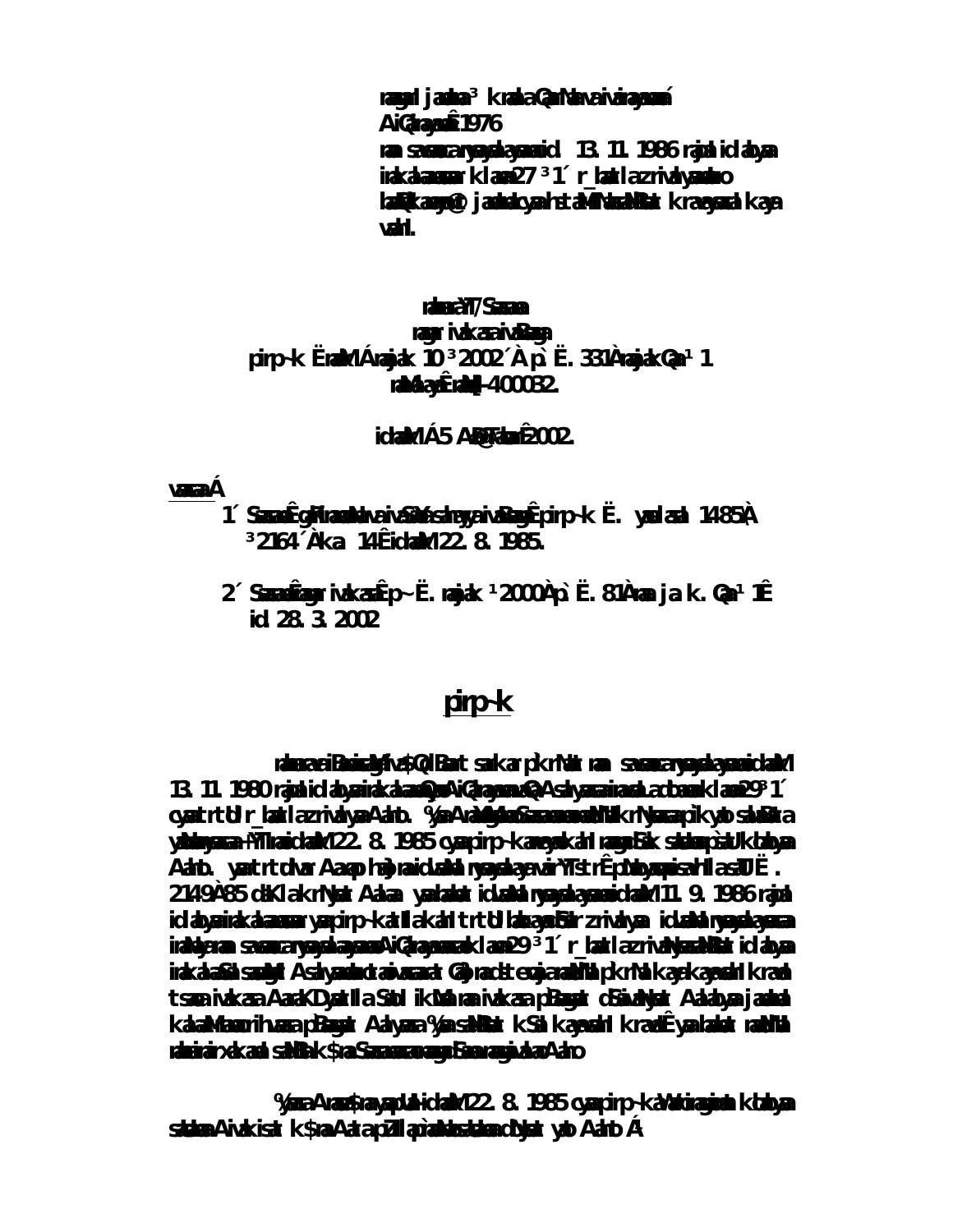**³1´ maharava iBamaisaMh iva\$Qd Baart sarkar yaa p`krNaat maa. savaao-cca nyaayaalayaanao inakalaanausaar**  AiQainayamatlla klama 29<sup>31</sup> r\_baatla zrivalaoAsalyaamuOAiQainayamacyaa paNBa idnaapual-Aist%aat Asalabyaa AiQaÌ t baa**Qakamana**oyaa<sup>p</sup>t jamalnalcyaa hstaltumaavar pitbaQa/Iraihlabaa nasalyaama**Lic w**aasa AiQainayamadoga t prvaanagal Gabbyaacal AavaSyakta naahl. tqaaipÊ ASaa pikaracal **imaLkt hI ASaa AiQaÌ t baaMQakamaanao vyaapt Aaho ikMvaa kaya yaaMcaI inaiScatI yaaogya %yaa** pàiQakrNaakD**ha hadao Aa**vaSyak Aaho %yaastva ASaa imaLktQaarkama*I* %yaada*I* imaLkt b**aaQaK anaya@t Asalyaabaabataca daKlaa saDaMUat sqaainak svarajya saSqaa ikWaa/saxana pàiQakanyaaR<b>.Dha**J **GaktacAavaSyak Aaho** 

<sup>3</sup>2´ Aityaa maa**loo mudi bagama iva\$0d ]%tr p`d&a Saasana** yaa pkrNaat maa. savaaezoa nyaayaalayaana*o*Asaa **ilaKavaa idlaa Aaho kIÊ AiQainayama AMmalaat Aalaa %yaa idvaSaI mhNajao idnaaMk 17.9.1976 raojaI Aist%vaat AsaNaanyaa ivakasa AaraKDyaamaQyao Ì pI p`Baagaat samaaivaYz AsaNaanyaa jaimanaI kalaaMtranao p`Baaga badlaUna ivakasayaaogya p`Baagaat samaaivaYT Jaalyaasa %yaaMnaa AiQaianayamaacyaa trtUdI laagaU haoNaar naahIt.**

eca. eca. ema Saa**lt Vd val.** pl. gaayak vaaD iva\$Qd saavajaIBaa[- hirBaa[- pT **ta** yaa**la4pi**krNaat <sup>3</sup>isavhlla AÐFlak**sana Ë. 3530À1998´Ê ma. savaesa nyaayaalayaana** $\alpha$ **Aityaa maabmmadI baqama iva\$Qd ]%tr p`doSa sarkar yaa p`krNaat maa. savaao-cca nyaayaalayaanaoÊ pUvaI- idlaolyaa nyaayainaNa-yaavar**  BaaYya k**olao Aaho. %aanaLyao Asao ay T kolao Aaho ki Ê**]@t inaNa-1 yaanasaar idnaa **k**/117. 2. 1976 ra**gal Aist%aat AsaNaara vaRt AaraKDa gaazivaNyaat Aalyaacal baaba sava-AaiNa p%aks pikrNaat** IaagaU haldaar naahi.tsaca AiQainayamaatila trtUu ivacaarat Gaota AiQainayamaacyaa pàrealidnal **jaimanaIQaarkacyaa QaarNa xa** $\epsilon$ **amaQya** $\epsilon$ **naltyibad Ia hakhaar naahIÊmaa~ nagar rcanaa AiQainayamaanasaar baFkt** AarKDyaat badla Jaalyaasa QaarNa xa $\epsilon$ atila jaimanaI maaksLyaa ikMaadiivanamaaksLyaa z\$ Saktila.

t dnaft**y'i** ma. savaaexa nyaayaal ayaacyaa tina nyaayamatuleyaa KDiybzanacAalaybd&a Saasana iva\$Qd ena.e . rDDJI pkrNaat p**tal** Aityaa maabmmadI pkrNaat idladal inakala AiQaSabua (Overruled) **zrvalaa Asaha inakalaat Asa** $\infty$ **pyT koa** $\infty$ **Aaho ki** $\hat{E}$  **AiQainayamatilla klama 6<sup>3</sup>1´ Kalalla** spYTIKrNaanasaar maaksLyaa jaimanalvyaitir@t kaldaatIhI jamalnal AiQainayamaacyaa pà**rBa** idnaanal**is/l** ka**ka%aahI karNaanao <b>'maa**kul' JaalaI tr ASaI jamalna jyaa idvaSaI 'maakull' JaalaIÊ ta $\dot{\rm o}$ dvasa i **%yaabaabat p`aMrBa idnaaMk samajaUna kayaovaahI krNao AavaSyak Aaho. sqaainak ivakasaacyaa garjaonausaar**  nagar rcanaa va ivakasa AaraKDa yaanaQya badla hao Asatao *%a*a Ana**Yaiyah**aoyaRt AaraKDyaat **(Master Plan) Jaalaolyaa badlaanuasaar eKadI jamaIna AiQainayamaacyaa p`aMrBaidnaanaMtr maaokLI JaalaI tr** itlaa p $k$ rNa 3 cyaa trt**üJ l**aagaWaabIla va ASaI jamalna QaarNa krNaanyaa vya@tInadxIama 15 maQaIla trt**ümasaar klama 6<sup>3</sup>1´ Kalalla ivavarNap~ saadr krNacAavaSyak Aaho.** 

**maa. savaaexa nyaayaalayaana** $\dot{\alpha}$ **di ada** $\dot{\beta}$  **pra©t nyaayainaNaya ivacaarat Ga** $\dot{\beta}$ **na maharaYT** $\dot{\gamma}$ **àdi** $\dot{\delta}$ **ak va** nagar rcanaa AiQainayamaatila trt**ül**masaar vaRt AaraKDyaat badla ha $\phi$ na navyaanadbaaQaKamayaaqpa pBaagaat samaivaYT Jaala**byaa jaimanalbaabat daKla krNyaat Aalabyaa** ivavarNap~avar saxama pàiQakanya**aha//klama 15 Anvayad kaya+aahI pNa-Jaalyaana/kv1 jamalnaQaarkasa Ana&oya zrlad yaa jamalnaIcal**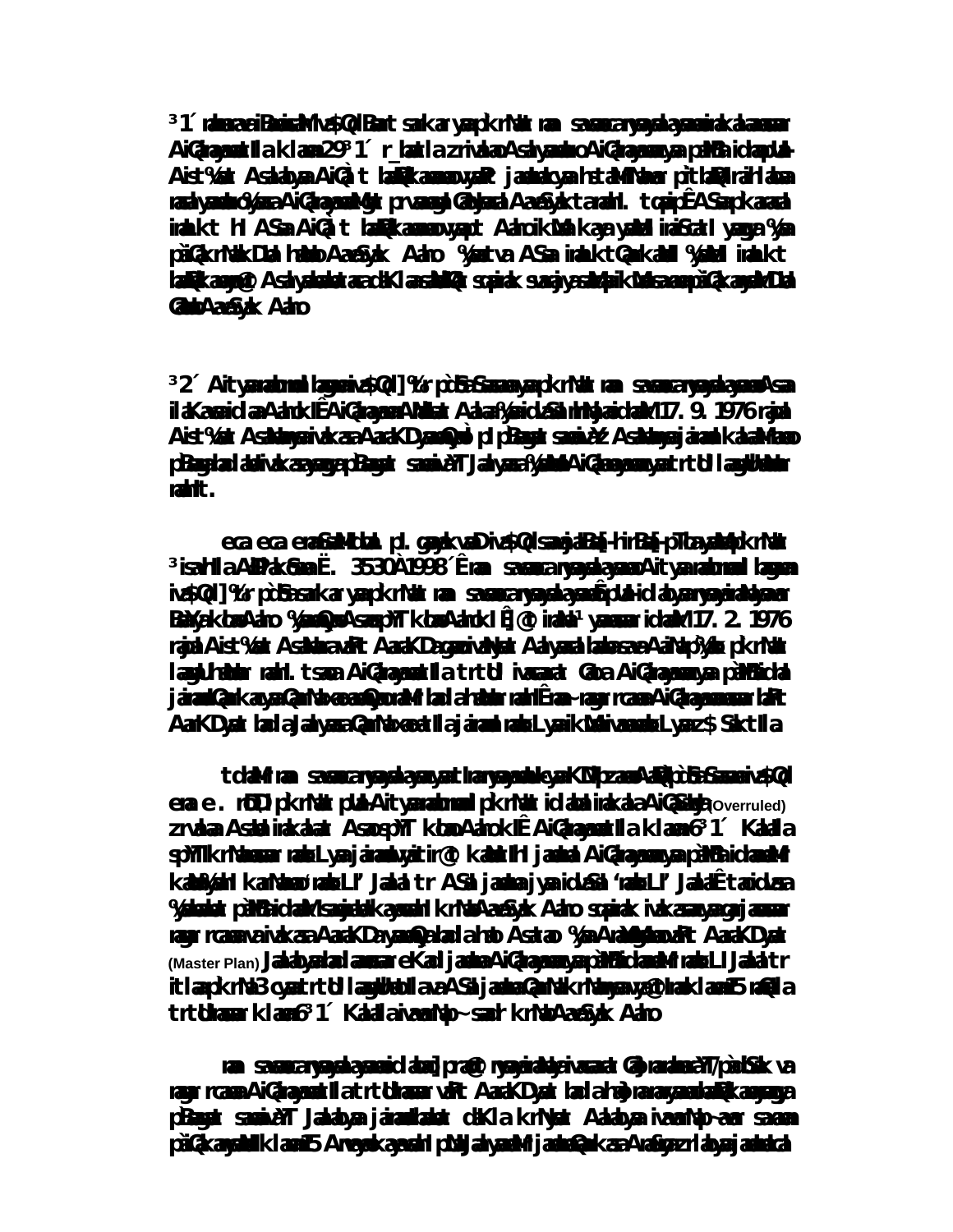**%yaaMnaa ivaË IÀ hstaMtr kravayaaMcao Asalyaasa AiQainayamaacyaa klama 26 p`maaNao naaoMdNaIkrNaaSaI**  sa**NaiQat kayaxahi krNyaat yaavai. AiQainayamacackiama 8<sup>34</sup> AaiNa 9 Kalalla Aad&a pairt** k**olyaanaltyi Aitir@t Gaaddat Jaalao yaa jaimanalcao hstaltyi Na <sup>3</sup> KrodivaË l´ krta yakbaar naahi.** 

<sup>33´</sup> ivakasa inaya NMa inayamaavalaltlla trt**ul**na saar 'naa ivakasa' pBaagaat maaDNaanyaa jaimanalvar mayaaidt sva\$pat kahI ivaiSaYT p karacaI baa**Dakama Ana&oya Aaho**. 'maa ivakasa' pBaagaatIIa jamaInaIvar **0.50 p.caa kmaI caT[xa** $\odot$  **inad&aaR/Ana&ga Asalyaasa ASaa janaInaI AiQainayamantgati ivanamaasLyaa** samajaNyaat yaavyaat. maa~ 0.50 p.**kaa AiQak caT**[xa $\odot$  inad **SaaR/IAna&ya Jaalyaasa %aa maaksLyaa janainai sanajaNyaat ya** $\delta$ **na %aamaa alpikrNa 3 cyaa trtUJ laaga Ubatila Asa** $\sigma$ **pYTIkrNa Saasana p** $\sim$ idnaa $\mathsf{k}/\mathsf{28}$ .3.2002 Anvaya $\bm{\mathsf{p}}$ saRd $\bm{\mathsf{k}}$ rNyaat Aala $\bm{\mathsf{a}}$ Aaho sadrhUdava ivacaarat Gadda 'naa ivakasa' **p`BaagaatIla jamaInaI maaokLyaa jamaInaI zrt Asalyaasa jamaInaQaarkanao ASaa jaimanaIbaabat klama 6³1´**  Kalal saadr k**olao**yaa ivavarNap~avar klama 8 va klama 9 pinaaNao kaya<del>va</del>ahi pNd-Jaalyaavar **jaimanaQaarkasa Ana&oga Asalabyaa jamaInaIcyaa hstaNxYNaÀivaËI saABAat klama 26 pimaaNackaya+aahI krNyaat yaavaI.**

<sup>34</sup> naagar 1 jamalna <sup>3</sup> kmaala QaarNaa va ivainayamana ´ AiQainayamaacyaa klama 26 maQyadxmaalaEmayaa<del>i</del>d t **maaokLyaa jaimanaIcyaa hstaMtrNaacaI kaya-vaahI namaUd krNyaat AalaI Aaho. %yaasa Anausa\$na jaimanaQaarkanao Ana&oya jaimanaIcyaa hstaNxYNaÀivaË Icyaa AnaVaNgahaosaxama pàiQakanyaaMnaa ]\_iSat** hsta**tvillaacaI laisi naa** $\overline{a}$ **isa idlyaabaabatcaa kagada** $\overline{a}$ **-I puwaa saadr ki<b>o**yaanaitvita hsta**lk/NaÀivaË Ibaabat naa<b>čWal**krNaaSaI salbaiQat kayawaahI krNyaat yaavaI.

**maharaYT/rajyapala yaaCyah Aad&aanasaar va naaWaafia** $\bar{E}$ 

**³ ]maakaMt daMgaT´ ]p saicavaÊ maharaYT/ Saasana.**

**p`itÊ**

- 1. **pQaana saicavaÊ mahsaUd va vana ivaBaagaÊ maNalayaÊ malda/l-32.**
- 2. sava-ivaBaagalya Aaya**gt**.
- **3. naadWaI mahainairxak va madàik/linayaN&É maharaYT/rajyaÉ pilla** $\circ$
- 4. ijalhaiQakarIÊ ba**Rmala/l**Àma**la/l-]**pnagar ijalhaÊzaNaÀp**Na**À  **naagapurÀnaaiSak ÀkaolhapurÀsaaMgalaIÀsaaolaapur.**
- **5.** sa**Caal** ak Ê nagar rcanaaÊ maharaYT/rajyaÊ pNa $\circ$
- 6. Aitir@t ijalhaiQakarI va saxama pàiQakarIÊ naajakQaaÊ ba**RomDa/l**ÀzaNa�p**Na<del>Ò</del>**